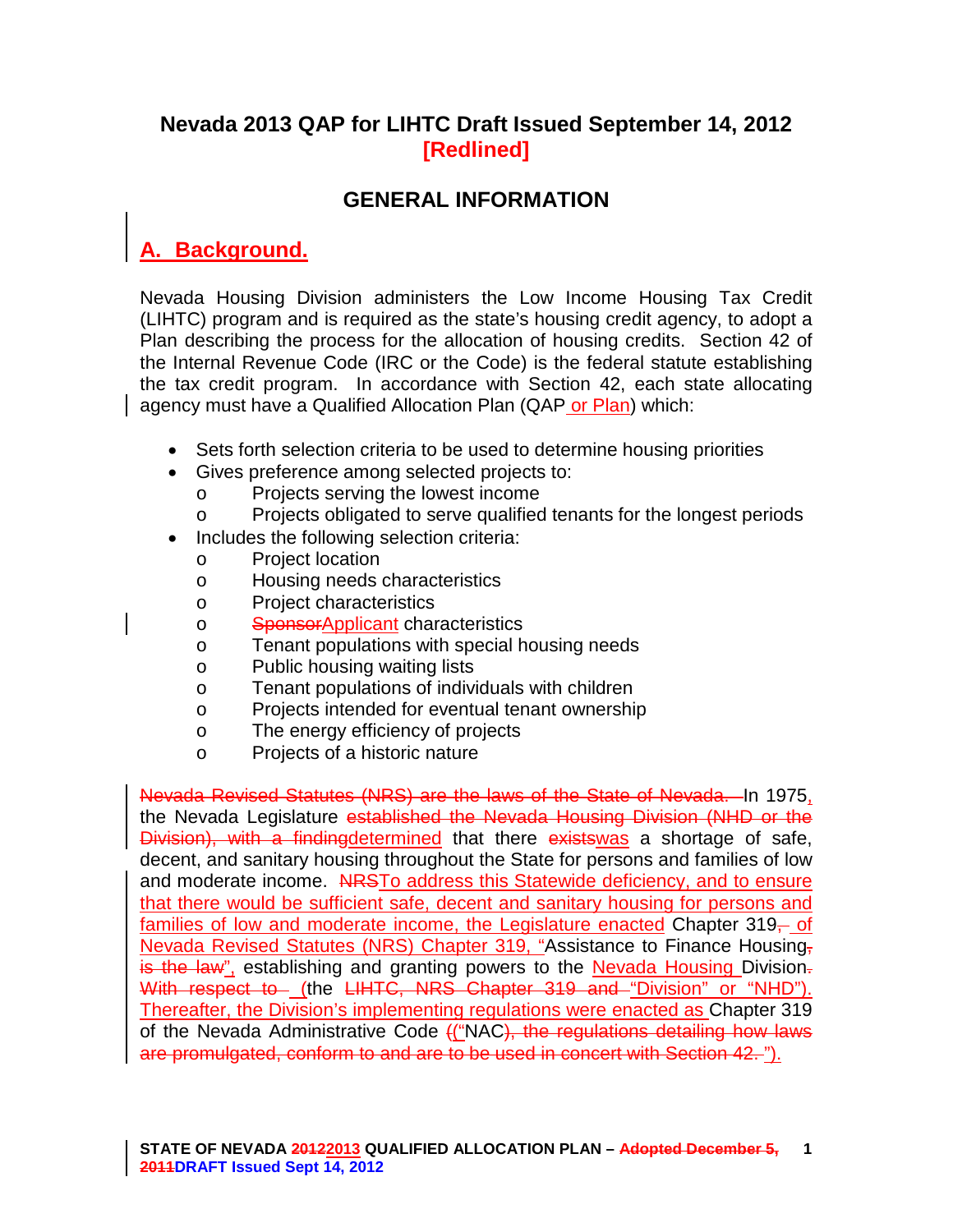Notwithstanding anything herein to the contrary, in order to assure the QAP has the flexibility to adjust to deteriorating market conditions, the Division in its sole discretion may waive any section of the QAP (not otherwise required by Section 42) that would under such circumstances hinder the ability of the Division to meet the goals and priorities of the QAP.

With respect to the Nevada LIHTC program, NRS Chapter 319 and NAC Chapter 319 implement, and are used in concert with, IRC Section 42.

There are 2 methods of obtaining a Tax Credit allocation under a QAP: 1) through the competitive application process; and 2) tax-exempt bond financing.

## **SECTION 1 ANNUAL PLAN INFORMATION**

Nevada's 20122013 QAP is adopted pursuant the Division's regulations implementing the LIHTC. The Regulations, the Application form, the Instructions and the Compliance Policies and Procedures Manual constitute the Division's QAP pursuant to the Code and federal implementing regulations.

The 20122013 QAP covers the periods of January 1, 20122013 to December 31, 20122013. All reservations of 20122013 tax credits made during the plan year are subject to the annual Plan. The Division will update its web page with information regarding the 20122013 QAP. The website address is: http://nvhousing.state.nv.us/[.http://nvhousing.state.nv.us/.](http://nvhousing.state.nv.us/)

## **SECTION 2 APPLICATION SUBMISSION DATES**

## A. Tax Credit Application Deadline

Pursuant to NAC 319.974, Applications for Tax Credits, and all supporting documentation, must be sent to NHD's Las Vegas or Carson City offices and received by **5:00 P.M. on May 4, 2012,3, 2013 (the "Application Deadline"),** unless otherwise specified by the Division.

### B. Completeness and Consistency of Tax Credit Applications

Final applications must be completed on a Final Application form prescribed by the Division. Original applications must be complete and must materially match other applications for funding that relate to the project (e.g., other applications for funding such as HOME).

Incomplete applications will be rejected. No additional materials may be submitted once the application deadline has passed. Any missing required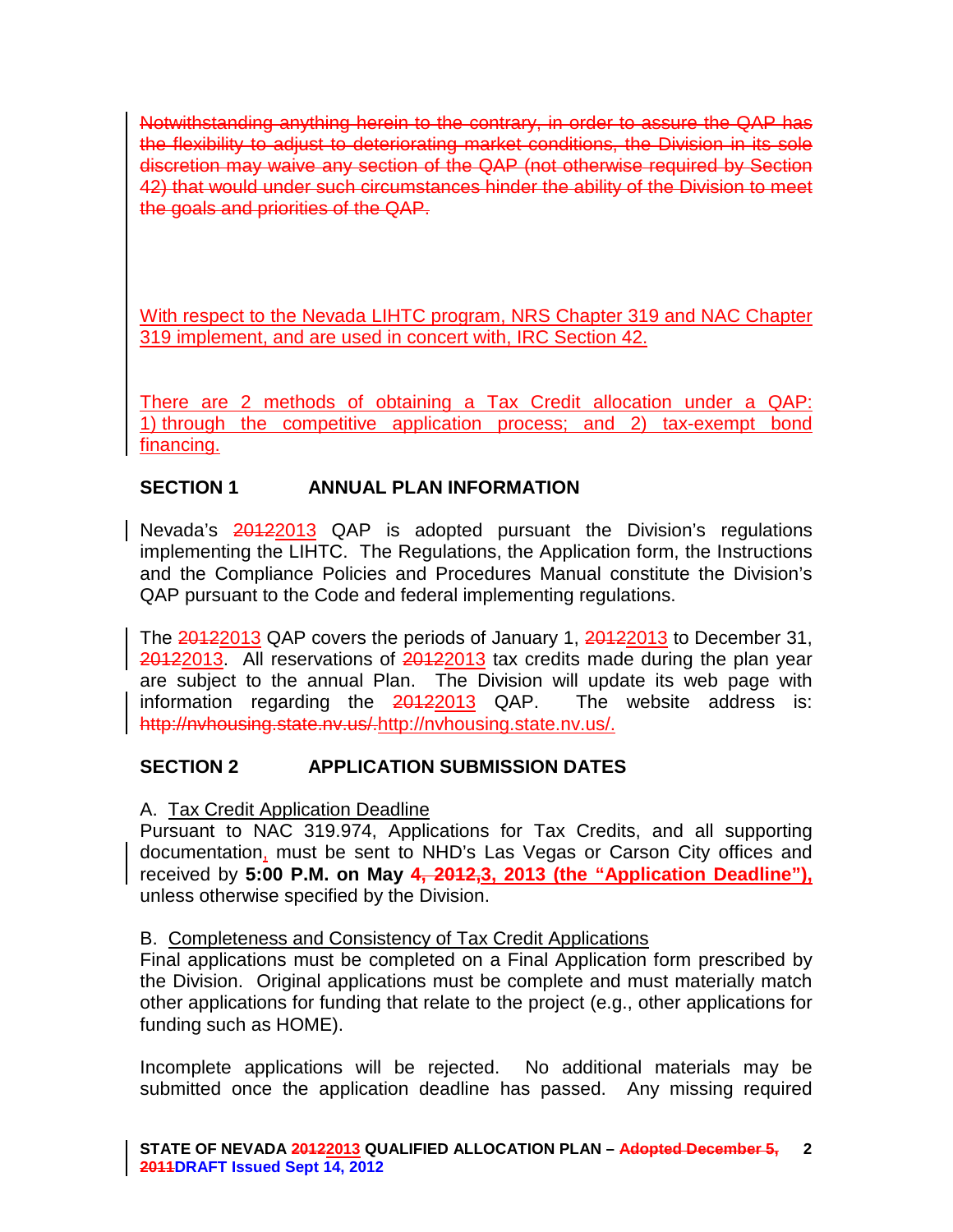information or documentation, incomplete information<sup>[1](#page-0-0)</sup> that prevents underwriting, and/or non-conformance withdoes not -conform to the QAP will deem the application void and the **Project Sponsor**Applicant/Co-Applicants will forfeit all application and other fees made to the datepaid to the Division. Please read the requirements of the QAP carefully to ensureApplicants/Co-Applicants are responsible for ensuring that all required items and back-up documentation are included with the application. Applications are Therefore, Applicants/Co-Applicants should read the QAP carefully and contact the Division with any questions well before the Application Deadline. Applicants/Co-Applicants are also encouraged to take advantage of the pre-review period described in subsection C., below.

## C. Formatting

One original and one electronic copy of the application must be submitted. The electronic copy can be submitted on compact disc (CD) and must contain all information included in the hard copy submission. Scanned copies of the reports are allowable.

The original application must be in a two-volume binder with the application and supporting scoring documents in Volume One, marked with appropriate tabs, and the Market Study and any Environmental/Engineering documents in Volume Two. Applications that are not in the required format will be rejected.

Applicants/Co-Applicants are encouraged to send in applications more than 15 days before the deadlineApplication Deadline to take advantage of a predeadline review period. The Division will allow an extension of the 15-day review period if Thethe Department of Housing and Urban Development (HUD) guidelines for the finalization of the QAP are delayed. The Division will make an announcement regarding the extension if applicable.

As part of the application certification, the applicant acknowledgesall Applicants/Co-Applicants acknowledge that upon the issuance of the applicationreservations all applications and all materials submitted constitute public records within the meaning of the Nevada Public Records Act.

## **SECTION 3 TRAINING**

### A. Training Dates/Reservations for Sessions

Persons desiring training on the 20122013 QAP and application should notify the Division by **January 31, 20122013**. If a minimum of five persons has

<span id="page-2-0"></span> $<sup>1</sup>$  Missing application information includes any budget, back-up, or other application information</sup> required for all or specific project types. It does not include back-up documentation for optional preference points. An application that does not include any or appropriate back-up documentation for optional preference point rating factors will be accepted; however, the project will not receive points for those items where information is missing, incomplete or unclear.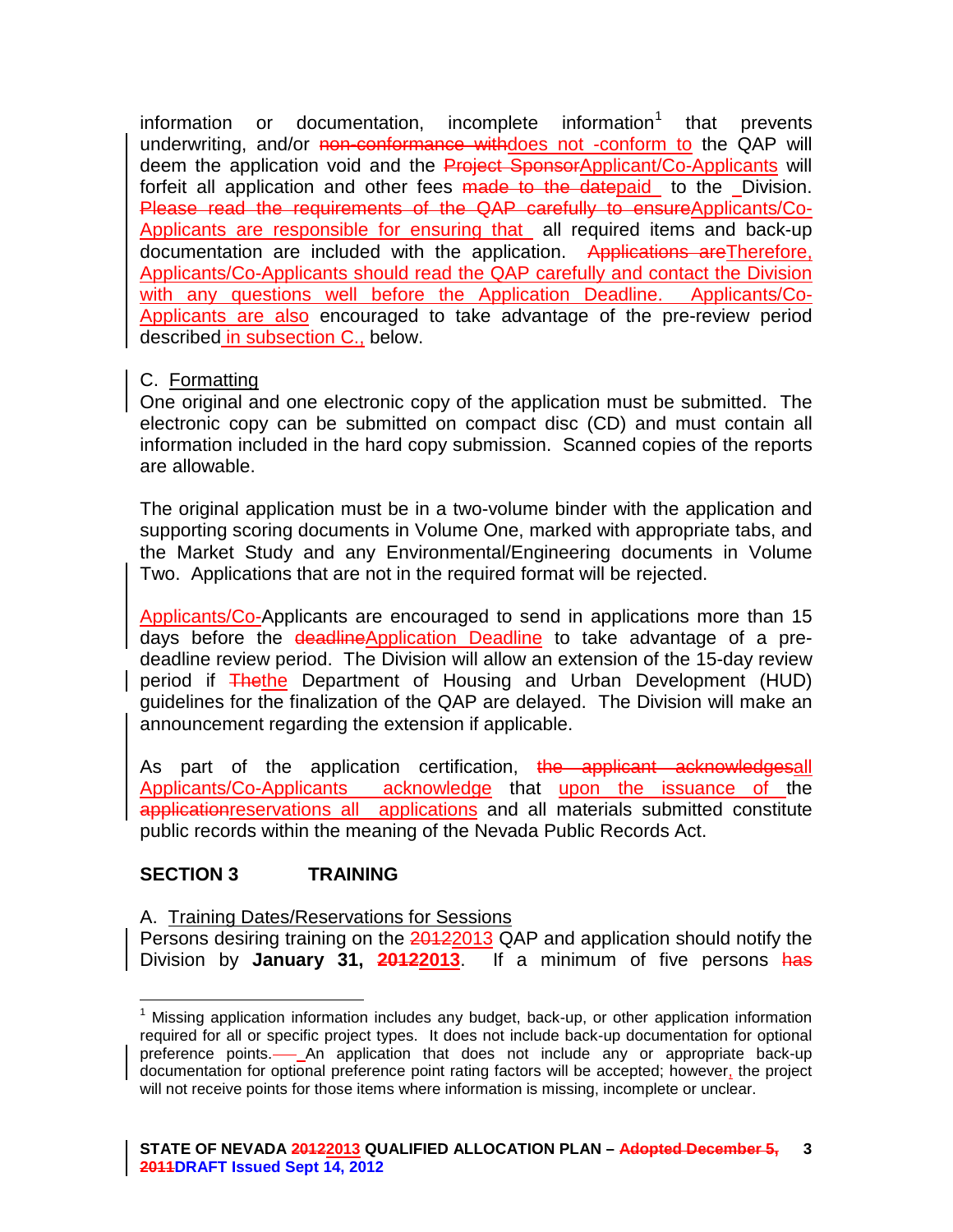notifiednotify the Division by this date, a formal training in February will be scheduled. Otherwise, requests for technical assistance will be handled on a case-by-case basis. Persons interested in training should contact Mark Licea, Federal Programs Supervisor, at 702.486.7220, Extension 226.

### B. Training Cost

The cost of the above identified training, if scheduled, is **\$75.00** per person. The registration fee must be prepaid by check payable to NHD and delivered to NHD's Carson City of Las Vegas offices 10 days prior to the training date.

## **SECTION 4 GUIDING PRINCIPLES AND PRIORITIES**

Demand for housing credits often exceeds supply. In determining how and where to allocate the credit, NHD must consider the need for affordable housing throughout the state of Nevada. The purpose of the QAP is to reserve federal Tax Credits for the creation and maintenance of rental housing units for low and very low income households in the state in such a way as to further the following principles and priorities:

- Reserve credits in order to provide an equitable distribution throughout the state;
- Reserve credits in order to provide a reasonable mix of affordable housing projects, both in regard to the number of units, populations served (e.g., elderly, special needs) and type (e.g., mixed use, assisted living);
- Reserve credits to as many rental housing projects as possible, considering cost, size, location, income mix of proposals, and environmental sustainability;
- Reserve credits in order to provide opportunities to a variety of qualified sponsorsApplicants, both for-profit and non-profit;
- Reserve only the amount of credit that the Division determines to be necessary for the financial feasibility of a project and its viability as a qualified low income housing project throughout the credit period.

### **Criteria for Approval**

Consistent with the Code requirements, the process for evaluating Tax Credit applications includes a comprehensive analysis that gives preference to applications serving the lowest income residents for the longest period of time, together with an analysis of the overall viability of the proposed project. In order to ensure that the diverse housing needs of communities throughout Nevada are considered, the low income targeting and extended use period of proposed projects will be considered along with, at a minimum the following criteria:

### **Market Conditions**

The Division will consider the stability of both tax credit and market rate properties in the primary market area (PMA) of the proposed project, including vacancy rates, rent concessions, or reduced rents. In reviewing project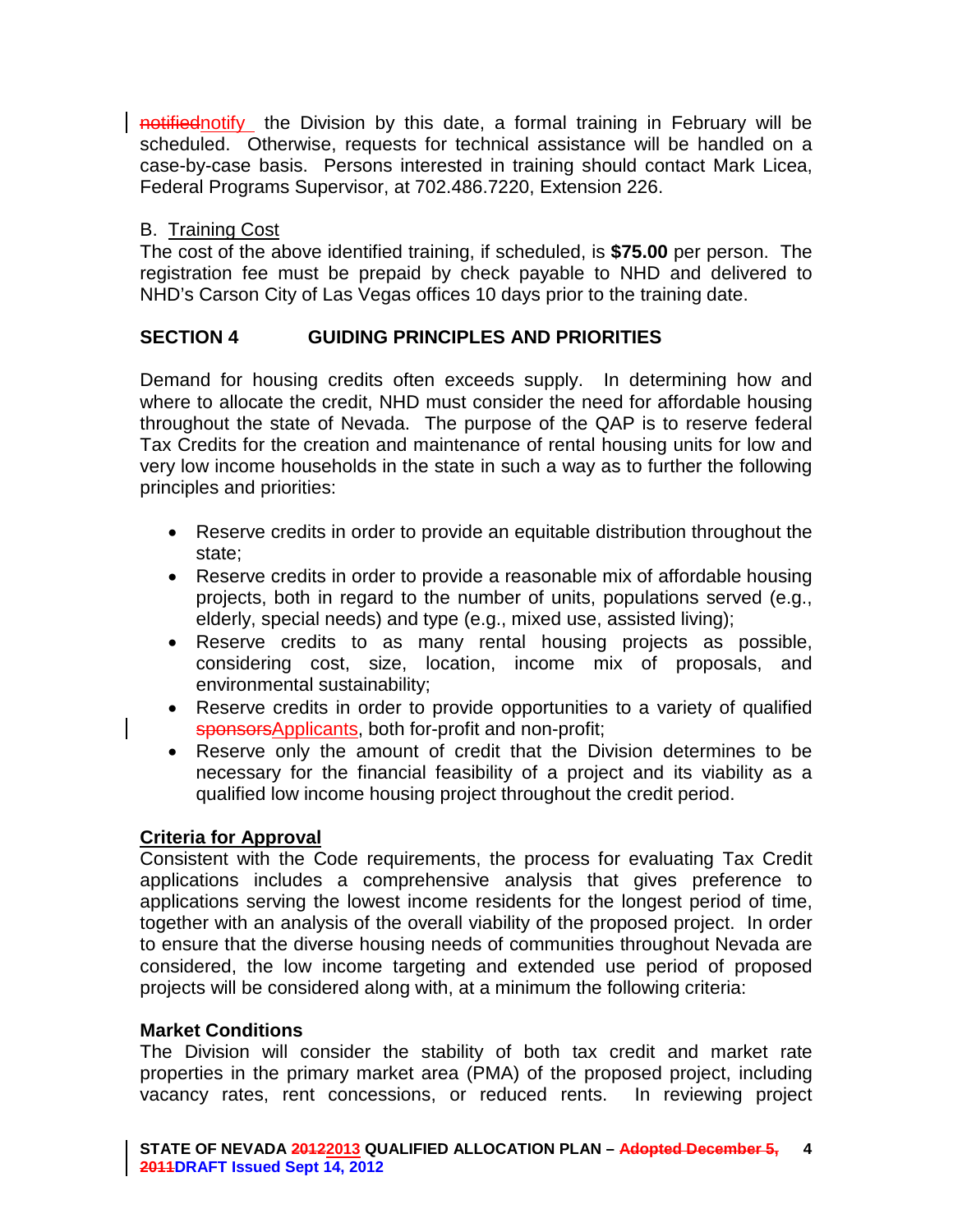applications, NHD will look more favorably on a project that is in a PMA where there are lower vacancy rates and fewer concessions or reduced rents. In addition, NHD staff will carefully analyze the assumptions made in the Market Study regarding capture rates and overall demand. NHD will look more favorably on a project that doesn't require high capture rates or that needs to assume high in-migration to achieve lower capture rates. Tax Credit applications may be deemed ineligible if: (1) the assessment determines that comparable affordable housing projects have occupancy levels less than 90 percent; (2) the proposed housing project would have significant adverse financial affecteffect on other publicly funded projects without offsetting public benefits; or (3) the rents for the affordable housing project are equal to or greater than comparable market-rate housing.

The Division publishes an annual Apartment Facts report on its website. Potential applicants are encouraged to consult this publication as part of their research on market conditions. The Division will review submitted third-party market studies as well as its own internal publications in determining the needs of an area and alignment between proposed projects.

### **Readiness-to-Proceed**

The threshold requirementsproposed project must be ready to proceed to be constructed, completed and tenant occupied within the timeframes set forth in this Plan. The components of "readiness-to-proceed" are outlined further in this Plan. As part of the overall evaluation of the project's readiness, the Division will provide preference to projects that meet additional readiness-to-proceed criteria outlined in the scoring sections.

### **Overall Financial Feasibility and Viability**

The Code states that "the housing credit dollar amount allocated to a project shall not exceed the amount the housing credit agency determines is necessary for the financial feasibility of the project and its viability as a qualified low income housing project through the credit period". NHD, therefore, will evaluate the overall financial strength of each project and consider such items as debt coverage ratios throughout the 15-year pro forma period, the ability to pay deferred developer feesDeveloper Fees from cash flows, operating reserve amounts, and annual operating expenses. While still acknowledging that there are legitimate circumstances that allow for a waiver of certain underwriting criteria (e.g., lower vacancy rates for 100 percent occupied project-based Section 8 deals, lower PUPA for independent senior deals), projects that exceed the underwriting criteria will be considered to be stronger deals.

#### **Experience Developing and Managing Multifamily Rental Properties**

NHD will evaluate the experience of the Applicant/Co-Applicants in terms of the quality of the development and management experience, including the compliance and overall financial strength of the developer'sApplicant/Co-Applicants' current low income housing portfolio, the number of successful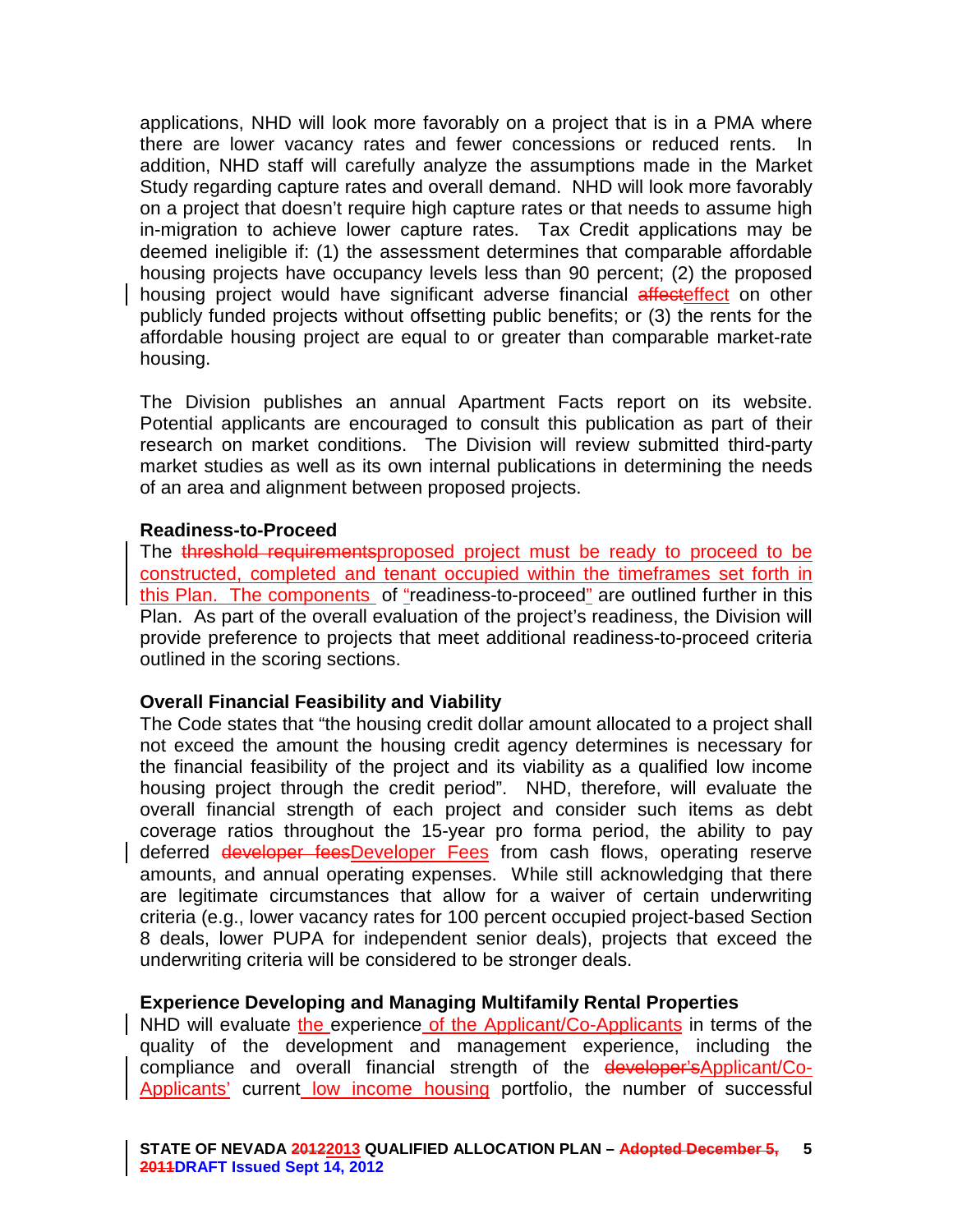projects, compliance with any applicable regulatory requirements, and property management track record.the Applicant/Co-Applicants' past performance with respect to the efficient operation of high-quality low income housing projects.

### **Total Project Cost per Unit**

NHD recognizes the wide range of project costs throughout the state, including such items as land costs, construction costs, permits, etc. Given the limited nature of the housing credit, however, NHD may ultimately need to make a judgment regarding the best use of this valuable resource as it relates to the total project cost per unit and the requested annual tax credit per unit.

## **Proximity to Existing Tax Credit Projects**

NHD must monitor the distribution of tax credit projects across the state as well as in particular submarkets. In some cases, NHD may need to make choices between two credible applications based on the number of Tax Credit projects in a particular market or area of the **stateState**. Attention will also be paid to any recent reservations made in a particular market or area of the state. Recently approved projects should be afforded the opportunity to lease-up without direct competition from another tax creditTax Credit project. Particular attention will also be paid to existing projects that are not achieving pro-forma rents.

### **Site Suitability**

Sites will be evaluated on the basis of suitability and overall marketability including, but not limited to, schools, shopping, public transportation, medical services, parks/playgrounds; conformance with neighborhood character and land use patterns; site suitability regarding slope, noise (e.g., railroad tracks, freeways), environmental hazards, flood plain or wetland issues.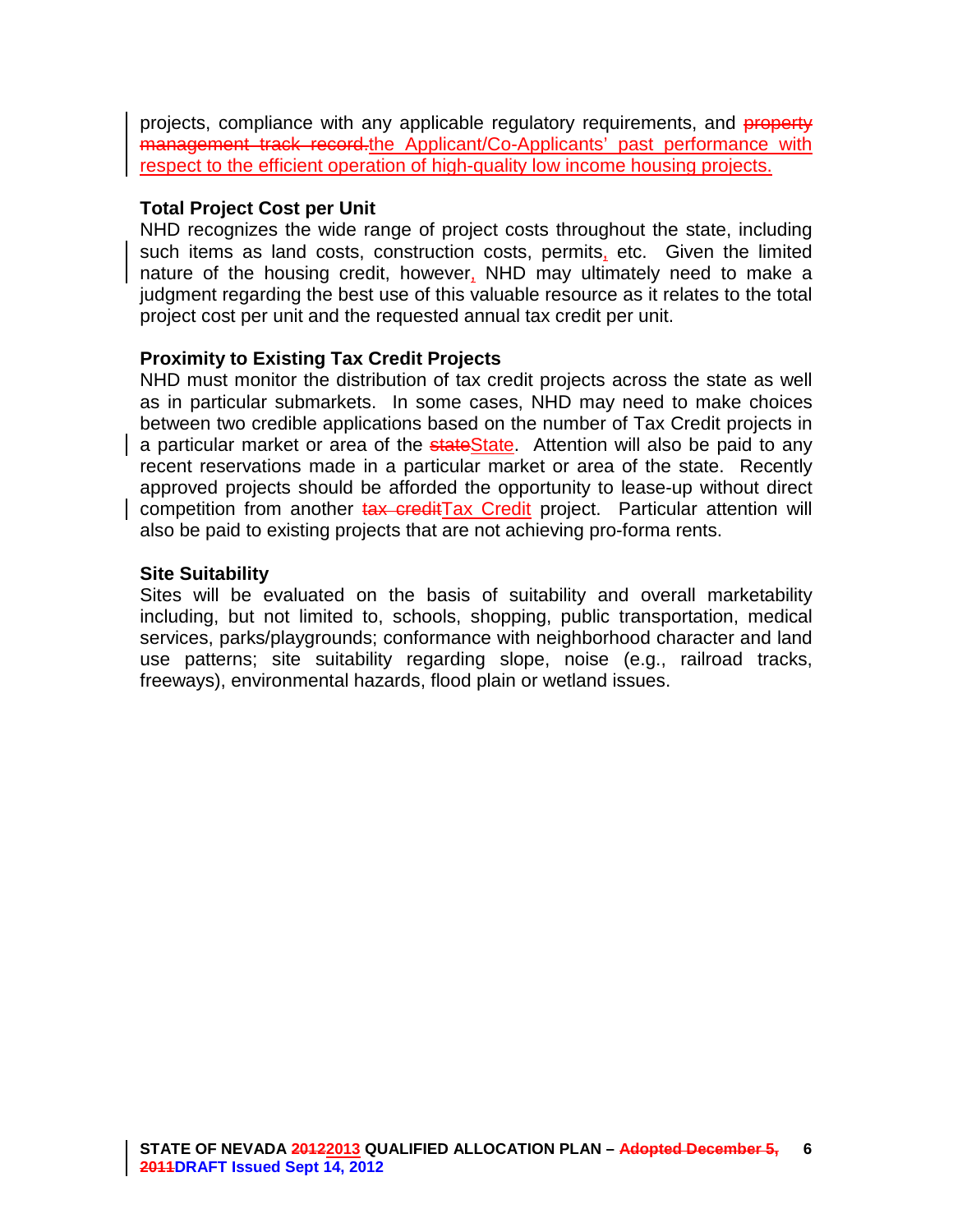# **APPORTIONMENT OF TAX CREDITS**

## **SECTION 5 APPORTIONMENT ACCOUNTS AND INITIAL BALANCES**

The Per Capita Tax Credit (PCTC) for 20122013 is estimated to be **\$2.20**, subject to adjustment by the Consumer Price Index (CPI). This estimate is based upon the **\$2.20** multiplier published by the IRS in the *Federal Register*.

Estimated Tax Credit allocations are shown on the following table. Project SponsorsApplicants/Co-Applicants are responsible for obtaining information on the actual amount of apportionment prior to the submission of an application. Information on the actual amount of apportionment for each set-aside or other sub-account will be available on the Division's website or may be obtained by contacting the Division. NHD reserves the right to round up or down the actual dollar amount designated to any set-aside or geographical apportionment.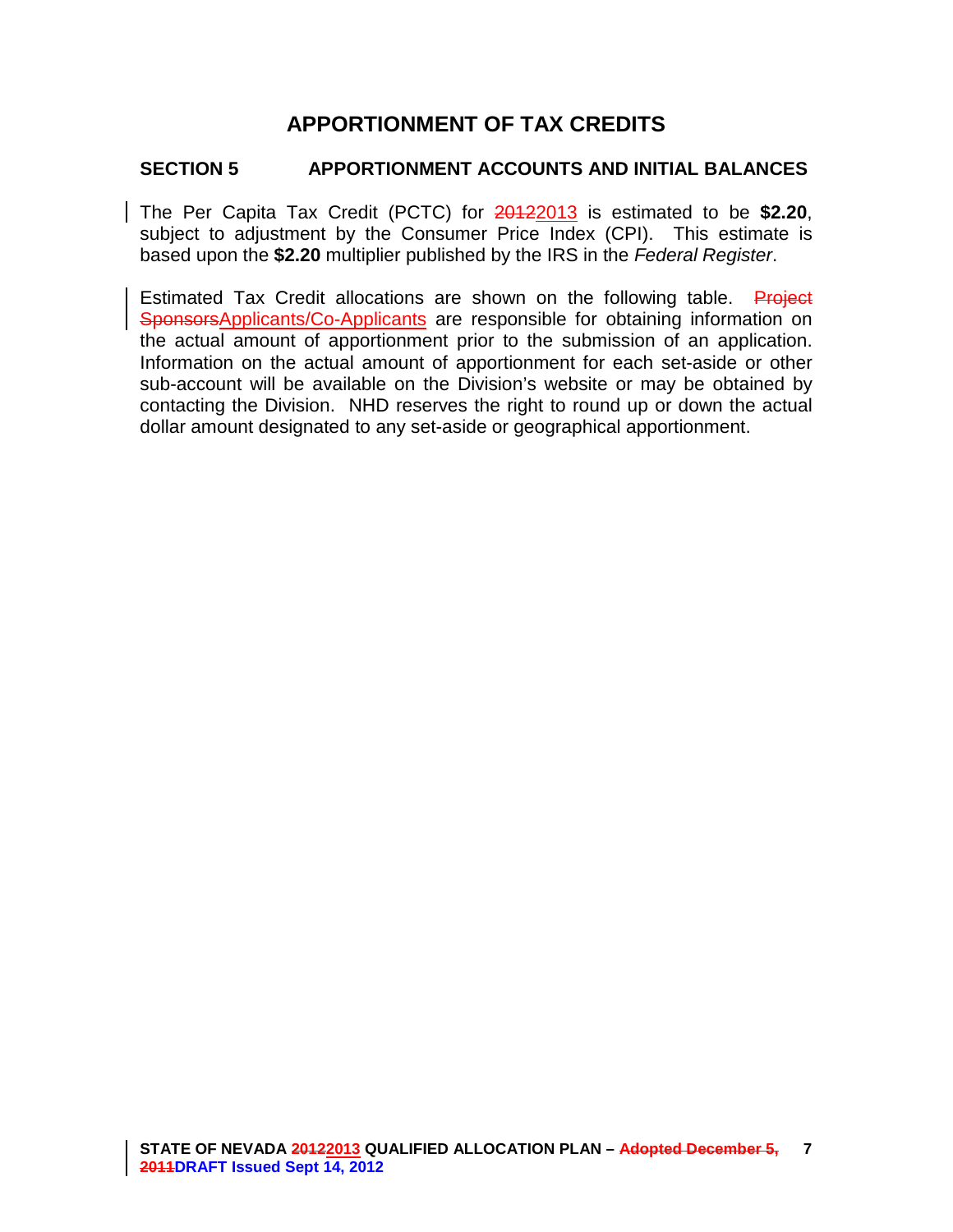| <b>ESTIMATE BASED ON \$2.20</b><br><b>MULTIPLIER USED IN PRECEDING</b><br>YEAR 20112012 | <b>STATE</b><br><b>POPULATION</b><br>ESTIMATE <sup>2</sup> |                         | <b>ESTIMATED</b><br><b>TAX CREDIT</b><br><b>LEVELS</b> |
|-----------------------------------------------------------------------------------------|------------------------------------------------------------|-------------------------|--------------------------------------------------------|
| (preliminary, awaiting IRS Notice)*                                                     |                                                            |                         |                                                        |
| <b>STATE TAX CREDIT CEILING</b>                                                         |                                                            |                         |                                                        |
| <b>CARRY FORWARD-AND OTHER</b>                                                          | 2,711,206                                                  |                         | \$5,964,653<br>\$104,004                               |
|                                                                                         |                                                            |                         | \$135,340                                              |
| <b>NATIONAL POOL CREDITS</b>                                                            |                                                            |                         | \$41,350                                               |
| TOTAL AVAILABLE 20122013                                                                |                                                            |                         |                                                        |
| <b>ALLOCATION</b>                                                                       |                                                            |                         | \$6,440,0070                                           |
|                                                                                         |                                                            |                         | 99,993                                                 |
|                                                                                         |                                                            |                         |                                                        |
| <b>TOTAL SET-ASIDES</b>                                                                 | <b>Set-Aside Percent</b>                                   |                         |                                                        |
| NON-PROFIT SET-ASIDE -                                                                  | 10%                                                        | \$611,0016              |                                                        |
|                                                                                         |                                                            | 09,999                  |                                                        |
|                                                                                         |                                                            |                         |                                                        |
| <b>USDA-RD SET-ASIDE</b>                                                                | 10%                                                        | \$611,0016              |                                                        |
|                                                                                         |                                                            | 09,999                  |                                                        |
| <b>ADDITIONAL:</b>                                                                      | 5%                                                         | \$305,5000              |                                                        |
|                                                                                         |                                                            | 00                      |                                                        |
|                                                                                         |                                                            |                         |                                                        |
| <b>BALANCE</b>                                                                          |                                                            | \$4, <del>582,505</del> |                                                        |
|                                                                                         |                                                            | 574,995                 |                                                        |
| <b>TOTAL GEOGRAPHIC</b>                                                                 |                                                            |                         |                                                        |
| <b>APPORTIONMENT</b>                                                                    | Percent of                                                 |                         |                                                        |
|                                                                                         | <b>State Population</b>                                    |                         |                                                        |
| <b>CLARK COUNTY</b>                                                                     | 72%                                                        |                         | \$3,299,4042                                           |
|                                                                                         |                                                            |                         | 93,996                                                 |
| (LESS 2011 FORWARD COMMITMENT)                                                          |                                                            |                         | \$996.551                                              |
| <b>CLARK COUNTY BALANCE</b>                                                             |                                                            |                         | <del>\$2,302,853</del>                                 |
|                                                                                         |                                                            |                         |                                                        |
| <b>WASHOE COUNTY</b>                                                                    | 15%                                                        |                         | \$687,376686                                           |
|                                                                                         |                                                            |                         | 249                                                    |
|                                                                                         |                                                            |                         |                                                        |
| <b>OTHER COUNTIES</b>                                                                   | 13%                                                        |                         | \$ <del>595,726</del> 594<br><u>749.</u>               |
|                                                                                         |                                                            |                         |                                                        |

<span id="page-7-0"></span>2 2011 Certified Population Estimates by County issued by the Nevada State Demographer. http:www.nsbdc.org/what/data\_statistics/demographer/pubs/pop\_increase/ (The above is only an estimate. There are 3 values to be issued before the final data is released: 1) IRS Population to determine state allocation; 2) Per capita rate; 3) Nevada Demographer Population to determine Geographic Set-Aside).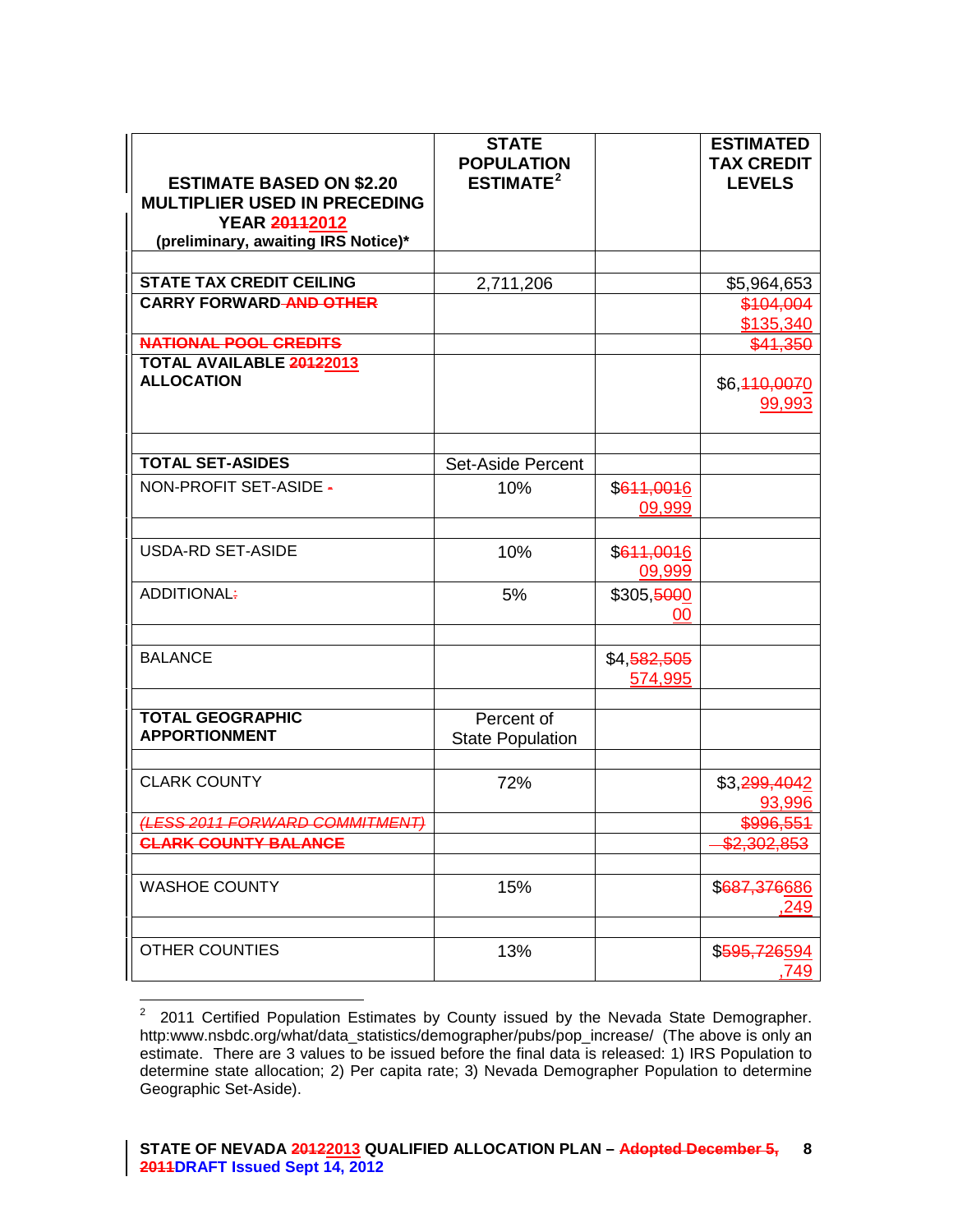\* See NAC 319.972 (Authorized IRS and State Demographer Values will be posted on website when available)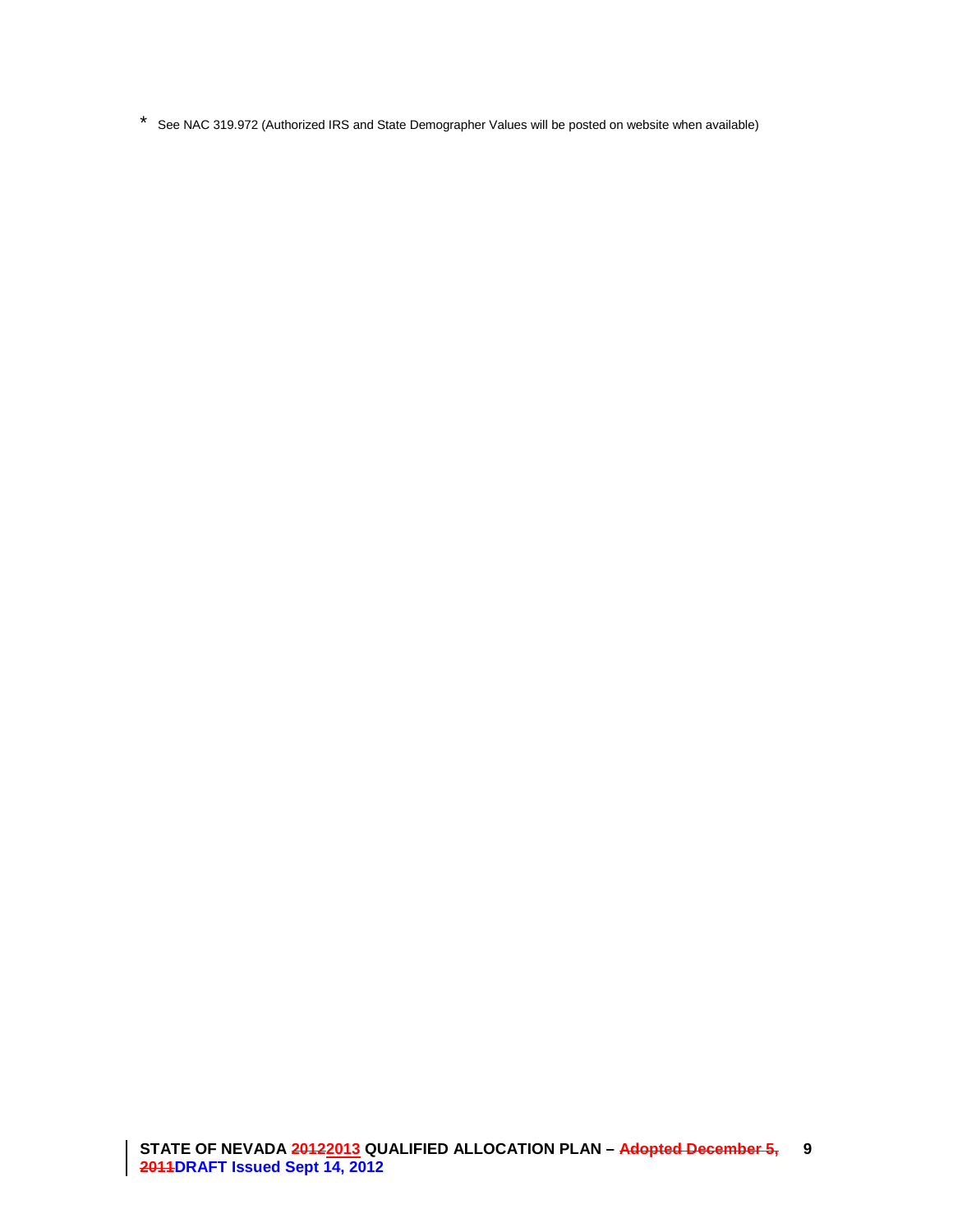## **SECTION 6 NON-PROFIT SET-ASIDE**

There will be a non-profit set-aside in the amount of 10% of the state ceiling-or approximately **\$611,001**. .

A reservation or allocation of Tax Credits from this set-aside will be limited to non-profit organizations acting alone or in partnership with a for-profit developer if the non-profit partner hasCo-Applicant. The goal and mission of the Applicant/Co-Applicant non-profit organization must be developing and providing affordable housing. The non-profit Applicant/Co-Applicant must have successfully developed and operated affordable housing which offers restricted/subsidized rents to income eligible tenants, utilizing HUD/LIHTC/PHA and/or other public funding sources. The non-profit organization Applicant/Co-Applicant must have actively participated in the development and operation of the affordable housing projects either as the manager or general partner of the Project Sponsor, the contractor, or Project Sponsor.

The non-profit Applicant/Co-Applicant must have received a determination letter from the IRS indicating that the organization is qualified pursuant to IRC Section  $501(c)(3)$  or  $501(c)(4)$  and the application package containsmust contain an executed Exhibit Seven of NHD's Application for Tax Credit (that is posted on the Division website). The Applicant/Co-Applicant non-profit organization must certify in writing to the Division that it meets the requirements of NAC 319.988.

The **Project Sponsor**Applicant/Co-Applicants must also certify that no change has occurred in the organization since the issuance of the IRS determination letter that would affect the validity of the determination letter. If the project is awardedIf the Applicant/Co-Applicants receive a Carryover Allocation of Tax Credits from the non-profit set-aside, any new Project Sponsor during the compliance period must establish that the new Project Sponsor meets all of the requirements to qualify for an allocationa Carryover Allocation of Tax Credits or the Final Allocation of Tax Credits from the non-profit set-aside under the provision of this QAP. The non-profit's goal and mission must be in developing and providing affordable housing; the non-profit must have a proven track record of affordable housing development as managing general partner, contractor, and/or Project Sponsor (utilizing HUD/LIHTC/PHA and/or other public funding sources) which offer restricted/subsidized rents to income eligible tenants. The track record of affordable housing units developed must exceed 100 units.

The set-aside will be awarded to non-profit sponsorsApplicant/Co-Applicants on a basis of high score amongst all applications received in this category, regardless of geographic area served or type of project. If the set-aside funds are not enough to fully fund the application, the remaining funds will be appropriated from the geographic sub-account for the area within which the project is located. The project cost may not exceed the combined funds in the non-profit and respective geographic set-aside accounts and must be consistent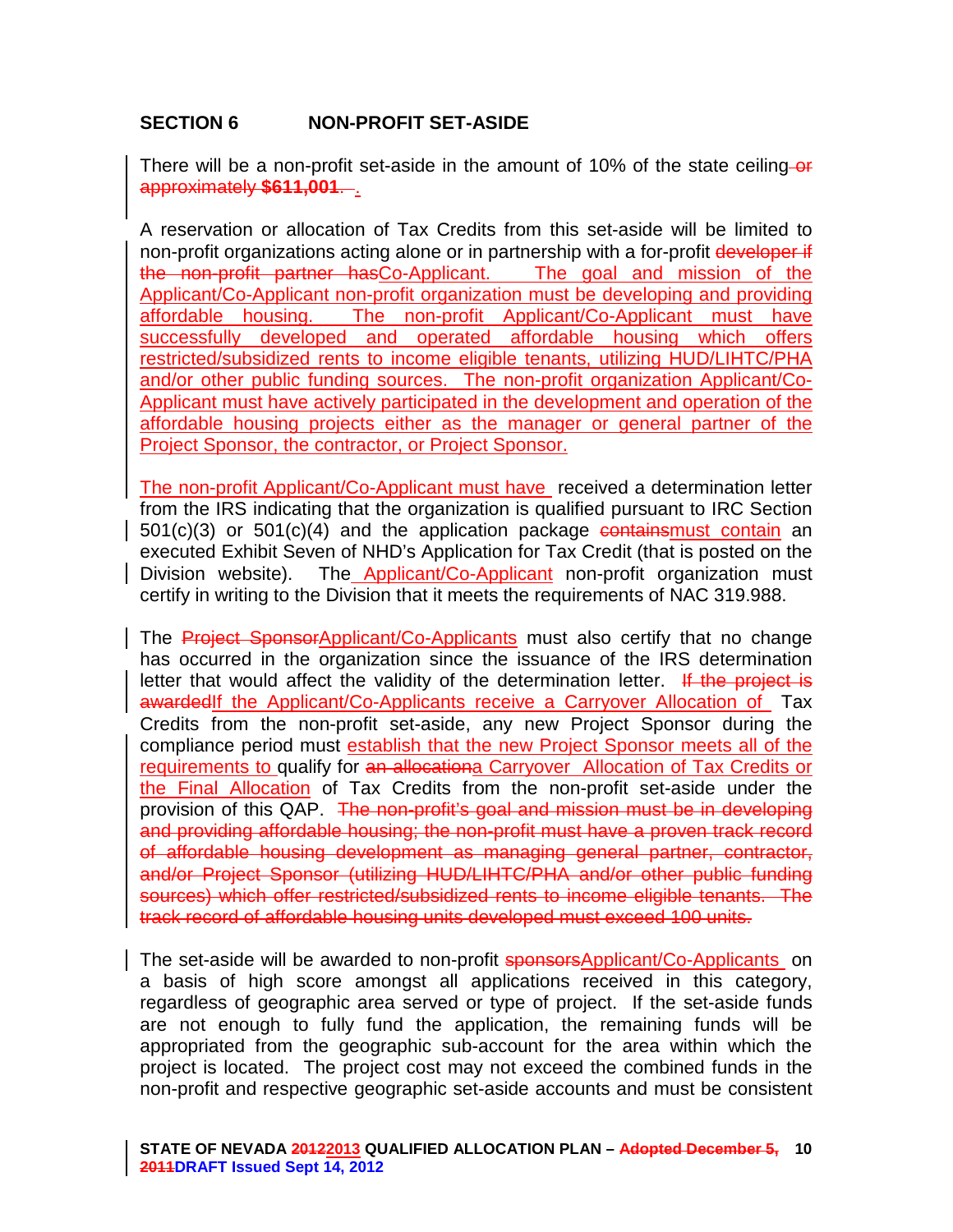with provisions of Section 3915, Maximum 20112012 Per Unit Development Cost and Cost Reasonableness Standard.

Applications submitted under this set-aside that do not receive funding from this set-aside will be eligible to compete for an allocation of Tax Credits through the geographic set-aside process as long as the application was submitted under both categories. The geographic set-aside amounts will be based on the statewide geographic formula using the State Demographer's estimates as outlined in Section 5, Apportionment Accounts and Initial Balances.

## **SECTION 7 USDA-RD SET-ASIDE**

There will be United States Department of Agriculture Rural Development (USDA-RD) set-aside in the amount of 10% of the state ceiling or **\$**611,001.

At the time of application, the Project SponsorApplicant/Co-Applicants must supply the local USDA-RD office with a letter authorizing that office to release to the Division a copy of the **Project Sponsor's**Applicant/Co-Applicants' application for USDA-RD funding. A copy of the letter must be submitted with the Tax Credit application.

A reservation or allocation of Tax Credits from the USDA-RD set-aside will be limited to new construction projects or existing housing projects not yet in the Division's Tax Credit housing portfolio receiving direct funding from USDA. Direct funding includes loan guarantees, loan assumptions or other similar support as long as approved by USDA.

Acquisition/Rehabilitation projects must be in accordance with USDA-RD regulations and must substantially rehabilitate or change the project to accommodate the housing needs in the jurisdiction in which the project is located. Acquisition/Rehabilitation projects will require a letter from USDA explaining why the rehabilitation is warranted and indicating that the scope of the capital needs assessment is acceptable, and that the rehabilitation meets USDA-RD's definition for substantial rehabilitation. The letter must accompany an application to constitute a complete application; therefore, applicants are encouraged to submit their application and capital needs assessment to USDA-RD for review prior to Tax Credit application submission. The project must also meet NHD's definition for substantial rehabilitation that for this particular setaside, is an investment of at least \$10,000 per unit prior to funds invested to meet NHD's energy requirements.

USDA-RD Tax Credit applications will be processed with the normal Tax Credit reservation cycle. If no Tax Credit applications are received requesting the USDA-RD set-aside, the Division will distribute all sums in the USDA-RD setaside to the three geographic sub-accounts based on population.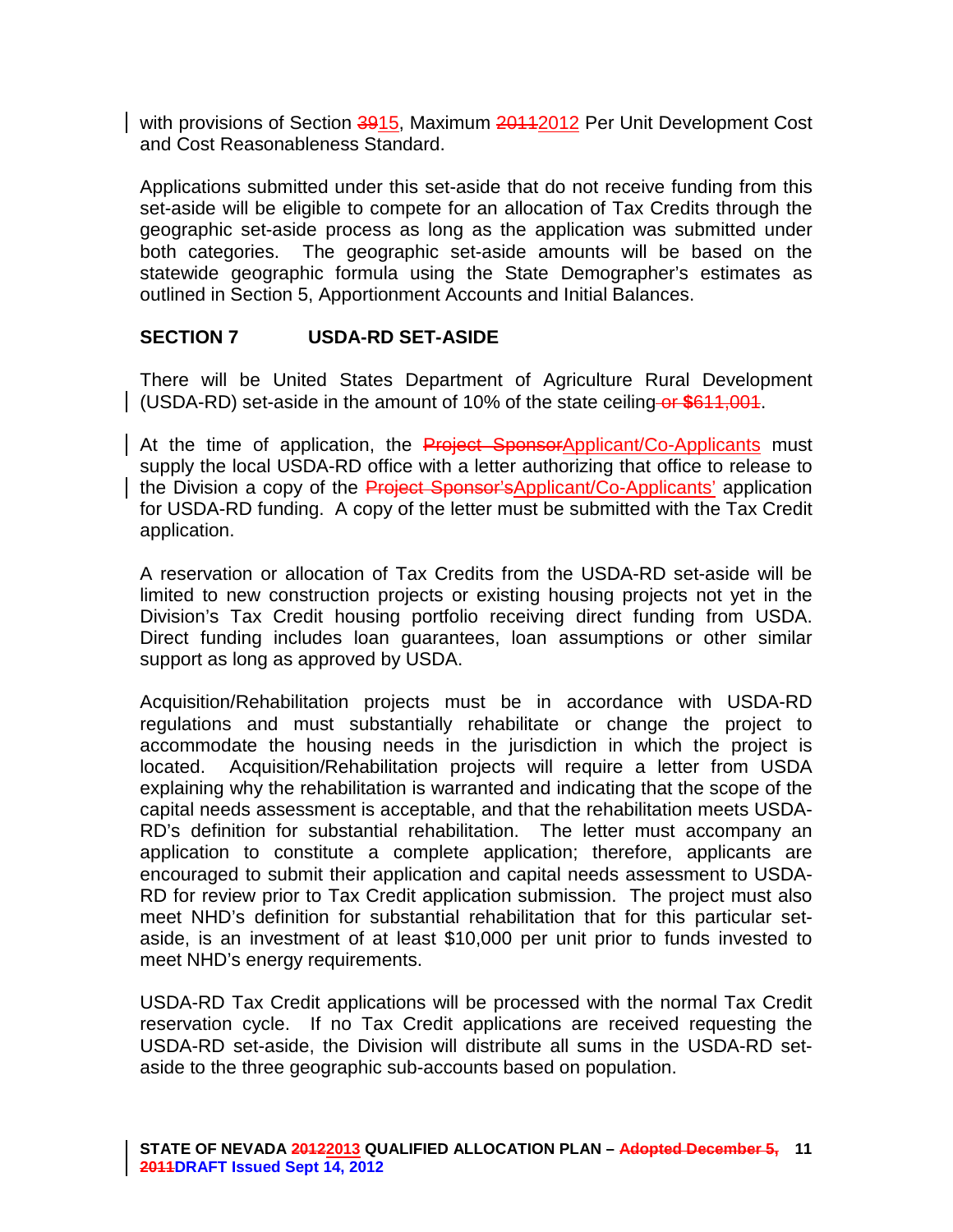If the USDA-RD is unable to issue certification stating the availability of federal funding by the date the Division receives notice that National Pool Tax Credits are available, said reservations will be cancelled and the USDA-RD set-aside will be returned to the General Pool for distribution.

## **SECTION 8 ADDITIONAL CREDITS SET-ASIDE**

A set-aside of 5% will be reserved for additional credits. The pool of additional credits will initially be distributed on a pro-rata basis based upon the proportion of population in each geographic area (i.e., 72% of the set-aside will be awarded to Clark County, et. seq.). Projects within each geographic area requesting additional credits will be awarded on a pro-rata amount of credits based upon the total amount of additional credits requested within that geographic set-aside. A project will not be awarded more than 10% of the 20122013 or prior year (if applicable) award. Although applicants may be eligible for up to a 10% award, the actual award will be determined on available credits and project need as determined by analysis of an updated budget and supporting documents.

Projects receiving Tax Credits in previous allocation rounds may request additional Tax Credits due to increased construction costs, existing eligible basis from initial application that was above the NHD per project tax credit cap, or decreases in credit pricing that result in a financing gap, and subject to the conditions of this section.

Requests for additional Tax Credits are subject to the limitations specified below:

1) Additional Tax Credits exclude Developer Fees. Contractor Fee cannot go above the actual percentage in the initial application.

2) The request for additional Tax Credits are limited to 10% of the original award.

3) Requests for additional Tax Credits within the 10% limit and not totally funded through the set-aside may be considered at the end of the initial competitive round at the discretion of the Administrator.

**Project Sponsors** Applicant/Co-Applicants submitting applications for additional credits must submit a modified application consisting of a cover letter clearly identifying the additional credits associated with the project, the decreased equity pricing, or the remaining eligible basis from the initial application that warrants the need for additional credits as well as an updated budget (showing original budget and eligible basis and new budget and eligible basis by line item), updateupdated pro forma, updated sources and uses showing any new funds and identifying how remaining funding gaps will be filled, updated CPA certification of eligible basis, and updated project information if any items (e.g., number of units, amenities) has have changed since the initial application. NHD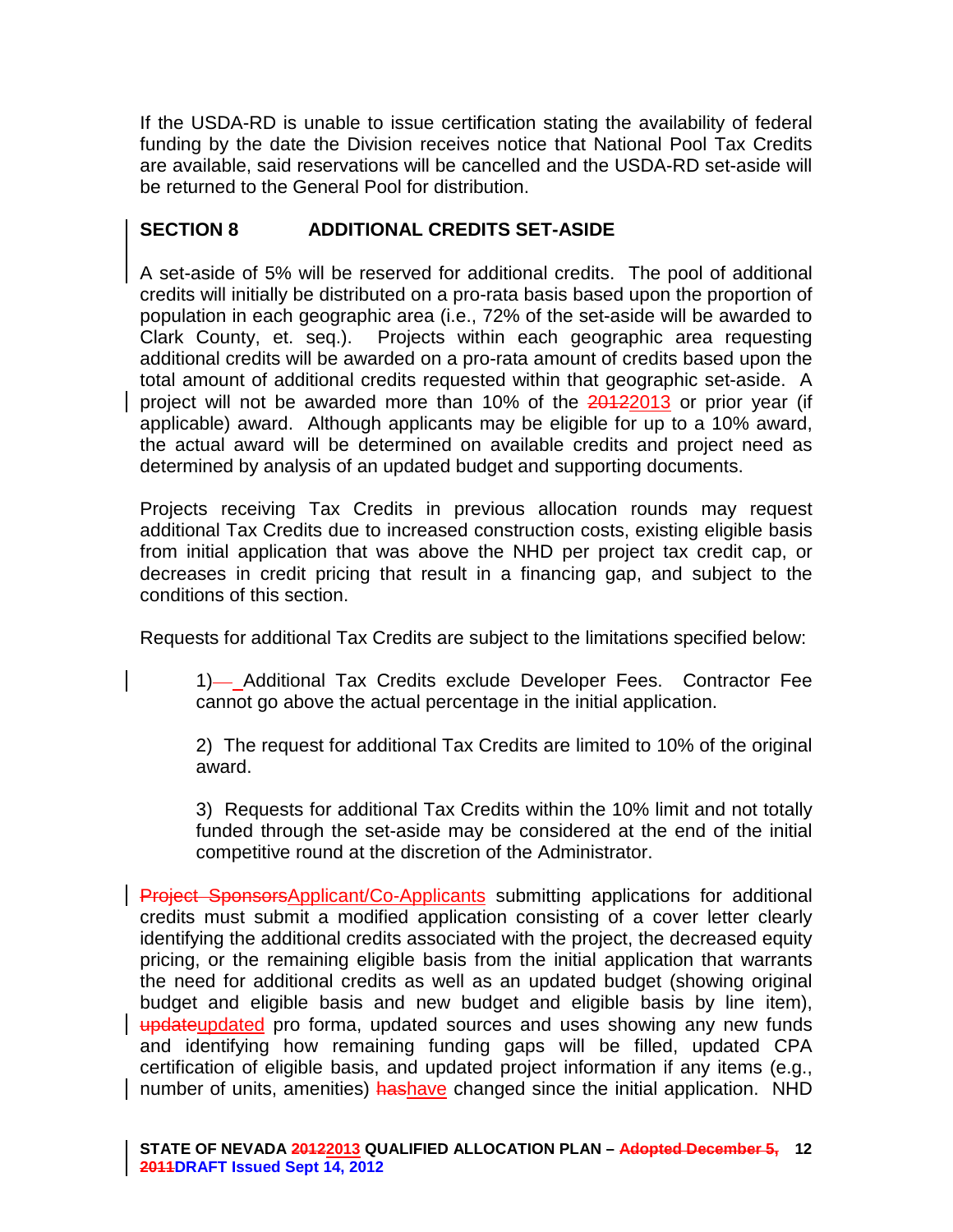staff will underwrite the amount requested for additional credits at the current 70% PV rate regardless of the rate used in the initial underwriting.

## **SECTION 9 GEOGRAPHIC APPORTIONMENT**

After each apportionment has been made to set-aside accounts established in the QAP, the Division will allocate the remaining Tax Credits specified in the Plan into a geographic account. The Division will allocate Tax Credits in this account to geographic accounts established for Clark County, Washoe County and Other Nevada Counties. The allocations will be based upon Nevada's most recent official population estimates issued by the State Demographer. The population estimates for Clark County, Washoe County, and Other Nevada Counties will be used to establish apportionment percentages for the mandated geographic subaccounts.

## **SECTION 10 TAX CREDIT RESERVATION PROCESS**

The reservation of Tax Credits will be made on the basis of high score within the established set-aside and geographic sub-accounts. Conditional reservations, as outlined in Section 4319, Maximum Amount of Tax Credits Awarded, may be awarded. Any conditions placed on a reservation must be satisfied by carryoverthe time of the Carryover Allocation or the reservation will be terminated. Extensions of time will not be granted. The application must specify all of the set-asides and/or geographic apportionments applied for by the Project Sponsors. Applicant/Co-Applicants. The reservation of Tax Credits will be made in three steps.

### A. Step One: Reservation of Set-Aide Allocations

Allocation of Tax Credits to the project(s) with the highest score in the USDA-RD set-aside account will be made first. Tax Credits will be allocated until the amount of Tax Credits in the set-aside is fully allocated or the amount remaining in the set-aside is too small to fund the next highest scoring project. Unreserved amounts from the USDA-RD set-aside if any will be returned for redistribution to the General Pool.

Allocation of credits from the Non-Profit set-aside will be made to the highest scoring non-profit projects in accordance with the process outlined in Section 5, Apportionment Accounts and Initial Balances. If additional Tax Credits are needed to fund the proposal, Tax Credits will be distributed from the appropriate geographic apportionment until the amount remaining in the geographic apportionment is too small to fund the next highest scoring project receiving Non-Profit set-aside funds. Tax Credits from the Non-Profit set-aside will be allocated until the amount of Tax Credits in the set-aside is fully allocated.

Unreserved amounts from the Non-Profit set-aside, if any, will be carried over into subsequent rounds as a minimum Tax Credit to be set-aside for Non-Profit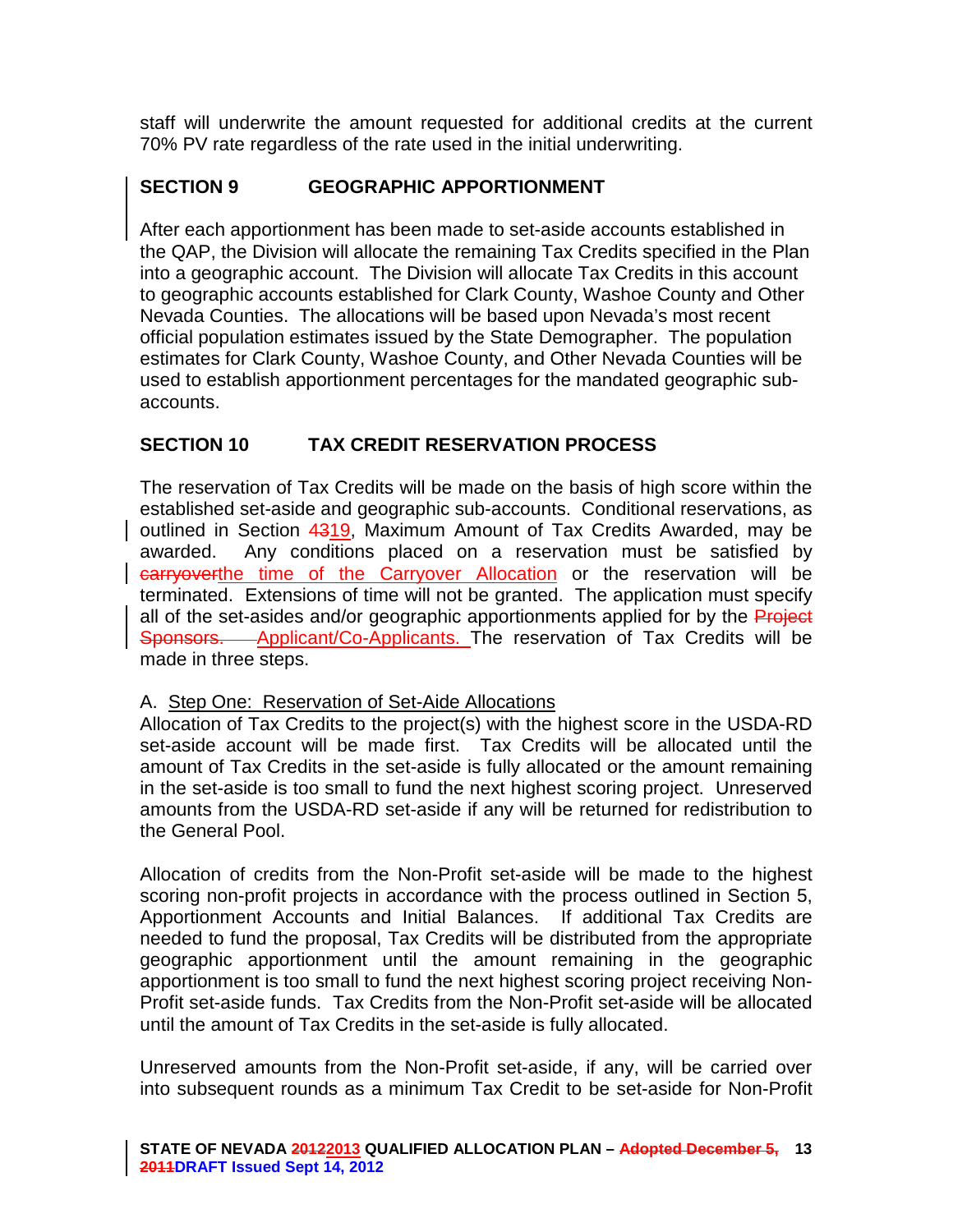corporations pursuant to regulation. Requests for additional Tax Credits will be made in accordance with Section 8, Additional Credits Set-Aside. Unreserved amounts from the Additional Credits Set-Aside will be returned for redistribution to the General Pool.

## B. Step Two: Reservation of Geographic Apportionments

After reservations are made to projects requesting set-aside funding, the Division will allocate Tax Credits to the new projects in each of the three mandated geographic sub-accounts: Clark County, Washoe County, and Other Nevada Counties. Geographic allocations will be made based on high score within each set-aside. The Division will make Tax Credit reservations to geographic subaccounts in the following order: (1) Clark County, (2) Washoe County, and (3) Other Nevada Counties.

If the Division does not reserve all of the funds allocated to the Clark County subaccount, the Division will transfer any surplus Tax Credits remaining in that subaccount to the sub-account for Washoe County. If the Division does not reserve all of the funds allocated to the Washoe County sub-account, the Division will transfer any surplus Tax Credits remaining in that sub-account to the subaccount for Other Nevada Counties.

Tax Credits will be allocated until the amount of Tax Credits remaining in each Geographic Apportionment is insufficient to fund the next highest-ranked project for that area. Any Tax Credits not reserved from Geographic account will be placed in a General Pool.

### C. Step Three: Transfer to the General Pool

At the discretion of the Administrator, Tax Credits in the General Pool may be allocated to fund: (1) the next highest ranked project in the first funding round submitted in any of the geographic set-asides, with the requirement that the project can be implemented with the remaining amount of Tax Credits as represented in the application; (2) new projects as part of a second funding round; (3) projects requesting additional Tax Credits; or (4) partial commitment to a project with a corresponding forward commitment for the balance of credits.

Project SponsorsD. Closure of Project After Receiving Reservation of Tax Credits/ Commencement of Construction

Applicant/Co-Applicants must sign the Division's Agreement to Commence Construction within 270 days from the date of the reservation letter. Projects not meeting this deadline may submit a written request to the Division to request a 45-day extension. The 45-day extension period will be granted in instances where acts of God occur (e.g., flood, fire, earthquake) resulting in the delay.

Projects that have not closed with the 270 days, or have been granted a 45-day extension and have not closed within the 45-day extension period, will have their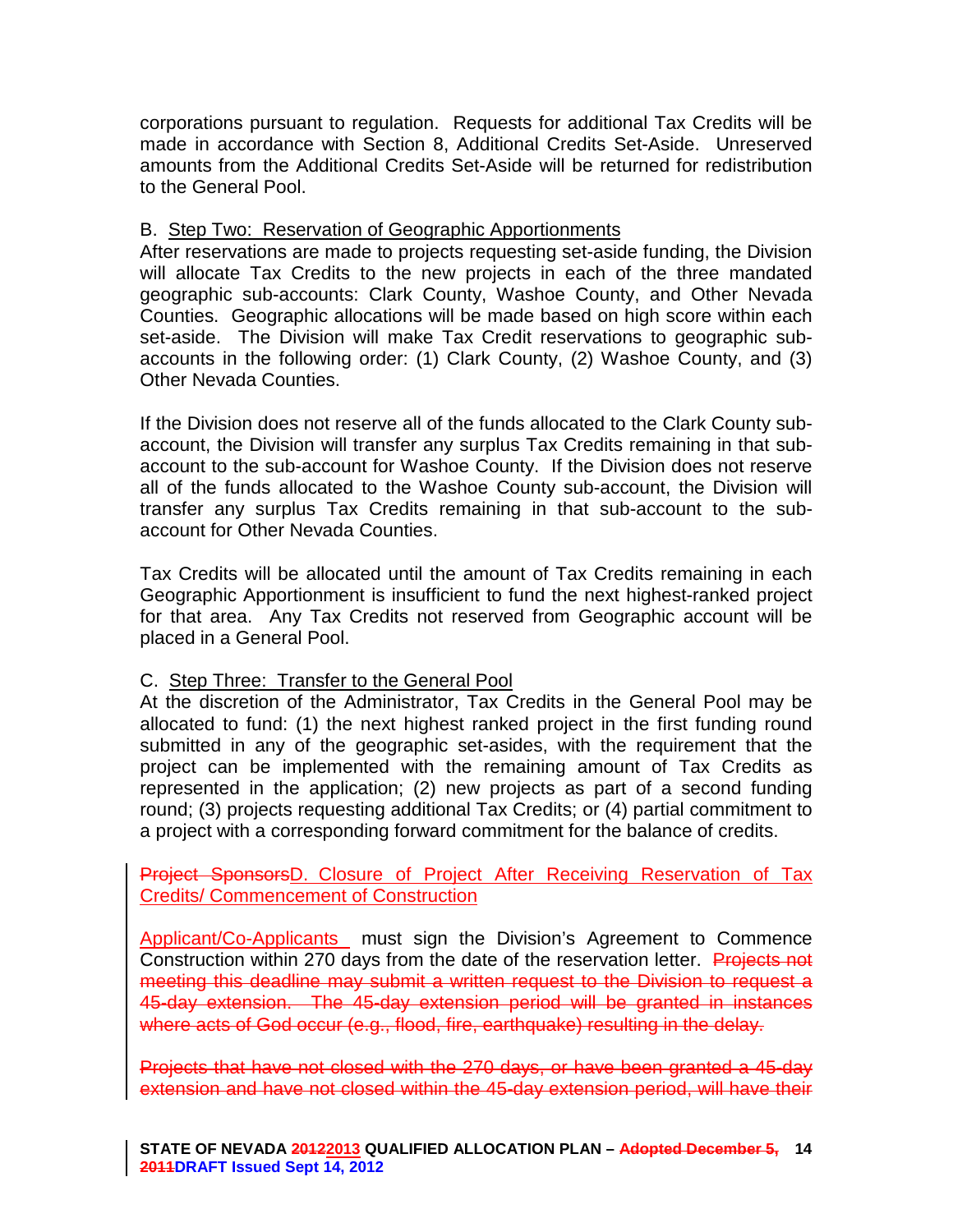reservation of Tax Credits terminated. For an approved Tax Credit project at Lake State (Nevada state areas within the Tahoe Basin), Project Sponsors may request up to a 60-day extension.

Pursuant to the year-end tax bill of 2000 and the Housing and Economic Recovery Act of 2008 (HERA), the 10% test for carryover will be extended for twelve months from the date of allocation. Carryover information must be sent to the Division's Carson City of Las Vegas office and received by **5:00 P.M., September 21, 2012**. The Division will issue carryover allocations on or about November 9, 2012. The Project Sponsor must supply the Division with a Federal Tax Identification Number to receive a carryover commitmentAll Applicants/Co-Applicants must also.

The Project Sponsor must meet the 10% test by **November 9, 2013**. Project Sponsors must submit a six-month project status report on a form prescribed by NHD due **May 4, 2013** to ensure a project is moving forward and remains viable.

**Project Sponsors must** execute an agreement to promote the Division's participation in the project during the construction phase (see Exhibit 4 of NHD's Application for Tax Credits).

Each project that receives a reservation of Tax Credits must be closed within 270 days after the date the Division provides written notification to the Applicant/Co-Applicants of the reservation. Before the expiration of the period, the Applicant/Co-Applicants must demonstrate to the Division that he/she/it has closed the project within that period by providing proof satisfactory to the Division that he/she/it has:

1) Purchased and holds title in fee simple to the project site in the Applicant/Co-Applicants' name, or submitted to the Division with the application a written, legally enforceable long-term ground lease with a term of at least 50 years.

2) Entered into a written agreement with a contractor who is licensed in this State to begin construction before the expiration of the period.

3) Obtained adequate financing for the construction of the project. The Applicant/Co-Applicants must provide written commitments or contracts from third parties.

4) Executed a written commitment for a loan for permanent financing for the construction of the project in an amount that ensures the financial feasibility of the project. The commitment may be subject to the condition that the construction is completed and the project is appraised for an amount sufficient to justify the loan in accordance with the requirements of the lender for credit. If the project is a rural development project that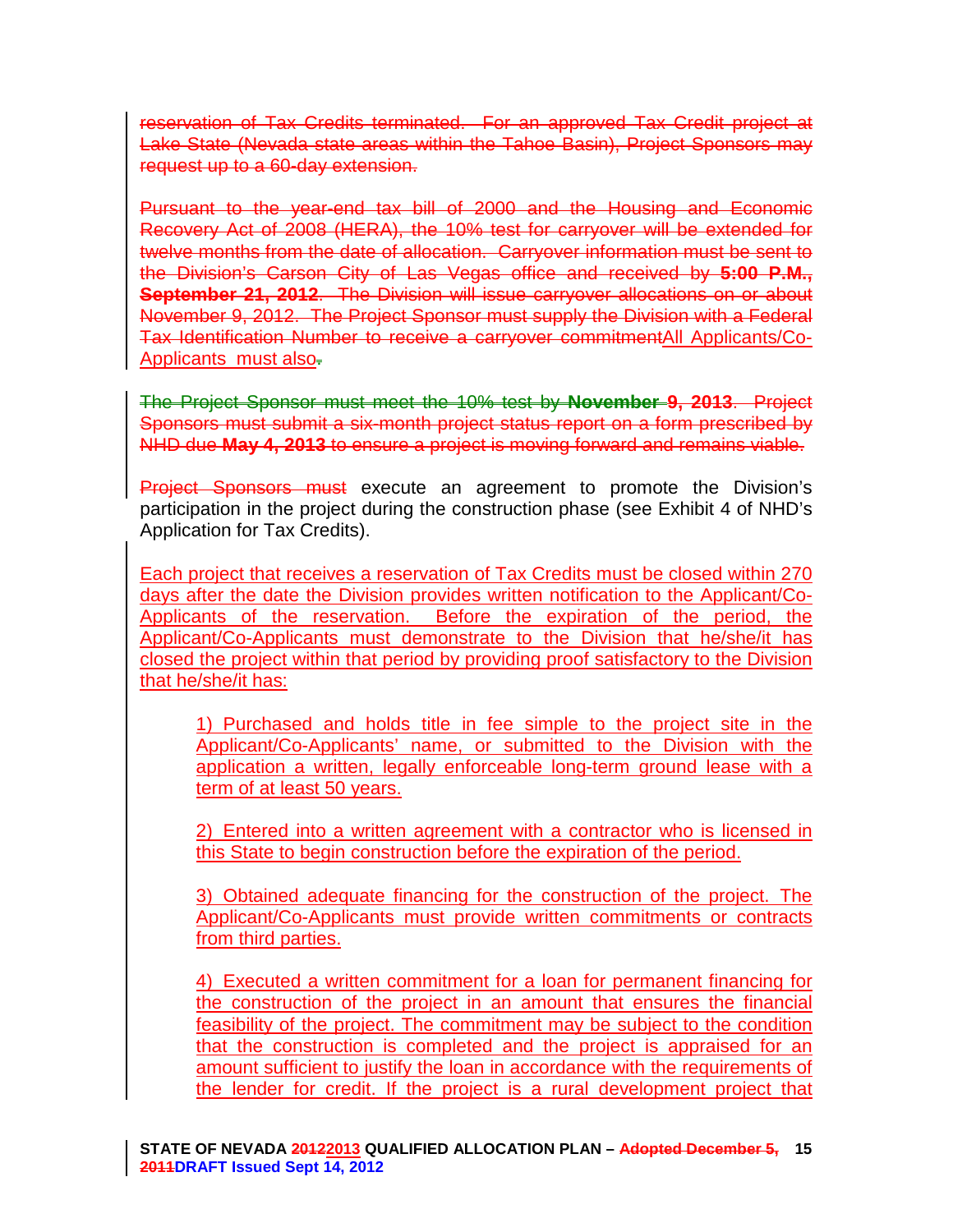receives loans or grants from the United States Department of Agriculture, the Applicant/Co-Applicants must provide a form approved by the Division that indicates that money has been obligated for the construction of the project before the expiration of the period. An advance of that money is not required before the expiration of the period.

A project that is not closed within the 270-day period will lose its reservation of tax credits unless the Division receives from the Applicant/Co-Applicants a written request for an extension of 45 days.

The request must be accompanied by proof satisfactory to the Division indicating that:

1) The requirements for financing the project have been substantially completed;

2) The delay in closing was the result of circumstances that could not have been anticipated by and were outside the control of the Applicant/Co-Applicants at the time the application was submitted by the Applicant/Co-Applicants; and

3) The project will be closed within the 45-day period.

The Division is entitled to charge a fee in connection with the request for an extension of the 270-day period, but has elected not to do so in this Plan.

Projects that have not closed within 270 days from the date of the reservation letter, or which have been granted a 45-day extension and have not closed within the 45-day extension period, will have their reservation of Tax Credits terminated. For an approved Tax Credit project at Lake State (Nevada state areas within the Tahoe Basin), Applicants/Co-Applicants may request up to a 60 day extension.

E. Ten Percent Test for Carryover Allocations

Pursuant to the year-end tax bill of 2000 and the Housing and Economic Recovery Act of 2008 (HERA), the 10% test for the Carryover Allocations will be extended for twelve months from the date of the Carryover Allocation. All information which must be submitted in order to receive a Carryover Allocation must be sent to the Division's Carson City or Las Vegas office and received by **5:00 P.M., September 27, 2013**. The Division will issue Carryover Allocations on or about November 8, 2013. The Applicant/Co-Applicants must supply the Division with a Federal Tax Identification Number to receive a Carryover Allocation.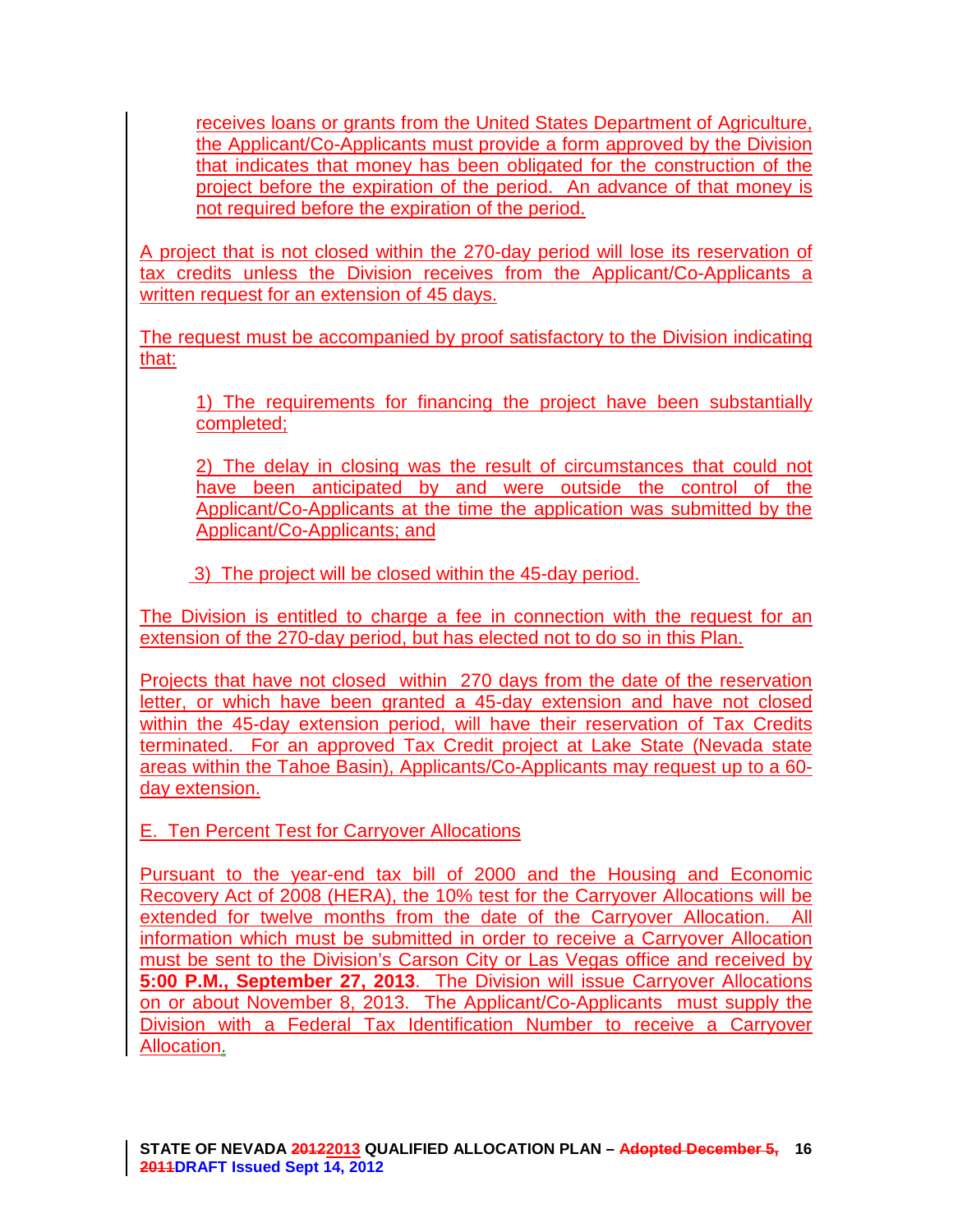The Project Sponsor must meet the 10% test by **November 8, 2014**. Project Sponsors must submit a six-month project status report on a form prescribed by NHD due **May 9, 2014** to ensure a project is moving forward and remains viable.

## F. LURA

The LURA for all projects which receive a reservation must be recorded: (i) when the project receives a Carryover Allocation; or (ii) before the commencement of construction, whichever occurs first. All Applicants/Co-Applicants and Project Sponsors agree to cooperate with the Division to timely record the LURA.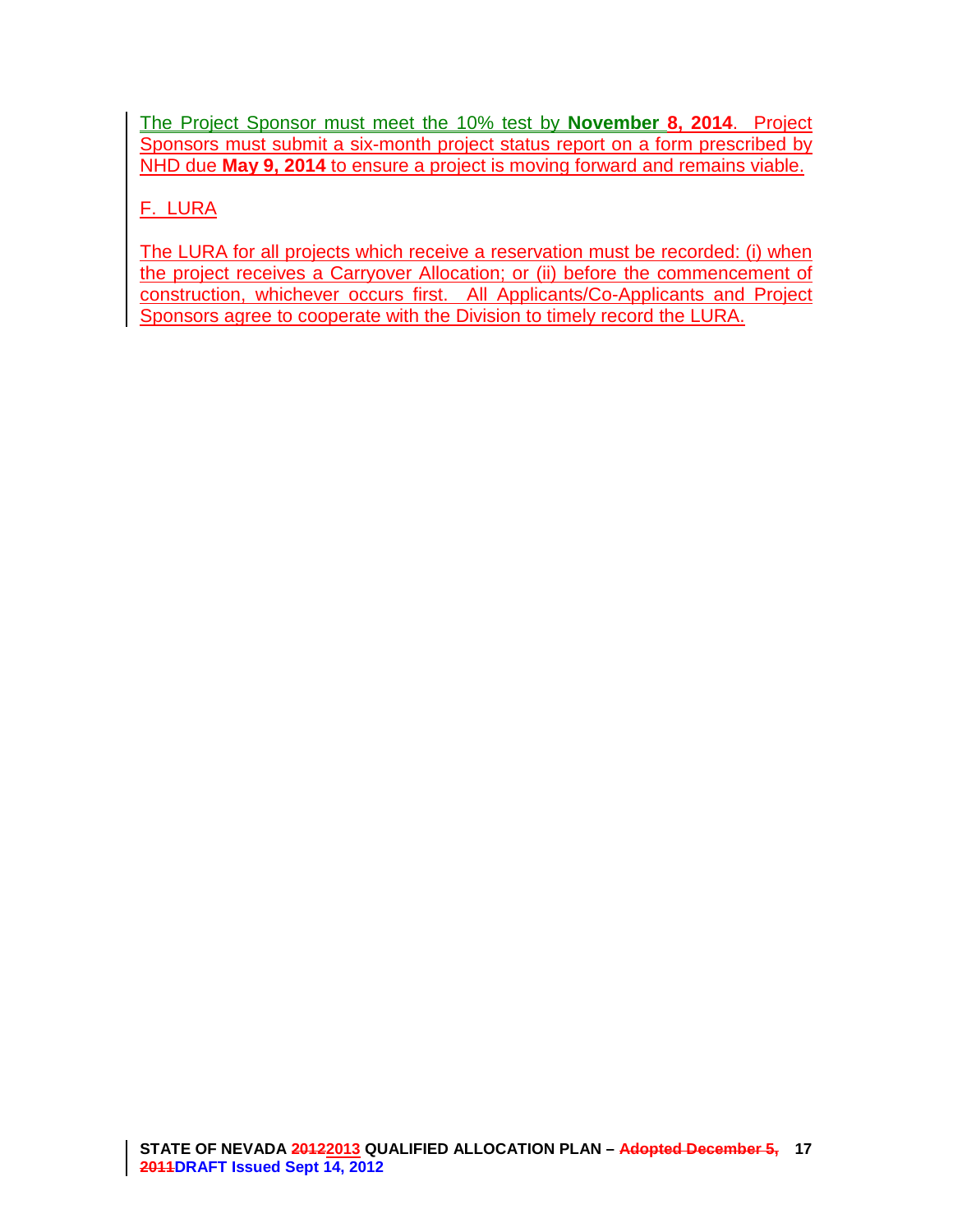# **ELIGIBLE PROJECTS**

## **SECTION 11 ELIGIBLE PROJECT CATEGORIES**

The 20122013 QAP contains the eligible project categories listed below. Only one project category may be selected for each application. A project may consist of scattered-site or single- site housing.

### A. Projects for Individuals and Families with Children

To be considered for this category, units must be made available to individuals and families with children.- No 100 percent studio apartment projects are allowed.

### B. Senior Housing Age 55 and Older

To be considered for the category, all of the units in the project must be targeted for seniors. Pursuant to the Federal Fair Housing Act, at least 80% of the units must have one household member who is 55 years of age or older to be considered senior housing and at least 20% of the units must be rented to households in which every member of the household is 55 years or older (62 years and older for USDA-RD projects). At least 10% of the total units in the project must be two-bedroom units (with the exception of USDA-RD funded projects).

### C. Special Needs

To be considered for this category, at least 20% of the units must serve one or more of the special needs population identified below.— The Special Needs populations identified below are not intended to be "all inclusive" and the Division reserves the right to award preference points to other Special Needs populations upon request of the Project SponsorApplicant/Co-Applicants and approval by the Division. The approval must be received prior to submission of the application.

1) Persons with physical disabilities;

2) Persons with developmental disabilities;

3) Persons with mental illness as defined by the National Institute of Mental Health;

4) Permanent supportive housing for persons and families who are homeless;

5) Victims of domestic violence;

6) Persons with HIV/AIDS (as diagnosed by a board certified physician in Nevada);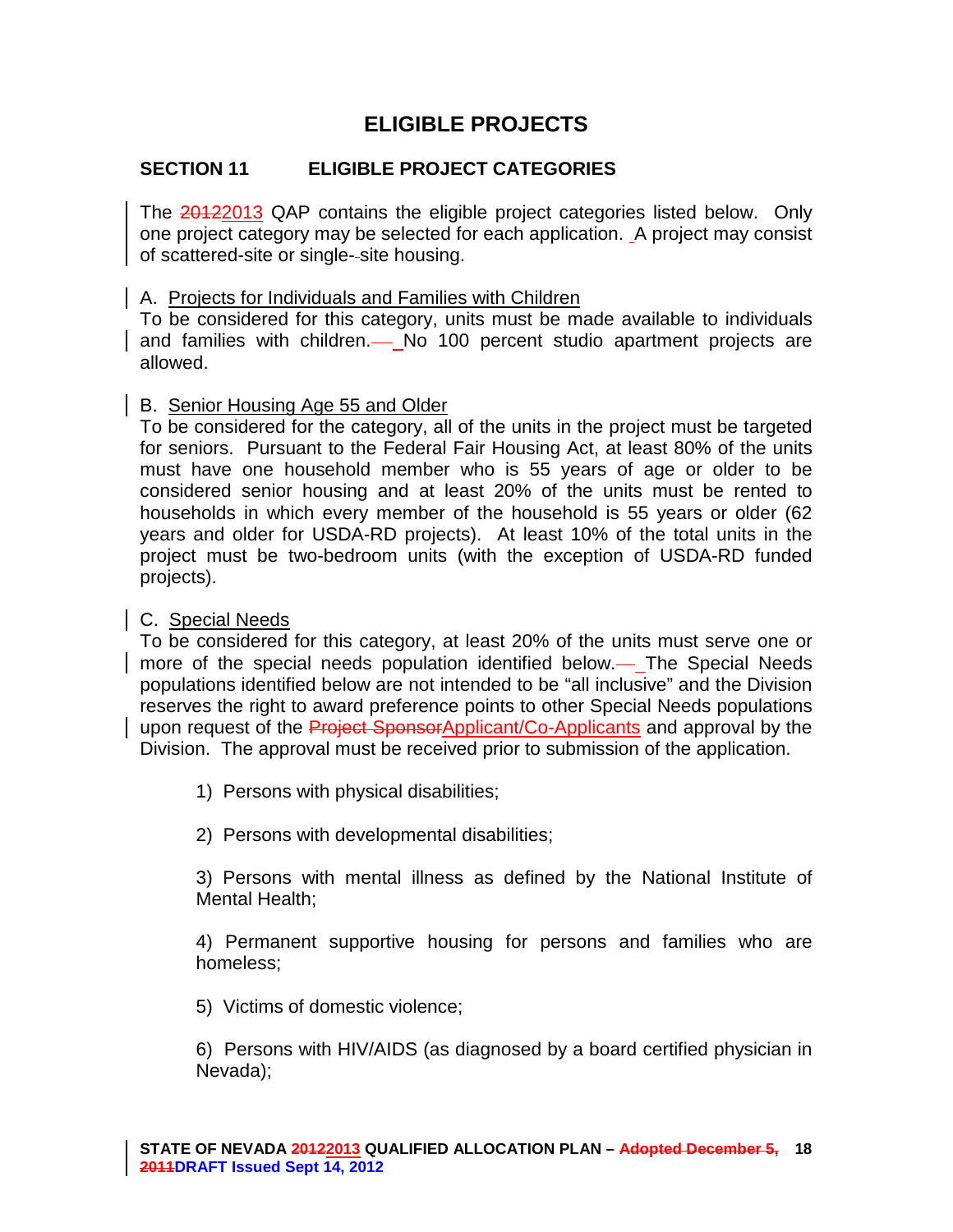7) Transitional housing for persons released from incarceration, including persons paroled or on probation;

8) Transitional housing as defined in IRC Section 42 (i)(3)(B)(iii);

9) Persons with drugs, substance and/or alcohol abuse behavior. The individual must be in a state erof recovery or is currently receiving treatment and/or counseling for the abusive behavior; and

10) Persons with Alzheimer's/Dementia.

Services and care provided to Special Needs populations must be provided for the initial 15-year IRS mandated period of affordability. The provision of care during the extended compliance period will be assessed by the Division to determine if the project can continue as both andan affordable housing facility and a provider of care. If the provision of care is not feasible, the Division has the authority to amend the extended use agreement.

Care services for Special Needs populations must be optional to tenants residing in restricted units. Any cost associated with care services must be separated from the rent. *Fees may not be charged for any item that is part of the eligible basis.*

The Project Sponsor Applicant/Co-Applicants must provide a description of the care services provided and/or available to low- income tenants and the estimated costs of those services. The **Project Sponsor**Applicant/Co-Applicants must provide a list of the services provided at the facility, the cost of each service, and a description of how the cost for the services will be funded, especially for tenants that may not have the means to pay for the level of care. The subsidization of the services to low- income tenants may be accomplished through a mixed- income project in which residual income derived from the market-rate units to subsidize the services received by the low- income tenants.

For project serving Frail Elderly and Alzheimer populations:

- Only 20/50 and 40/60 mixed- income projects are eligible for Tax Credits.
- Care services must be conducted on a 24-hour basis.
- The Division will require an IRS Private Letter Ruling or comparable legal opinion indicating that the project meets General Use requirements.

Frail Elderly and Alzheimer projects are not eligible to receive scoring points for extended compliance periods.

### D. Assisted Living Developments

To be considered for this category, assisted living developments must have one or more of the following direct commitments by public and/or private entities: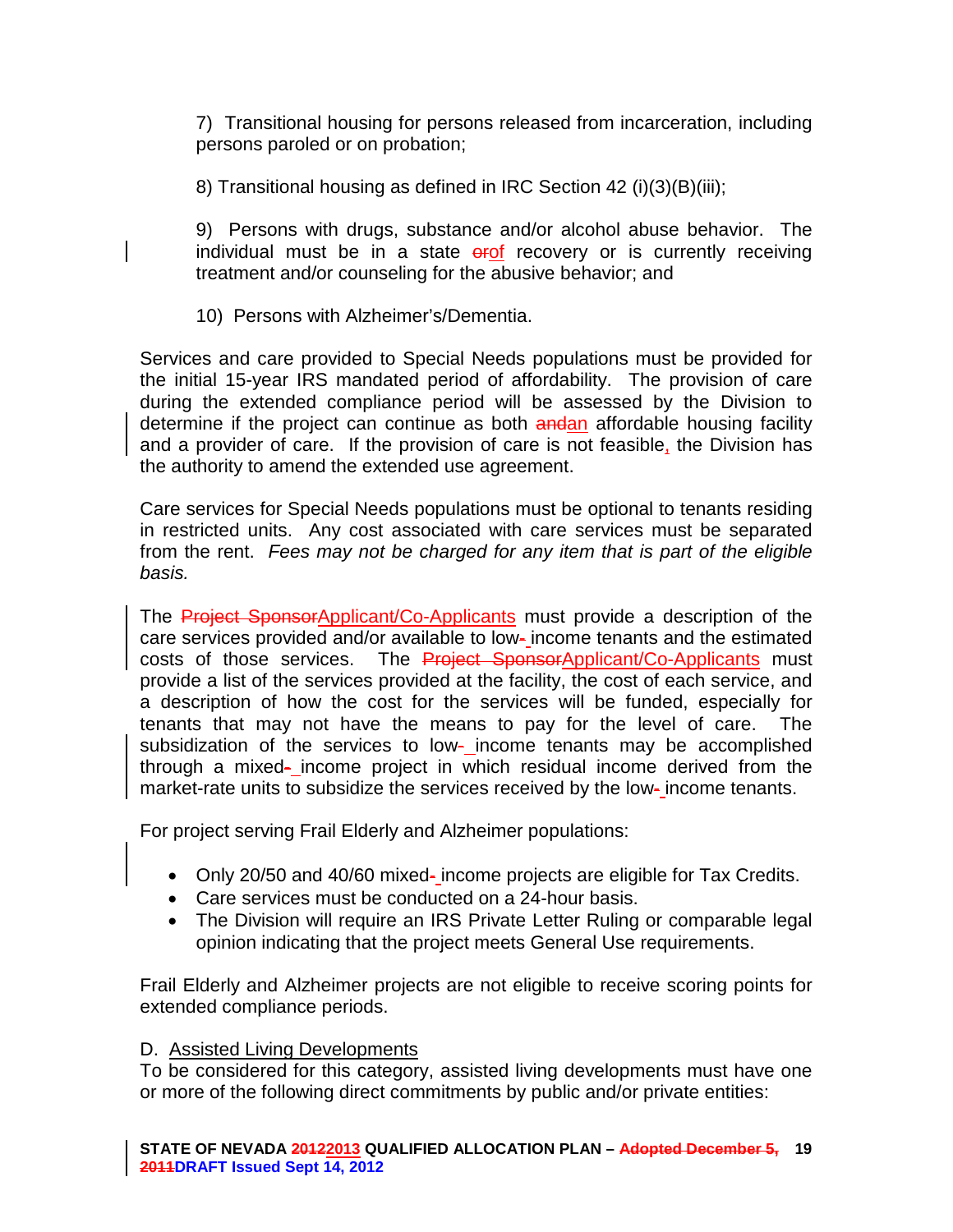- A donation of land from a governmental unit (federal/state/local);
- A parcel of land transferred at a nominal cost from a governmental unit (federal/state/local);
- Governmental and/or private contributions that subsidize the particular assisted living services provided for by the development.

Assisted living projects are not eligible to receive scoring points for extended compliance periods.

### E. Mixed Income/Mixed Use Residential Projects

1) 1) Mixed Income. Under this category, to be considered a Mixed Income Project, a minimum of 10% of the units in the project must be unrestricted, market-rate dwelling units.- Once established, the qualified basis (applicable fraction) for the project must be maintained for at least the 30-year compliance period. The applicable fraction will be the lesser of the percentage of Tax Credit units to the total units in the project, or the percentage of restricted square footage in the project to the total square footage in the project, excluding common areas.

Units are considered "unrestricted, market rate dwelling units" for the purposes of this QAP if they are not considered in the qualified basis (applicable fraction). This does not mean they the units cannot be restricted under other programs.

2) Mixed Use. Under this category, to be considered a Mixed Use Project the following criteria must be met:

a. Commercial or retail space must be a minimum of either 10% of the gross floor space for the project or 3,000 square feet.

b. Commercial retail or office space must be leased to a third party.

c. The local government must provide documentation that the site must be properly zoned for commercial or retail or office space. The commercial or office space components and the housing component must be parceled out. Each component must have a separate legal description prior to receiving a carryover allocationCarryover Allocation of Tax Credits.

d. The eligible basis for the Tax Credit project must not include any costs for the commercial retail or office space. The **Project** SponsorApplicant/Co-Applicants must document the source of funding for commercial or office space components in the sources and uses section of the application. The commercial retail or office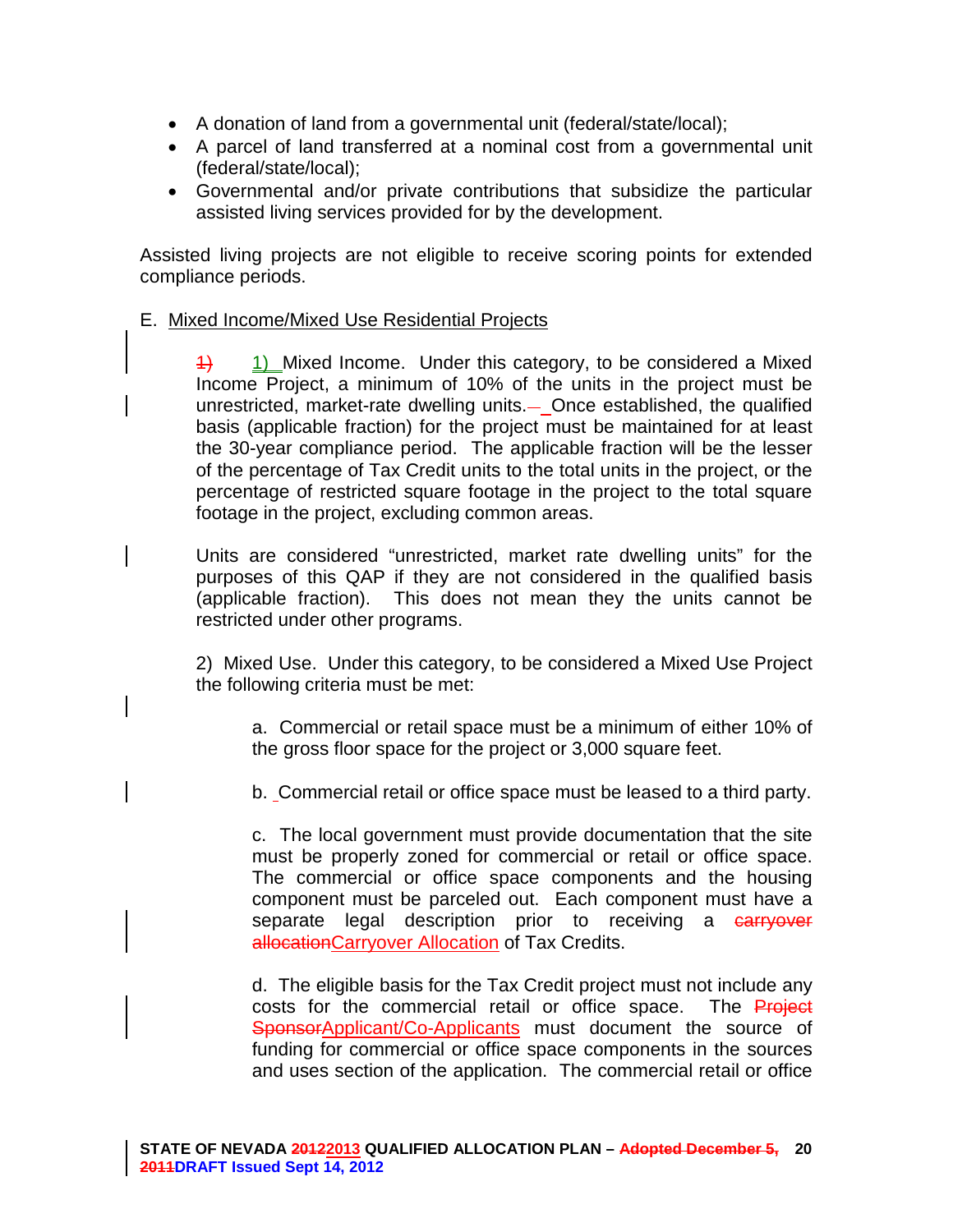space components must be underwritten separately with a minimum debt ratio of 1.20.

e. The Market Study must include an assessment of the economic viability of the commercial retail or office space site based on comparable leasing costs per square foot, projected income/operating expenses, vacancy, local competition, etc.

f. Commercial retail or office space establishments must be conducive to family housing. Commercial retail or office space establishments may *not* include adult-only establishments, nightclubs, massage parlors, liquor stores, or other similar establishments.

g. *The issuance of 8609's will be dependent upon a valid start of construction to the commercial section of the project*.

#### F. Housing for Eventual Tenant Ownership

To be considered for this category, all of the restricted rental units in the project must be made available for eventual ownership. Residential units must be single-family structures, consisting of 1 to 4 units, and/or townhomes. Each unit must have separate legal descriptions to allow for ownership to transfer to the eventual purchaser. All units must be located within a 2.5 mile radius, and the developerApplicant/Co-Applicants must designate the center from which the radius will be measured.

The Project Sponsor Applicant/Co-Applicants must make the units in the project available for purchase by the existing tenants upon the termination of the 15-year compliance period. Existing tenants must have a first right of refusal to purchase the unit. Thereafter, units may be made available for purchase to other qualified low-income families and/or individuals that satisfy the project's requirements.

The purchase price of the units must take into consideration the rent paid by the tenants. The mortgage must be a 15-year or 30-year fixed rate mortgage with rates and terms consistent with those offered and available in the local housing market.

*The project must fully comply with the tenant income and rent requirements for the LIHTC program during the initial 15-year period of affordability.* The project will be exempt from any additional affordability requirements when all of the single-family structures in the project are sold to eligible families. The 15-year affordability period will be extended on all of the remaining, unsold units until the last single-family home in the project is purchased. The project is not eligible for any extended compliance points. Homes not sold must remain affordable rental units pursuant to the terms and conditions of the original application and the Declaration of Covenants.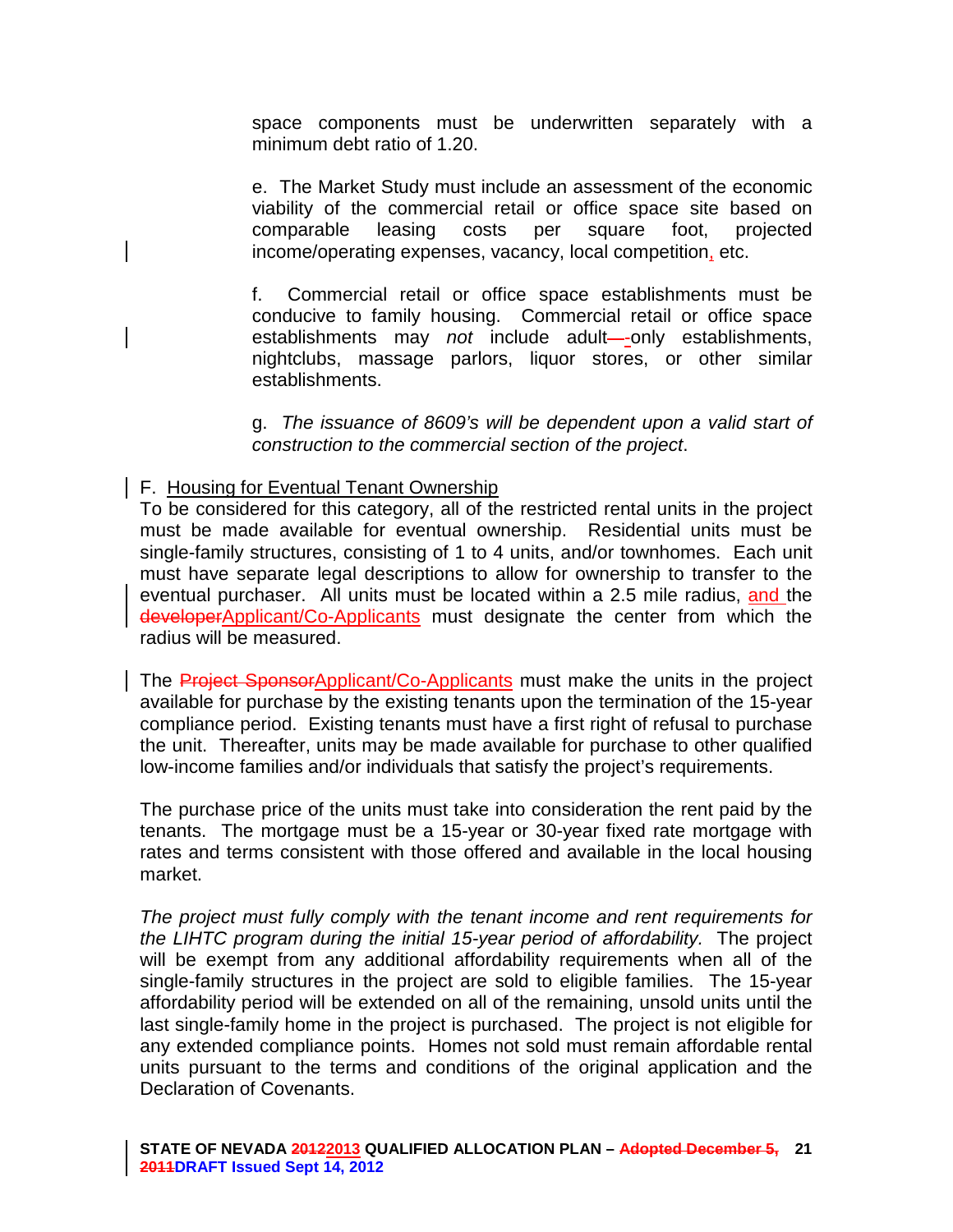## G. Key Requirements for Tenant Ownership Projects

1) Tenant Income: The Project Sponsor Applicant/Co-Applicants must set eligible tenant incomes pursuant to LIHTC program requirements during the initial 15-year period of affordability. Tenant incomes must conform to HUD income guidelines and Project SponsorsApplicant/Co-Applicants must complete all of the required income verifications and certifications. Project compliance requirements are contained in the Division's *Low Income Housing Tax Credit Compliance Policies and Procedures Manual*.

2) Rent Restrictions/Lease Agreements: Tenant lease agreements must conform to LIHTC program requirements during the initial 15-year period of affordability. The tenant portion of the rent plus utility allowance and any other mandatory fees must not exceed the maximum gross rent allowed by the Code. Project compliance requirements are contained in the Division's *Low Income Housing Tax Credit Compliance Policies and Procedures Manual*.

3) Management Plan: The Project Sponsor Applicant/Co-Applicants must submit a plan for the ongoing management and maintenance/repair of the project as a rental property for the initial 15-year credit period. The plan should include information on the location of the leasing office, costs associated with property leasing and administration, and maintenance schedules and costs for general repairs, maintenance, and replacement of mechanical items.

4) Escrow Account: The Project SponsorApplicant/Co-Applicants must provide a written description as to how the diminimusde minimus tenant escrow accounts will be set up. A portion of the tenantstenant's rent must be set aside and accumulated to contribute as a down payment towards the purchase of the unit (diminimusde minimus payment). Tenants who terminate residency at the project must have this money returned to them plus nominal interest accrued. The Project SponsorApplicant/Co-Applicants is required to set up individual bank accounts (diminimusde minimus accounts) for each tenant family residing in the property.

5) Right of First Refusal: The Project Sponsor Applicant/Co-Applicants must provide a copy of the Right of First Refusal Agreement to the Division for approval. The Agreement must:

a. Guarantee the tenant the right to purchase the property if the tenant agrees to the terms and conditions of the original lease;

b. Specify a "not to exceed" offering price to the tenant; and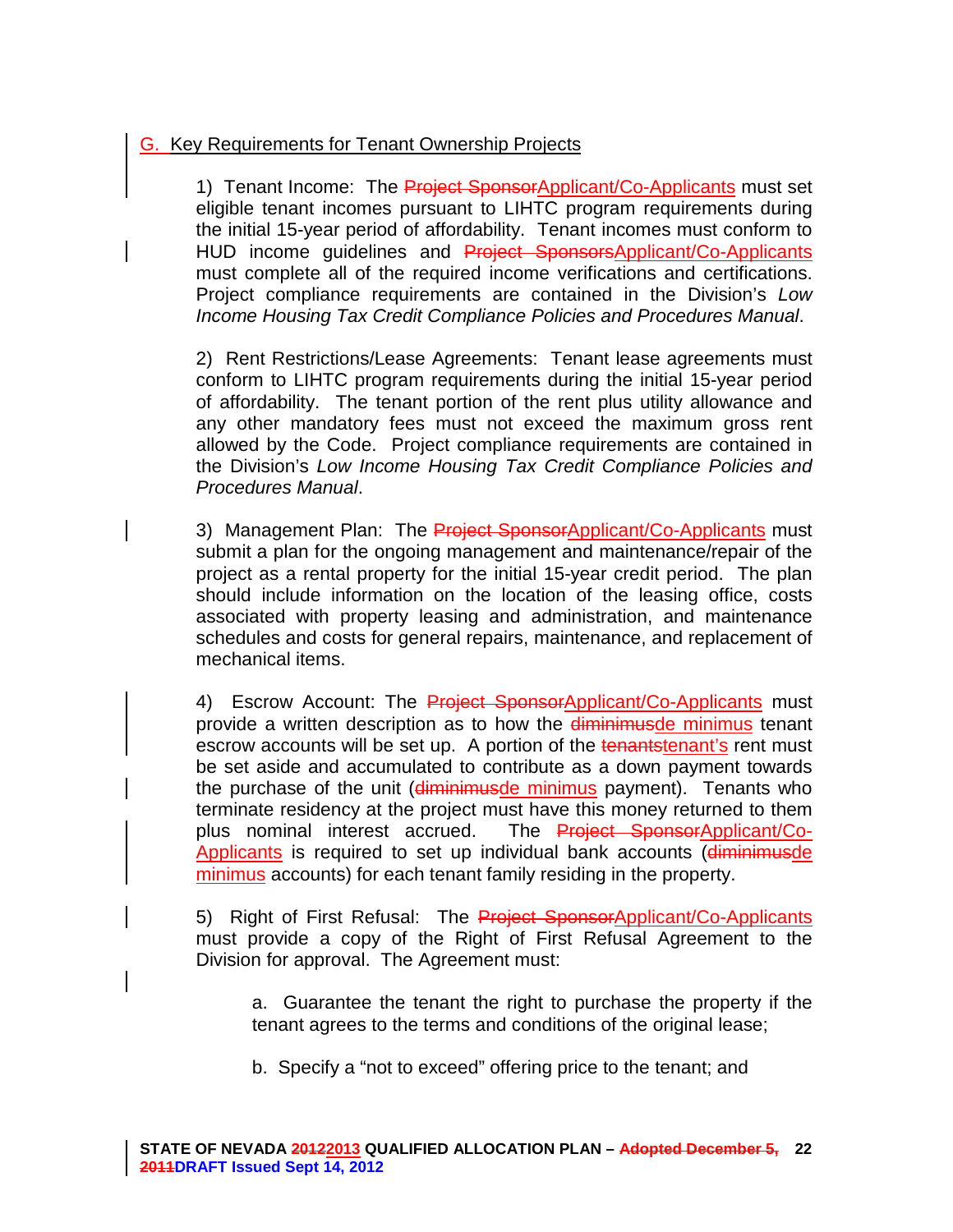c. Provide a clause that then tenants cannot be displaced from the property without just cause.

## REGARDLESS OF PROJECT TYPE:

### A) H. Modifications of Existing Projects

If the proposed project is an acquisition/rehabilitation, rehabilitation only, or change of use project, the application must include:

1) Capital Needs Assessment (CNA). A CNA is required for all acquisition/rehabilitation or conversion projects whether or not the project will maintain its affordability for 30 years or more. The CNA *must* be prepared by a competent third-party.- The CNA must list planned expenses by component category. The format for itemizing planned expenses by component category is contained in Appendix A, Planned Expenses by Component. The Division reserves the right to have its  $3<sup>rd</sup>$ party estimator review the CNA and offer input into the scope of work. In a scattered-site property, the CNA must reflect costs associated with the rehabilitation of each unit by unit contained in the project.

2) Scope of Rehabilitation. Rehabilitation developments *must* demonstratedemon-strate that the rehabilitation is substantial and involves at least an average of \$10,000 per unit in direct costs (actual construction costs) prior to incorporating the mandatory energy requirements of this QAP. If the CNA reflects a per unit investment of less than the required per unit cost, the project will not be considered for Tax Credits. A separate scope of work, along with estimated cost, must be submitted for energy efficiency improvements based upon the energy efficiency audit conducted by NHD or its designee.

3) Service Date. All buildings *must* be put into service within two years from the date of allocationthe Carryover Allocation of the Tax Credits, or the Tax Credits will be returned to the Division.

4) Tenant Displacement and Relocation. To minimize displacement of existing tenants, the **Project Sponsor**Applicant/Co-Applicants may choose to income-qualify all tenants immediately upon acquisition of the buildings in the project.

5) Prior Ownership. Project SponsorsApplicants or Co-Applicants *must* provide a detailed ownership history of buyer and seller. The Project Sponsor'sThe Applicant's or Co-Applicant's prior ownership interest in the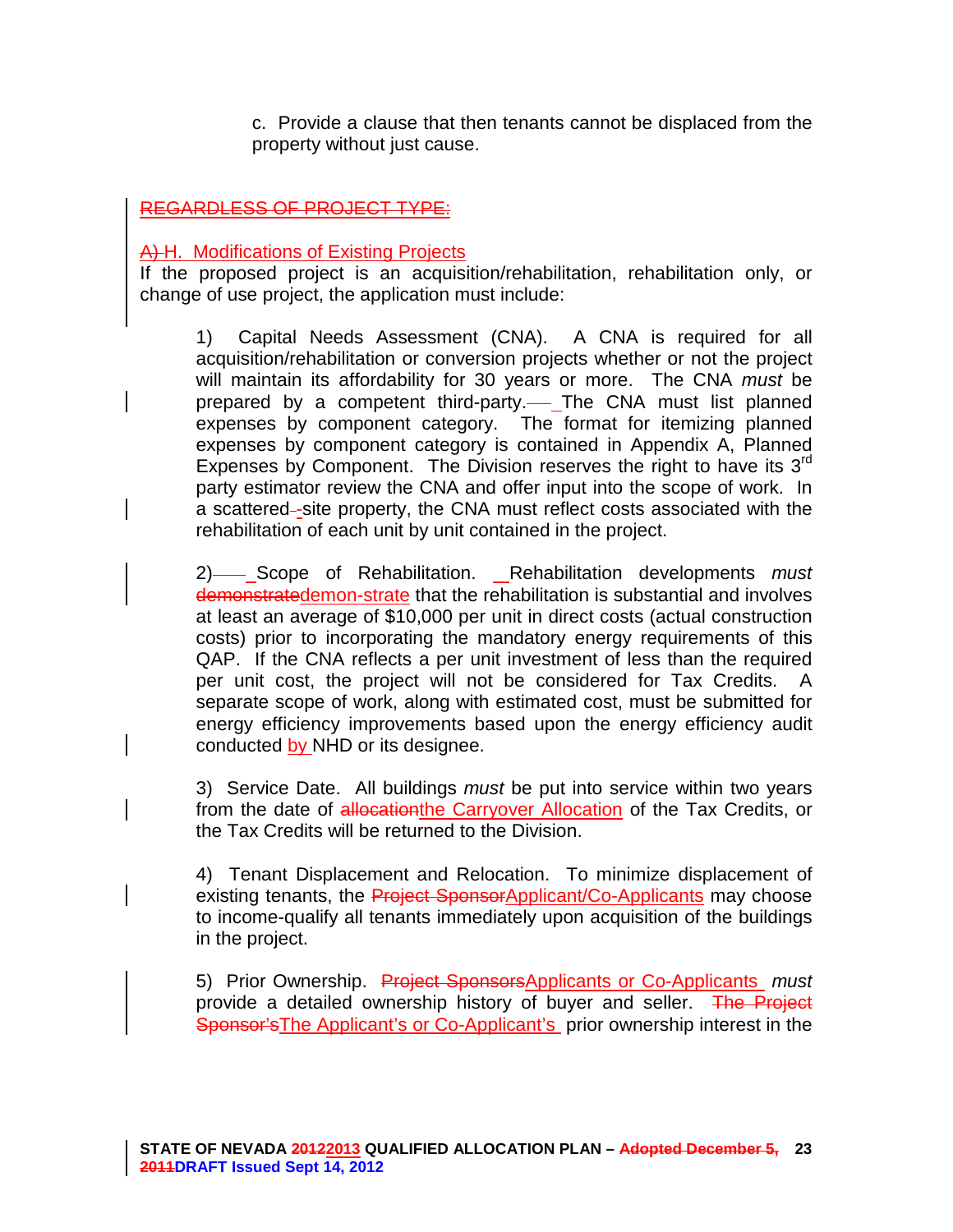property cannot exceed 50 percent<sup>[3](#page-7-0)</sup>. No sale will be allowed from one partnership to another partnership if the entity selling the property is also one of the limited/general partners purchasing the property, and the entity selling the property has more than a 10 percent interest in the purchased property except as allowed in HERA.

6) Lead Based Paint. Under the Uniform Physical Conditions Standards, housing projects must comply with Lead Safe Housing Rules<sup>[4](#page-23-0)</sup>. These requirements apply to *buildings and units built before 1978*. Paint with at least one milligram of lead per square centimeter of paint, or with a half percent of lead by weight, is considered lead-based paint and subject to the federal regulations.— Typical lead based paint hazards include deteriorated paint, and dust or bare soil with lead above specified levels.

### **B) Anyl.** All Categories – Multiple Projects on the Same Parcel

All proposed projects involving multiple projects on the same parcel must, in addition to meeting the project type requirements for their project, adhere to the following:

Applicants/Co-Applicants must request Division approval in the form of a legal opinion by Division Counsel stating that they are separate projects, that there is an adequate agreement for shared amenities and/or easements, and the jurisdiction has approved them as separate projects on the same parcel **at a minimum of 30 business days before the submittal of the Tax Credit application.**

The application must include a zoning letter from the local jurisdiction that states without exception the parcel is zoned for the proposed project, can accommodate both projects without splitting the parcel and requires no further actions.

Phased projects must adhere to the requirements of this section with the following exception:

• Multiple projects on the same parcel owned by the same upper tier partnershipentity and considered one project must submit a completely executed copy of the amendedgoverning document of the entity, i.e. the partnership agreement, operating agreement or bylaws, as amended, verifying ownership of the entire project by the upper tier entity and confirming the project will not be split upon sale. If this documentation is not received within 90 days of reservation of tax credits, then the reservation will may be extinguished. If the amended partnership

<span id="page-23-1"></span><span id="page-23-0"></span> $3$  Public Law 110-289 adopted July 30, 2008 also known as the Housing and Economic Recovery Act of 2008 (HERA) Sec. 3003 (e) provided for a simplification of the related party rule and allowed a prior owner (or owners) to own up to 50% of the ownership interest in the property.<br><sup>4</sup> 24 C.F.R. part 35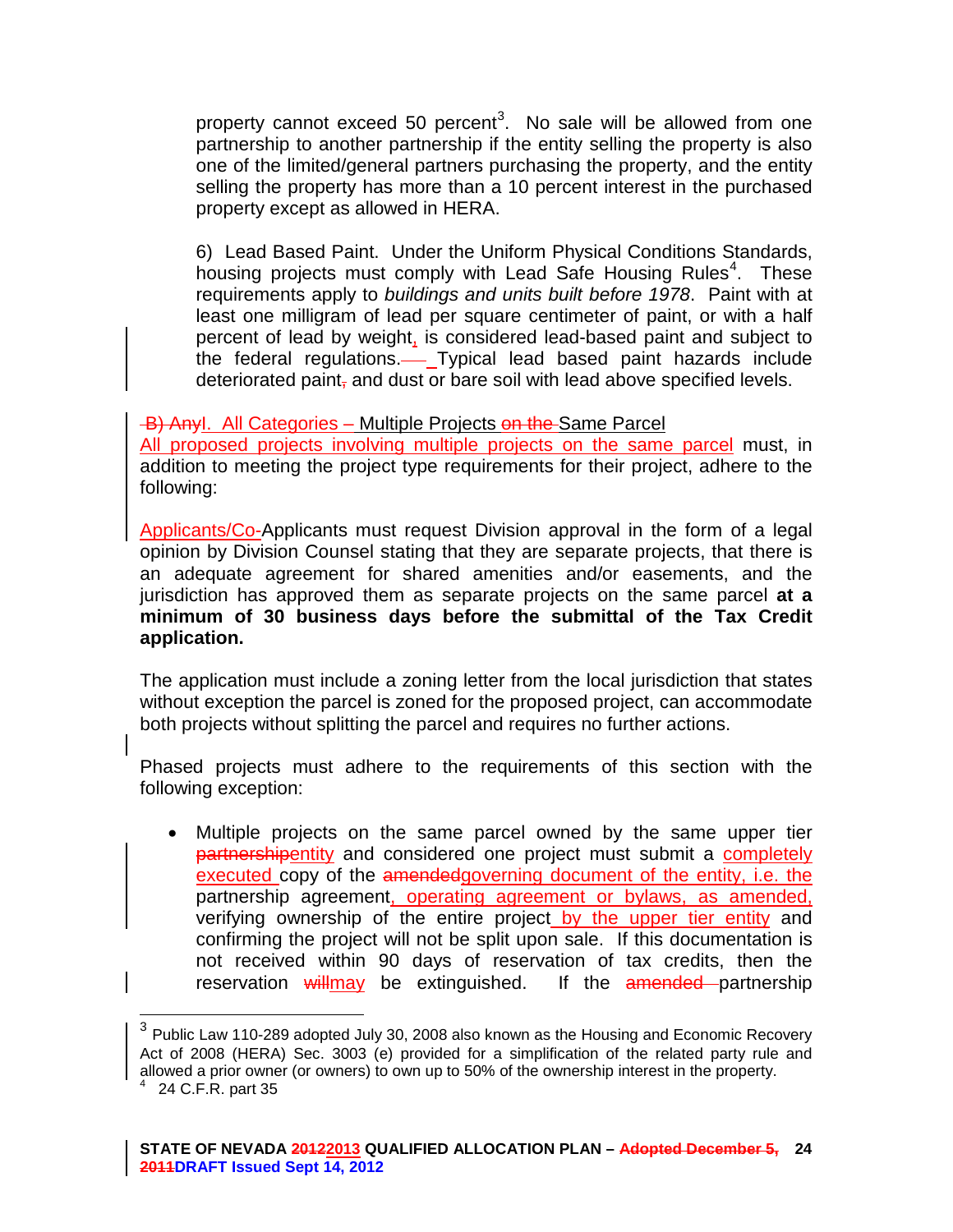agreement, operating agreement or bylaws verifies singlethe ownership of the entire project by the upper tier entity and confirming that all projects will be sold together in any future sale, then an agreement for shared amenities/easements may not, at NHD's discretion, be needed.

**THRESHOLD AND GENERAL**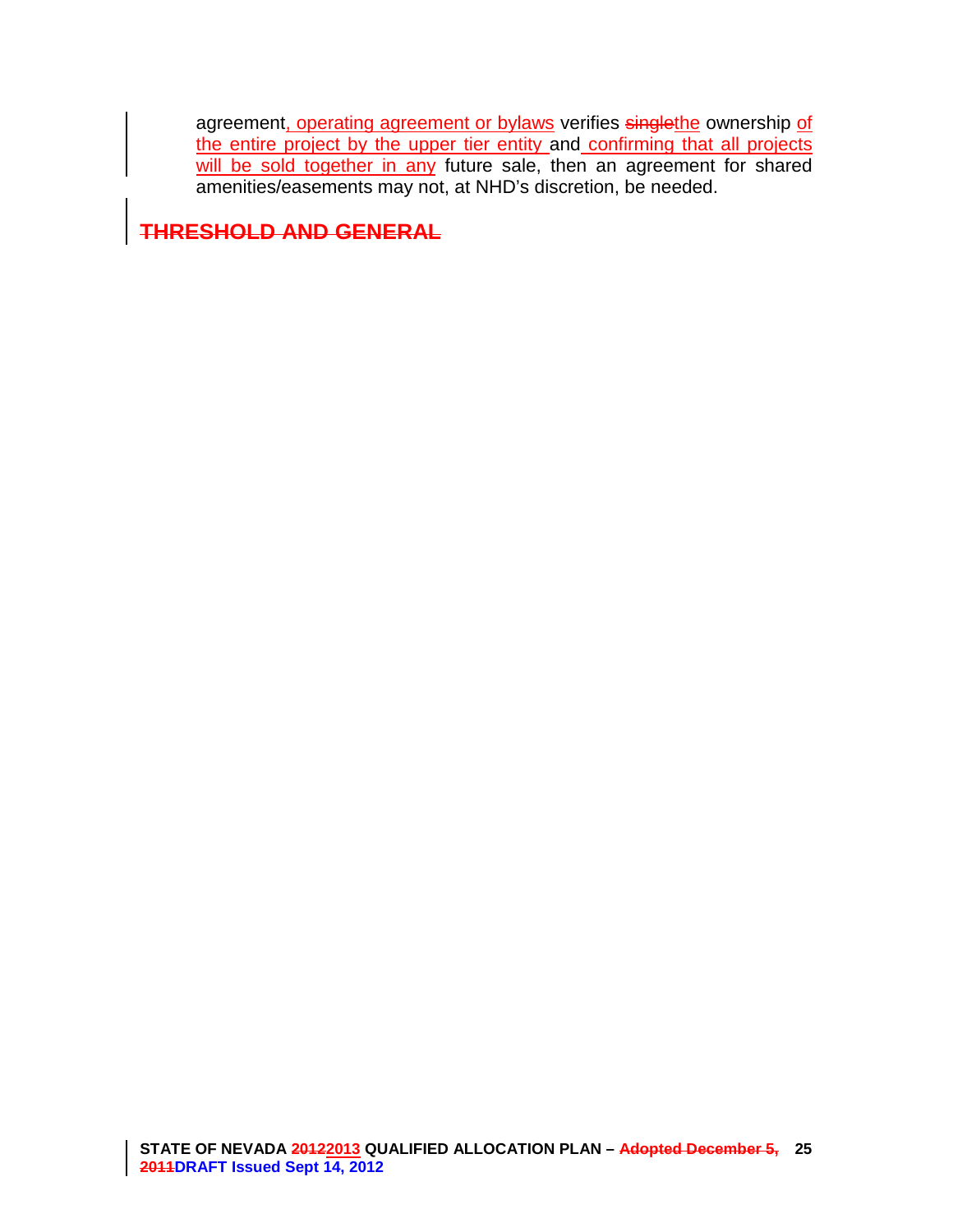## **SECTION 12 MANDATORY PROJECT REQUIREMENTS**

## **SECTION 12 THRESHOLD REQUIREMENTS**

Threshold Requirements are not scored, however applications must address and satisfy all Threshold Requirements. Failure to completely and satisfactorily address threshold requirements is considered a nonresponsive application and will be returned.

#### A. Threshold #1 – Market Study

The Code requires that a Market Study be prepared for all credit allocations. NHD requires that the study be prepared by a qualified analyst who is completely unaffiliated with the developer and/or owner of the proposed project and has no financial interest in the proposed project. Two main objectives of the Market Study are to demonstrate that sufficient demand exists for the proposed development in the market area and that the proposed project will not cause undue economic harm on the existing rental stock in the market area.

Tax Credit applications may be deemed ineligible if: (1) the assessment determines that comparable affordable housing projects have occupancy levels less than 90 percent; (2) the proposed housing project would have a significant adverse financial affect on other publicly funded projects without offsetting public benefits; or (3) the rents for the affordable housing project are equal to or greater than comparable market-rate housing.

The submitted application must match the Market Study regarding income, targeting, unit mix, unit sizes and rents. In other matters, if the application does not conform to any Market Study conclusions, the application must provide an acceptable defense for any deviations. Appendix B, Market Study Guide provides more detail regarding Market Study content and analyst qualifications.

#### B. Threshold #2 – Project Compliance Period

The minimum compliance period for Tax Credit projects is 30-year. The Project Sponsor has the option of extending this period in increments of 5 years up to a maximum of 50 years. An exception is for Tenant Ownership projects, for which the minimum compliance period is 15 years. The Division will not agree to stipulations or subordination agreements to reduce LIHTC affordability periods.

C. Threshold #3 – Project Income/Rent Restrictions Applicant must select one of the following elections:

> 1) A minimum of 40% of the units will be occupied by households with incomes at or below 60% Area Median Income (AMI). In 100% Tax Credit projects, all units must be rent and income restricted to 60% AMI or lower.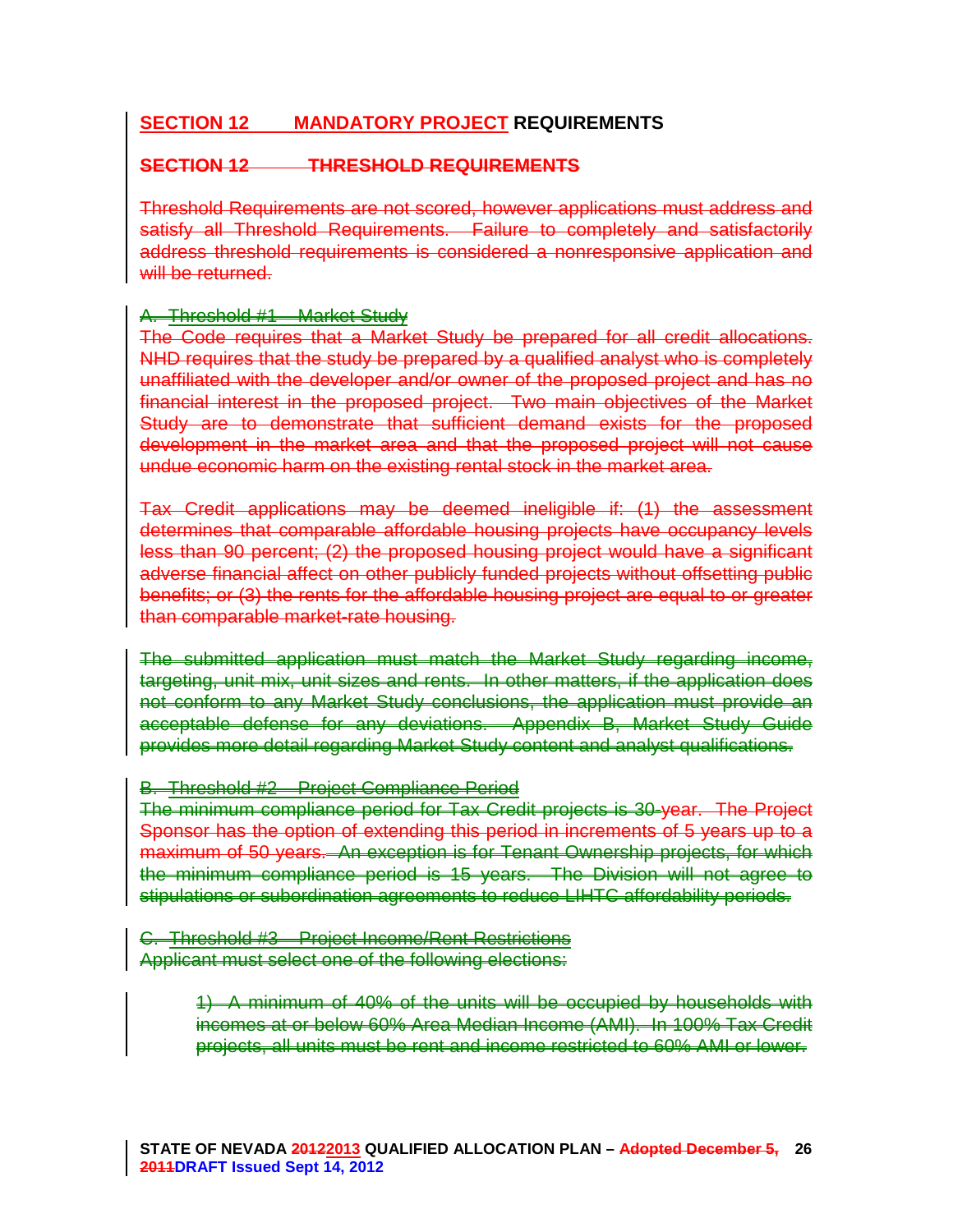2) A minimum of 20% of the units will be occupied by households with incomes at or below 50% AMI. In 100% Tax Credit projects, all units must be rent and income restricted to 50% of AMI or lower.

### D. Threshold #4 – The Gross Floor Rent

The Gross Floor Rent effective date will automatically default to the date of the allocation of Tax Credits to a project (i.e., the carryover date) unless the Project Sponsor opts to change the Gross Floor Rent effective date to the building placed in service date by carryover and submits a signed statement indicating the above. Once the election is made, it is irreversible.

E. Threshold #5 – Project Reserves for Replacement Requirements The project must maintain minimum annual replacement reserves as follows:

1) For new construction Senior Housing projects: **\$250.00** per unit.

2) For all other new construction projects: **\$300.00** per unit.

3) For all Acquisition/Rehabilitation projects: **\$325.00** per unit.

Annual replacement reserves that exceed the above referenced minimums by more than 20% may be considered excessive and the Division may require additional documentation that supports the higher annual replacement reserve. The Division reserves the right to limit excessive minimum reserves.

F. Threshold #6 – Financial Feasibility Requirements

The Code limits Tax Credit allocations to the amount necessary for the project to be financially feasible and induce long-term viability. To make this determination, the Division completes financial feasibility evaluations three times before Tax Credits are issued.

The Division considers the following factors in performing the financial feasibility evaluations:

- The cost of the project
- The reasonableness of construction costs
- The cost per unit of the project
- The projected income, expenses and cash flow, for the compliance and extended compliance period
- The reasonableness of the projections of income and expenses and the assumptions upon which those projections are based
- The fees for developers and contractors
- The sources and uses of money for the project
- The plan for financing the project
- The projected proceeds from the sale of the Tax Credits
- The percentage of the housing credits used for the cost of the project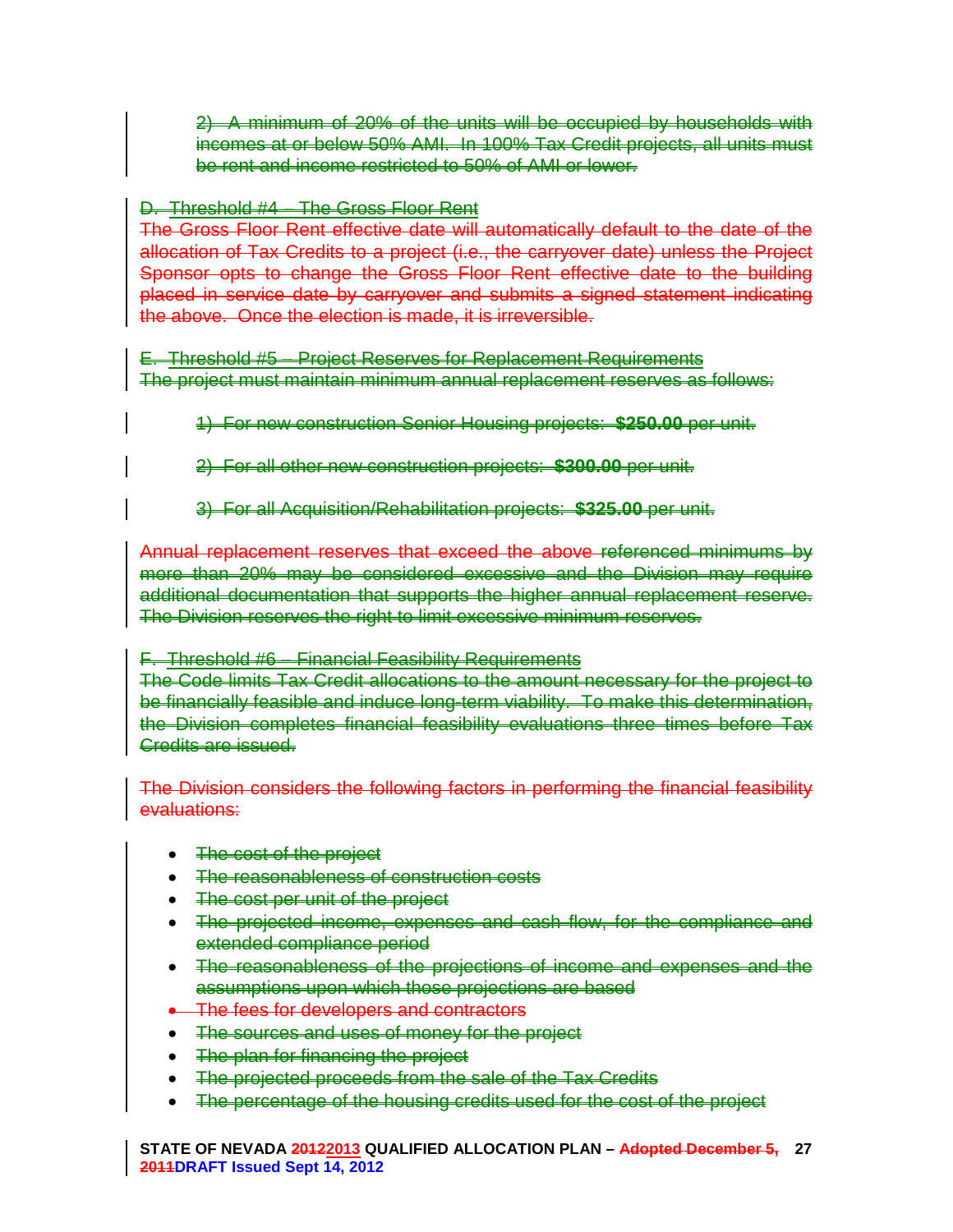• The demonstrated stability of the Project Sponsor, including an analysis of the financial statement of the Project Sponsor

The Division has also adopted financial standards to analyze the financial pro forma included in each application. These standards are:

1) Recommended minimum debt service coverage ratio of 1.15 on all combined debt excluding notes not requiring repayment until the sale of the property (except for USDA finance projects and subject to Division approval);

2) Three percent limitation on increases to projected project income and expenses;

3) Seven percent limitation on unit vacancy assumption;

4) Operating ratio shall be reasonable and subject to Division approval;

5) Replacement Reserves of \$250.00 for new construction Senior Housing, \$300.00 per unit for other new construction projects, and \$325.00 per unit for acquisition/rehabilitation projects;

6) 15 percent limitation on developer fees of the eligible basis involving third party land transactions;

7) The developer fee on the acquisition portion of the project is limited to a maximum of 15% of the acquisition eligible basis;The developer fee associated with the acquisition's eligible fee must clearly identify the costs and uses statement in the 4% column;

8) No more than 60 percent of the developer fee may be deferred and the developer fee, if paid from cash flow, must be paid in full by year 15;

9) 14 percent limitation on builder's profit, overhead and general requirements;

10) In instances where the builder and developer have an identity of interest, the Division will utilize its Estimating Consultant to examine the proposed project budget for cost reasonableness. Based upon this review, NHD reserves the right to limit the amount of builder's profit, overhead and general requirements or require the use of an alternate builder;

11) Projects underwritten using the 70% PV rate in effect for the month within which the application is due (i.e., May 2012); and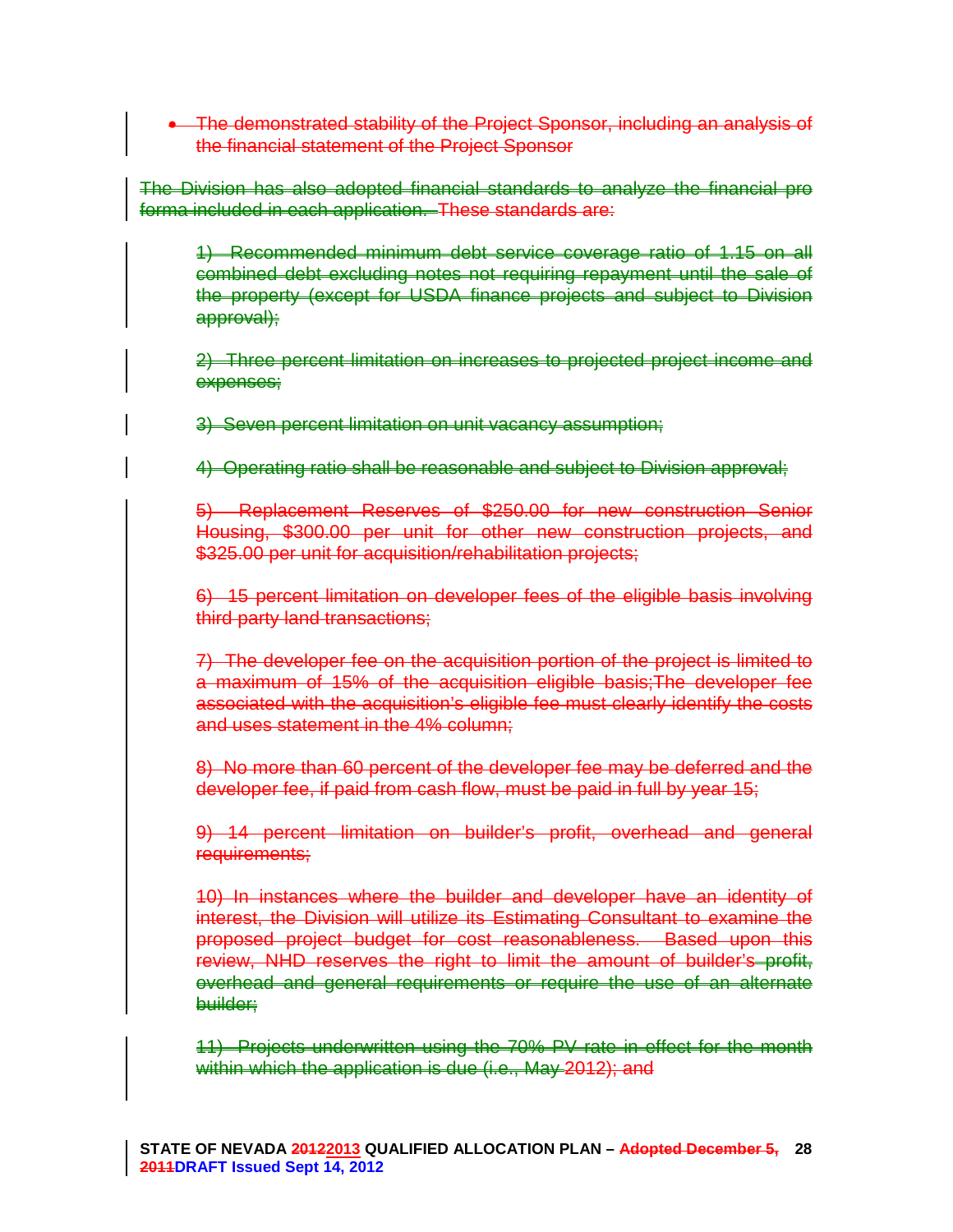12) Projects underwritten using the Tax Credit equity rate in the LOI. The amount of Tax Credits provided to a project may be adjusted based upon final locked-in Tax Credit equity pricing. A letter from the investor indicating final pricing must be provided to NHD staff by the 270-day test deadline.

The first financial feasibility evaluation is performed at the time of application. The applicant must demonstrate to the Division that the project is financially feasible based upon the amount of rent charged for units as submitted in the application.

The Division performs the last of the three required financial feasibility evaluations prior to the final award of Tax Credits. The amount of tax credits provided to a project may be adjusted based upon the results of the final financial feasibility evaluation. The Division uses the Eligible Basis Method and the Gap Calculation Method to determine the appropriate amount of Tax Credits required for a project.

G. Threshold #7 – Project Ownership Documents

Project Sponsors must provide at a minimum, a valid and binding purchase contract or option to purchase for each property contained in the project that identifies the seller and buyer, the amount to be paid, the expiration date of the contract or option, and a statement from the seller and buyer describing any prior interest in the land or business dealings between seller and buyer.

Project Sponsors must also testify that the project as proposed and preliminarily designed is on land appropriately zoned for the intended projects and that discretionary permits are not necessary from a local government body (i.e., that the project upon design, only requires an administrative review for building permit issuance). Project Sponsors must also complete a Phase I Environmental Study for the subject property and file partnership documents with the Secretary of State.

## **SECTION 13 GENERAL REQUIREMENTS**

Upon satisfactorily addressing Threshold Requirements, an application is eligible for scoring. Like Threshold Requirements, General Requirements are mandatory. As General Requirements may be met by different approaches (e.g., development team organization, building design), the scoring categories in Section 17, Scoring Categories, reflect point weighing toward a more superb effort of meeting the General Requirements.

A. Housing Development and Management Capacity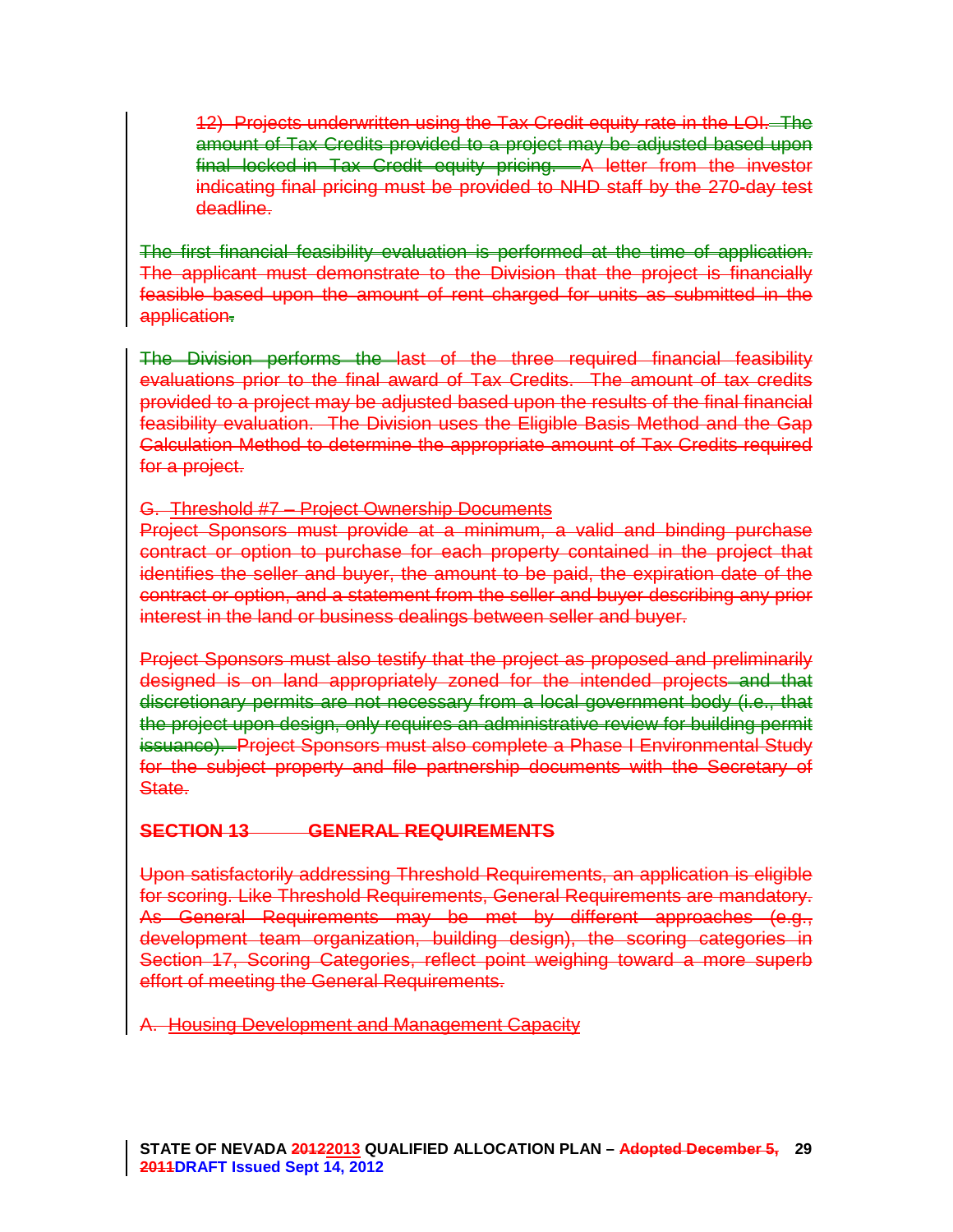Project Sponsors must demonstrate sufficient organizational capacity to develop and manage low-income housing projects.<sup>[5](#page-23-1)</sup> To make this demonstration, the Division requires an applicant to provide the following additional information with the Tax Credit application.

1) Housing Experience. The Project Sponsor must submit an addendum to the application providing a description of at least five projects developed/managed, including the name and location, date construction began, the date lease-up began, current occupancy levels, and the permanent financing sources.

Organizations with less than five projects will be considered if they have received an allocation of Tax Credits within the last three years and if the project(s) is in good standing. A copy of the recorded Declaration of Restricted Covenants must be provided for these projects if the Sponsor is located outside of Nevada. If the Project Sponsor is a Nevada based developer and the Declaration of Restrictive Covenants are filed and on record with the Division, simply state the name of the completed project.

In addition, the sponsor must list the project team (Sponsor/Applicant, General Partners, Managing Partner(s), Attorney, Accountant, Property Manager, General Contractor, Architect, Seller of Land (Building), Syndicator, Investors) and state if there is an affiliation and/or interest with any other members of the "team".

2) Compliance History. The Project Sponsor must demonstrate a satisfactory record of compliance with regulatory and program requirements. Applicants must provide an addendum to the application describing outstanding compliance violations cited during project monitoring reviews by federal, state or local funding agencies. If there are no outstanding compliance violations, the applicant may simply indicate that there are not outstanding compliance findings. The Applicant gives the NHD permission to contact other State Housing Finance Agencies or local jurisdictions where the Applicant has completed LIHTC projects to discuss compliance history.

The Division may reject applications and/or make reductions to application point totals in cases where Project Sponsors have significant outstanding uncorrected IRS form 8823<sup>[6](#page-29-0)</sup> or have outstanding compliance violations issued by other federal, state or local funding agencies. Project Sponsors of Special Needs projects must demonstrate a minimum of three years of

<span id="page-29-1"></span><span id="page-29-0"></span><sup>&</sup>lt;sup>5</sup> A low-income housing project is defined as a project with restricted rents serving households whose gross income does not exceed 80% AMI subject to a minimum period of affordability. 6 Negative Findings refer to cases in which the project is in material non-compliance and the responsible public entity has filed an 8823 form or other similar notification of non-compliance.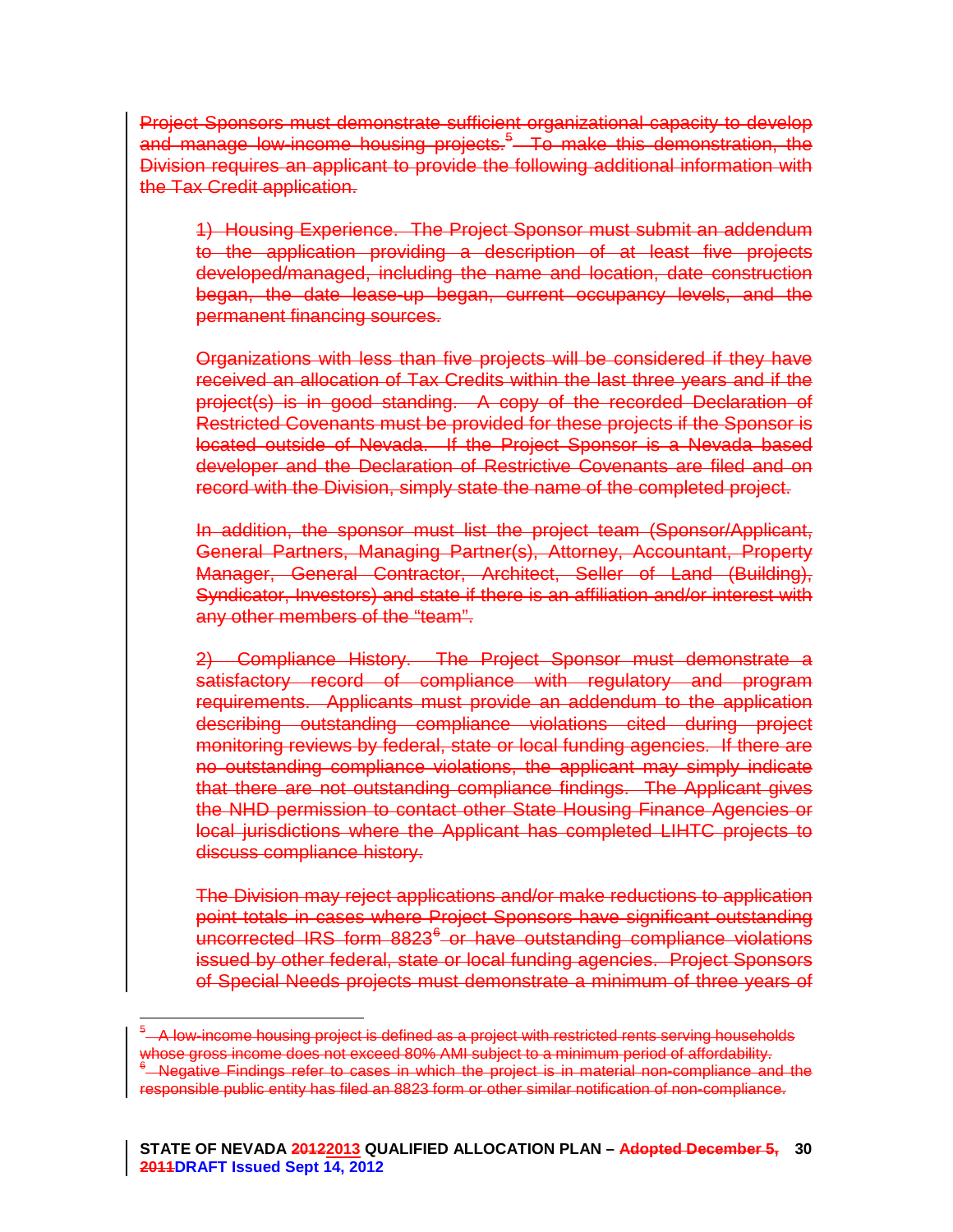experience providing a service or assistance to persons with special needs. Organizational information included in the application package must demonstrate the minimum of three years of experience and provide a summary of the supportive services provided to residents.

Management companies must have a minimum two-years experience managing income restricted properties or receive a waiver from NHD at NHD's sole discretion.

#### B. Project Security and Management

- 1) 1) Tax Credit projects must provide appropriate security systems and improvements to reasonably safeguard the safety of residents  $7$  Fer the purposes of this section, security systems include but are not limited to:
	- <del>Project fencing</del>
	- Defensive landscaping
	- Security doors
	- <del>Screens and gates</del>
	- Gated project access control systems using keypads and magnetic cards
	- Self-locking door mechanisms
	- Project/unit camera surveillance with on-site closed circuit monitor
	- <del>Panic attack systems</del>
	- <del>Emergency lighting</del>
	- Burglar alarms
	- Other similar protective measures

The type of security systems appropriate for a project will depend upon various factors including housing type, project design and location. Other than particular security measures mandated in the section, Project Sponsors may determine what security systems and improvements are appropriate for a project.

Mandatory Security and Safety Measures:<sup>[8](#page-30-0)</sup>

a. For all housing projects, Project Sponsors must provide closed circuit monitoring systems. Alternative security systems and measures may be installed in lieu of closed circuit monitoring systems for acquisition/rehabilitation projects and/or single story projects under 40 units that serve seniors.

<span id="page-30-1"></span><sup>&</sup>lt;sup>7</sup> Security requirements *do not* apply to tenant ownership projects.

<span id="page-30-0"></span><sup>&</sup>lt;sup>8</sup> Does not apply to eventual tenant ownership projects.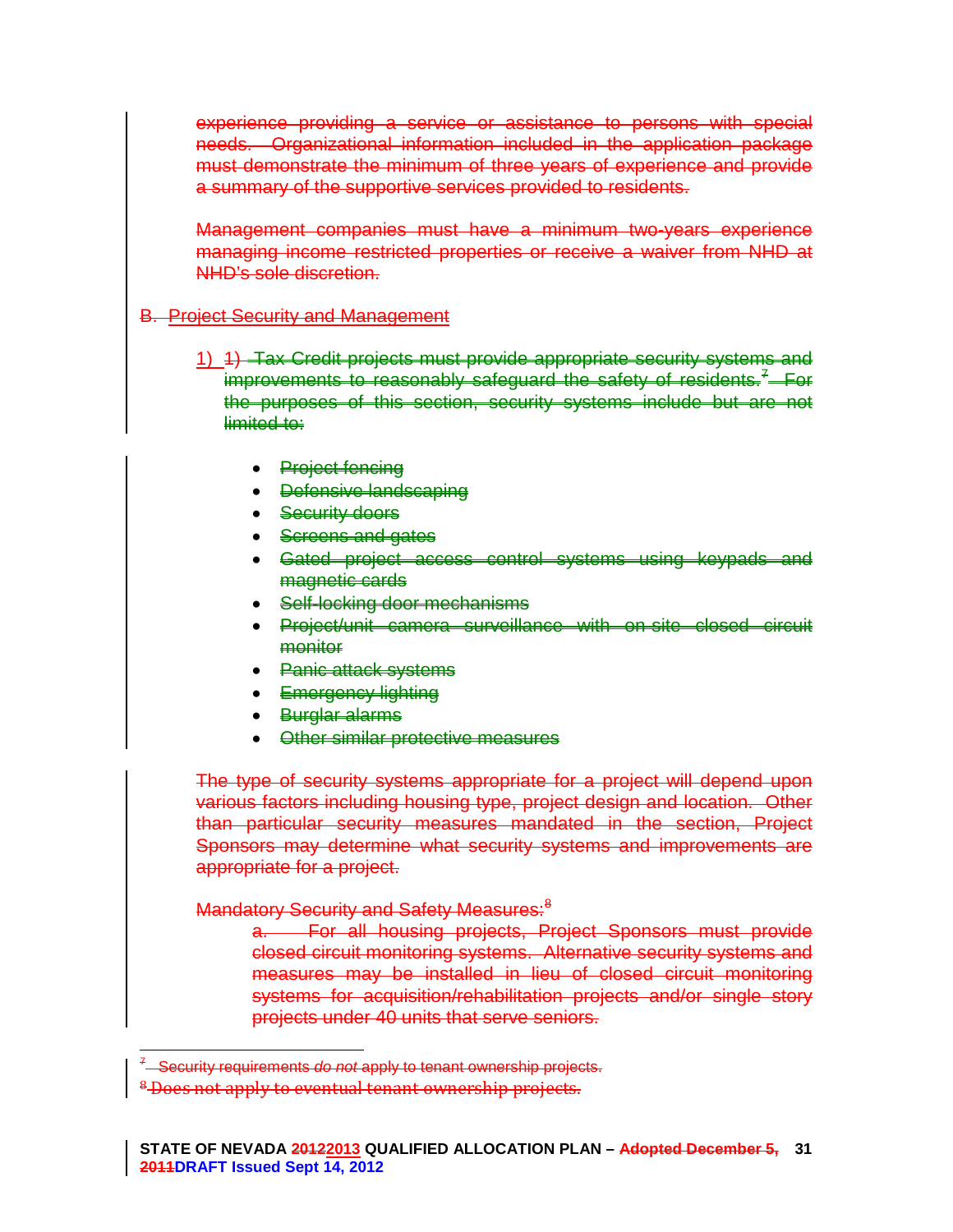b. For projects over 40 units, fire detection and suppression sprinkler systems are required in each unit. Suppression sprinkler equipment is *not* required for acquisition/rehabilitation projects or single story projects under 40 units unless required by local code.

The Division requires Project Sponsors to provide information on security related issues. The requested information may include building evacuation procedures, documentation of building break-ins, vandalism and public safety concerns, police reports, and project plans for addressing security issues.

2) At a minimum, *all single-site Tax Credit projects that have 50 or more units must have on-site management*. For the purpose of this section, onsite management includes managers, maintenance, or security personnel.

The Project Sponsor is responsible to the Division for insuring that the LIHTC program is properly administered. Project Sponsors are responsible for being aware of all applicable federal and state rules and regulations that govern their projects. The Project Sponsor must make certain that property managers comply with all appropriate statutes, rules, requlations, and policies that govern the property.

It is the responsibility of the Project Sponsor to inform the Division of any major changes that are made to the property throughout all phases of construction, rent-up, and operation as well as the placed in service date. The Division's *Low Income Housing Tax Credit Compliance Policies and Procedures Manual* provides guidance for complying with the IRS regulations Code regulations and the NAC.

The Division requires that one management company representative and one on-site manager directly involved in the management of the project attend at least one of the Annual Compliance training sessions provided by the Division. The purpose of the training compliance session is to provide instructions for the following compliance issues:

- Federal laws determining eligibility for low-income tenants
- Division rules and regulations determining eligibility for low-income **tenants**
- Specific information necessary for continued LIHTC program **compliance**
- Income Limits
- Rent Limits
- Income Verifications
- Annual Income and Assets
- Annual Income Certifications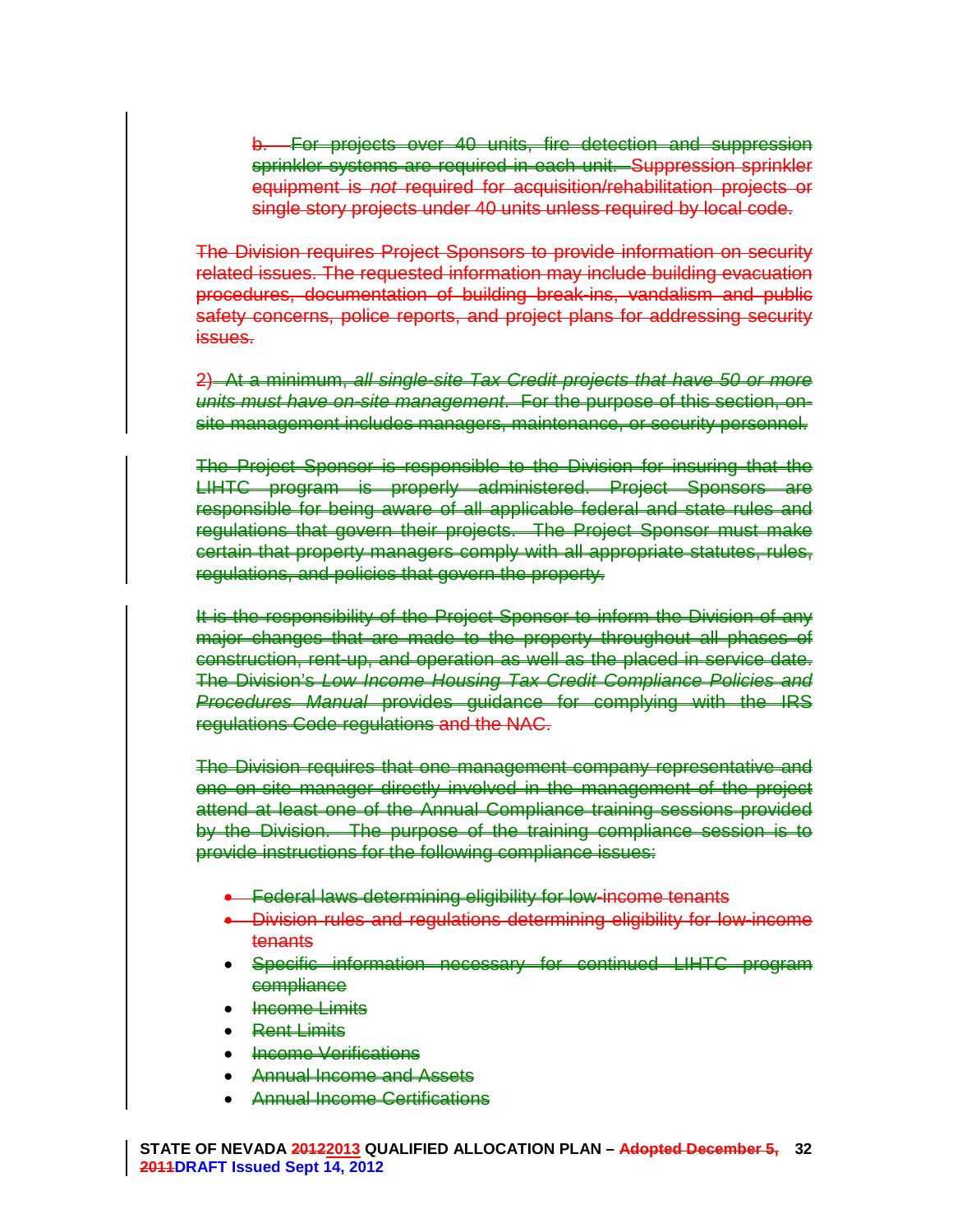### • Annual/Quarterly Status Reports

The Division reserves the right to deny participation and or request a change in a management company to a project if that company is currently under review for compliance related and/or is debarred by the Administrator. - The terms of this subsection are the minimum requirements for any project awarded Tax Credits. Required documentation must be prepared by an engineer or architect licensed to do business in Nevada.

At all times after the award, the owner is responsible for promptly informing NHD of any changes or alterations which deviate from the final plans and specification approved by NHD. In particular, owners must not take action or any material change in the site layout, floor plan, elevations or amenities without written authorization from NHD. This includes changes required by local governments to receive building permits.

C. Agreement to Participate in NHD Data Surveys and Reports

Any applicant that receives 4% or 9% LIHTC financing, regardless of amount, must participate in NHD sponsored data surveys including but not limited to, the Apartment Facts Survey produced by NHD for the life of the affordability period.

Recipients of 4% or 9% LIHTC financing must also submit a report, on a form specified by, or acceptable to, the NHD, detailing efforts made to outreach to small businesses within Nevada for contractor, subcontractor, or other services. The report should also indicate how the developer provided information on bidding and requests for services to the small business community. Finally, the report should include information on the results of these efforts. The report should be submitted on a quarterly basis with the quarterly performance report.

Failure to report requested data in a timely manner, may result in negative points in subsequent LIHTC scoring rounds or negative references when requested by other state/local housing finance agencies.

D. Plans

<del>1) Application Plan Requirements.<sup>[9](#page-30-1)</sup></del>

a. The following plans must be 11" x 17" and indicate the following: i. Street name(s) where site access is made, site acreage, planned parking areas, layout of building(s) on site to scale, any flood plains that will prohibit development on site,

<sup>&</sup>lt;sup>9</sup> For scattered site single-family homes or townhomes, applicant must submit plans if available. If not available, applicant must submit photos of each property which reflect all exterior walls, landscaping, and amenities.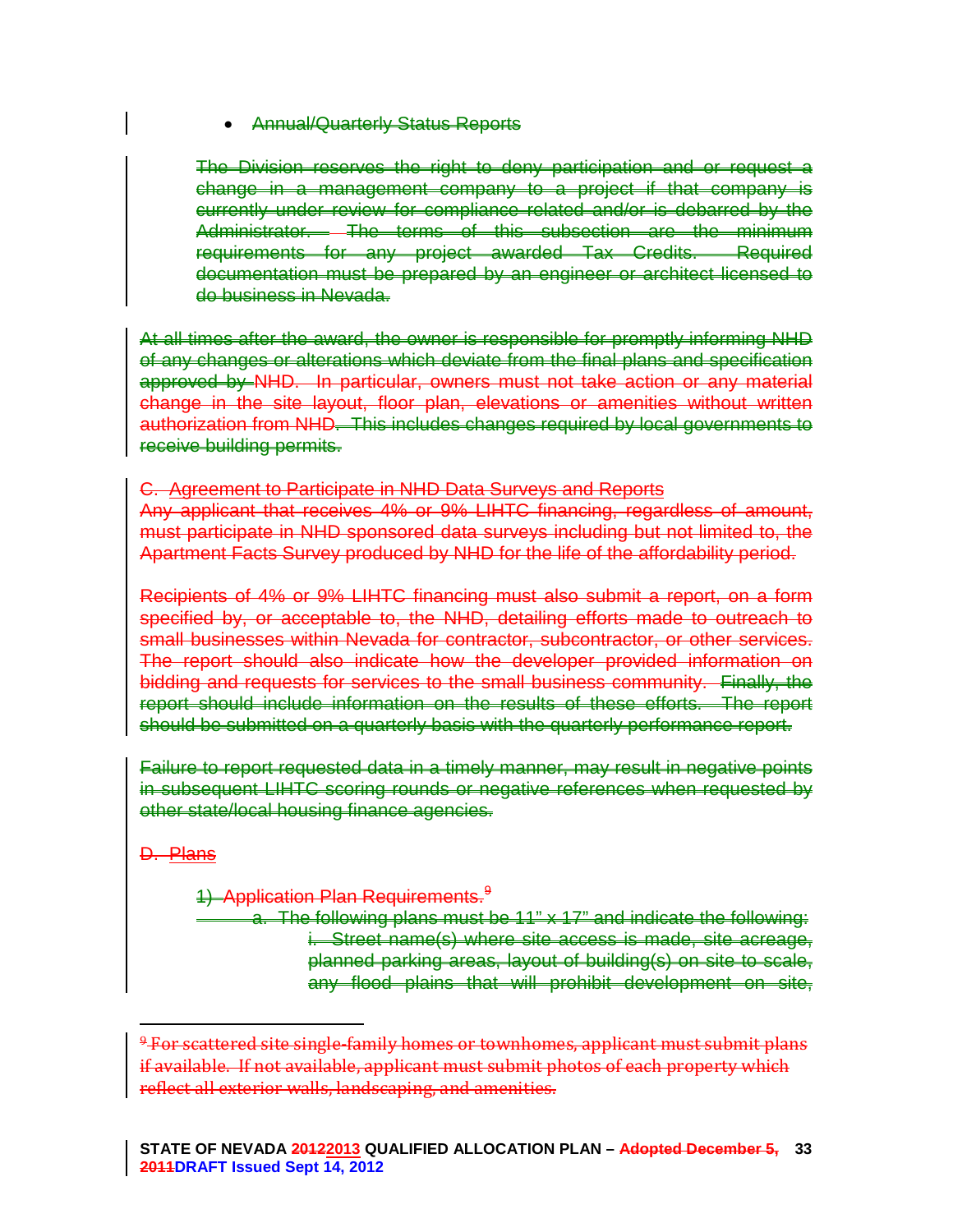retaining walls where needed, and adjacent properties with descriptions.

ii. Front, rear, and side elevations of *all* building types (use of 1/8" or 1/16" scale for buildings).

iii. Site acreage.

b. Site and floor plans must be 11" x 17" and indicate the following: Location of, and any proposed changes to, existing buildings, roadways, and parking areas.

> ii. Existing topography of site and any proposed changes including retaining walls.

> iii. Landscaping and planting areas (a plant list is not necessary). If existing site timber or natural areas are to remain throughout construction, the area must be marked as such on the site plans.

> iv. Location of site features, such as playground(s), gazebos, walking trails, refuse collection areas, postal facilities, and site entrance signage.

> v. The location of units, common areas and other spaces using a minimum scale of 1/16" = 1 inch for each building.

> vi. For projects involving renovation and/or demolition of existing structures, proposed changes to building components and design.

vii. Plant material must be appropriate to the native climate.

#### E. Additional Provisions for Rehabilitation of Existing Housing

The following requirements apply to rehabilitation of existing units. Existing apartments, single-family homes, townhomes, or buildings do not need to be physically altered to meet new construction standards. Any replacement of existing materials or components must comply with the design standards for new construction.

1) Design documents must show all proposed changes to existing and proposed buildings, parking, utilities, and landscaping. An architect or engineer must prepare the design drawings.

Submit a hazardous material report that provides the results of testing for asbestos containing materials, lead based paint,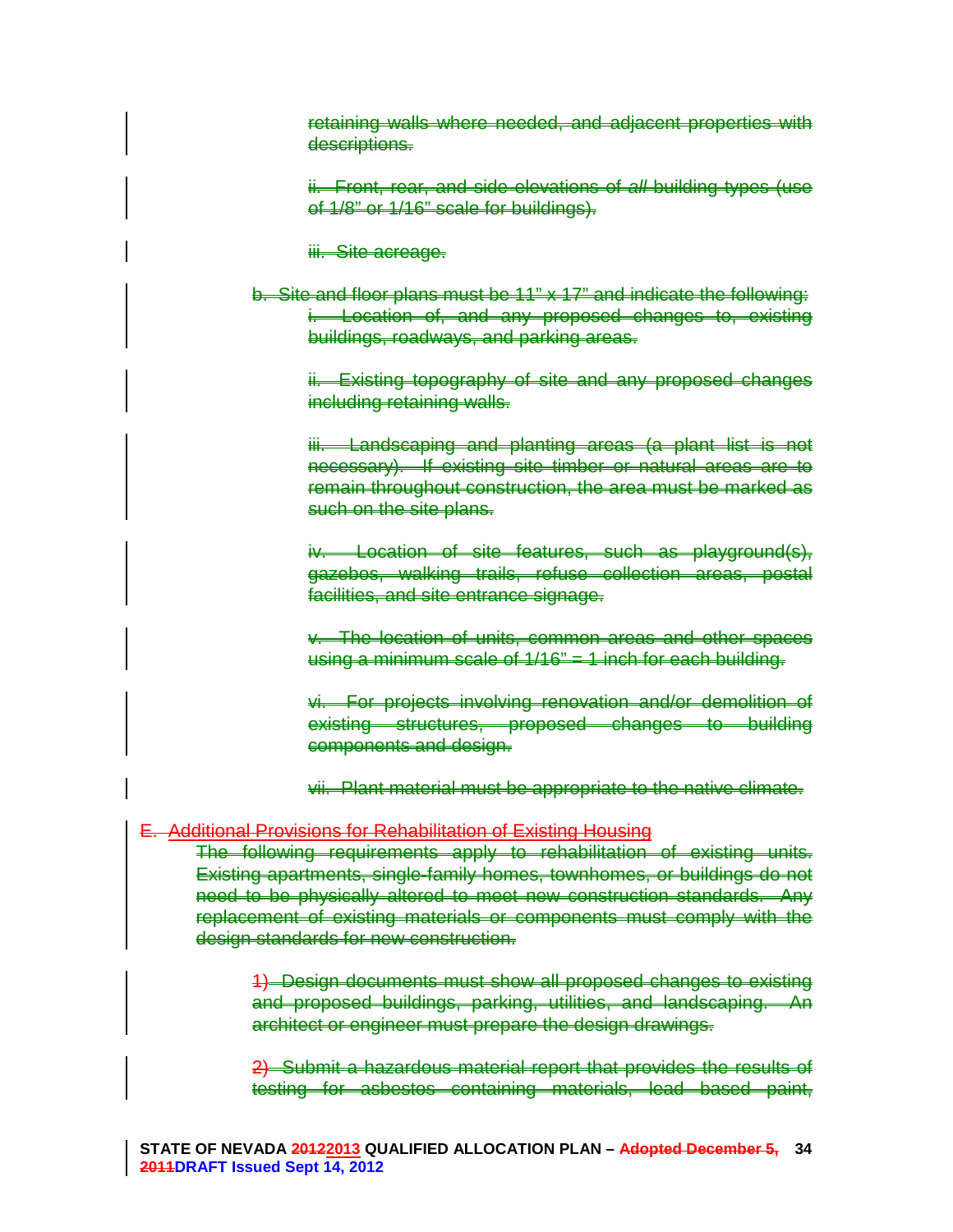Polychlorinated Biphenyls (PCBs), underground storage tanks, petroleum bulk storage tanks, Chloroflourocarbons (CFCs) and other hazardous materials. Professionals licensed to do hazardous materials testing must perform the testing. A report by an architect, building contractor, or developer will not suffice. A plan and projected costs for removal of hazardous materials must also be included.

**SECTION 14 MANDATORY** All proposed projects must meet the following mandatory requirements:

## **I. ENERGY CONSERVATION REQUIREMENTS**

Applicant/Co-Applicants and Project Sponsors must comply with the Minimum Energy Efficiency Requirements specified in this section as a condition of receiving the Carryover Allocation or Final Allocation of Tax Credits.

By submitting the application, Applicant/Co-Applicants agree to comply with all of the Division's Energy Efficiency Requirements. Failure to do so will result in a revocation of the Carryover Allocation or Final Tax Credit allocation, as applicable.

## A. General Building Performance

1) Energy performance quality assurance measures and other requirements equal to or greater than the -EPA Energy Star Home Program Version 2.5. Verified by an analysis of the building plans preconstruction using the REM/Rate or equivalent software and verified by inspections and testing post-construction using sampling protocol.

2) Using all applicable prescriptive measures listed for mechanical system and building envelope efficiencies should result in the structure meeting the energy efficiency requirements. When the detailed analysis of the building and individual units demonstrates that the energy performance meets the Energy Star level, trade-offs with components may be made and all prescriptive measures may not be required.

## B. Mechanical Systems

Heating and cooling equipment must be sized using ACCA's Manual J or equivalent protocol. This information is given for heating systems and hot water heaters fueled by natural gas. For areas not served by natural gas and for installation of high efficiency Energy Star qualified heat pump or solar water heaters, consult NHD.

1) Heating. A furnace inside conditioned space will be a sealedcombustion unit.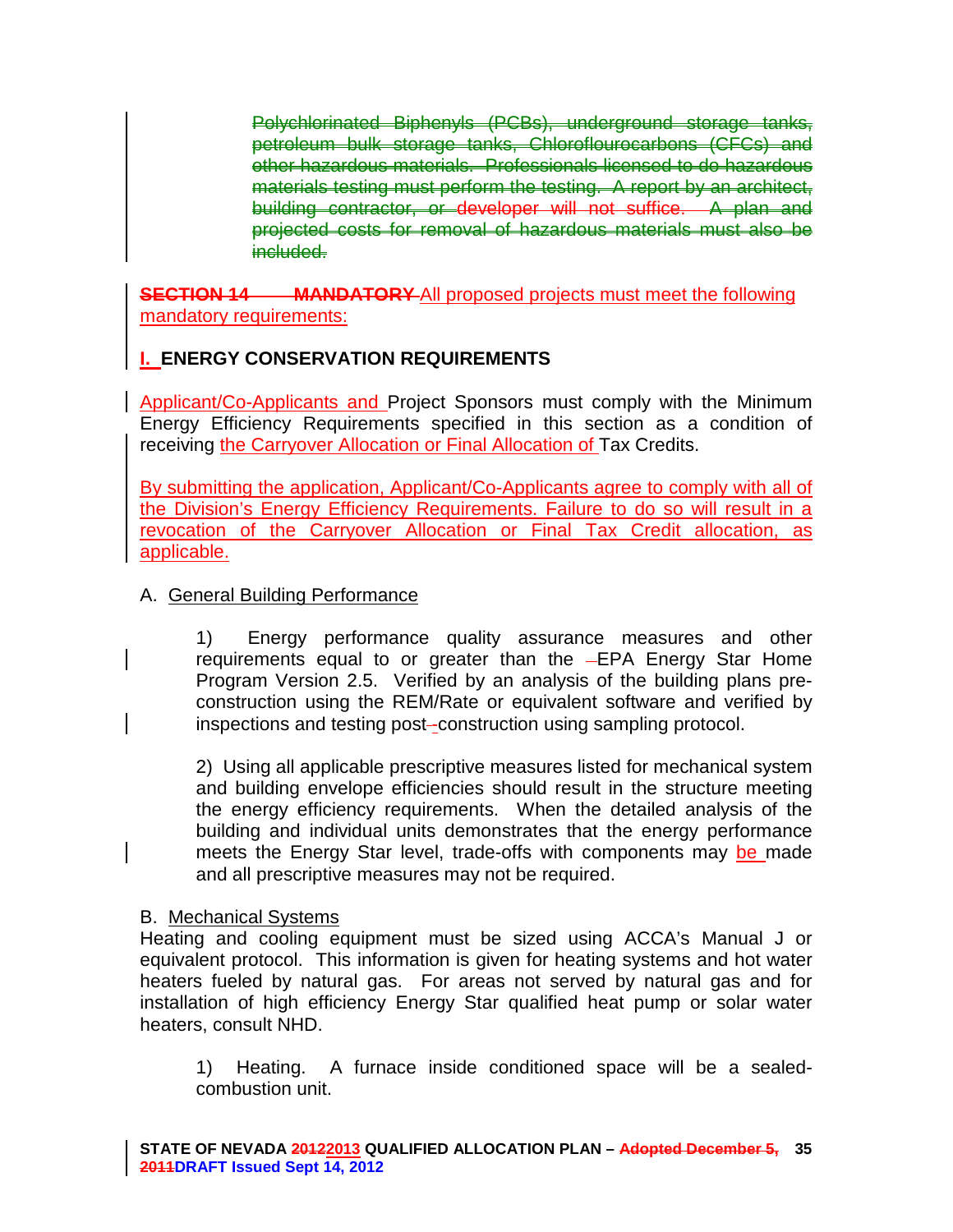2) Cooling. Thermal Expansion valves are required.

| <b>EQUIPMENT</b>               | <b>NORTHERN NEVADA</b> | <b>SOUTHERN NEVADA</b> |
|--------------------------------|------------------------|------------------------|
| <b>Conventional Forced Air</b> | 92 AFUE                | 90 AFUE                |
| <b>Furnace</b>                 |                        |                        |
| Split System Central A/C       | 13 SEER                | 14.5 SEER or 8.2 HSE   |
| and Air Source Heat            |                        | or 12EER               |
| Pumps up to 135,000            |                        |                        |
| <b>BTuh</b>                    |                        |                        |
| <b>Combination Space</b>       | 80 CAfue               | 80 CAfue               |
| <b>Heating/Water Heater</b>    |                        |                        |

AFUE – Annual Utilization Efficiency SEER – Seasonal Energy Efficiency Rating<br>EER – Energy Efficiency Ratio Station State HSPF – Heating Seasonal Performance Fac HSPF – Heating Seasonal Performance Factor CAafue – Combined Appliance AFUE, *for integrated systems that use the water heater to also provide heat this is the recovery efficiency of the water heater.* Duct Leakage – Leakage to outside conditioned space of complete HVAC system and ducts

6CFM or less/100 square feet of living space

3) Thermostats. Seven--day programmable with setback capabilities for wake, day, evening and night settings. Not required for senior housing units. For senior housing units, thermostats with large display settings are preferred.

4) Ventilation. Meet ASHRAE Standard 62.2 Ventilation for Acceptable Indoor Air Quality.

5) Return Air. Transfer grills or jump ducts at bedrooms in units with 2 or more bedrooms unless served by return balancing air duct or if pressure difference with door closed and air handler running is 3 pascals or less.

6) Hot Water. Energy Factor 0.61, water heaters inside conditioned space of the dwelling unit will be power vented or direct-power vented unit. The Energy Factor (EF) for gas water heaters may be found at http://ari.org/CONTENT/GAMAICRCertification 581.aspx. A water heater with an EF of 0.58 with an insulating blanket of R12 also meets the requirement.

7) Ceiling Fans. Energy Star Rated reversible ceiling fans in all dwelling units.

### C. Building Envelope

Minimum Efficiency must be equal to or greater than required minimum below or the IECC code in effect at the time of construction, whichever is greater.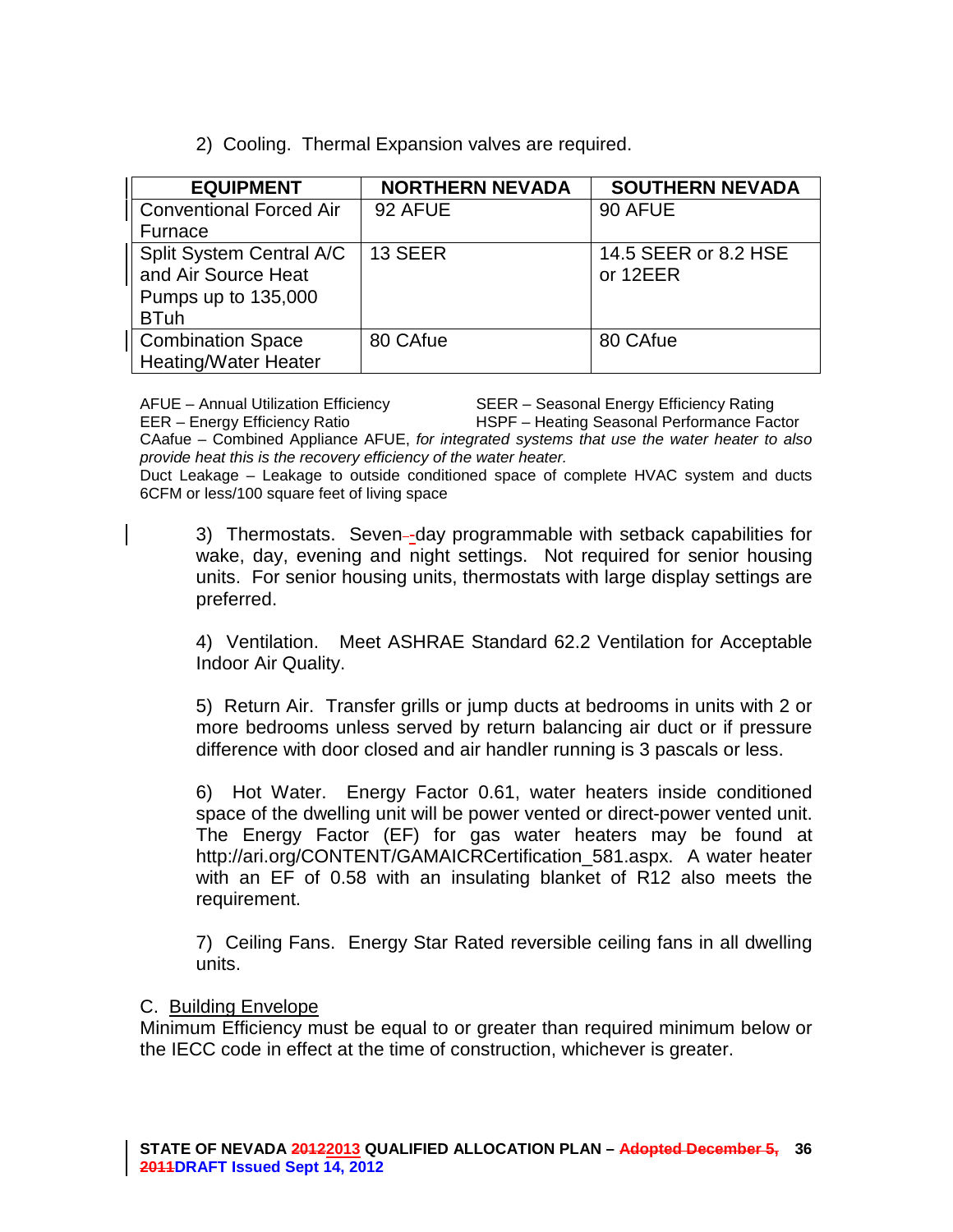| <b>COMPONENT</b>                | <b>NORTHERN NEVADA,</b><br><b>LAKE TAHOE AND RURAL</b><br><b>NEVADA</b> | <b>SOUTHERN</b><br><b>NEVADA</b>   |
|---------------------------------|-------------------------------------------------------------------------|------------------------------------|
| Attic/Ceiling                   | R <sub>38</sub>                                                         | R <sub>30</sub>                    |
| Walls                           | R22//R24 in Lake Tahoe                                                  | R <sub>15</sub>                    |
| <b>Band Joists</b>              | R22/R24 in Lake Tahoe                                                   | R <sub>15</sub>                    |
| <b>Floors Over Crawl Spaces</b> | R <sub>30</sub>                                                         | R <sub>15</sub>                    |
| <b>Slab Foundations</b>         | R <sub>10</sub> Perimeter Insulation                                    | N/A                                |
| Windows                         | <b>Energy Star Qualified</b>                                            | U Factor 0.35<br><b>SHGC 0.30</b>  |
| Air Infiltration                |                                                                         |                                    |
|                                 | Meet the Energy Star v. 2.5<br>air infiltration requirement.            | Meet the Energy<br>Star v. 2.5 air |
|                                 |                                                                         | infiltration                       |
|                                 | Complete the Energy Star<br><b>Thermal Bypass Inspection</b>            | requirement.                       |
|                                 | List                                                                    | Complete the                       |
|                                 |                                                                         | <b>Energy Star</b>                 |
|                                 |                                                                         | <b>Thermal Bypass</b>              |
|                                 |                                                                         | <b>Inspection List</b>             |

1) Lights. Light Fixtures shall be Energy Star Qualified (light fixtures placed in unconditioned spaces must be airtight (i.e., ICAT fixtures).

- 2) Appliances. The below must be Energy Star labeled.
	- a. Refrigerators
	- b. Dishwashers
	- c. Clothes Washers
- 3) Hot Water Conservation.
	- a. Showerheads. Use 2.5 gallons per minute or less.
	- b. Faucets. Use 2.0 gallons per minutes or less.

4) Quality Assurance. Must meet Energy Star Version 2.5 quality installation requirements. During project construction, each unit type (i.e., floor plan and location in building) will be inspected and tested as a quality assurance measure until two consecutive units of this model type meet testing requirements. At this point, testing on this unit type can be reduced to a sampling rate of 1 in 7, or 15%.

#### D. Mechanical Systems.

Test all systems for proper installation and operation.

- 1) Heating. Proper installation will be verified.
- 2) Cooling. Thermostatic Expansion Valve verified (if installed).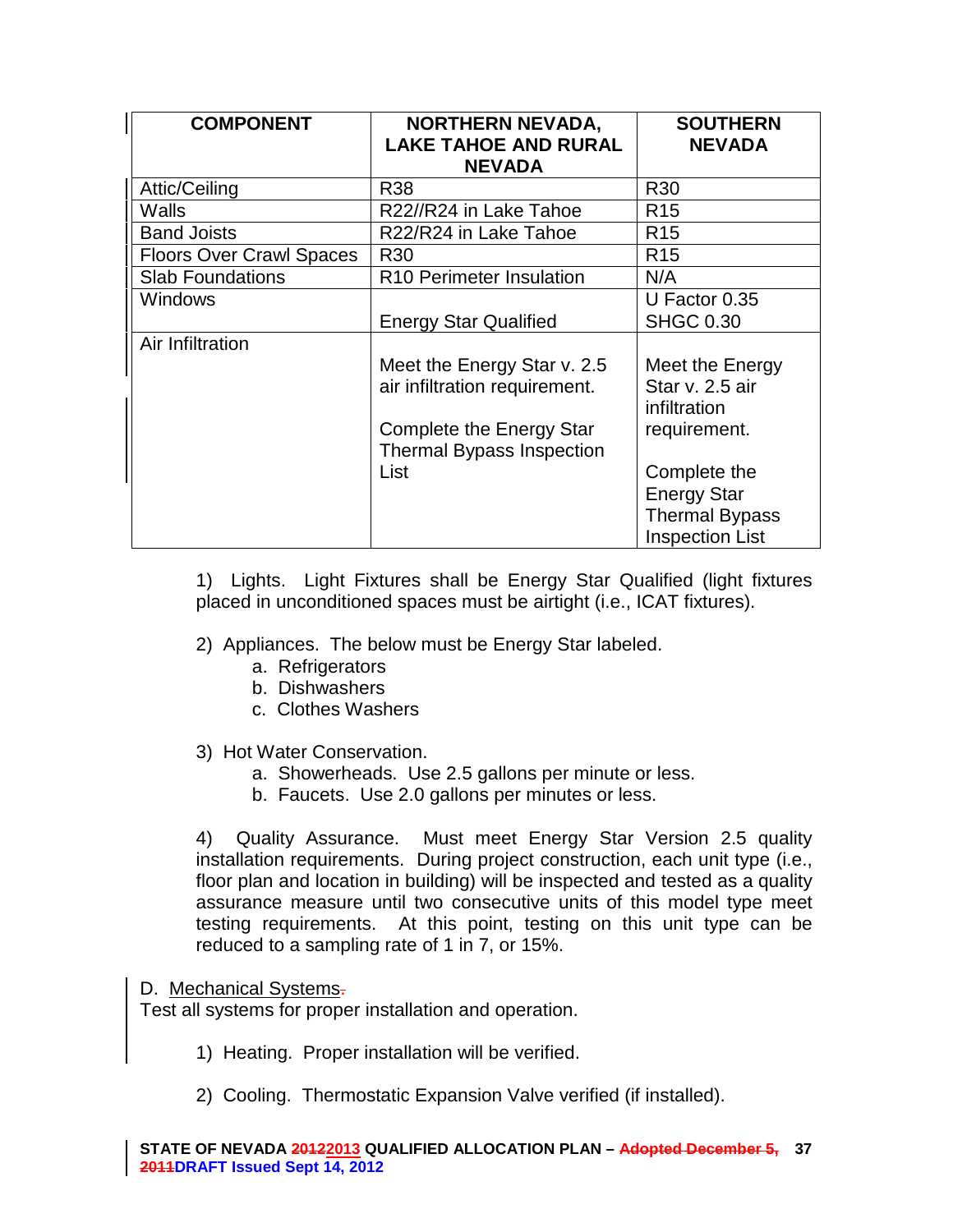- 3) Duct Leakage. Verified by pressure testing.
- 3) Thermostats. Verified by inspection.
- 4) Ventilation. Verified by testing and inspection.
- 5) Return Air Balancing. Verified by inspection.
- 6) Hot Water. Verified by inspection.

## E. Building Envelope

1) Complete the Energy Star checklists, including Thermal Bypass Inspection Checklist.

2) Ensure the insulation is at required levels, is installed properly and consistently.

3) Document NFRC rating on windows for required U-value and SHGC.

4) Ensure that Low E coatings on windows are installed on the correct surface.

5) Verified by Inspection during Construction: Attics, Walls, Band joists, Crawl Space and Foundations, Slab Foundations, Windows.

6) Verified by Post Construction by Pressure Test: Infiltration.

- 7) Verified by Inspection Post Construction
	- a. Appliances (i.e., Refrigerators, Dishwashers, Clothes Washers).
	- b. Hot Water Conservation (i.e., Showerheads and Faucets).

Information relating to the safety, healthy, comfortable operation and maintenance of the building and systems that provide control over space conditioning, hot water energy use to be provided to occupants.- The Division encourages architects, engineers, and contractors to contact **Barbara Collins, ERHA West, NHD Consultant**, if you have any questions. She can be reached at **888.818.3746**.

F. Energy Efficiency Requirements – (New Construction)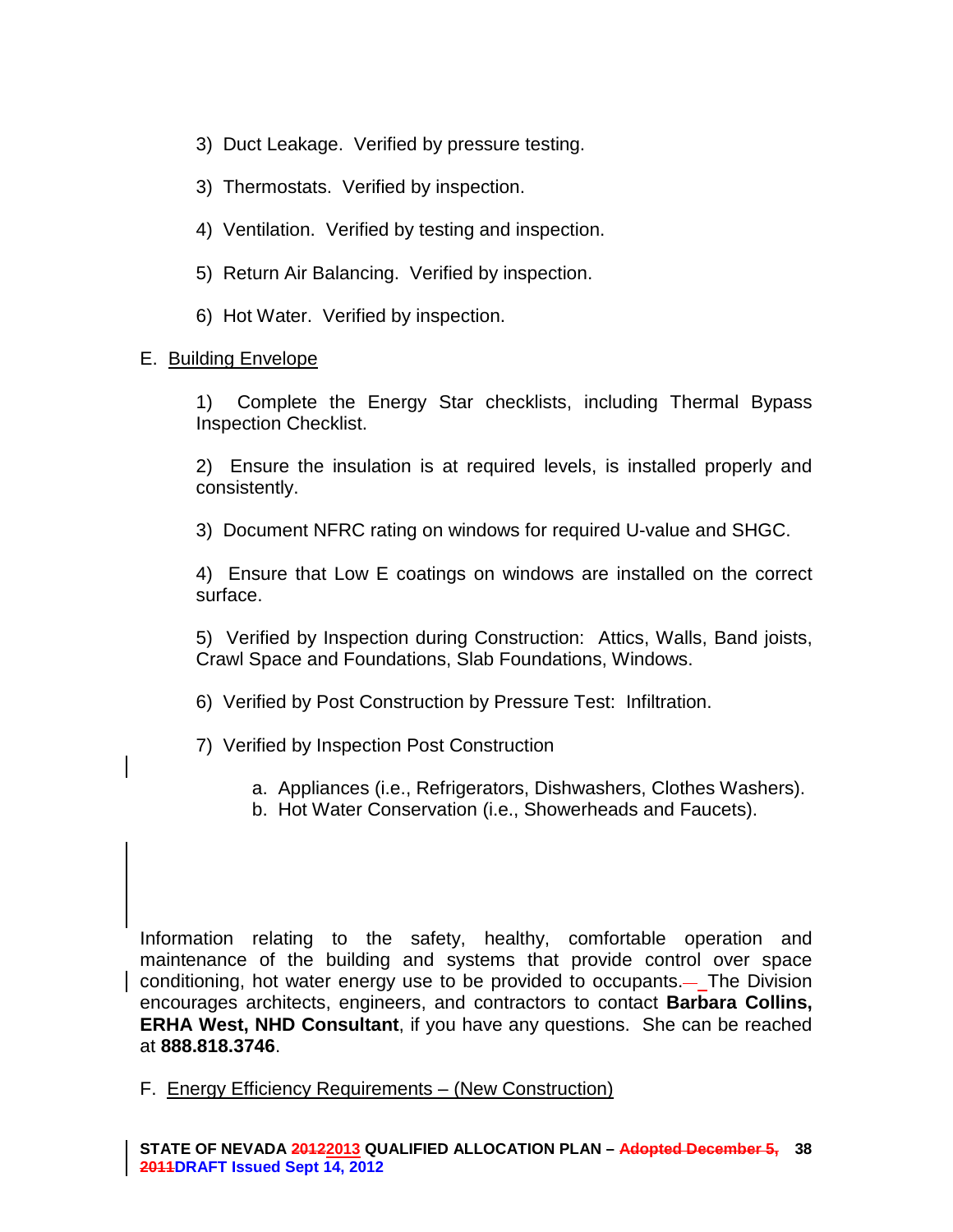1) Energy Efficiency Standard. The project must have an overall energy efficiency rating equivalent to EPA's Energy Star Home Program Version 2.5 level of efficiency.

2) Pre-Construction Energy Analysis. All projects must undergo preconstruction energy analysis. The pre-construction energy analysis will be completed using building plans and specifications. The information required to complete the pre-construction energy analysis is referenced in Appendix C, Required Energy Analysis Forms. *The pre-construction energy analysis must be completed within 90 days of reservation unless a written extension is provided by NHD staff. Otherwise, the reservation will be terminated.* 

3) To complete the pre-construction energy analysis the **Project** SponsorApplicant/Co-Applicants must contact the Division to request/schedule the required energy analysis. The Division will contract with a qualified energy analysis company to perform a pre-construction energy analysis of the proposed project. The cost of the pre-construction energy audit will be **\$1000** payable with the submission of the energy analysis worksheet. The costs of the Interim and final energy analysis will be **\$250.00** per unit with a minimum 15% of the project being subject to the energy analysis and includes per diem charges of the testing contractor. Travel expenses are in addition to these fees. The costs of the pre-construction and post energy analysis fees will be paid separately with the application fees Listed in Section 4622, Fees.

The output from the pre-construction energy analysis *must* include the Division's Summary of Energy Saving Recommendations form that lists the most cost-effective energy saving measures for achieving the prescribed energy efficiency standard. A copy of the list of recommended energy saving measures *must* be provided to the Division. *Installation of the recommended energy saving measures is the responsibility of the Project SponsorApplicant/Co-Applicant and will be monitored by the Division.* 

4) Interim Energy Analysis and Inspections During Project Construction. The Division will perform interim energy analysis and inspections of a selected sample of residential units during project construction. Sample testing may vary based upon testing analysis.

The Applicant/Co-Applicant or Project Sponsor, as applicable, is required to provide the Division with reasonable access to perform interim energy analysis and inspections. The interim energy analysis and inspections will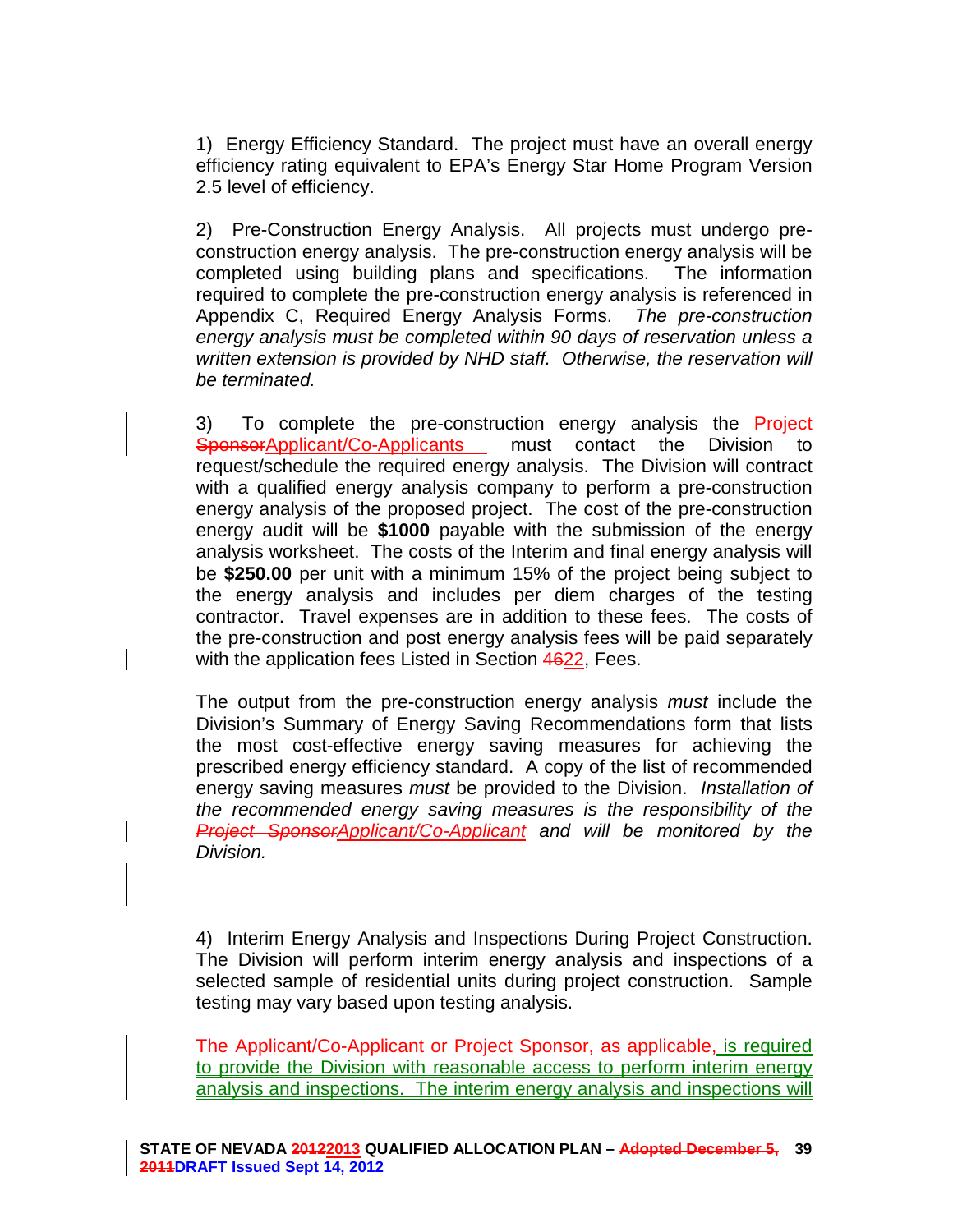be performed: (1) after ceiling and wall insulation is installed and prior to installing drywall and, (2) after building duct systems are installed and prior to enclosing the duct work. *The Division will conduct energy analysis and inspection within 10 days of receiving notice from the*The Project Sponsor *Applicant/Co-Applicant or Project Sponsor of the project readiness.*

is required to provide the Division with reasonable access to perform interim energy analysis and inspections. The interim energy analysis and inspections will be performed: (1) after ceiling and wall insulation is installed and prior to installing drywall and, (2) after building duct systems are installed and prior to enclosing the duct work. *The Division will conduct energy analysis and inspection within 10 days of receiving notice from the Project Sponsor of the project readiness.*

The interim energy analysis and inspections performed by the Division or designate may include (individual testing requirements may vary by project):

- a. Physical inspection of ceiling, wall and floor insulations.
- b. Duct-Blaster tests to measure air leakage of duct systems.

5) Final Energy Analysis and Inspections. The Division will perform a final energy analysis of the project at the completion of project construction to determine whether or not the project achieves the energy efficiency standard and requirements specified in this section. A final energy analysis will be performed in proximity to project completion.

The final energy analysis and inspections performed by the Division will include:

a. Energy analysis to determine the overall energy efficiency of the project and inspections of ceiling, wall and floor insulations;

b. Blower-Door test to determine unit air leakage within residential units; and

c. Physical inspection of buildings and units to determine whether the energy efficiency measures identified in the pre-construction energy analysis have been installed.

6) Remediation. In cases where the Division's post-construction energy analysis determine that the energy efficiency is less than the required energy efficiency standard prescribed in this section, the Project Sponsor will be provided an opportunity to make improvements and enhancements to achieve the energy efficiency standard. The Project Sponsor will be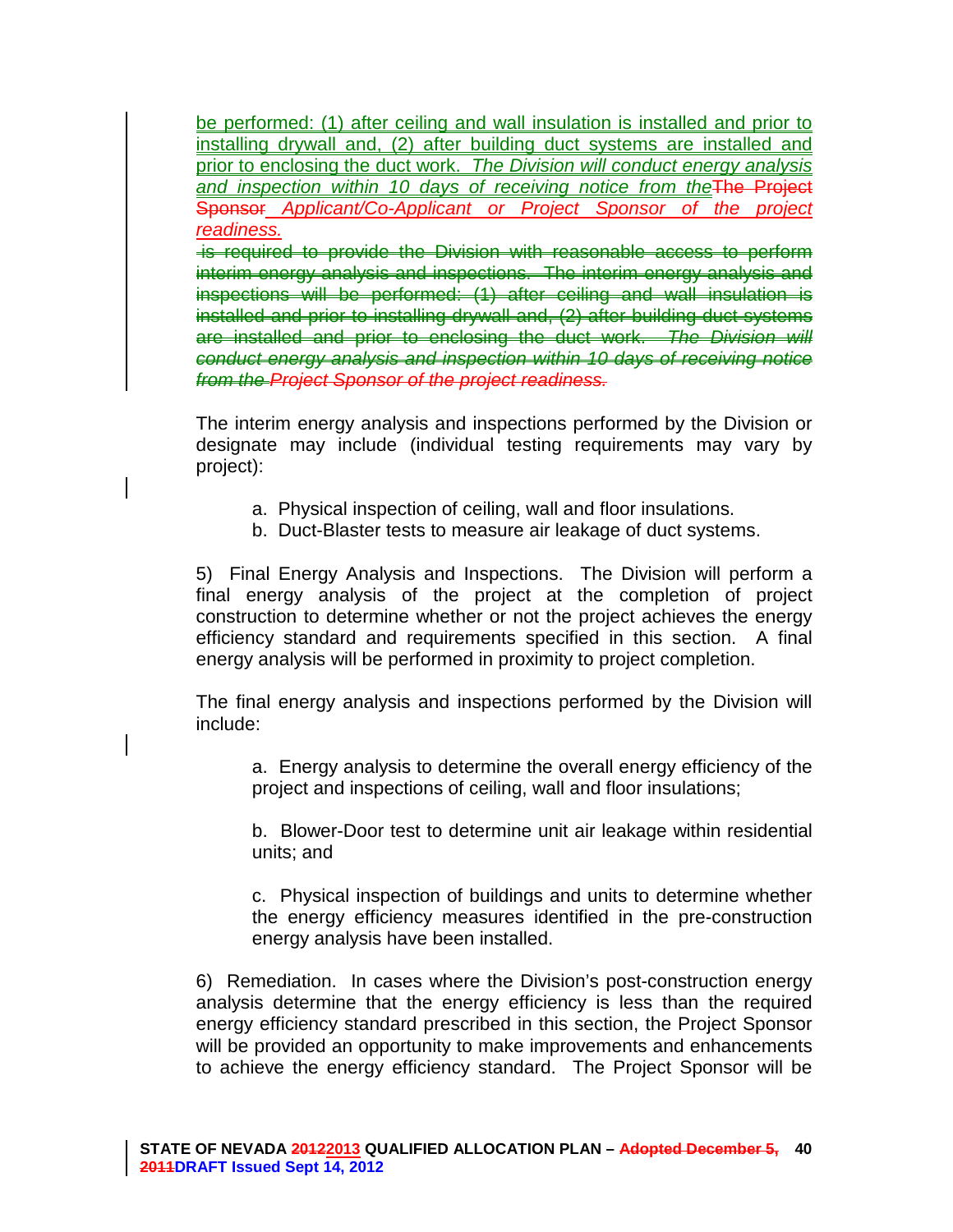required to pay any additional costs associated with the additional consultant time, travel and/or testing that is necessary.

## GG. Energy Efficiency Requirements – (Acquisition/Rehabilitation)

1) Energy Efficiency Standard. The project must have an overall energy efficiency level that is equivalent to 10% above the 2004 International Energy Conservation Code as determined by a REM-Rate analysis or an equivalent energy use analysis.

2) Pre-Rehabilitation Energy Analysis. All projects must undergo preconstruction energy analysis. The pre-construction energy analysis will be completed on the existing building. The information required to complete the pre-construction energy analysis is referenced in Appendix C, Required Energy Analysis Forms. In addition, Project SponsorsApplicant/Co-Applicants undertaking acquisition/rehabilitation projects must provide a list of planned energy conservation expenses by component as part of the Capital Needs Assessment. The format for itemizing planned expenses by component category is in Appendix A, Planned Expenses by Component Category.

The pre-construction energy analysis must be completed immediately, upon notification of Tax Credit reservation. The pre-construction energy analysis will give consideration to recent (less than five years old), appliance and mechanical systems installations.

To complete the pre-construction energy analysis, the Project SponsorApplicant/Co-Applicants must contact the Division to request/schedule the required energy analysis. The Division will contract with a qualified residential energy analysis company to perform a preconstruction energy analysis of the proposed project. The cost of the preconstruction energy audit will be **\$1000** payable with the submission of the energy analysis worksheet. The costs of the Interim and final energy analysis will be **\$250.00** per unit with a minimum 15% of the project being subject to the energy analysis and includes per diem charges of the testing contractor. Travel expenses are in addition to these fees. The costs of the pre-construction and post energy analysis fees will be paid separately with the application fees Listed in Section 4622, Fees.

The output from the pre-construction energy analysis *must* include the Division's Summary of Energy Saving recommendations form listing the most cost-effective energy saving measures for achieving the required efficiency level. *Installation of the energy saving measures listed on the form is mandatory for rehabilitation projects.* A copy of the Division's Summary of Energy Saving recommendations form with the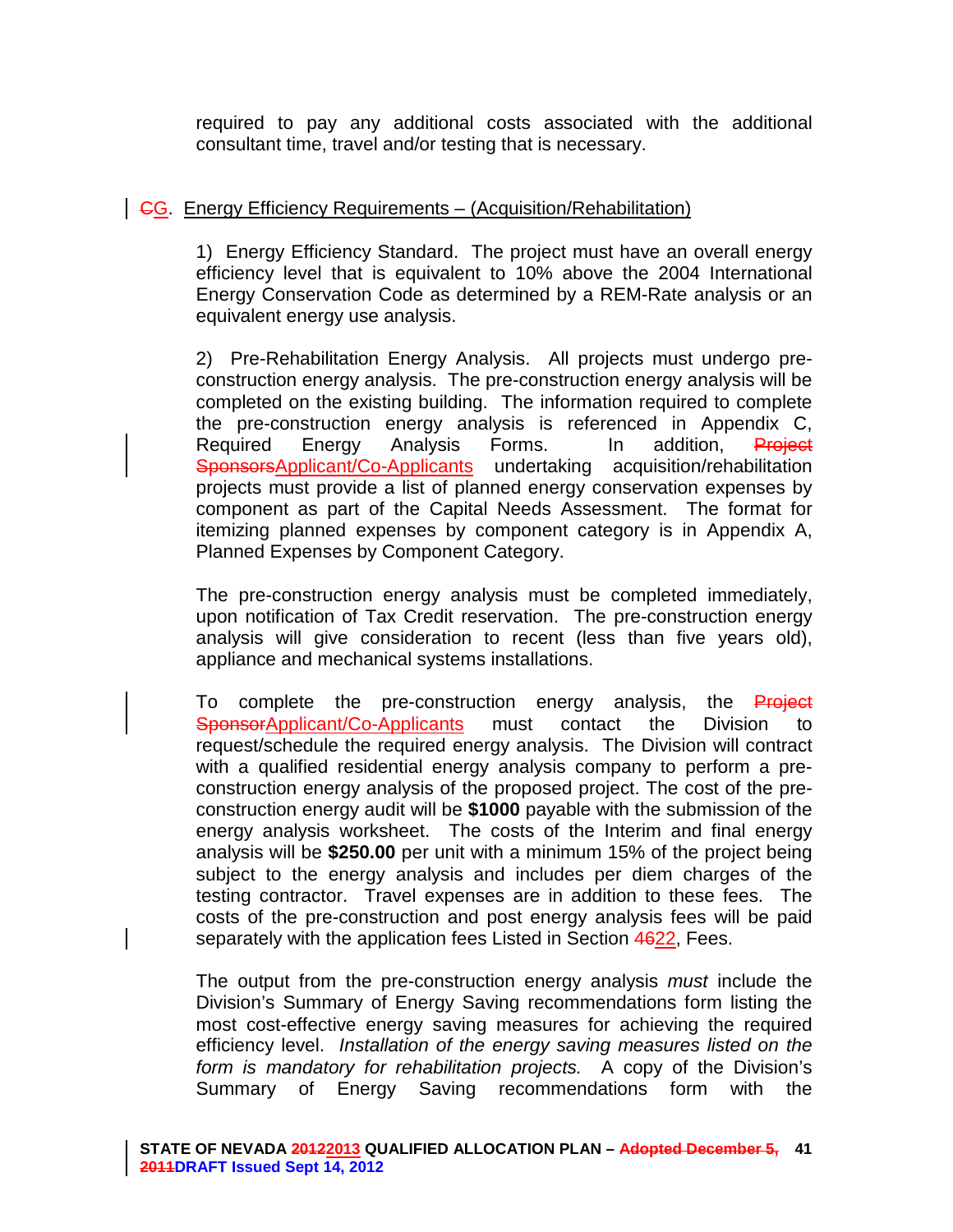recommended energy saving measures *must* be provided to the Division. Installation of the energy saving measures is the responsibility of the Project SponsorApplicant/Co-Applicants and will be monitored by the Division.

3) Interim Energy Analysis and Inspection During Project Rehabilitation. The Division will perform interim energy analysis and inspections of a selected sample of residential units during project construction. Sample testing will not be less than 15% of proposed units and will include samples of unit types (i.e., number of bedrooms) and individual buildings in the proposed project.

The Project SponsorThe Applicant/Co-Applicant or Project Sponsor, as applicable, is required to provide the Division with reasonable access to perform interim energy analysis and inspections. The interim energy analysis and inspections will be performed: (1) after ceiling and wall insulation is installed and prior to installing drywall and, (2) after building duct systems are installed and prior to enclosing the duct work. *The Division will conduct energy analysis and inspection within 10 days of receiving notice from the* is required to provide the Division with reasonable access to perform interim energy analysis and inspections. The interim energy analysis and inspections will be performed: (1) after ceiling and wall insulation is installed and prior to installing drywall and, (2) after building duct systems are installed and prior to enclosing the duct work. *The Division will conduct energy analysis and inspection within 10 days of receiving notice from the Applicant/Co-Applicant or Project Sponsor of the project readiness.*

The interim energy analysis and inspections performed by the Division or designate may include (individual testing requirements may vary by project):

- a. Physical inspection of ceiling, wall and floor insulations.
- b. Duct-Blaster tests to measure air leakage of duct systems.

54) Final Energy Analysis and Inspections. The Division will perform a final energy analysis of the project at the completion of project construction to determine whether or not the project achieves the energy efficiency standard and requirements specified in this section. A final energy analysis will be performed 60 days prior to project completion.

The final energy analysis and inspections performed by the Division will include: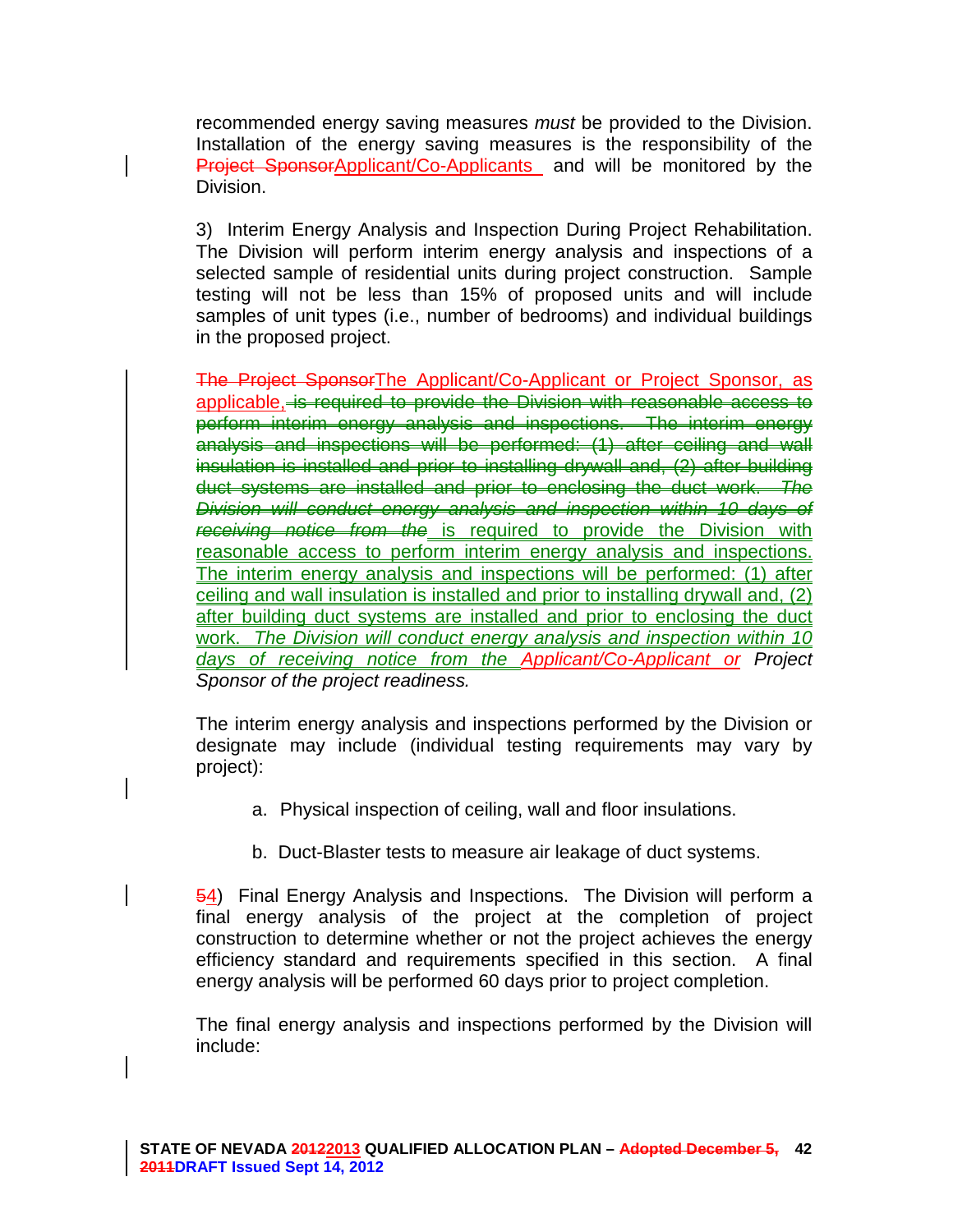a. Energy analysis to determine the overall energy efficiency of the project and inspections of ceiling, wall and floor insulations;

b. Blower-Door test to determine unit air leakage within residential units; and

c. Physical inspection of buildings and units to determine whether the energy efficiency measures identified in the pre-construction energy analysis have been installed.

5) Remediation. In cases where the Division's post-construction energy analysis determine that the energy efficiency is less than the required energy efficiency standard prescribed in this section, the Project Sponsor will be provided an opportunity to make improvements and enhancements to achieve the energy efficiency standard. The Project Sponsor will be required to pay any additional costs associated with the additional consultant time, travel and/or testing that is necessary.

## **SECTION 15 DEMONSTRATION PROJECT**

The Division will consider projects for a demonstration project that allows for the flexibility to use NAHB Green Build, Enterprise Green Communities, or LEED certification in place of NHD's Mandatory Energy Requirements. To be considered for a demonstration project, the Applicant/Co-Applicant must:

1) Request to be a demonstration project in their application;

2) Indicate which alternate standard the project will pursue and how the project will receive certification by a third-party;

3) Share data with the Division on the incremental costs associated with using the alternate standard, highlighting the difference in costs between NHD's Mandatory Energy Requirement standards and the selected standard. The data may be made public;

4) Indicate the differences and added flexibility, if any, that makes the chosen alternative standard more appealing;

5) Meet with NHD LIHTC staff to further discuss the chosen standard, the certification process, and other factors;

6) Share reports from third-party evaluators and final certification with the Division;

7) Report to the Division upon completion regarding ease of use of the alternative standard; and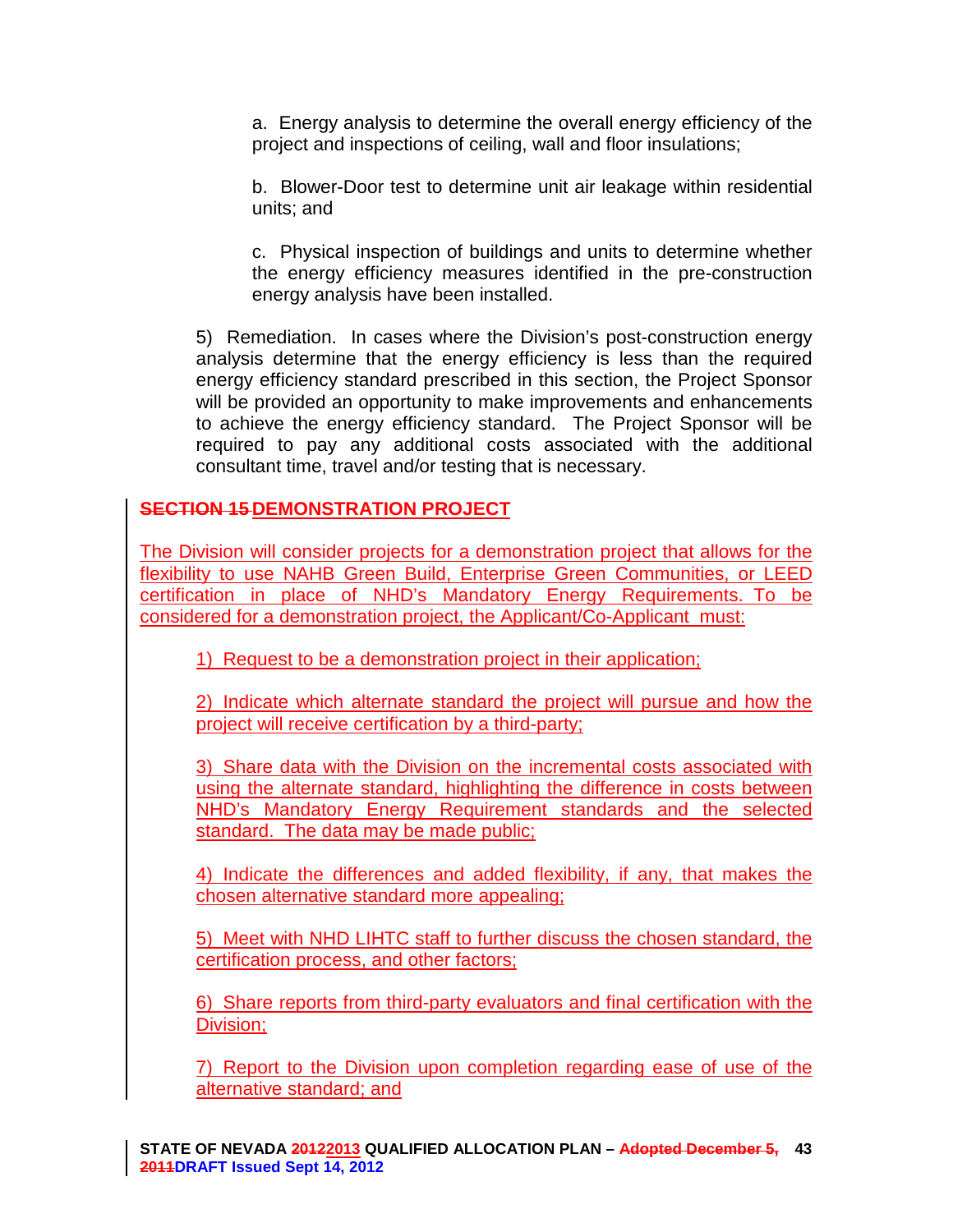8) Participate in other meetings or data gathering efforts as the Division may devise upon implementing.

If certification cannot be attained at the end of the process due to errors or omissions during construction, the Project Sponsor will be responsible for correcting to ensure the project can receive certification. Additional Tax Credits will not be allocated to cover this cost.

## **II. MANDATORY FAIR HOUSING, ACCESSIBILITY AND GENERAL USE REQUIREMENTS**

The projectAll projects *must* comply with federal fair housing laws, regulations and design requirements for handicapped accessibility including standards specified by the American with Disabilities Act (ADA) and Section 504 where applicable. The Applicant/Co-Applicant or Project Sponsor, as applicable, is responsible for ensuring that the completed project meets all federal fair housing law, regulations and design requirements. Additionally, the General Use Requirement 1.42.9 must be met to be eligible for Tax Credits. An IRS Private Letter Ruling may be required by the Division for projects that target a specific segment of the population to ensure compliance with the General Use Requirement.

By submitting the application, Applicant/Co-Applicants agree to comply with all of fair housing, accessibility and general use requirements under applicable law. Failure to do so will result in a revocation of the Carryover Tax Credit allocation.

#### A. Recommended Fair Housing Accessibility Training

The Division will recommend Fair Housing Accessibility training for Project Sponsors in Nevada on compliance with federal accessibility requirements. The Division requires that appropriate representatives of the project development team attend the training provided on accessible design standards. Appropriate representatives include persons integrally involved in the design and construction of the project (e.g., architects, engineers, and contractors). A statement that a professional seminar was attended or CPE credits was attained should be a part of the application.

## **SECTION 16 III. PROJECT AMENITY REQUIREMENTS**

## A. Amenities for Projects Serving Individuals and Families with Children.

1) Projects with 40 or More Units

a. Community areas with a minimum of 500 sq. ft. to combine a 32 inch color TV, entertainment system (stereo, DVD, VHS and PlayStation or similar type product), set of sofas or sofa/loveseat,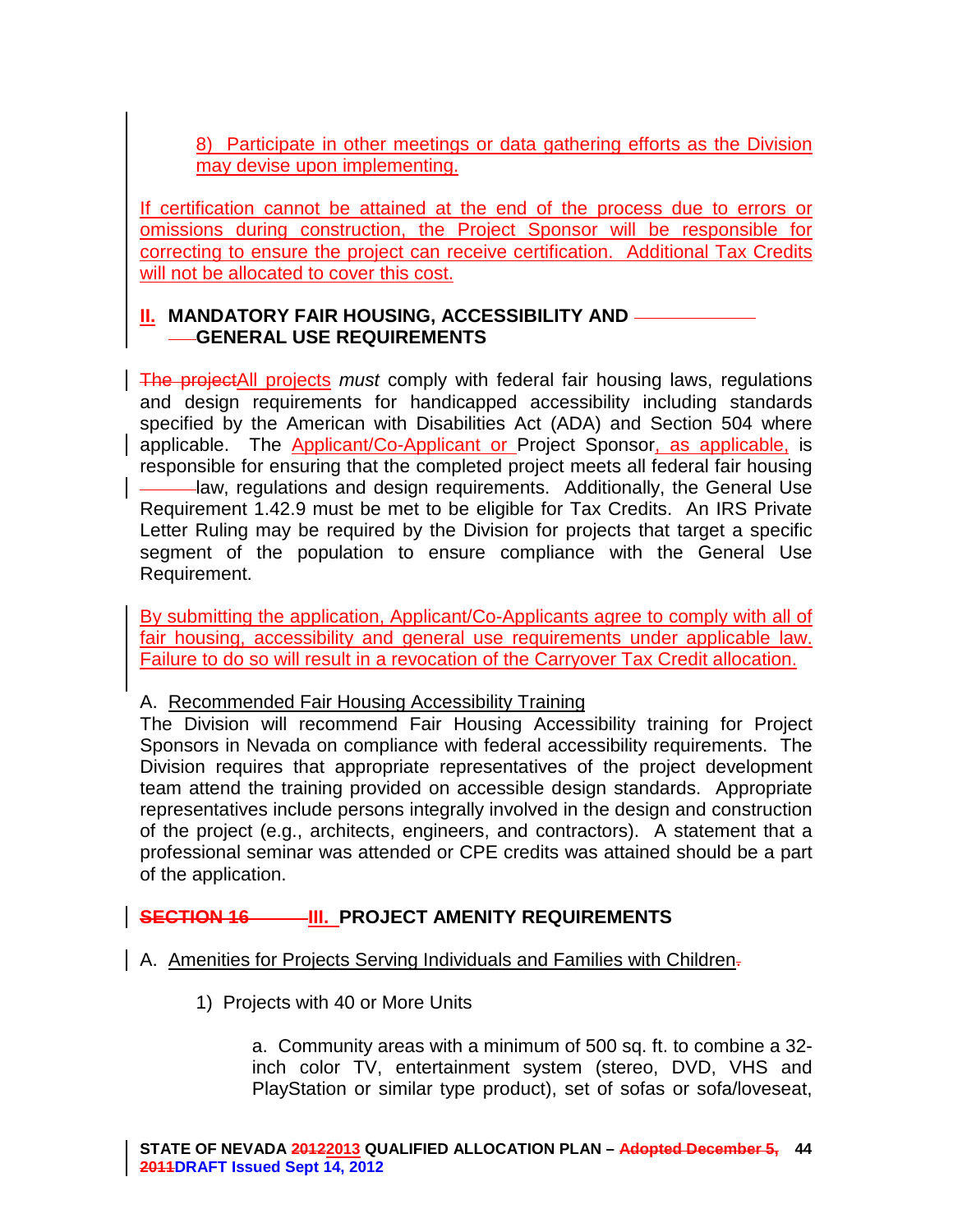two lounge chairs, end or coffee tables, carpeting and/or ceramic tile, and facilities to prepare and serve food that includes a counter area, Energy Star refrigerator, microwave oven, sink, garbage disposal, with resilient and/or ceramic tile floor.

b. Washer and dryer hookup in each unit and or on-site laundry facilities with a minimum of one washer and dryer for every 10 units of housing. Washing machines must be Energy Star rated.

c. Equipped playground that includes a Powerscape, GameTime, or equivalent play set, a tot lot in a softball aggregate, or equivalent site of at least 500 sq. ft.

2) Projects with less than 40 Units. Equipped playground that includes a Powerscape, GameTime or equivalent play set, a tot lot in softball aggregate, or equivalent site of 500 sq. ft. or more.

#### B. Project Amenities for Senior Housing

1) Community areas with a minimum of 500 sq. ft. to combine a 32-inch color TV, entertainment system (stereo, DVD, or VHS system), set of sofas or sofa/loveseat, two lounge chairs, end or coffee tables, carpeting and/or ceramic tile, and facilities to prepare and serve food that includes a counter area, Energy Star refrigerator, microwave oven, sink, garbage disposal, with resilient and/or ceramic tile floor.

2) Washer and dryer hookup in each unit and/or on-site laundry facilities with a minimum of one washer and dryer for every 10 units of housing. Washing machines must be Energy Star rated.

3) Handrails and related hardware (handrails, grab bars, and lever handled hardware for doors) compliant with the Fair Housing Act and ADA.

4) Elevator (if more than one floor).

#### C. Project Amenities for Eventual Tenant Ownership

1) Minimum of two-bedroom units with an average of 1,200 sq ft. of residential per unit excluding garages, outdoor patios, etc., but not less than 1,000 sq. ft. of residential area or minimum allowed per local zoning.

2) Minimum of 5,000 sq. ft. lot or the minimum allowed per the zoning.

3) Washer and dryer hookup in each unit.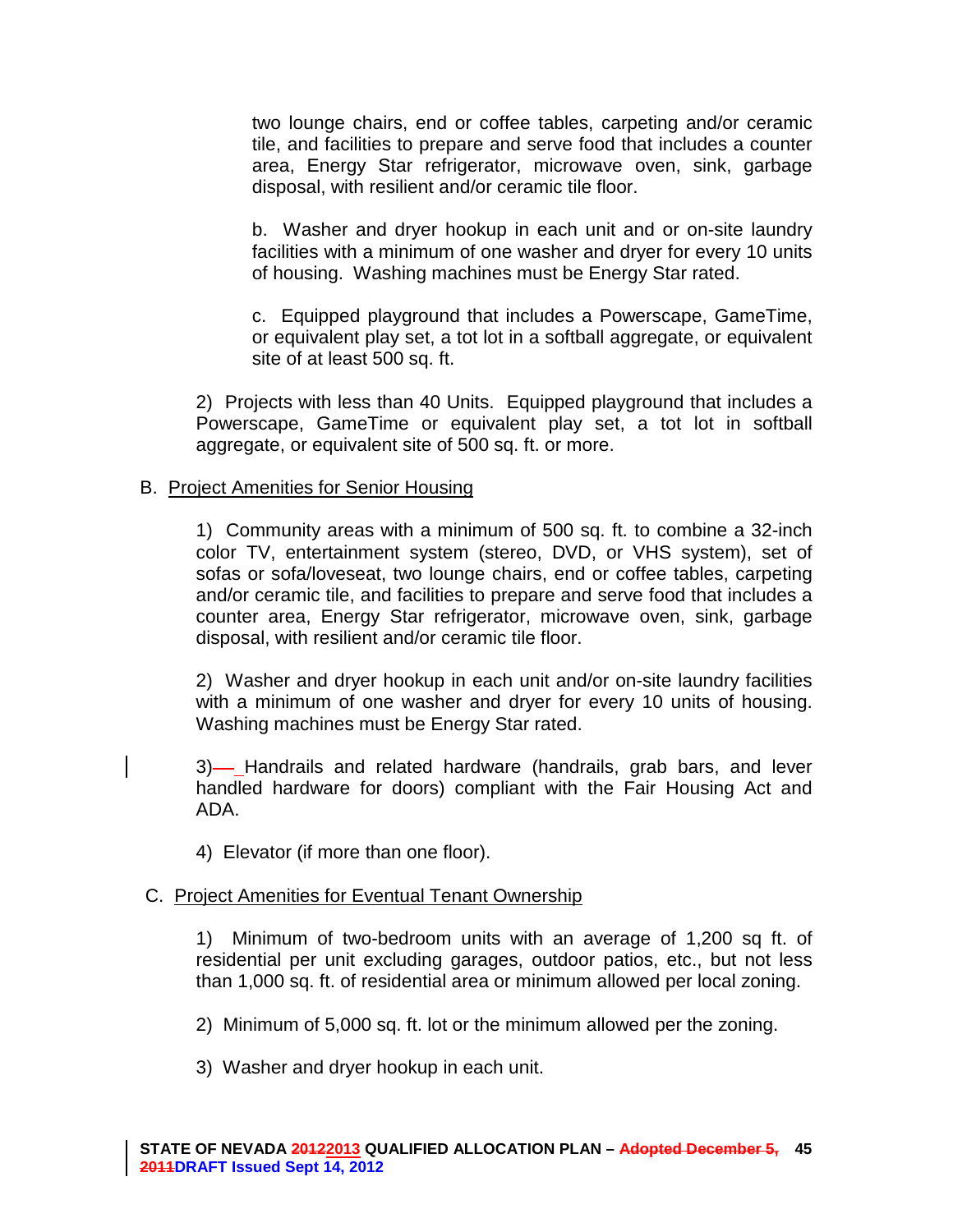4) Minimum of one car attached garage.

## **ED.** Project Amenities for All Other Housing

1) Community area(s) with a minimum of 500 sq. ft. The design and amenities in the community area should be suited to project type. For assisted living and special needs housing projects, the community area should be appropriate to the delivery of supportive services provided to residents. For mixed income projects, the community area and amenities should be similar to those provided to family and elderly housing.

2) Laundry facility on-site – one washer and one dryer for every 10 units of housing. Washing machines must be Energy Star rated.

NOTE: One or more required project amenities may be waived by NHD, at its sole discretion, for acquisition/rehabilitation projects or scattered-site projects. **Applicants/Co-Applicants requesting a waiver MUST submit their request in** writing, along with valid reasoning as to why the amenity or amenities cannot be provided, to NHD as part of their application package. NHD does not guarantee that requests will be granted.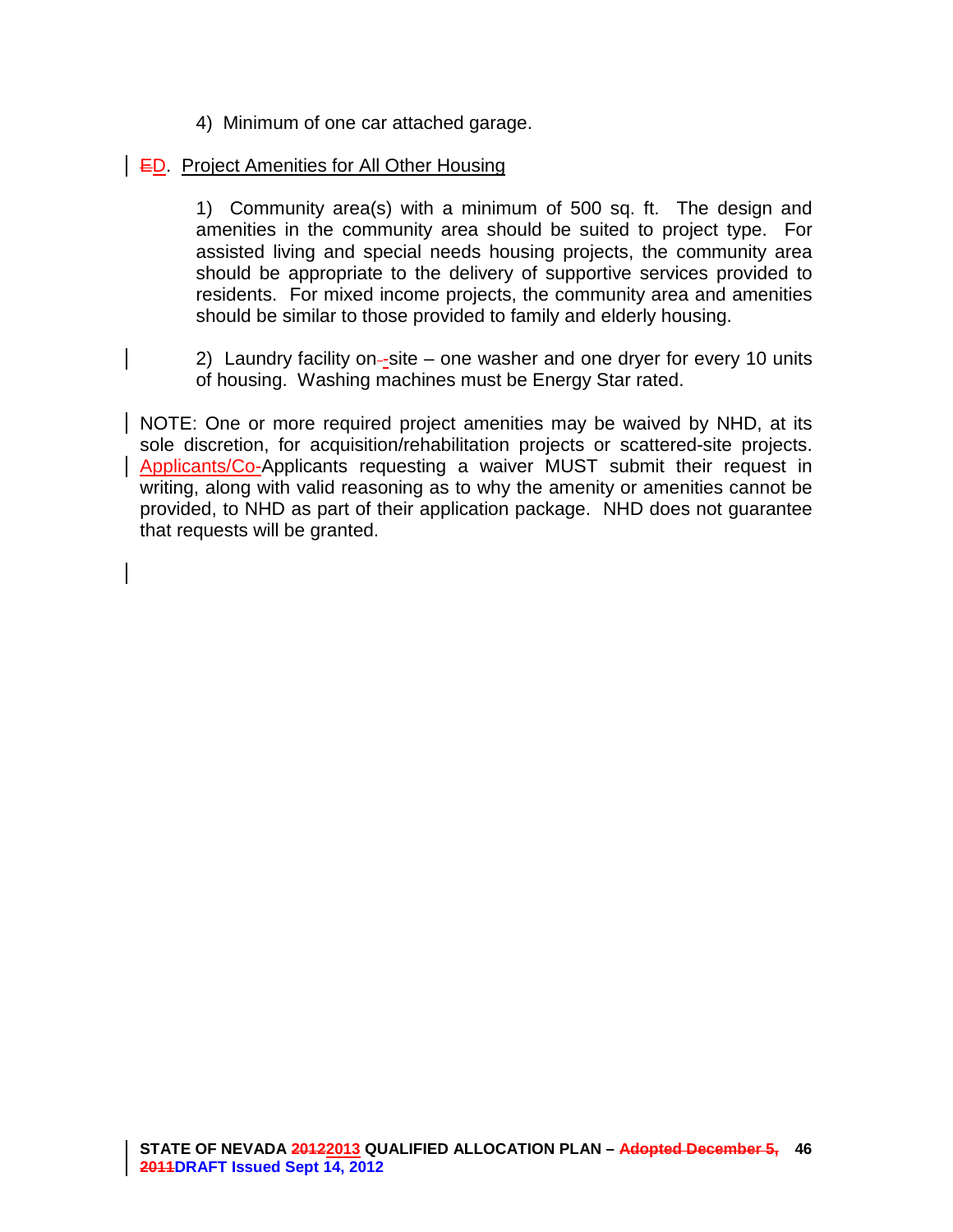# **SCORING AND PRE-SCORING THRESHOLD REQUIREMENTS**

## **SECTION 13 PRE-SCORING THRESHOLD REQUIREMENTS**

All applications must meet the "Threshold Requirements" set forth in this Section 13. Applications which do not meet the Threshold Requirements are ineligible for scoring and will not be scored. Applications which meet the Threshold Requirements will then proceed to be scored.

## A. Threshold #1 – Market Study

The Code requires that a Market Study be prepared and submitted with all applications for an allocation of Tax Credits. NHD requires that the study be prepared by a qualified analyst who is completely unaffiliated with the Applicant/Co-Applicants and all Project Participants. The qualified analyst must also have no financial interest in the proposed project. Two main objectives of the Market Study are to demonstrate that sufficient demand exists for the proposed project in the market area and that the proposed project will not cause undue economic harm on the existing rental stock in the market area.

Tax Credit applications may be deemed ineligible if: (1) the assessment determines that comparable affordable housing projects have occupancy levels less than 90 percent; (2) the proposed housing project would have a significant adverse financial effect on other publicly funded projects without offsetting public benefits; or (3) the rents for the affordable housing project are equal to or greater than comparable market-rate housing.

The submitted application must match the Market Study regarding income, targeting, unit mix, unit sizes and rents. In other matters, if the application does not conform to any Market Study conclusions, the application must provide an acceptable defense for any deviations. Appendix B, Market Study Guide provides more detail regarding Market Study content and analyst qualifications.

#### B. Threshold #2 – Project Compliance Period

The minimum compliance period for Tax Credit projects is 30-years. An Applicant/Co-Applicant has the option of extending this period in increments of 5 years up to a maximum of 50 years. An exception is for Tenant Ownership projects, for which the minimum compliance period is 15 years. The Division will not agree to stipulations or subordination agreements to reduce LIHTC affordability periods.

C. Threshold #3 – Project Income/Rent Restrictions Applicant must select one of the following elections: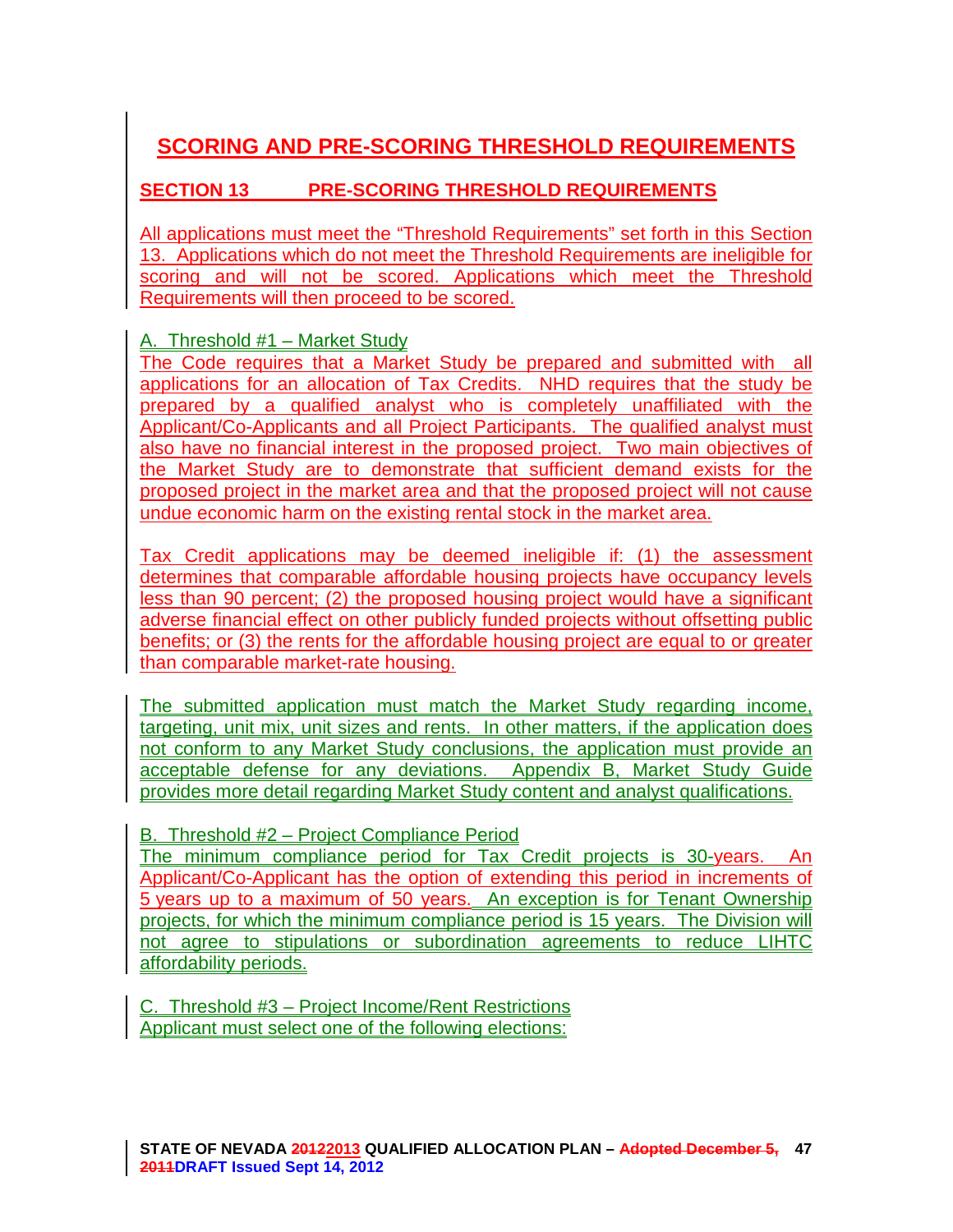1) A minimum of 40% of the units will be occupied by households with incomes at or below 60% Area Median Income (AMI). In 100% Tax Credit projects, all units must be rent and income restricted to 60% AMI or lower.

2) A minimum of 20% of the units will be occupied by households with incomes at or below 50% AMI. In 100% Tax Credit projects, all units must be rent and income restricted to 50% of AMI or lower.

D. Threshold #4 - The Gross Floor Rent

The Gross Floor Rent effective date will automatically default to the date of the Carryover Allocation of Tax Credits to a project unless the Applicant/Co-Applicants elect to change the Gross Floor Rent effective date to the building placed in service. The Applicant/Co-Applicants must submit a signed statement to the Division with this requesting the change of the Gross Floor Rent effective date before the date of the Carryover Allocation. Once the election is made, it is final and irreversible.

E. Threshold #5 – Project Reserves for Replacement Requirements The project must maintain minimum annual replacement reserves as follows:

1) For new construction Senior Housing projects: **\$250.00** per unit.

2) For all other new construction projects: **\$300.00** per unit.

3) For all Acquisition/Rehabilitation projects: **\$325.00** per unit.

Annual replacement reserves that exceed the above-referenced minimums by more than 20% may be considered excessive and the Division may require additional documentation that supports the higher annual replacement reserve. The Division reserves the right to limit excessive minimum reserves.

F. Threshold #6 – Financial Feasibility Requirements

The Code limits Tax Credit allocations to the amount necessary for the project to be financially feasible and induce long-term viability. To make this determination, the Division completes financial feasibility evaluations three times before Tax Credits are issued.

The first financial feasibility evaluation is performed at the time of application. As stated herein above, if after performing the first financial feasibility evaluation, the Division determines that the proposed project is not financially feasible; the application will be ineligible for scoring and will be rejected.

If the project passes the first financial feasibility evaluation, in the event that the project should receive a reservation of Tax Credits, prior to issuing the Carryover Allocation of Tax Credits, the Division will perform the second financial feasibility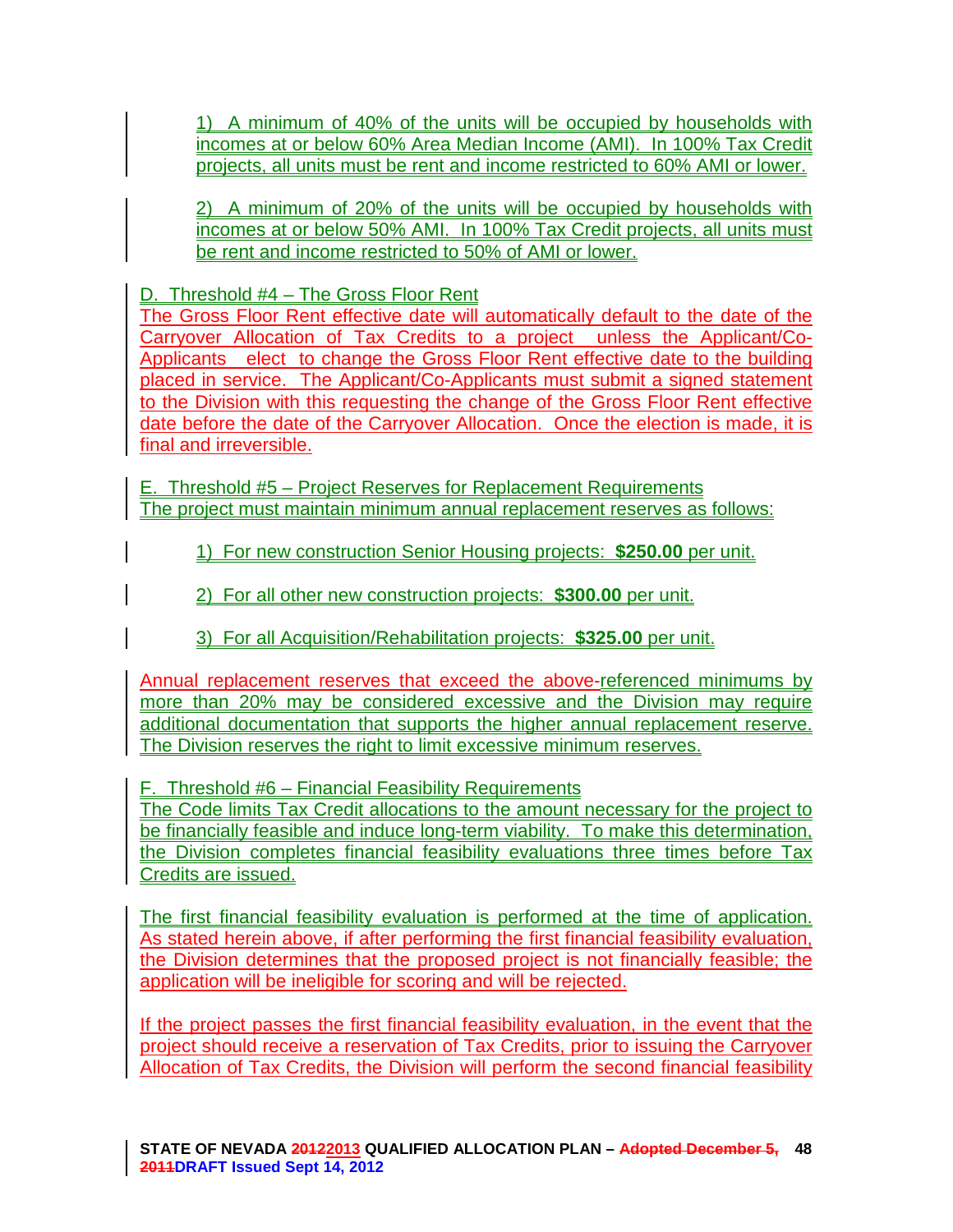evaluation. If the project fails either the second financial feasibility evaluation it will not receive a Carryover Allocation of Tax Credits.

The Division performs the third and final required financial feasibility evaluation prior to the Final Allocation of Tax Credits. The amount of Tax Credits provided to a project in the Final Allocation may be adjusted based upon the results of the third and final financial feasibility evaluation.

Set forth below is a list of factors which the Division considers when performing the financial feasibility evaluations. The list of factors is not all-inclusive, and other factors may also be considered.

- The cost of the project
- The reasonableness of construction costs
- The cost per unit of the project
- The projected income, expenses and cash flow, for the compliance and extended compliance period
- The reasonableness of the projections of income and expenses and the assumptions upon which those projections are based
- The fees for Project Participants
- The sources and uses of money for the project
- The plan for financing the project
- The projected proceeds from the sale of the Tax Credits
- The percentage of the housing credits used for the cost of the project

• The demonstrated stability of the Applicant/Co-Applicants' [first and second financial feasibility evaluations] or Project Sponsor [third financial feasibility evaluation], including an analysis of the Financial Statement of the Applicant/Co-Applicants or Project Sponsor, as applicable.

The Division has also adopted financial standards to analyze the financial pro forma included in each application. The current standards are set forth below. The Division may adopt new or modify existing standards at any time.

1) Recommended minimum debt service coverage ratio of 1.15 on all combined debt excluding notes not requiring repayment until the sale of the property (except for USDA finance projects and subject to Division approval);

2) Three percent limitation on increases to projected project income and expenses;

3) Seven percent limitation on unit vacancy assumption;

4) Operating ratio shall be reasonable and subject to Division approval;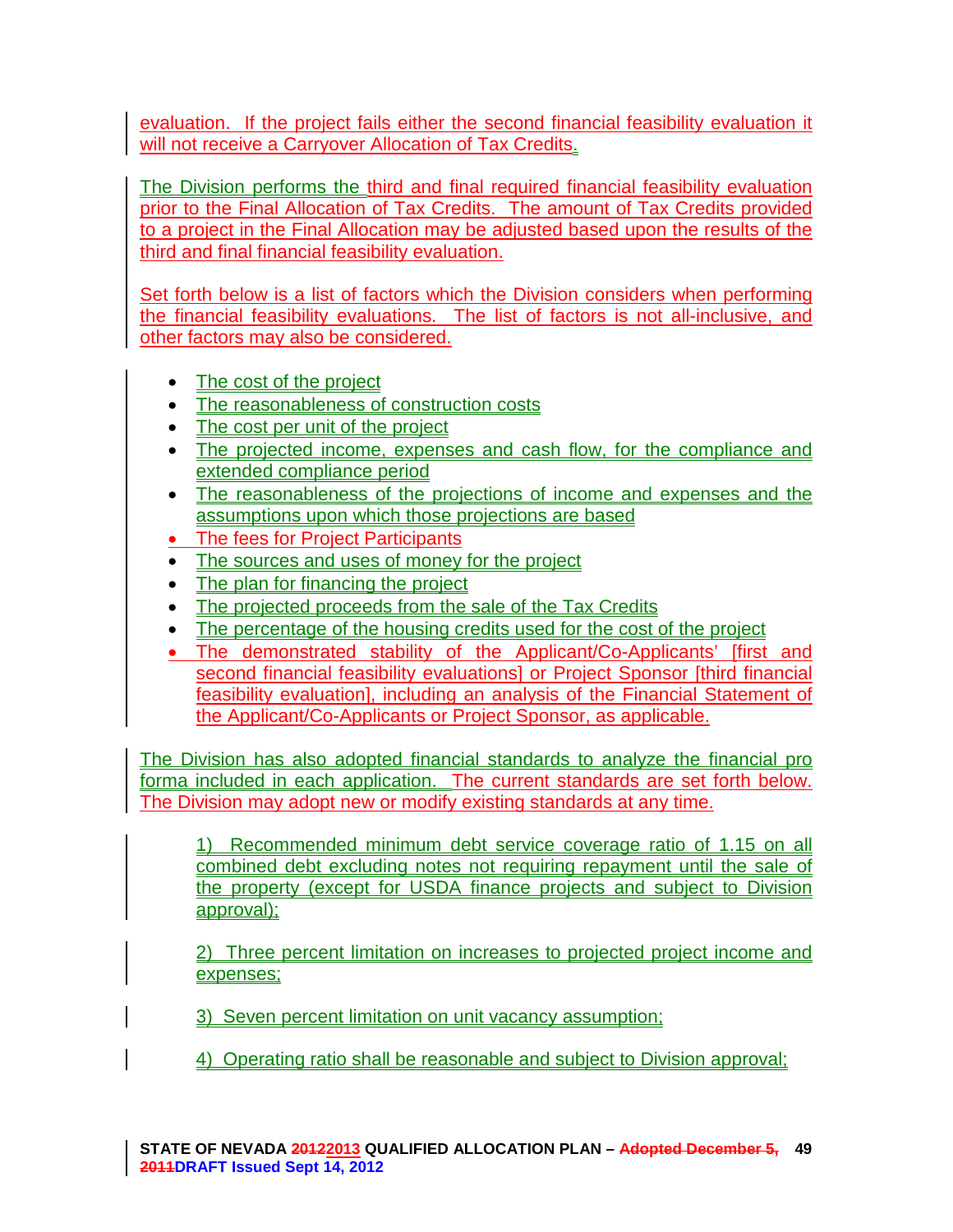5) Replacement Reserves of \$250.00 for new construction Senior Housing, \$300.00 per unit for other new construction projects, and \$325.00 per unit for acquisition/rehabilitation projects;

6) 15 percent limitation on Developer Fees of the eligible basis involving third-party land transactions;

7) The Developer Fee on the acquisition portion of the project is limited to a maximum of 15% of the acquisition eligible basis. The Developer Fee associated with the acquisition's eligible fee must clearly identify the costs and uses statement in the 4% column;

8) No more than 60 percent of the Developer Fee may be deferred and the Developer Fee, if paid from cash flow, must be paid in full by year 15;

9) 14 percent limitation on builder's/contractor's profit, overhead and general requirements;

10) In instances where the builder/contractor and Applicant/Co-Applicants have an identity of interest, the Division will utilize its Estimating Consultant to examine the proposed project budget for cost reasonableness. Based upon this review, NHD reserves the right to limit the amount of builder's/contractor's profit, overhead and general requirements or require the use of an alternate builder;

11) Projects underwritten using the 70% PV rate in effect for the month within which the application is due (i.e., May 2013); and

12) Projects underwritten using the Tax Credit equity rate in the Letter of Intent ("LOI"). The amount of Tax Credits provided to a project may be adjusted based upon final locked-in Tax Credit equity pricing. A letter from the Equity Investor indicating final pricing must be provided to NHD staff by the 270-day test deadline.

G. Threshold #7 – Authorization and Due Formation

The Applicant/Co-Applicants must include evidence that Applicant/Co-Applicants are duly formed legal entities authorized to transact business in the State of Nevada and in good standing with the Office of the Secretary of the State of Nevada. Requirements for certain entity types are set forth below. If the Applicant/Co-Applicant entity type does not fit within one of the categories below, then entity documents and certificates of an equivalent nature must be submitted.

1) Corporations (for profit).

a. Copies of the Articles of Incorporation and Bylaws.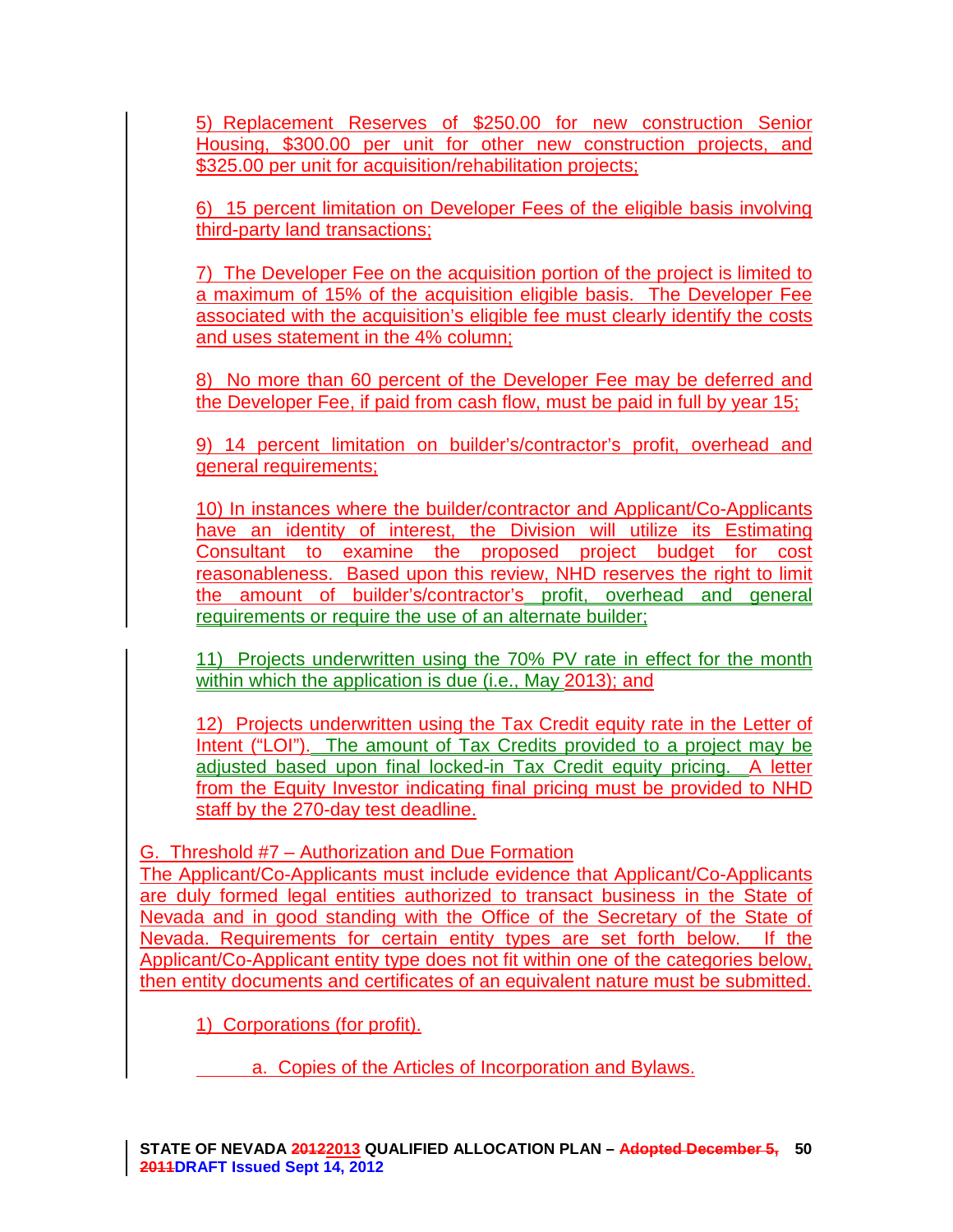b. If the Applicant, or any Co‐Applicant, was incorporated in Nevada, provide a certificate of good standing issued by the Nevada Secretary of State confirming the legal existence of the entity as of the date of the certificate ("Certificate of Good Standing") and dated not earlier than 30 days prior to the date the **Submission Date.** 

c. Applicant/Co‐Applicants incorporated in another state and doing business in Nevada must submit a certificate of good standing or its equivalent from the state of incorporation confirming the legal existence of the entity dated not earlier than 30 days prior to the date the Submission Date and a certificate of good standing to transact business in Nevada ("Certificate of Authority") for such foreign corporation, issued by the Nevada Secretary of State and dated not earlier than 30 days prior to the Submission Date.

2) Limited Partnerships. Limited Liability Partnerships, and Limited Liability Limited Partnerships (collectively "Limited Partnerships").

a. Copies of the partnership agreement and any amendments.

b. If the Applicant, or any Co-Applicant, is a Limited Partnership organized under the laws of Nevada, provide a certificate of existence issued by the Nevada Secretary of State confirming the legal existence of the entity ("Limited Partnership Certificate of Existence") and dated not earlier than 30 days prior to the **Submission Date.** 

c. If the Applicant, or any Co-Applicant, was organized under the laws of another state and doing business in Nevada, the following must be provided: (i) a Limited Partnership certificate of existence or its equivalent from the state of organization confirming the legal existence of the entity, dated not earlier than 30 days prior to the Submission Date; and (ii) a Certificate of Authority to transact business in Nevada for such foreign limited partnership from the Nevada Secretary of State dated not earlier than 30 days prior to the Submission Date .

3) Limited Liability Companies.

a. Copies of the Articles of Organization and Operating Agreement.

b. If the Applicant, or any Co-Applicant, is organized under the laws of Nevada, provide a Certificate of Good Standing issued by the Nevada Secretary of State confirming the legal existence of the entity dated not earlier than 30 days prior to the Submission Date.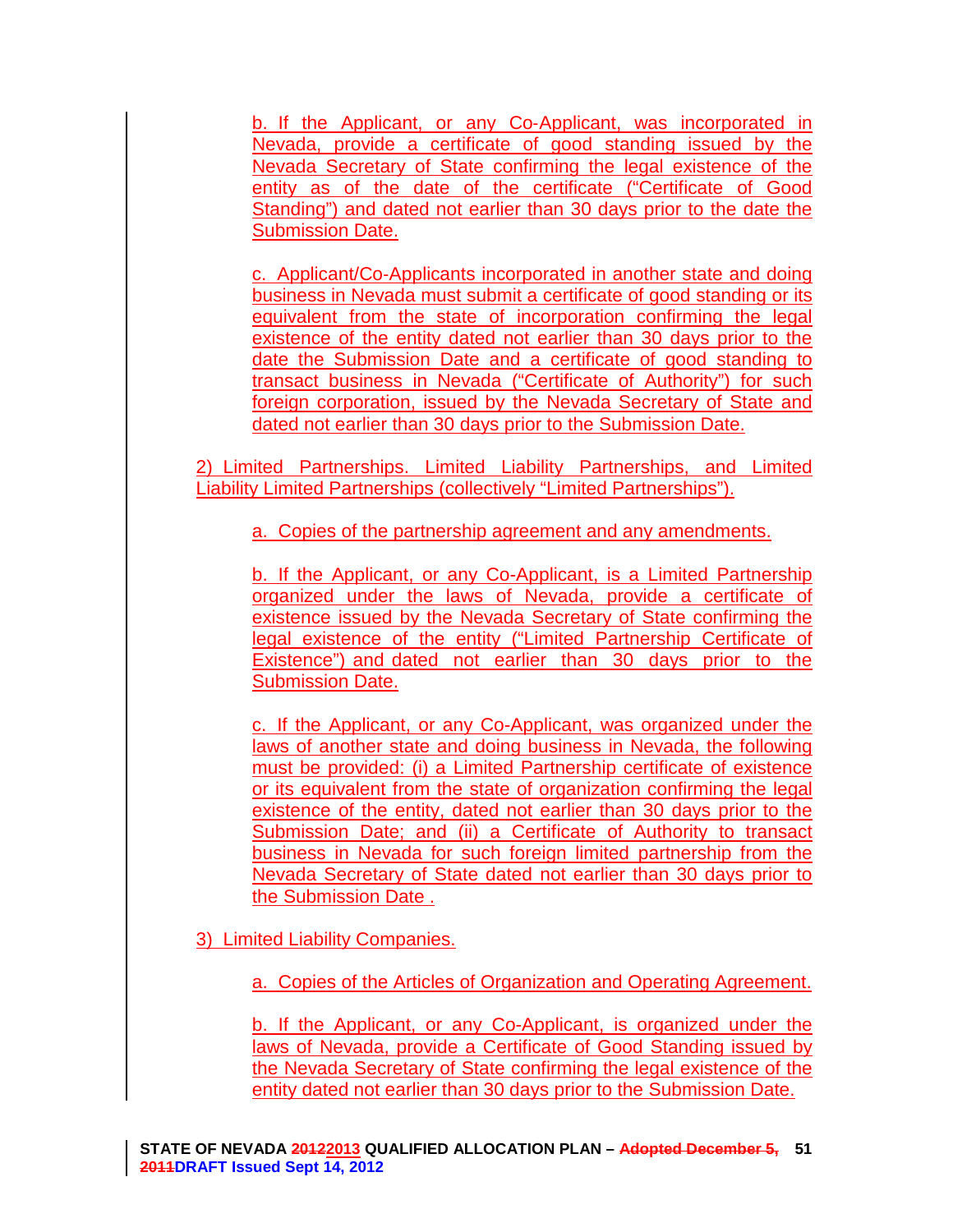c. If the Applicant, or any Co‐Applicant, is organized under the laws of another state and doing business in Nevada the following must be submitted: (i) a certificate of existence or its equivalent from the state of organization confirming the legal existence of the entity dated not earlier than 30 days prior to the Submission Date; and (ii) a Certificate of Authority issued by the Nevada Secretary of State for such foreign limited liability company dated not earlier than 30 days prior to the Submission Date.

4) Non-Profit Organizations.

a. Provide IRS documentation of I.R.C. § 501(c)(3) or I.R.C. § 501(c)(4) status.

b. Provide a copy of the Non‐Profit Organization's Articles of Incorporation and Bylaws, and all relative amendments, one of which must contain a description of the Non-Profit Organization and its activities that include the fostering of low income housing in its Articles of Incorporation or Bylaws, as may be amended.

c. Provide the names of board members of the Non-profit Organization.

d. If the Applicant, or any Co‐Applicant, was incorporated in Nevada, provide a Certificate of Good Standing issued by the Nevada Secretary of State confirming the legal existence of the entity as of the date of the certificate dated not earlier than 30 days prior to the Submission Date.

e. Applicant/Co‐Applicants incorporated in another state and doing business in Nevada must submit a certificate of good standing or its equivalent from the state of incorporation confirming the legal existence of the entity dated not earlier than 30 days prior to the Submission Date and a Certificate of Authority to transact business in Nevada for such foreign corporation, issued by the Nevada Secretary of State and dated not earlier than 30 days prior to the Submission Date.

Copies of all entity documents and certificates submitted to the Division must be file stamped and/or completely executed, as applicable.

Applicants and Co-Applicants must also submit a statement with the application identifying all Persons with ownership interests in the Applicant, or each of the Co-Applicants, as well as all Persons involved in the management of the Applicant or each of the Co-Applicants.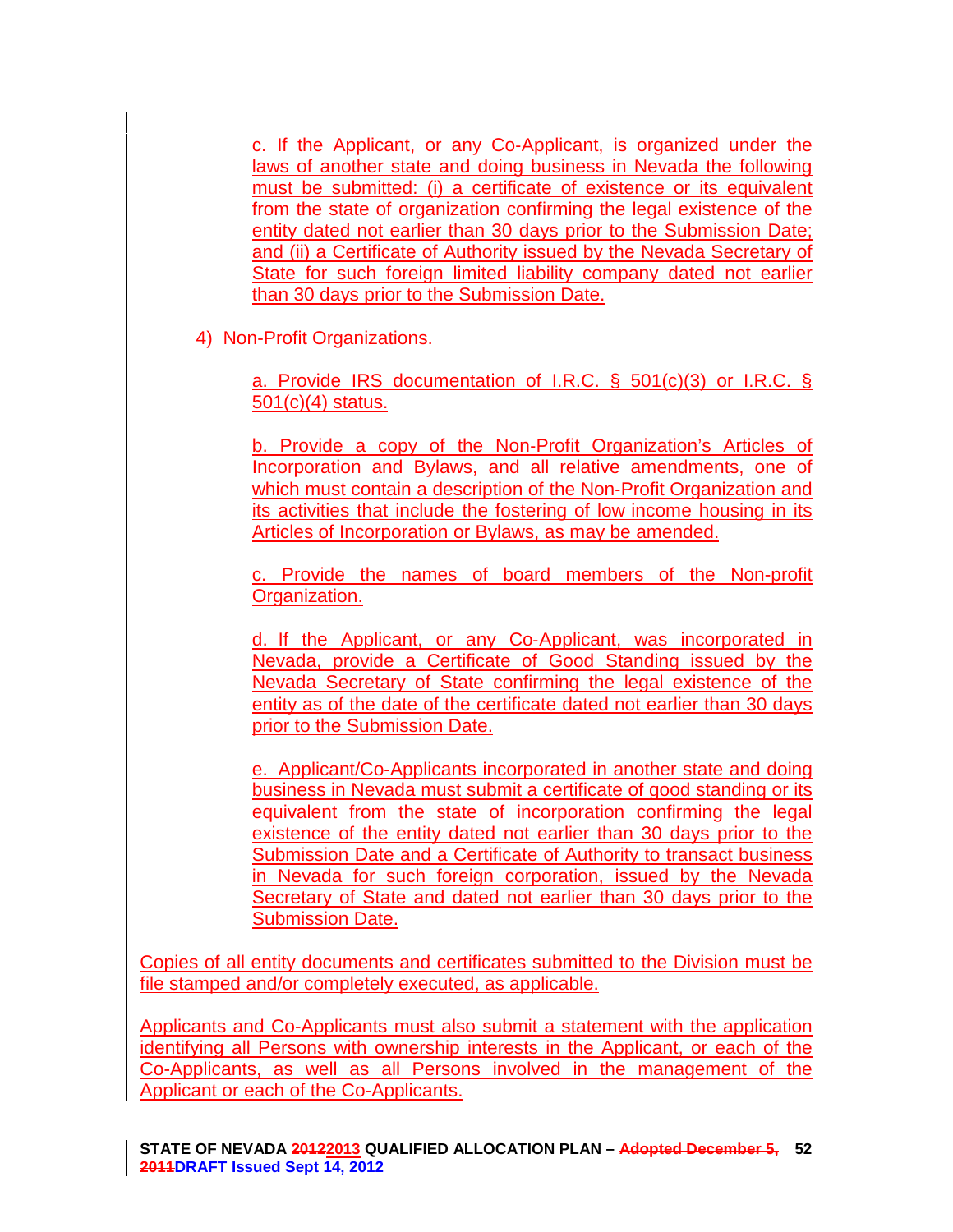H. Threshold #8 – Project Site Control Documents

Site Control for all of the land needed for the proposed project must be evidenced by:

1) A fully executed and legally enforceable purchase contract (a "PSC") or option to purchase (an "Option") for each portion of the real property where the proposed project will be located that identifies the seller and buyer, the amount to be paid, the expiration date of the contract or option, and a statement from the seller and buyer describing any prior interest in the land or business dealings between seller and buyer; or

2) A written, legally enforceable governmental commitment to transfer the real property, by either sale or long term ground lease with a term of at least 50 years, for the proposed project to the Applicant/Co-Applicants (a "Government Commitment"); or

3) A validly executed long-term Ground Lease with a term of at least 50 years for each portion of the real property where the proposed project will be located with a statement from the lessor and lessee describing any prior interest in the land or business dealings between lessor and lessee; or

4) A recorded deed evidencing the transfer of the real property necessary for the proposed project to the Applicant/Co-Applicants along with a copy of the owner's policy of title insurance insuring the ownership of the real property by the Applicant/Co-Applicants.

If a PSC, Option or Government Commitment is submitted, the PSC/Option/ Government Commitment must provide for an initial term lasting at least until December 31<sup>st</sup> of the year in which the reservation of Tax Credits is made ("Initial Term"). This Initial Term must not be conditioned upon any extensions requiring seller consent, additional payments, financing approval, Tax Credit award or other such requirements. Additionally the PSC/Option/Government Commitment must not require any additional actions on behalf of the Applicant/Co-Applicants during the Initial Term which could allow the seller/optionor/governmental agency to terminate the Transfer Commitment if the action is not fulfilled by the Applicant/Co-Applicants. If the PSC/Option/Government Commitment requires an escrow payment due after signing, evidence that payment was received must be included in the application.

Site control evidence and the application materials must show exactly the same names, legal description and acquisition costs. All signatures, exhibits, and amendments should be included to be considered complete.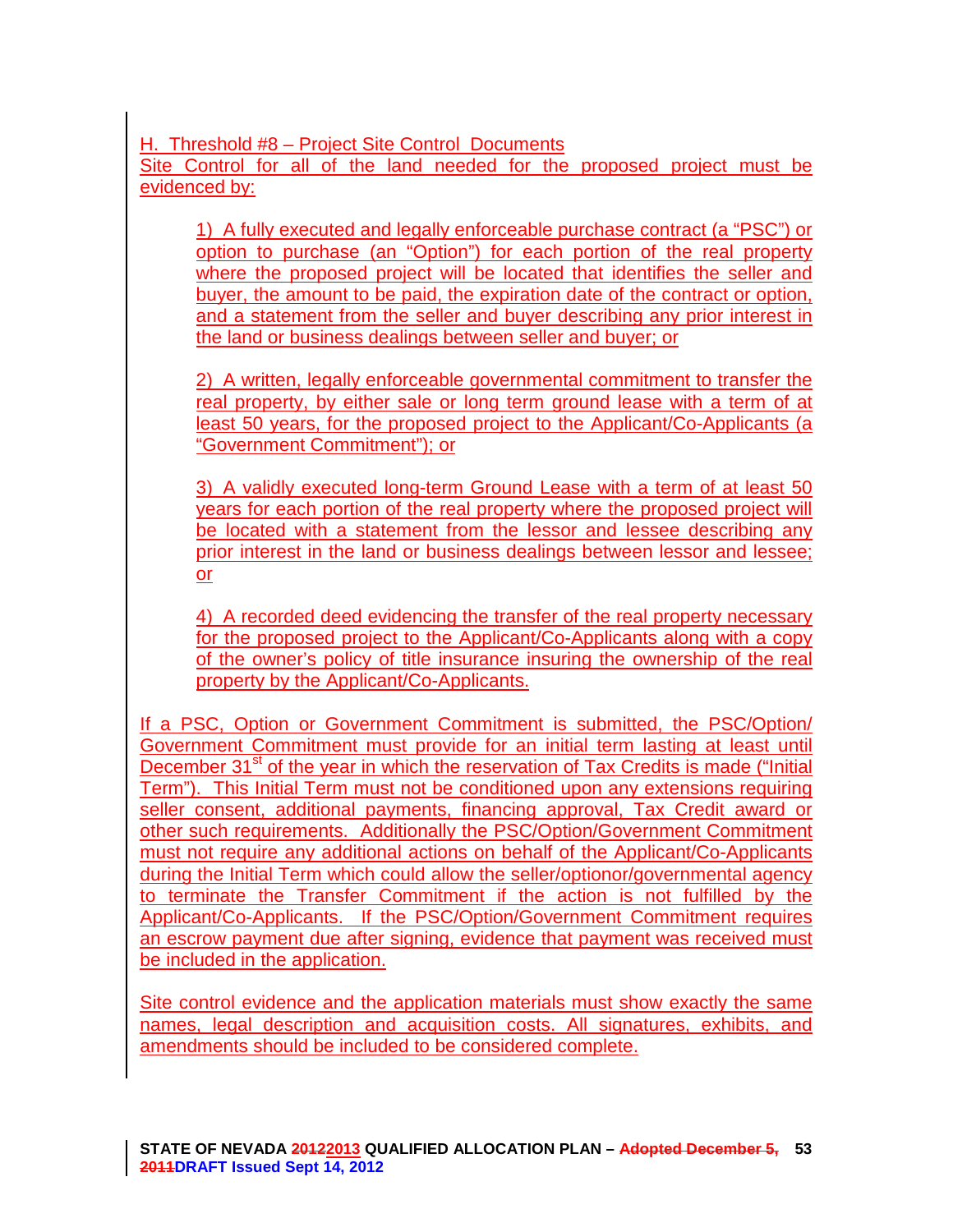I. Threshold #9 – Zoning and Phase 1 for Project

Applicants/Co-Applicants must also provide documentation establishing that the project as proposed and preliminarily designed is on land appropriately zoned for the intended project and that discretionary permits are not necessary from a local government body (i.e., that the project upon design, only requires an administrative review for building permit issuance).

All Applicants or Co-Applicants must also submit a complete Phase I Environmental Study for all portions of the real property on which the proposed project is to be located.

J. Threshold #10 – Applicant/Co-Applicants' Low Income Housing Experience and Compliance History; Financial Capacity; and Background

1) Low Income Housing Experience. Applicants/Co-Applicants must demonstrate sufficient prior experience with the development and management of low income housing projects and that they possess the financial capacity necessary to undertake and complete the proposed project.<sup>10</sup> Applicant/Co-Applicants must also demonstrate to the Division that they have successfully developed projects of comparable size and financial complexity.

To make this demonstration, the Division requires an Applicant/Co-Applicant to submit the following with the Tax Credit application.

a. Low Income Housing Experience. The Applicant/Co-Applicants must submit an addendum to the application providing a description of at least five prior low income housing projects which the Applicant/Co-Applicants developed and operated. The information in the addendum must include, at a minimum: (i) the name of the project and its location; (ii) the date the allocation of Tax Credits, or funds or financing to promote low income housing, was received; (iii) for prior low income housing projects located outside the State of Nevada, the identification of the allocating or administering authority and the contact person at the allocating or administrating authority; (iv) the dates construction commenced and was completed; (v) the date lease-up commenced; (vi) current occupancy levels; and (vii) the permanent financing sources.

Applicants/Co-Applicants with at least two, but less than five, prior successful low income housing projects will be considered if they have received an allocation of Tax Credits, or funding or financing to promote low income housing, within the last three years and if

<span id="page-53-0"></span><sup>&</sup>lt;sup>10</sup> A low income housing project is defined as a project with restricted rents serving households whose gross income does not exceed 80% AMI subject to a minimum period of affordability.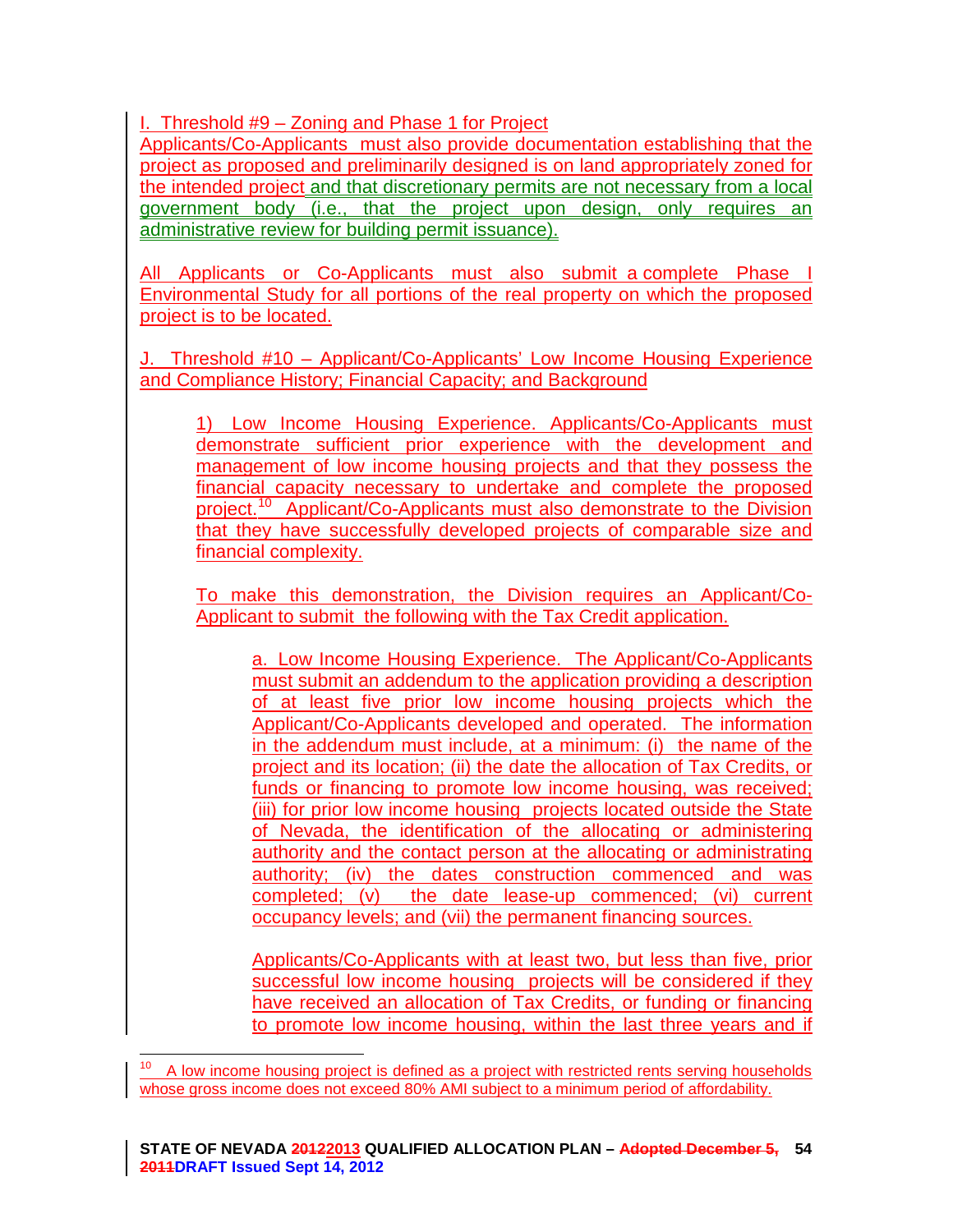the projects are in good standing. A copy of the recorded Declaration of Restricted Covenants must be provided for these projects if the project(s) is located outside of Nevada. If the project(s) is located in Nevada and the Declaration of Restrictive Covenants are filed and on record with the Division, simply state the name of the completed project.

b. Additional Requirement - Special Needs Projects. Applicants/ Co-Applicants submitting an application proposing a Special Needs projects must demonstrate a minimum of three years of experience providing a service or assistance to persons with special needs. The information included in the application package must demonstrate the minimum of three years of experience and provide a summary of the supportive services provided to residents.

2) Compliance History. All Applicants/Co-Applicants must provide an addendum to the application which identifies for each past low income housing Tax Credit project or low income housing project funding or financed with funds to promote low income housing which the Applicant/Co-Applicants developed and operated, which: (i) states that the project is and always has been in compliance; or (ii) describes past and outstanding compliance violations cited during project monitoring reviews by federal, state or local funding/allocating agencies. The Applicant/Co-Applicant gives the Division permission to contact other State Housing Finance Agencies or local jurisdictions where the Applicant/Co-Applicant has completed LIHTC projects, or projects funded or financed with funds to promote low income housing, to discuss compliance history.

Outstanding uncorrected IRS form 8823<sup>[11](#page-53-0)</sup> or compliance violations issued by other federal, state or local funding/allocating agencies for prior low income housing Tax Credit projects, or projects funded or financed with funds to promote low income housing, will result in the rejection of the application. Alternatively, if the Division determines that the outstanding compliance violations are not significant and if the Applicant/Co-Applicant has cured the violations or proceeds to cure such violations within 10 business days of notice from the Division of the violation, instead of rejecting the application, the Division may make a reduction of 5 points in the point total for the application, should the application satisfy the remainder of the Threshold Requirements.

3) Financial Capacity. Evidence of the financial capacity and solvency of the Applicant/Co-Applicants in the form of Financial Statements of the

<span id="page-54-0"></span><sup>&</sup>lt;sup>11</sup> Negative Findings refer to cases in which the project is in material non-compliance and the responsible public entity has filed an 8823 form or other similar notification of non-compliance.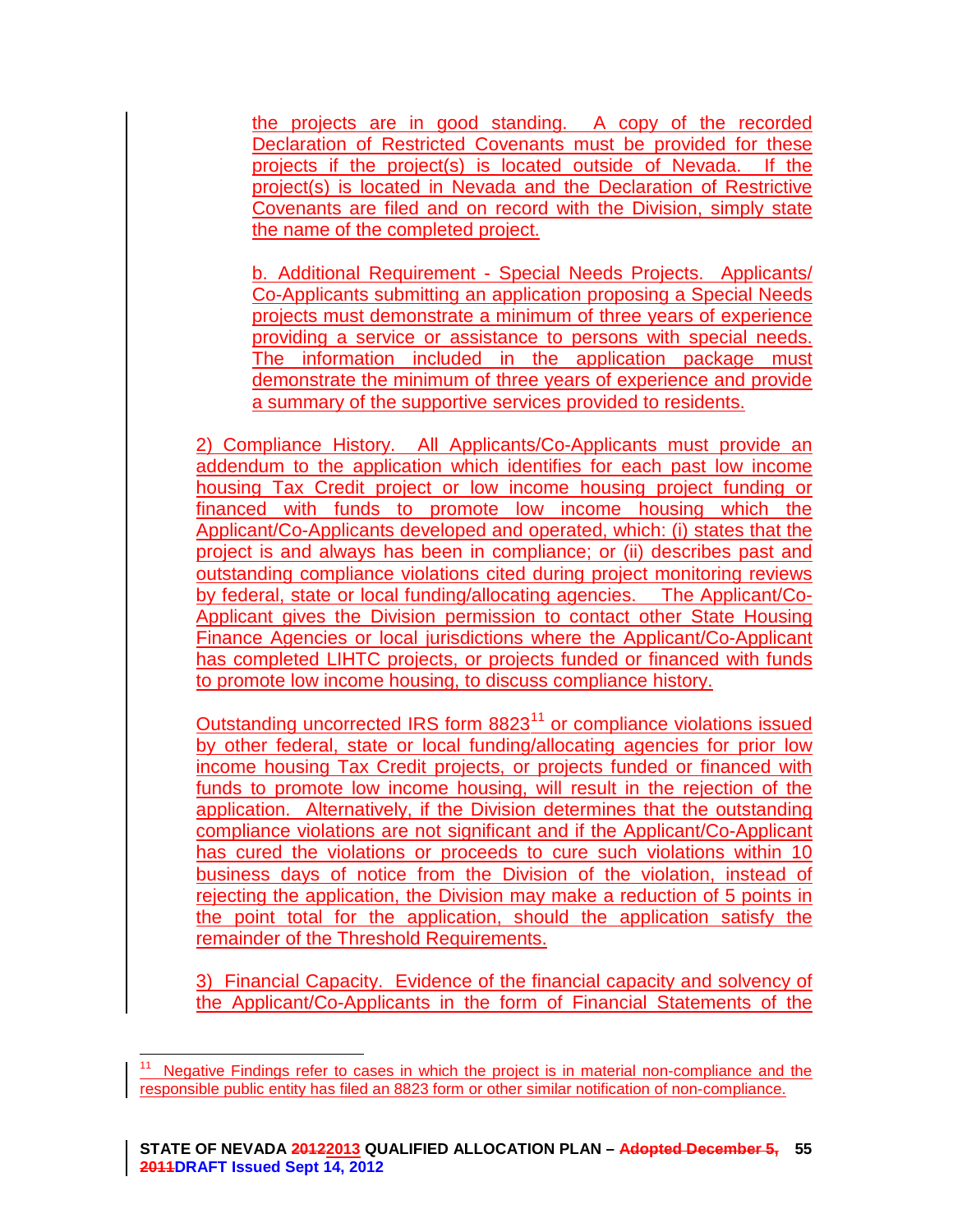owners of Applicant/Co-Applicants and of the Applicant/Co-Applicants for the past 2 years must be submitted with the application.

4) Background. All Applicants/Co-Applicants must also submit a disclosure ("Background Disclosure") to the Division with the application for all persons who have an ownership interest in the Applicant/Co-Applicants bearing the notarized signature of each containing the following information:

- Identifying all bankruptcies within the 7 years prior to the Submission Date, with the jurisdiction and case number. All bankruptcies, in which the person has been involved as an owner of a debtor entity, or personally as debtor, must be listed, along with a statement of the status of the case. If there are none, then this must be stated.
- Identifying all projects with which the person has been involved for which a Notice of Default was received related to the project, specifically identifying the project, person who issued the notice and outcome. If none, this must be stated.
- Identifying all projects with which the person has been involved or which were lost to foreclosure or surrendered pursuant to a deed in lieu, specifically identifying the project, all involved parties and the outcome. If none, this must be stated.
- Identifying all notices of violation or disciplinary action by any regulatory body, licensing entity, ethics commission, disciplinary board or similar entity in the 7 years prior to the Submission Date, with a description of the status or outcome. Alternatively, please state none.
- Identifying if the person has been convicted, is currently under indictment or complaint, has been found liable or is currently accused of fraud or misrepresentation, in Nevada or any other state, relating to: a) the issuance of securities, b) the development, construction, operation, or management of any Tax Credit or other government subsidized housing program, c) the conduct of the business of the applicable party, in any criminal, civil, administrative or other proceeding, or d) any filing with the Internal Revenue Service in any state. If none, this must be stated.

The Division may request additional information from the Applicant/Co-Applicant regarding any or all of the items listed on the Background Disclosure. The Division may reject any application for Tax Credits based on the information in the Background Disclosure, in its sole discretion.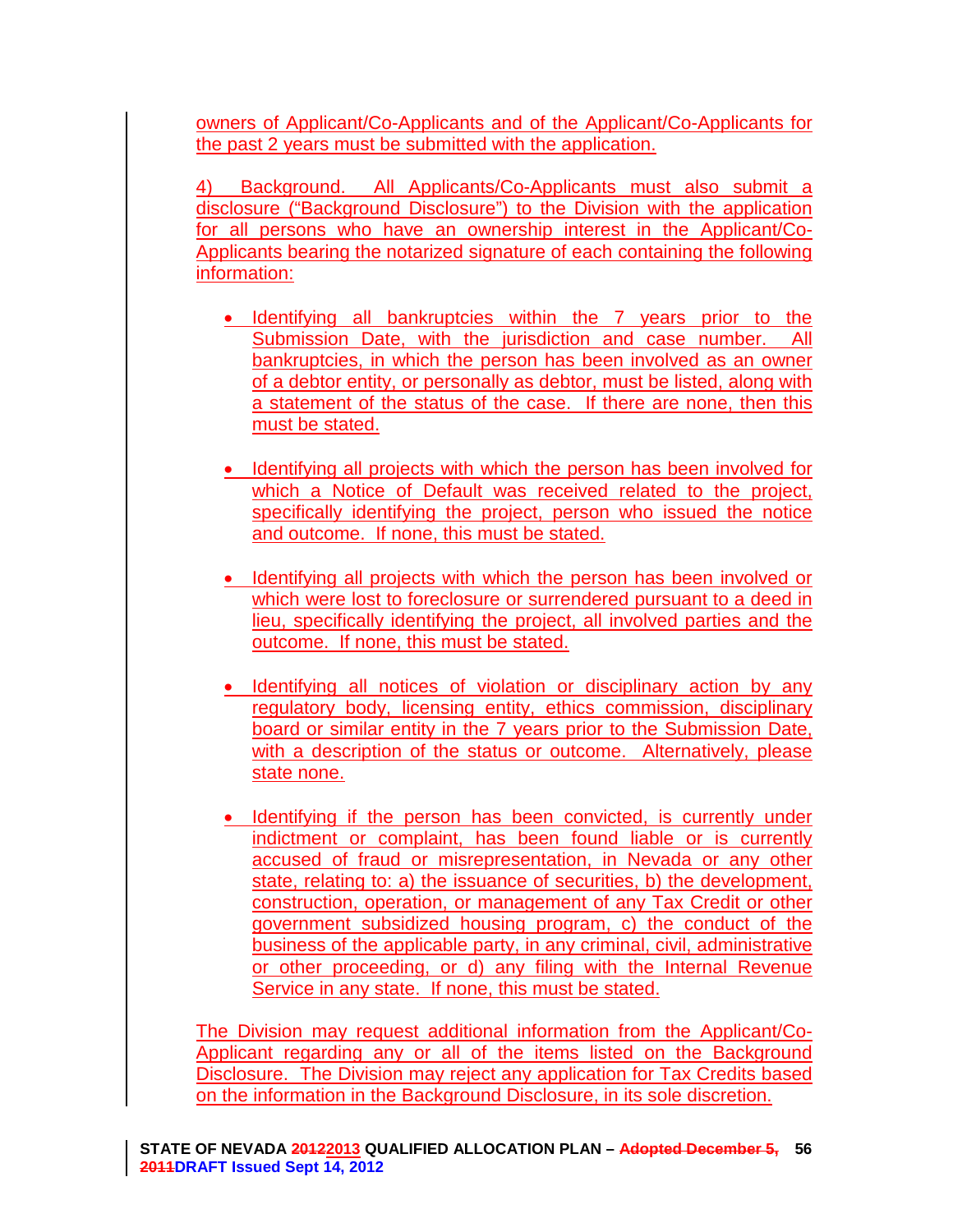K. Threshold #11 – Experience/Qualifications of Project Participants

All Applicants/Co-Applicants must demonstrate that the Project Participants selected by the Applicant/Co-Applicant possess the experience and financial capacity necessary to undertake and complete the proposed project and that each Project Participants have been involved with the development of low income housing projects of similar size and financial complexity.

To make this demonstration, all Applicant/Co-Applicants must provide the following.

1) An organizational chart that describes the relationships, whether through ownership, contract or control, between the Project Participants.

2) Provide a narrative describing the experience of the Project Participants as it relates to the development of the proposed project.

3) Resumes of the principals and other supervisory employees of each Project Participant as well as resumes for the company or organization.

4) Evidence of financial capacity and solvency in the form of Financial Statements of the Project Participants for the prior two full calendar years.

5) Provide an explanation of all identities of interest and relationships between the Project Participants and between all Project Participants and the Applicant/Co-Applicants.

6) Evidence that the Project Participant selected to act as the management company for the proposed project has a minimum two years' experience managing income restricted properties. Upon written request, the Division may issue a waiver of this requirement. Such waiver is at the sole discretion of the Division.

L. Threshold #12 – Project Security and Management

- 2) Security. All Tax Credit projects must provide appropriate security systems and improvements to reasonably safeguard the safety of residents.<sup>[12](#page-54-0)</sup> For the purposes of this section, security systems include but are not limited to:
	- Project fencing

<span id="page-56-0"></span>12 Security requirements *do not* apply to tenant ownership projects.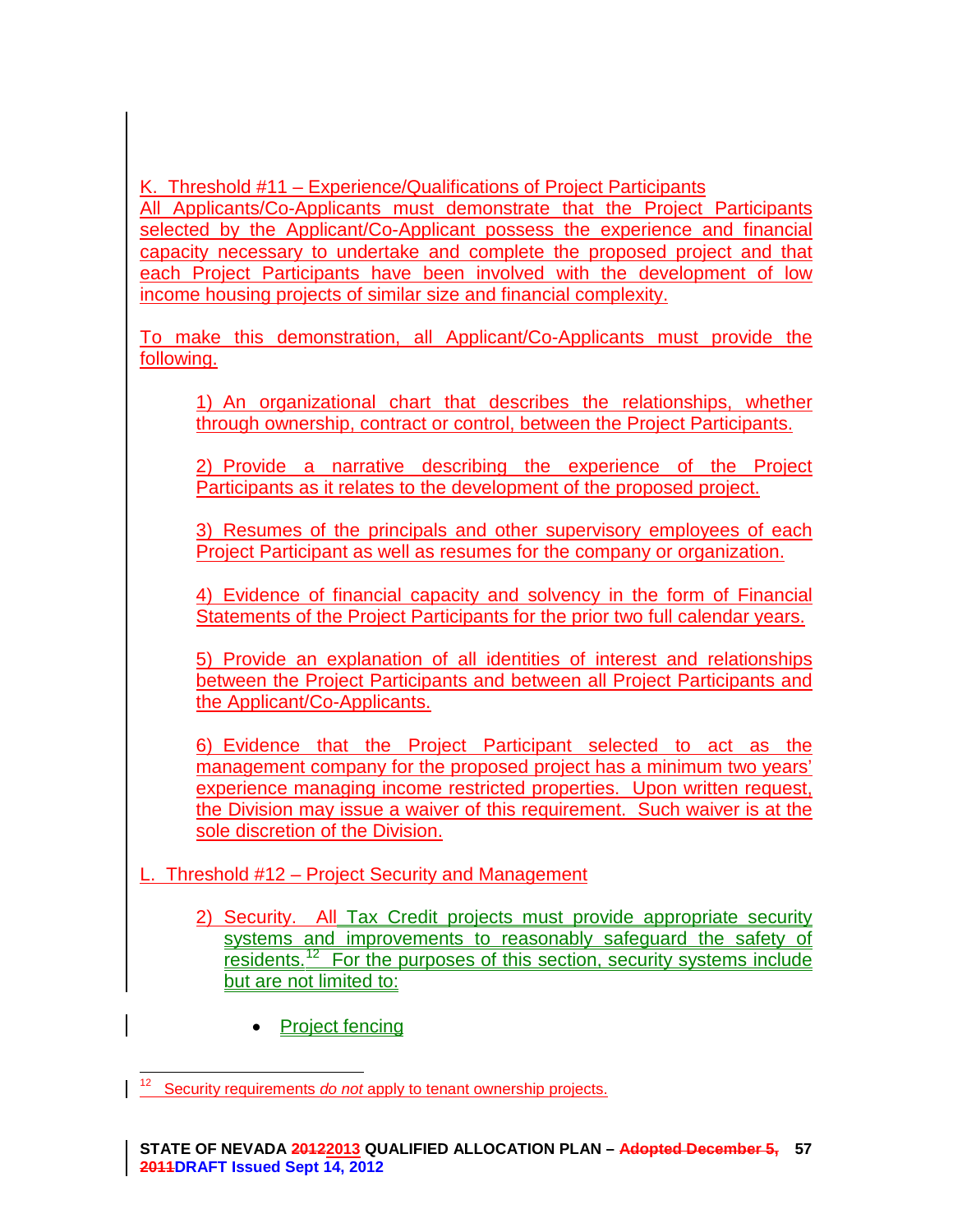- Defensive landscaping
- Security doors
- Screens and gates
- Gated project access control systems using keypads and magnetic cards
- Self-locking door mechanisms
- Project/unit camera surveillance with on-site closed circuit monitor
- Panic attack systems
- Emergency lighting
- Burglar alarms
- Other similar protective measures

The Division is aware that the type of security systems appropriate for a project will depend upon various factors including housing type, project design and location. Other than particular security measures mandated in the section, Applicant/Co-Applicant may determine what security systems and improvements are appropriate for a project.

3) Mandatory Security and Safety Measures.<sup>[13](#page-56-0)</sup> Applicants/Co-Applicants must provide the following Security Systems:

a. For **all** housing projects, closed circuit monitoring systems must be installed and operational at all times.

\*\* For acquisition/rehabilitation projects and/or single story projects under 40 units that serve seniors, the Applicant/Co-Applicant may request that alternative security systems and measures be installed in lieu of closed circuit monitoring systems. The Division will evaluate these requests on a case-by-case basis and its determination of whether or not to grant such a request is in its sole discretion.

b. For projects over 40 units, fire detection and suppression sprinkler systems are required in each unit.

\*\* Suppression sprinkler equipment is *not* required for acquisition/rehabilitation projects or single-story projects under 40 units unless required by local code.

4) Security Reporting. The Division requires Project Sponsors to provide information on security-related issues. The requested information may include building evacuation procedures, docu-

<span id="page-57-0"></span> <sup>13</sup> Does not apply to eventual tenant ownership projects.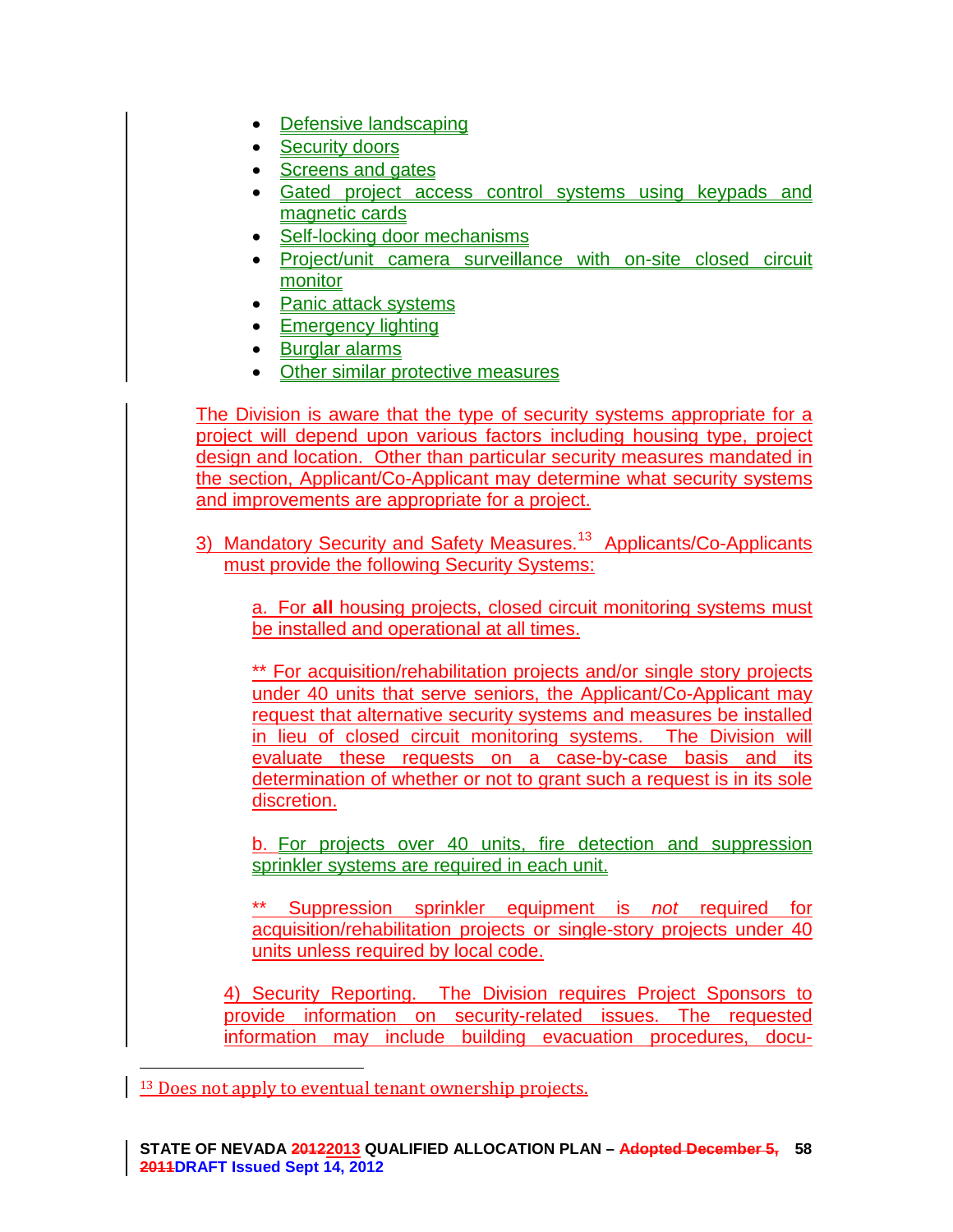mentation of building break-ins, vandalism and public safety concerns, police reports, and project plans for addressing security issues. By submitting the application, Applicant/Co-Applicant agrees to promptly respond to such requests and to compile and provide the information requested.

4) Management. At a minimum, *all single-site Tax Credit projects that have 50 or more units must have on-site management*. For the purpose of this section, on-site management includes managers, maintenance, or security personnel.

The Project Sponsor is responsible to the Division for insuring that the LIHTC program is properly administered. Project Sponsors are responsible for being aware of all applicable federal and state rules and regulations that govern their projects. The Project Sponsor must make certain that property managers comply with all appropriate statutes, rules, regulations, and policies that govern the property.

It is the responsibility of the Project Sponsor to inform the Division of any major changes that are made to the property throughout all phases of construction, rent-up, and operation as well as the placed in service date. The Division's *Low Income Housing Tax Credit Compliance Policies and Procedures Manual* provides guidance for complying with the IRS regulations Code regulations, as well as other applicable law.

The Division requires that one management company representative and one on-site manager directly involved in the management of the project attend at least one of the Annual Compliance training sessions provided by the Division. The purpose of the training compliance session is to provide instructions for the following compliance issues:

- Federal laws determining eligibility for low income tenants
- Division rules and regulations determining eligibility for low income tenants
- Specific information necessary for continued LIHTC program **compliance**
- Income Limits
- Rent Limits
- Income Verifications
- Annual Income and Assets
- Annual Income Certifications
- Annual/Quarterly Status Reports

The Division reserves the right to deny participation and or request a change in a management company to a project if that company is currently under review for compliance related and/or is debarred by the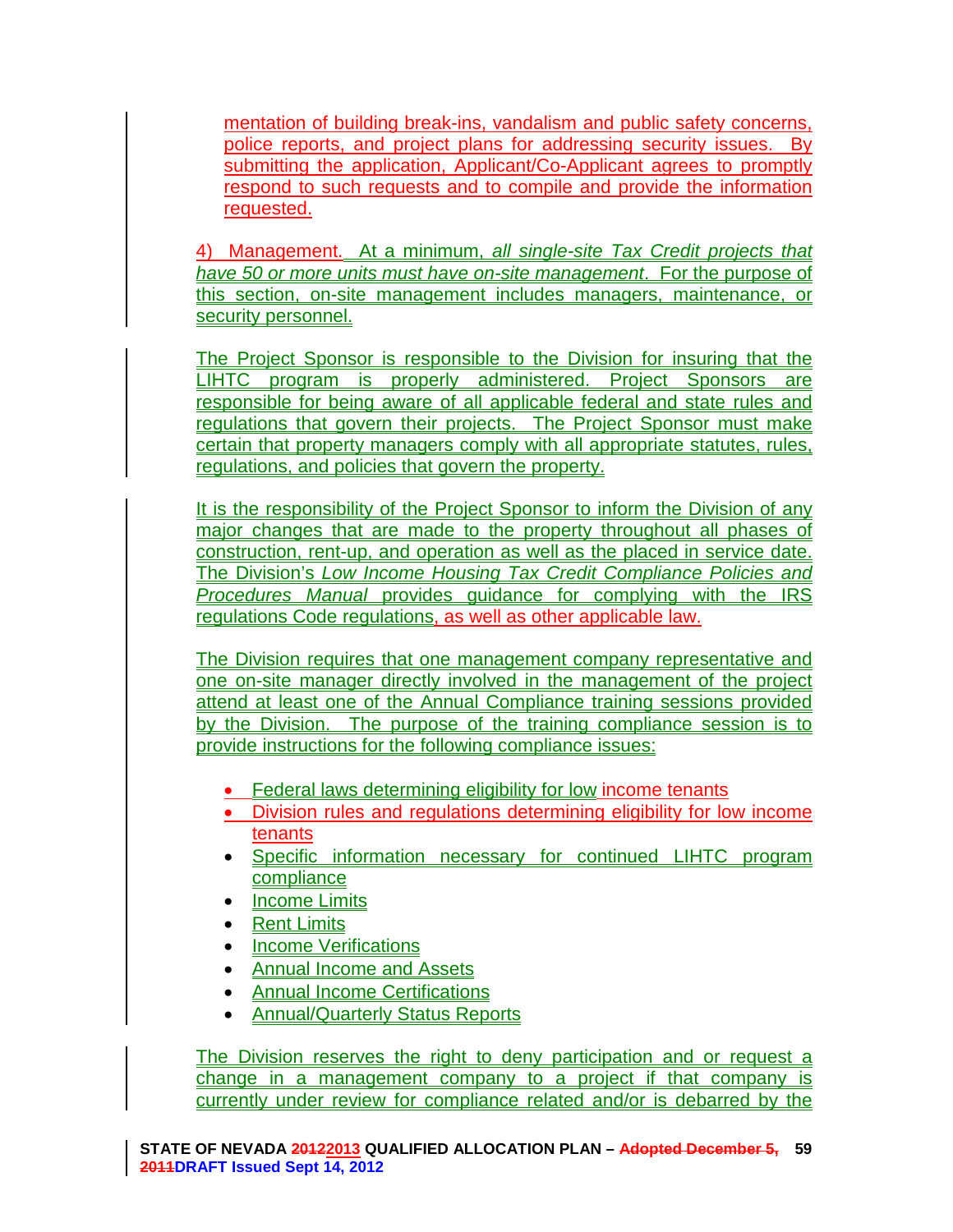Administrator. The terms of this subsection are the minimum requirements for any project awarded Tax Credits. Required documentation must be prepared by an engineer or architect licensed to do business in Nevada.

At all times after the award, the owner is responsible for promptly informing NHD of any changes or alterations which deviate from the final plans and specification approved by the Division. In particular, owners must not take action or any material change in the site layout, floor plan, elevations or amenities without written authorization from the Division . This includes changes required by local governments to receive building permits.

M. Threshold #13 – Agreement to Participate in NHD Data Surveys and Reports Any Applicant/Co-Applicant that receives 4% or 9% LIHTC financing, regardless of amount, must participate in all data and other surveys sponsored by the Division, including, but not limited to, the Apartment Facts Survey produced by the Division for the life of the affordability period and the Affordable Housing Data Base data collecting requirements.

Applicants/Co-Applicants and Project Sponsors who are recipients of 4% or 9% LIHTC financing must also submit a report, on a form specified by, or acceptable to, the Division, detailing efforts made to outreach to small businesses within Nevada for contractor, subcontractor, or other services. The report should also indicate how the Applicant/Co-Applicants or Project Sponsor, as applicable, provided information on bidding and requests for services to the small business community. Finally, the report should include information on the results of these efforts. The report should be submitted on a quarterly basis with the quarterly performance report.

By submitting the application, Applicant/Co-Applicant agrees to comply with all of the Division's reporting requirements. Failure to report requested data in a timely manner, may result in negative points in subsequent LIHTC scoring rounds or negative references when requested by other state/local housing finance agencies.

N. Threshold #13 – Plans

1) Application Plan Requirements.<sup>[14](#page-57-0)</sup>

a. The following plans must be 11" x 17" and indicate the following:

i. Street name(s) where site access is made, site acreage, planned parking areas, layout of building(s) on site to scale,

<sup>&</sup>lt;sup>14</sup> For scattered-site single-family homes or townhomes, applicant must submit plans if available. If not available, applicant must submit photos of each property which reflect all exterior walls, landscaping, and amenities.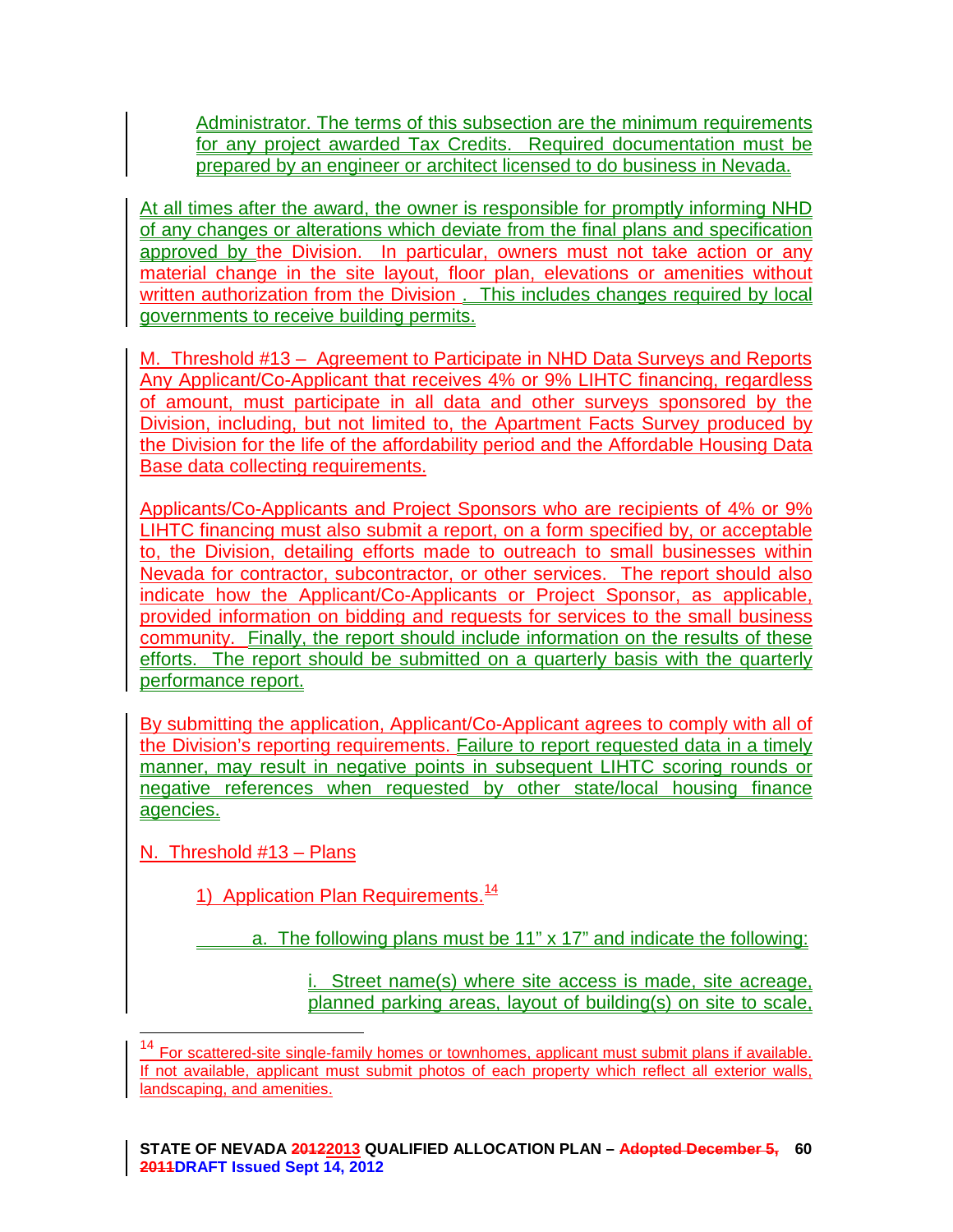any flood plains that will prohibit development on site, retaining walls where needed, and adjacent properties with descriptions.

ii. Front, rear, and side elevations of *all* building types (use of 1/8" or 1/16" scale for buildings).

iii. Site acreage.

b. Site and floor plans must be 11" x 17" and indicate the following:

Location of, and any proposed changes to, existing buildings, roadways, and parking areas.

ii. Existing topography of site and any proposed changes including retaining walls.

iii. Landscaping and planting areas (a plant list is not necessary). If existing site timber or natural areas are to remain throughout construction, the area must be marked as such on the site plans.

iv. Location of site features, such as playground(s), gazebos, walking trails, refuse collection areas, postal facilities, and site entrance signage.

v. The location of units, common areas and other spaces using a minimum scale of  $1/16$ " = 1 inch for each building.

vi. For projects involving renovation and/or demolition of existing structures, proposed changes to building components and design.

vii. Plant material must be appropriate to the native climate.

2) Additional Provisions for Rehabilitation of Existing Housing. The following requirements apply to rehabilitation of existing units. Existing apartments, single-family homes, townhomes, or buildings do not need to be physically altered to meet new construction standards. Any replacement of existing materials or components must comply with the design standards for new construction.

a. Design documents must show all proposed changes to existing and proposed buildings, parking, utilities, and landscaping. An architect or engineer must prepare the design drawings.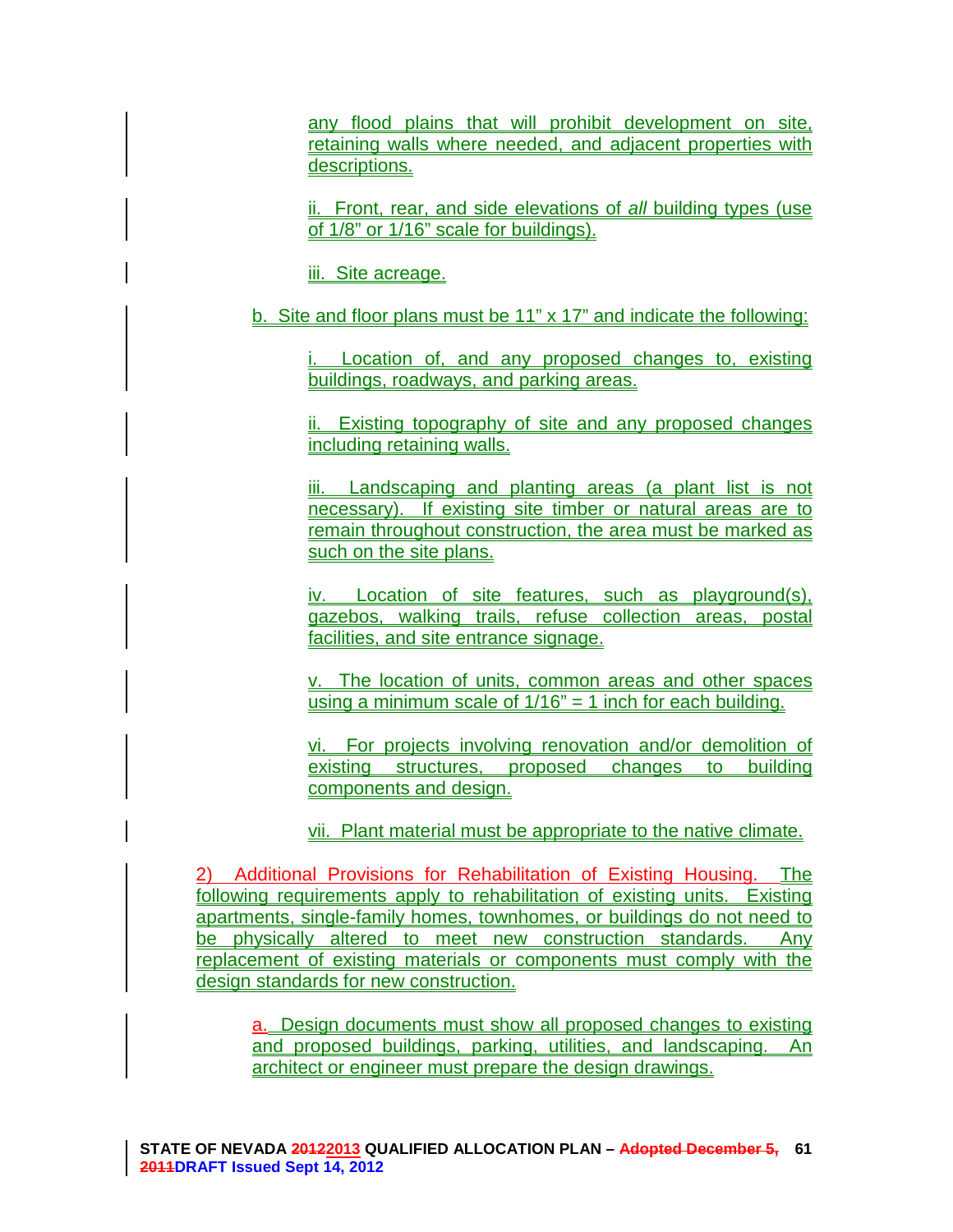b. Submit a hazardous material report that provides the results of testing for asbestos containing materials, lead based paint, Polychlorinated Biphenyls (PCBs), underground storage tanks, petroleum bulk storage tanks, Chloroflourocarbons (CFCs) and other hazardous materials. Professionals licensed to do hazardous materials testing must perform the testing. A report by an architect, building contractor, or Applicant/Co-Applicants will not suffice. A plan and projected costs for removal of hazardous materials must also be included.

## **SECTION 14 PROJECT SCORING**

Applications which the Division determines to have satisfactorily satisfied all threshold requirements of Section 13 of this Plan will proceed to be scored.

## **SECTION 17 14.1 SCORING CATEGORIES**

Each application will be scored based upon the three scoring categories: (1) Standard Scoring Factors; (2) Project Type Factors; (3) Special Scoring Factors. The scoring point values will be based upon representations of the back-up documentation provided. Back-up documentation for scoring factors must be contained in the appropriate scoring section, except as otherwise identified in the QAP for the scoring points for the lowest developer and contractor fees, and justify the level of points requested. If there is not sufficient documentation for each preference point request the preference point request will be denied. Back-up documentation for preference points cannot be submitted after the application deadline. Application Deadline. Staff may request clarification prior to awarding points.

If representations made on the application cannot be tested, or cost certified at the time of completion or issuance of the 8609, the Administrator may reduce or withdraw the Tax Credit award/allocation and place the Applicant/Co-Applicants or Project Sponsor on the debarred list.

NHD's Application for Tax Credits contains a self-scoring worksheet that must be submitted with the application. The maximum points for which a project application is eligible is variable dependent upon considerations such as for example, project type or if the applicant is Nevada based. The maximum number of eligible points is 136. Few if any projects will receive this score. In completing the self-scoring worksheet, most applicants will have a near-complete picture of their score at the time the application is submitted. Some points are awarded based upon comparison to other submitted applications and the scoring of these points is done by staff after the application deadline.

After the Division calculates the point totals of each application, projects will be ranked within each set-aside and geographic sub-account. Applicants/Co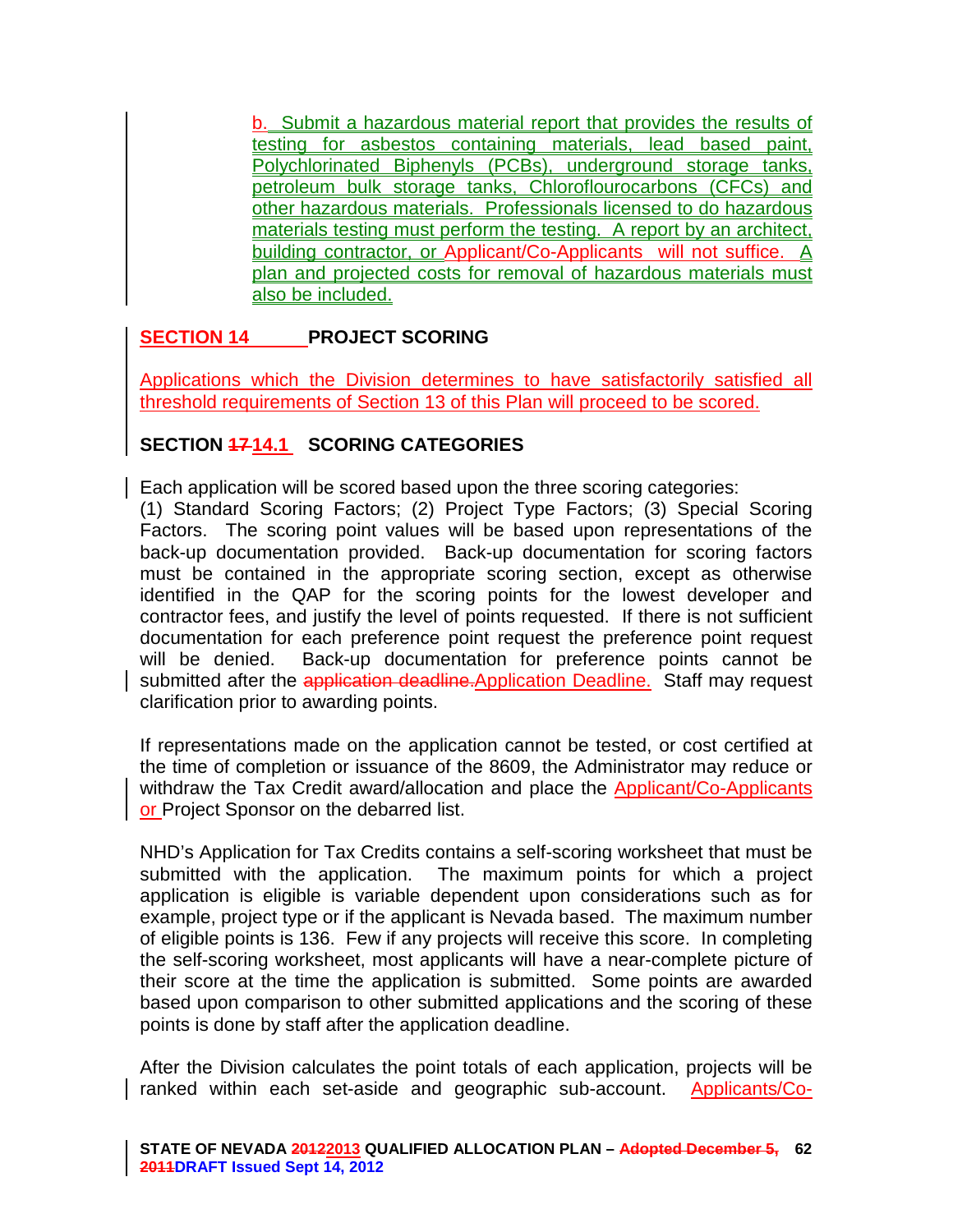Applicants applying for Tax Credits under more than one account will be ranked under each account.

# **SECTION 18 14.2 STANDARD SCORING FACTORS**

Standard Scoring Factors reflect the Division's housing development priorities for 20122013. All applications will be independently scored for each of the Standard Scoring Factors.

## **SECTION 19 14.3 PROJECT LOCATION**

Three preference points will be awarded if the project meets any of the following project location criteria:

| <b>RATING FACTORS</b>                                                 | <b>POINTS</b> |
|-----------------------------------------------------------------------|---------------|
| A. Project is located in a non-CDBD eligible Census tract.            |               |
| B. Project is located in an area covered by a stateState or local     |               |
| revitalization plan/strategy.                                         |               |
| C. Property involves the acquisition and rehabilitation of an at-risk |               |
| property listed in the National Housing Trust Publication.            |               |
| D. Property is located outside of a "minority area" (also known as a  |               |
| "racially/ethnically impacted area") as defined by HUD.               |               |
| <b>MAXIMUM LOCATION POINTS</b>                                        | 2             |

## **SECTION 20 14.4 PROJECT READINESS**

A maximum of 10 points will be awarded for achieving the following project development milestones. Documentation must be submitted to verify theirthe completion of each milestone to the satisfaction of the Division:

| <b>RATING FACTORS</b>                                                       | <b>POINTS</b>  |
|-----------------------------------------------------------------------------|----------------|
| A. Ownership of land is secured and vested in the Partnership               | 5              |
| entity Applicant or Co-Applicants, as applicable, with a clear title and    |                |
| not as an option (costs associated with the land purchase may still be      |                |
| included in the project budget).                                            |                |
| B. For Acquisition/Rehab projects, proof of acquisition of existing         |                |
| project, including land and improvements, within the 12 months before       | 8              |
| the Submission Date and proof of clear title vested in Applicant or Co-     |                |
| Applicants, as applicable.                                                  |                |
| <b>BC.</b> Clear title to the land is secured and vested in an owner of the | 3              |
| Project SponsorApplicant or affiliated partner's namea Co-Applicant.        |                |
| C. Signed long-term lease at time of application D. For                     | $\frac{36}{5}$ |
| Acquisition/Rehab projects, proof of acquisition of existing project,       |                |
| including land and improvements, within the 12 months before the            |                |
| Submission Date and proof of clear title vested in an owner of              |                |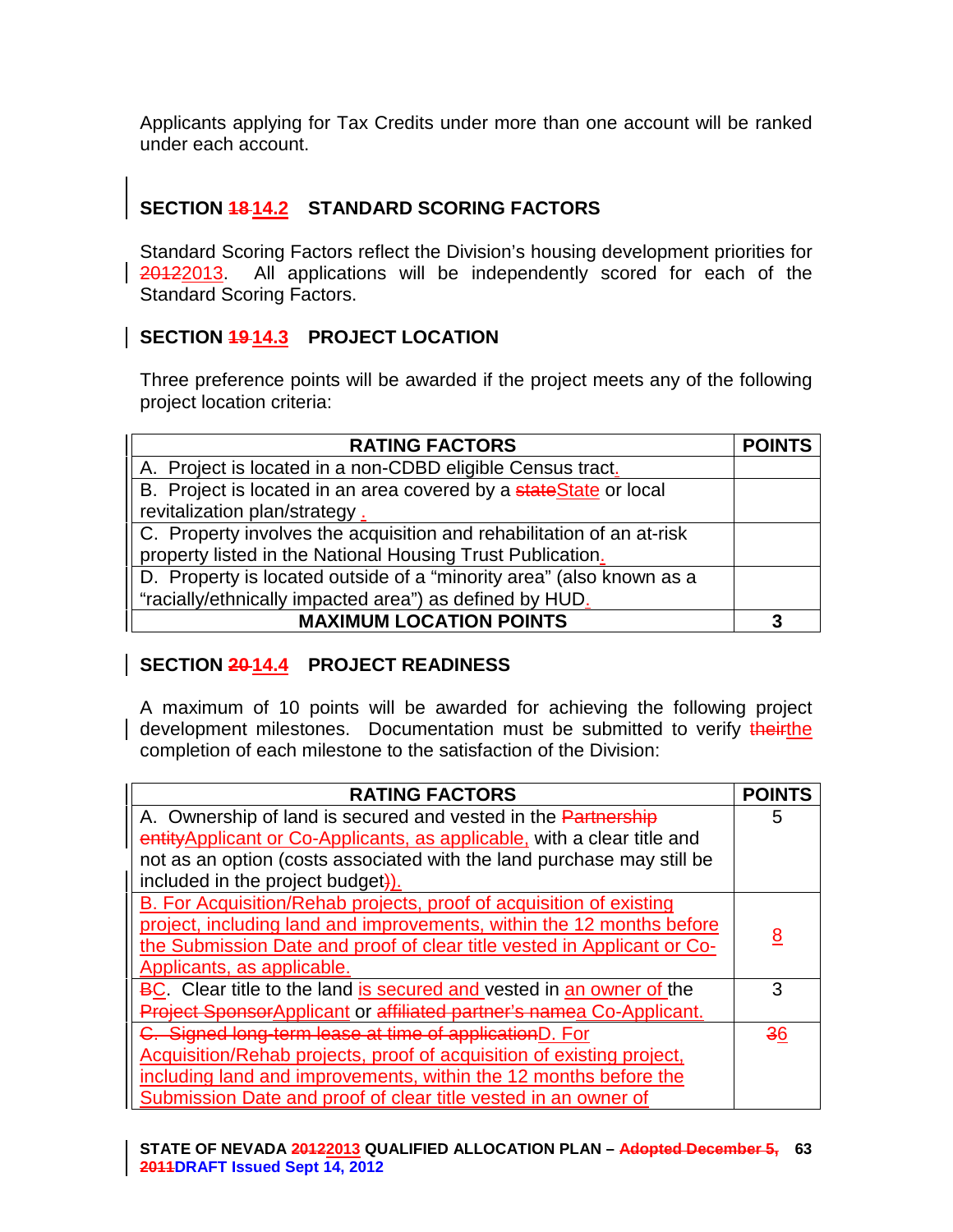| Applicant or an owner of a Co-Applicant.                                     |    |
|------------------------------------------------------------------------------|----|
| <b>DE.</b> Plan/Permits "Permit Ready" requires". To receive these points, a | 5  |
| letter from the local building department must be submitted with the         |    |
| application stating the plans are approved pending, subject only to          |    |
| payment of any fee which may be required.                                    |    |
| $EF$ . Minimum two year commitment for Medicaid and/or Service               | З  |
| Vouchers for assisted living secured.                                        |    |
| <b>MAXIMUM PROJECT READINESS POINTS</b>                                      | 10 |

# **SECTION 21 14.5 ADDITIONAL PROJECT AMENITIES**

A maximum of 25 points will be awarded for the following projects and tenant amenities. All shared amenities among development phases or adjacent/nearby project are eligible for equal to ½ the point value listed.

| <b>RATING FACTORS</b>                                                   | <b>POINTS</b>  |
|-------------------------------------------------------------------------|----------------|
| <b>Project Amenities - Development Has:</b>                             |                |
| A. Elevators (does not apply to Senior Housing projects with 2 or       | 3              |
| more floors, Special Needs Project, and Tenant Ownership Projects).     |                |
| B. Picnic area equipped with a minimum of three charcoal or gas         | 3              |
| barbeque units and three 6' picnic tables with benches on separate      |                |
| concrete slabs no less than 200 sq. ft. evenly distributed throughout   |                |
| the project (does not apply to Tenant Ownership Projects), no           |                |
| additional points for covers or canopies.                               |                |
| C. Swimming or lap pools (does not apply to Tenant Ownership            | 3              |
| Projects).                                                              |                |
| D. Solar hot water heating for swimming pools.                          | $\overline{2}$ |
| E. Kiddy pool that purifies and recycles water at a minimum four spray  | $\overline{3}$ |
| positions. Each position must have individual timer for water spray, a  |                |
| 20 x 20 concrete area with drain, minimum five-foot high rod iron fence |                |
| with gate that locks. The 20x20 concrete area shall have a Cool Deck    |                |
| type of surface. The water must recycle. (Applies to Family Rental      |                |
| and Tenant Ownership projects only).                                    |                |
| F. 500 sq. ft. community building in project under 50 units.            | 3              |
| G. In-ground spa that is a minimum of eight ft. in diameter with seven  | $\overline{3}$ |
| jets, booster pump, blower, 20-minutes time and 300,000 Btu heater.     |                |
| H. Equipped weight/exercise room that is a minimum 200 sq. ft. and      | $\overline{2}$ |
| has at least three exercise machines (does not apply to Tenant          |                |
| Ownership Projects).                                                    |                |
| I. Computer/study room with full Internet access that is a minimum of   | $\overline{2}$ |
| 100 sq. ft. and is equipped with at least one computer for every 20     |                |
| units (computers specification must meet or exceed 1.8 GHzv Intel       |                |
| Pentium 4 Processor, 128 MB. DDR SDRAM. 20 GB Hard Drive, 15-           |                |
| in. Monitor, 32 MB Graphics Card, 48X Max CD ROM, Microsoft             |                |
| Windows).                                                               |                |
| J. Exterior lighting with fluorescent dusk-to-dawn fixture of High      | $\overline{2}$ |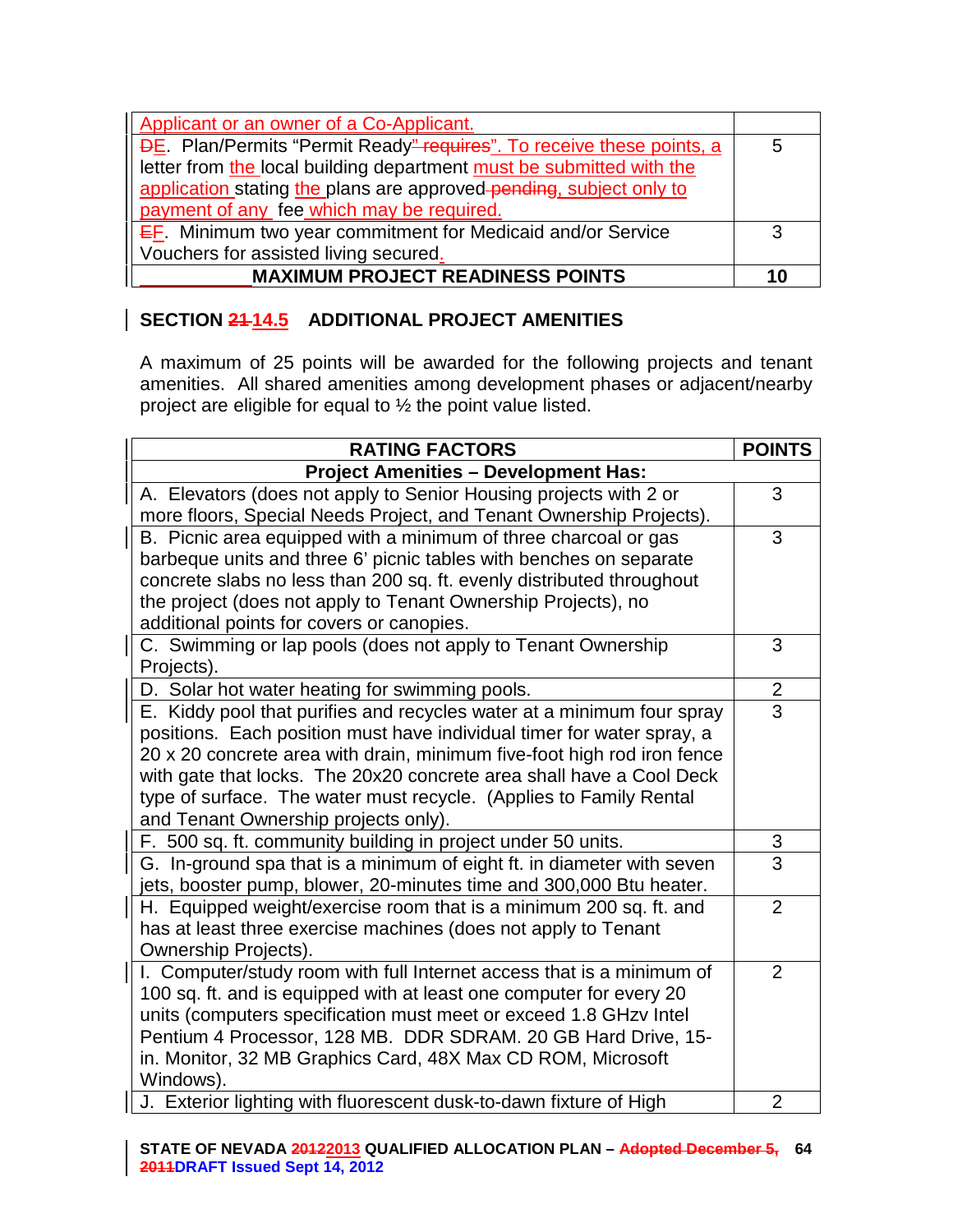| Pressure Sodium illuminating walking paths to entrances to residential   |                         |
|--------------------------------------------------------------------------|-------------------------|
| units or LED                                                             |                         |
| K. Library and/or reading room supplied with books.                      | 1                       |
| L. On-site salon equipped with washer sinks, hair dryers, beauty chair,  | $\overline{2}$          |
| mirrors, manicure station, supply cabinets, and additional seating.      |                         |
| M. Recreation area with at least one of the items listed: Shuffle        | $\overline{2}$          |
| Board, Horseshoe Pits, Sand Volleyball Court, Pool Table or Grand        |                         |
| Piano                                                                    |                         |
| N. Business center equipped with a fax and copier machine in project     | $\overline{2}$          |
| with under 50 units.                                                     |                         |
| O. Wellness room equipped with a medical grade exam table and            | $\overline{2}$          |
| secure medical cabinets to insure no equipment or medications would      |                         |
| be subject to inventory reduction.                                       |                         |
| Tenant Unit Amenities - Each Unit Has:                                   |                         |
| P. Picnic area equipped with one charcoal or gas unit and 6' picnic      | 3                       |
| table with benches on 64 sq. ft. concrete slab or in patio area (applies |                         |
| to Tenant Ownership Projects only).                                      |                         |
| Q. Air conditioning (applicable only outside of Clark County)            | 3                       |
| R. Hard surface throughout unit (e.g., ceramic tile or bamboo flooring;  | $\overline{2}$          |
| vinyl flooring is subject to NHD staff approval).                        |                         |
| S. Covered patio area on concrete slab with roof that is a minimum of    | $\overline{2}$          |
| 64 sq. ft. (applies to Tenant Ownership Projects only) or                |                         |
| Patio or balcony area that is a minimum of 48 sq. ft. (applies to all    |                         |
| other project types).                                                    |                         |
| T. Attached two-car garage (applies to Tenant Ownership Projects         | 3                       |
| only) or Covered parking spaces (applies to all other project types).    |                         |
| U. Enclosed exterior wood-framed storage structure that is a minimum     | $\overline{2}$          |
| of 24 sq. ft. floor.                                                     |                         |
| V. Infrastructure and hook-up for broad-band internet connection in all  | $\overline{2}$          |
| units.                                                                   |                         |
| W. Washer/dryer hook ups in projects with under 50 units.                | 1                       |
| X. Washer/dryers provided in each unit.                                  | $\overline{2}$          |
| Y. Free individual internet in each unit.                                | 2                       |
| Z. Ceiling fans, including a minimum of one fan in the living room and   | 1                       |
| one fan in the master bedroom.                                           |                         |
| AA. Security doors on front and back entrances (applies to Tenant        | 1                       |
| Ownership Projects only).                                                |                         |
| BB. Covered front porch (applies to Tenant Ownership Projects only).     | $\mathbf{1}$            |
| CC. Family/great room fireplace in each unit                             | $\overline{\mathbf{c}}$ |
| DD. Entry screen front door to unit on units for eventual tenant         | $\overline{2}$          |
| ownership                                                                |                         |
| EE. Storage cabinets in attached garage in units for eventual tenant     | $\overline{2}$          |
| ownership (minimum of 2 cabinets each)                                   |                         |
| FF. Storage shelves in attached garage in units for eventual tenant      | 1                       |
| ownership                                                                |                         |
| GG. Garage door opener in units for eventual tenant ownership            | $\overline{2}$          |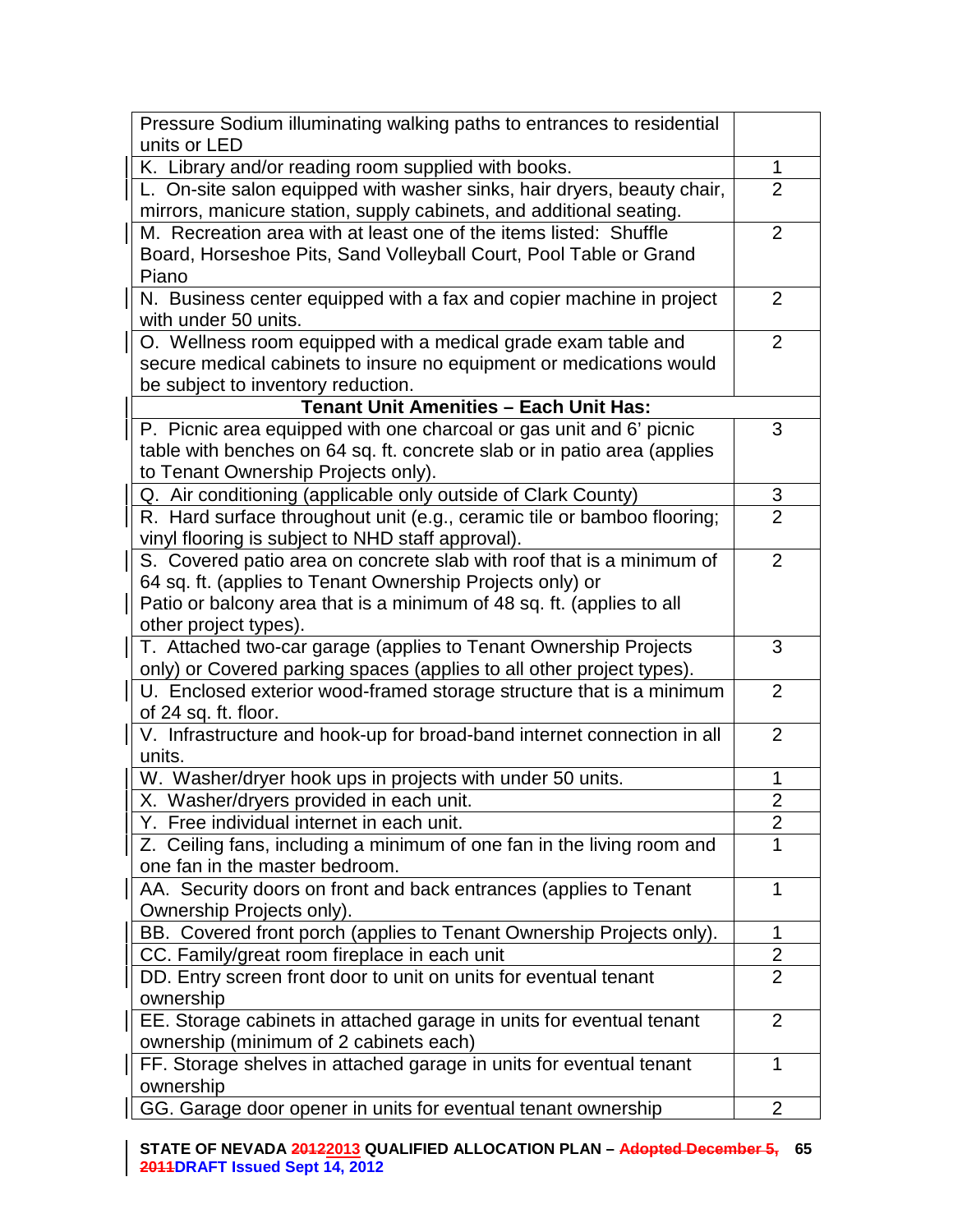| HH. Lighted walkway to the home in units for eventual tenant           |    |
|------------------------------------------------------------------------|----|
| ownership                                                              |    |
| II. Flower or herb garden with drip irrigation system in single-site   |    |
| projects                                                               |    |
| JJ. Flower or herb garden with drip irrigation system in each unit for | 3  |
| eventual tenant ownership in scattered-site projects                   |    |
| <b>MAXIMUM AMENITIES POINTS</b>                                        | 25 |

\*\* For Acquisition Rehab or Rehab projects only, in addition to receiving amenities points for new amenities to be added to the project, points shall be awarded for upgrades to existing amenities if: (i) the CNA (a) identifies the amenity or amenities, (b) states that the amenity or amenities need to be upgraded, and (c) identifies the amount of capitalization needed for the amenity or each of amenities to be upgraded; and (ii) Applicant/Co-Applicants propose in the application to upgrade the amenity or amenities.

## **SECTION 22 14.6 NEVADA BASED APPLICANT**

Up to 10 points will be awarded to projects if the **Project Sponsor**Applicant is based in Nevada- or all Co-Applicants are based in Nevada. To be deemed as based in Nevada, a Project Sponsoran Applicant or Co-Applicant that is a natural person must be a resident of Nevada. If the Project Sponsor Applicant or Co-Applicant is a limited partnership, at least one of the general partnersbusiness entity, it must meet the criteria below:

| <b>RATING FACTORS</b>                                                      | <b>POIN</b> |
|----------------------------------------------------------------------------|-------------|
| <b>Theshold Threshold Requirement: Applicant/Co-Applicant is organized</b> |             |
| as a corporation, <i>limited liability company</i> , partnership or other  |             |
| principal of thebusiness entity for under the laws of the lastState of     |             |
| Nevada and has been in existence for at least 12 months                    |             |
| pursuantprior to the laws of Nevada Application Deadline.                  |             |
| A. Applicant/Co-Applicant maintains an office in Nevada from which a       |             |
| general partner, managing partner, or principal officer of the applicant,  |             |
| including amanager, president, or-chief financial office orofficer, chief  |             |
| operating officer or other principal officer of the Applicant/Co-Applicant |             |
| conducts business.                                                         |             |
| B. Applicant/Co-Applicant maintains sufficient staff at an in-stateState   | 3           |
| office to ensure that a member of the general public may visit the office  |             |
| to substantively discuss matters relating to the project with one of the   |             |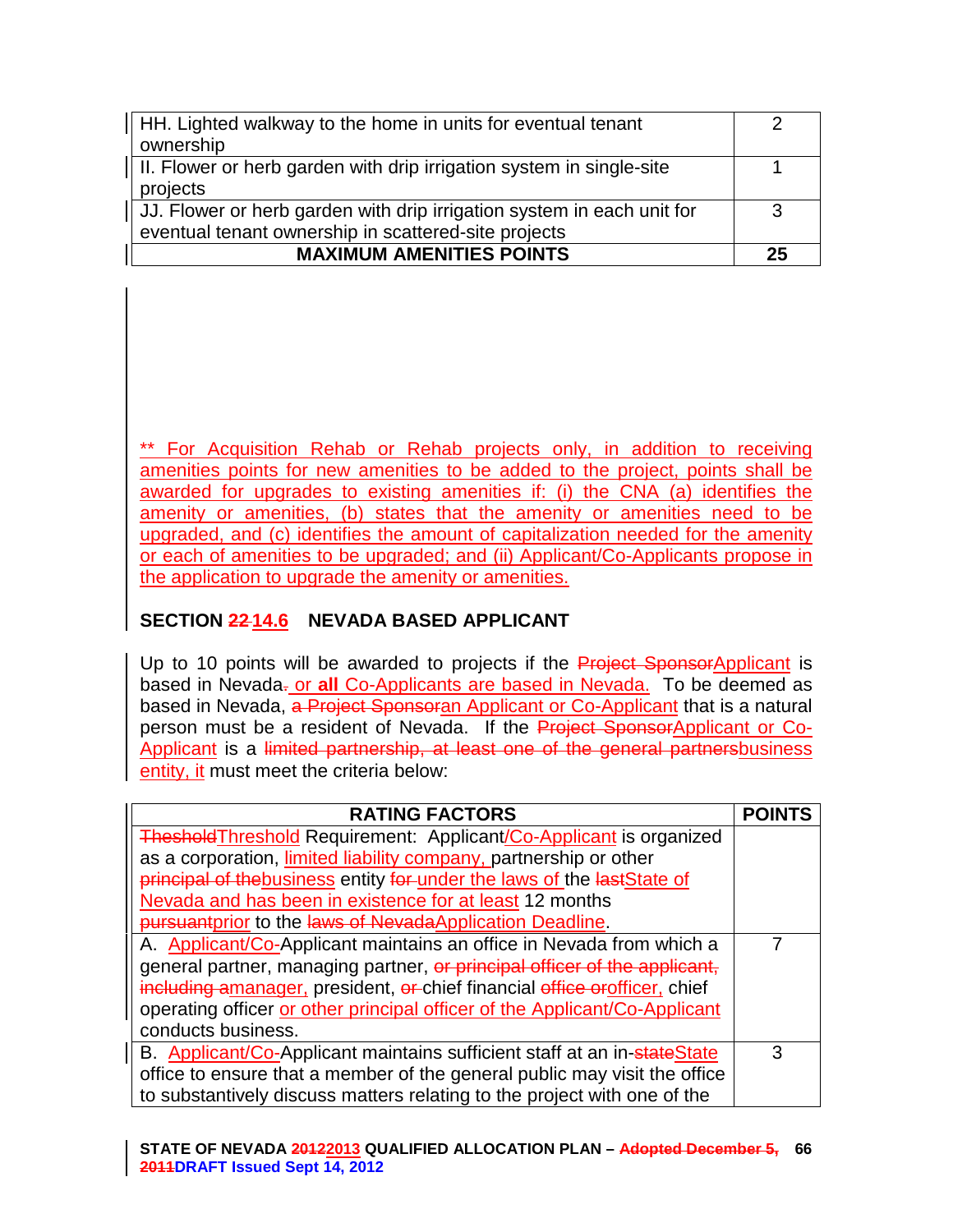| persons identified in $(A)$ above as well as the project representative<br>identified within the application. |    |
|---------------------------------------------------------------------------------------------------------------|----|
|                                                                                                               |    |
| <b>MAXIMUM NEVADA BASED APPLICANT POINTS</b>                                                                  | 10 |

#### **SECTION 23 14.7 NEVADA BASED PROJECTS BY AN OUT OF STATE BASED APPLICANT**

A maximum of five points will be awarded to out of state applicantsApplicants/Co-Applicants if the following criteria are met:

| <b>RATING FACTORS</b>                                                                                                                                                                                                                                                                                                                                                                                                                                                 | <b>POIN</b> |
|-----------------------------------------------------------------------------------------------------------------------------------------------------------------------------------------------------------------------------------------------------------------------------------------------------------------------------------------------------------------------------------------------------------------------------------------------------------------------|-------------|
| <b>Threshold Requirements:</b>                                                                                                                                                                                                                                                                                                                                                                                                                                        |             |
| The Project Sponsor has Applicant/Co-Applicants have<br>successfully developed projects in Nevada within the past 10<br>years;<br>• The Project Sponsor is Applicant/Co-Applicants are in good<br>standing with all Division projects under the Tax Exempt Bond,<br>HOME, Low Income Housing Trust Fund, and/or LIHTC<br>programs;<br>• The applicantApplicant/Co-Applicant does not have any<br>unresolved compliance findings on multi-family project in<br>Nevada. |             |
| A. One point will be given for each successful project in Nevada up to<br>the maximum of 5 points.                                                                                                                                                                                                                                                                                                                                                                    |             |
| <b>MAXIMUM OUT OF STATE POINTS</b>                                                                                                                                                                                                                                                                                                                                                                                                                                    | 5           |

## **SECTION 24 14.8 AFFORDABILITY PERIOD**

A maximum of four points will be awarded to applicantsApplicants/Co-Applicants that extentextend the period of affordability beyond the required 30 years. Applications will receive onone preference point for each additional 5-year period of affordability, not to exceed 50 years.

| <b>RATING FACTOR</b>                                  | <b>POINTS</b> |
|-------------------------------------------------------|---------------|
| One point for each 5 years of extended affordability. |               |
| <b>MAXIMUM AFFORDABILITY PERIOD POINTS</b>            | 4             |

## **SECTION 25 14.9 WATER EFFICIENCY OF LANDSCAPE DESIGN**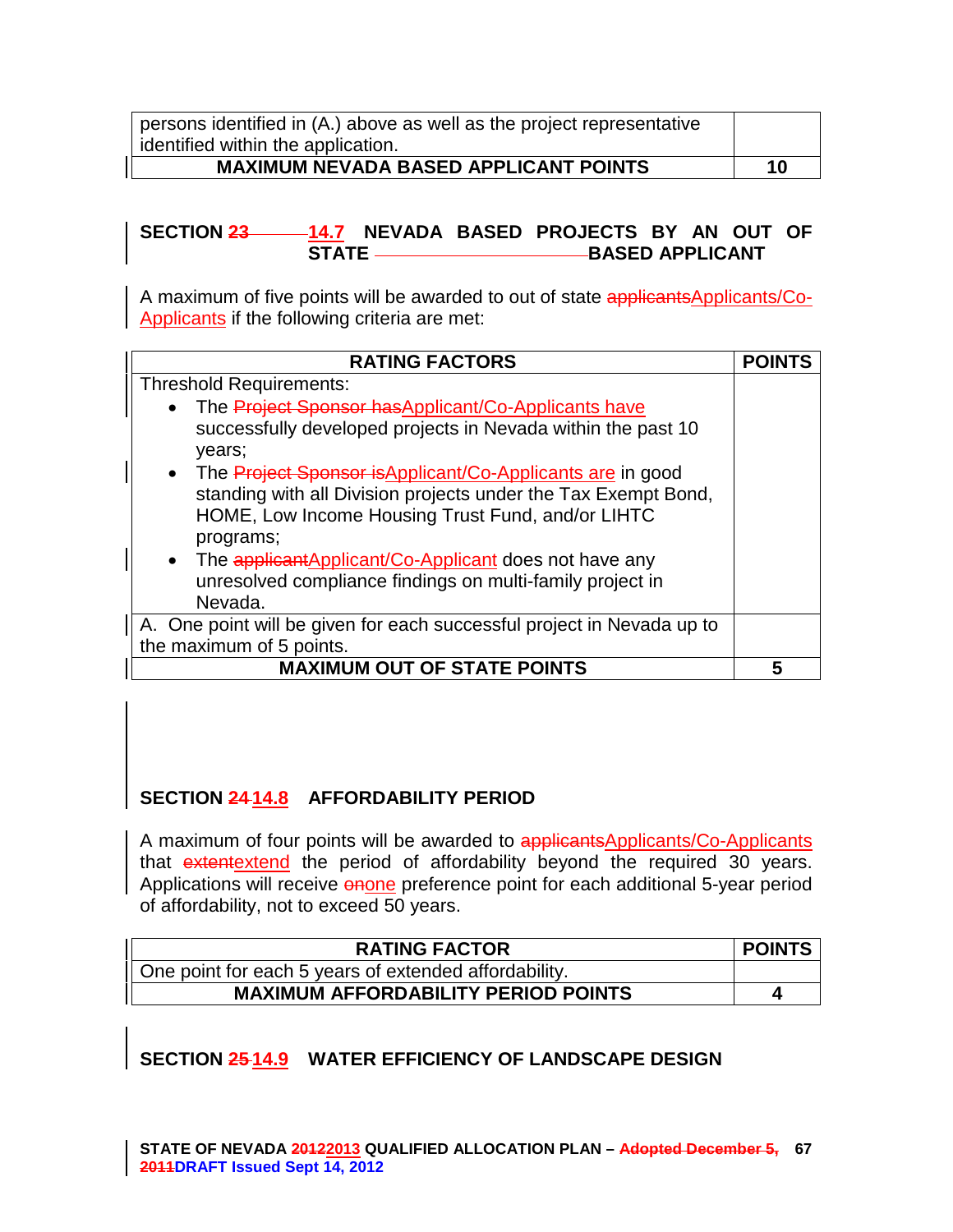Five points will be awarded to projects that have at least 75% desert and/or xeriscaped landscaping. The Project Sponsor Applicant/Co-Applicants must submit verification from an *architect or landscape architect* that the project satisfies the rating factor.

| <b>RATING FACTOR</b>                      | <b>POINTS</b> |
|-------------------------------------------|---------------|
| 75% desert and/or xeriscaped landscaping. |               |
| <b>MAXIMUM LANDSCAPING DESIGN POINTS</b>  | 5             |

# **SECTION 26 14.10 HISTORIC CHARACTER**

| <b>RATING FACTOR</b>                                                   |  |  |
|------------------------------------------------------------------------|--|--|
| Project contributes to the historic preservation, documentation and/or |  |  |
| use of cultural resources as determined by the Nevada State Historic   |  |  |
| Preservation Office (SHPO) including, but not limited to, adapting     |  |  |
| and/or renovating properties listed on the National or State Historic  |  |  |
| Registry. Must submit a letter from the SHPO indicating the above.     |  |  |
| <b>MAXIMUM HISTORIC CHARACTER POINTS</b>                               |  |  |

# **SECTION 27 14.11 SMART DESIGN**

A maximum of 20 points will be awarded for Smart Design.

| <b>RATING FACTORS</b>                                                                | <b>POINTS</b>  |
|--------------------------------------------------------------------------------------|----------------|
| A. Site Location – Up to five points will be awarded.                                |                |
| 1) The site (or designated center of the site for scattered-site projects)           | $\mathfrak{p}$ |
| is within $\frac{1}{4}$ mile of at least three of the following: grocery, pharmacy,  |                |
| bank, school, day care, parks, community centers, medical facilities,                |                |
| library, place of worship, post office (proximity to day care facilities is          |                |
| not applicable for Senior Housing projects).                                         |                |
| 2) The site (or designated center of the site for scattered-site projects)           |                |
| is within $\frac{1}{4}$ mile of a designated pedestrian/bicycle path aside from      |                |
| sidewalks.                                                                           |                |
| 3) The site is within $\frac{1}{4}$ mile of a local transit route or school bus stop |                |
| (school bus stop is not applicable for Senior Housing projects).                     |                |
| 4) The project's capacity to serve as a stimulus for other development               |                |
| in the vicinity or to provide a needed residential population that may               |                |
| support nearby local businesses in the area and thus promote a more                  |                |
| vibrant neighborhood environment (must submit with the application a                 |                |
| letter from the Director of the local jurisdiction's Community                       |                |
| Development Department or their equivalent, stating the above and                    |                |
| their support).                                                                      |                |
| B. Up to eight points for the installation of renewable energy sources               | 8              |
| (e.g., photovoltaics, wind power). Applicants/Co-Applicants must                     |                |
| choose either 1 or 2 below:                                                          |                |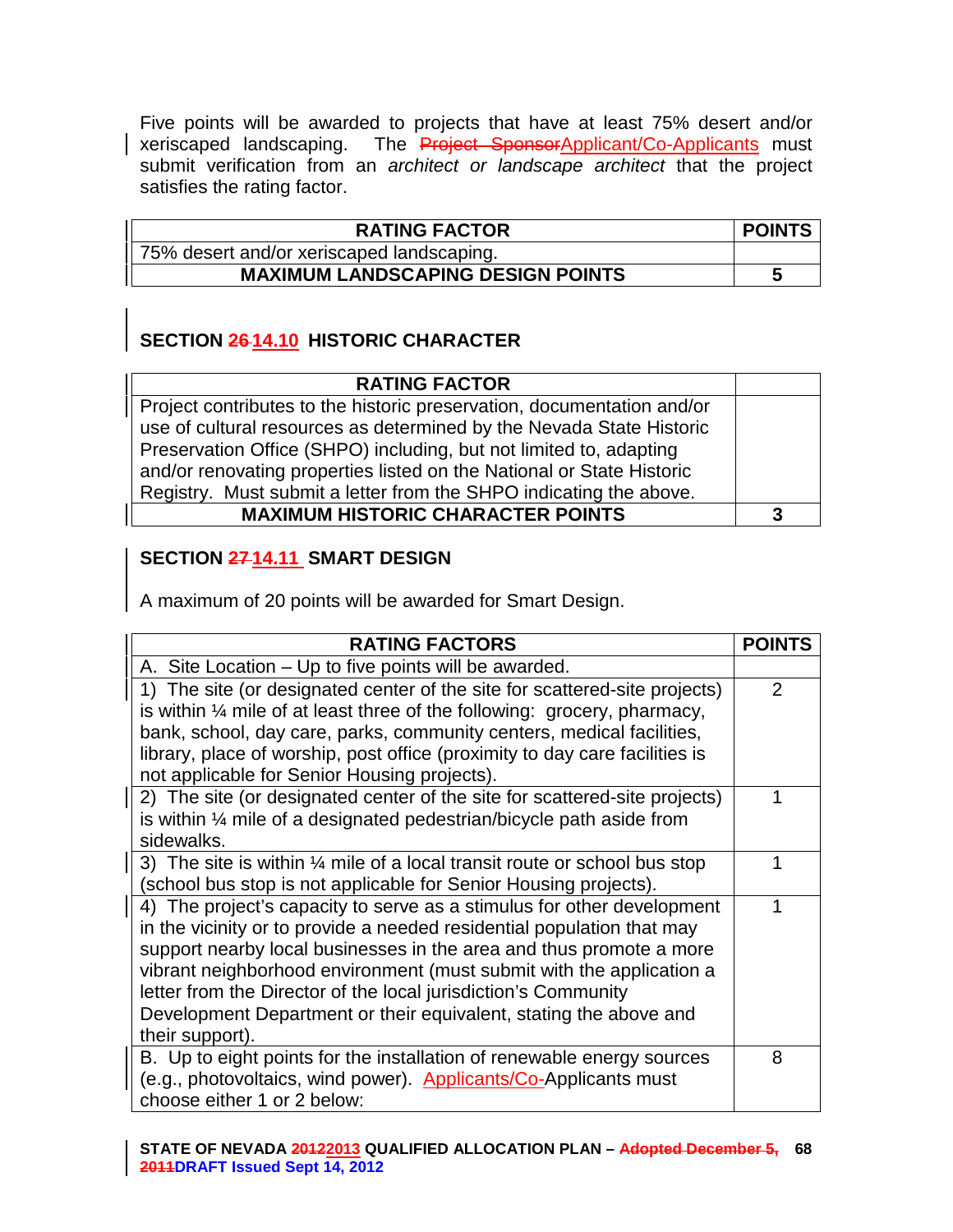| 1) Projects that offset the project's total estimated electricity<br>demand by 5% (four points), greater than 5% up to 10% (six<br>points), greater than 10% to 15% (eight points).                                                                                                                                                                            |                |
|----------------------------------------------------------------------------------------------------------------------------------------------------------------------------------------------------------------------------------------------------------------------------------------------------------------------------------------------------------------|----------------|
| Application must contain a report by an electrical engineer detailing the<br>project's projected energy demand and a plan for installing enough<br>renewable energy to produce the energy offset required.                                                                                                                                                     |                |
| C. One point for each item used: interior paint with low Volatile<br>Organic Compounds (VOC); low VOC carpeting, padding; low VOC<br>adhesives; low-urea-formaldehyde-free particle board (VOC and urea-<br>formaldehyde limits to be CARB compliant or are in accordance with<br>International Code Council Green Building Standards for low VOC<br>projects. | 4              |
| D. One point for blow-in/spray fiberglass, cellulose or foam wall<br>insulation.                                                                                                                                                                                                                                                                               | 1              |
| E. Two points for structural insulated panels (SIPs) or insulated<br>concrete forms.                                                                                                                                                                                                                                                                           | $\overline{2}$ |
| F. One point for Energy Star qualifying gas tankless, heat pump, solar<br>or gas condensing hot water heaters (must conform to Division Energy<br>Standards and be approved by the Division no later than 30 days prior<br>to application submittal).                                                                                                          | $\mathbf{1}$   |
| G. One point for water re-use devices (must be approved by the<br>Division no later than 30 days prior to application submittal.)                                                                                                                                                                                                                              | 1              |
| H. Nevada products – projects can demonstrate the use of products<br>and goods manufactured by Nevada-based corporations that are<br>incorporated into the development (must submit a list of Nevada-based<br>corporations and products that will be utilized in the development)<br>Must certify as to their use at project completion.                       | $\overline{2}$ |
| Nevada based companies - applicantsApplicant/Co-Applicants<br>agree to employee at least two third-party Nevada based<br>companies (contractors, accountants, attorneys, architects, etc.)<br>in the development process.                                                                                                                                      | $\overline{2}$ |
| Must certify as to their use at project completion.<br>HII.<br><b>MAXIMUM SMART DESIGN POINTS</b>                                                                                                                                                                                                                                                              | 20             |

# **SECTION 28 14.12 SUPERIOR PROJECT/APPLICATION POINTS**

| <b>RATING FACTORS</b>                                                        | <b>POINTS</b> |
|------------------------------------------------------------------------------|---------------|
| A.-_Project <b>-sis</b> anticipated to most efficiently use tax credit<br>A. |               |
| resources as measured by multiplying 1.5 persons per bedroom x #             | 25            |
| of bedrooms divided by the amount of tax credits requested. One              |               |
| project selected to receive points per geographic/USDA set aside             |               |
| B. Project has most efficient use of tax credits as measured by              | From 2        |
| combining the cost per unit (TDC/# of units) plus the tax credit per         | Up to a       |
| unit (TTC requested/# of units). One Acquisition/rehab and one new           | maximum       |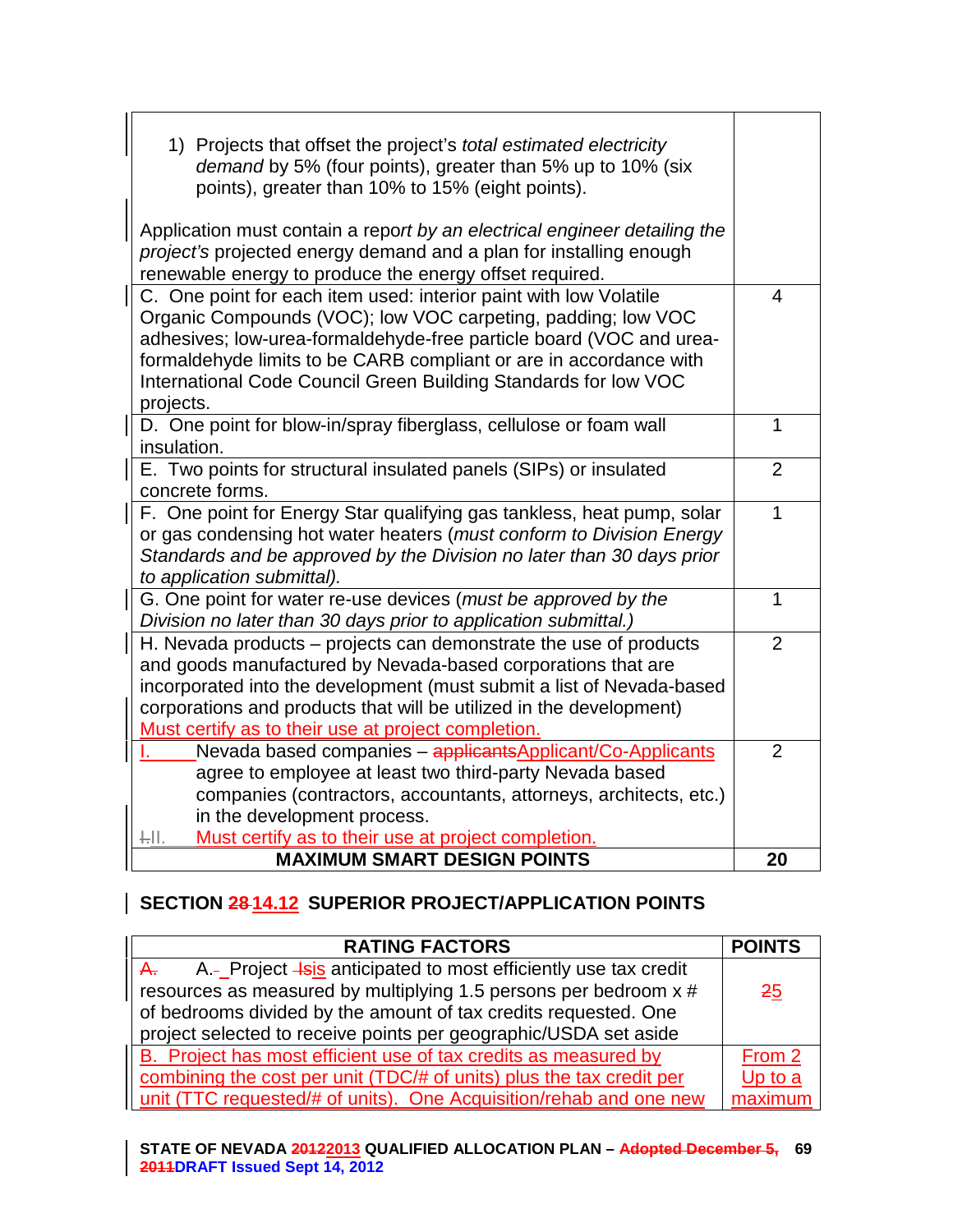| construction project per geographic/USDA set-aside will be selected                                                                                                                                                                                                                                                                                                      | of 5           |
|--------------------------------------------------------------------------------------------------------------------------------------------------------------------------------------------------------------------------------------------------------------------------------------------------------------------------------------------------------------------------|----------------|
| to receive these points.                                                                                                                                                                                                                                                                                                                                                 |                |
| 5 points if less than \$150,000 per unit for new construction or<br>less than \$115,000 per unit for rehabilitation<br>2 points if between \$150,000 and \$160,000 for new<br>construction or between \$115,000 and \$125,000 for<br>rehabilitation.                                                                                                                     |                |
| C. Project includes a project based rental assistance contract<br><b>B</b> .<br>(evidence of the PBRA contract must be submitted with application)<br>for at least 25% of the units. Awarded to any eligible project                                                                                                                                                     | 25             |
| D. Project includes the acquisition/rehabilitation of a<br>C.<br>foreclosed, vacant, or abandoned building, or the reuse/conversion of<br>an existing building. Awarded to any eligible project.                                                                                                                                                                         | <u>28</u>      |
| E. Project includes the acquisition/rehabilitation of an existing multi-<br>family or scattered-site project that will preserve existing affordable<br>housing. Must be third-party transaction with no related parties.                                                                                                                                                 | $\overline{5}$ |
| <b>F.</b> Project includes the preservation of existing LIHTC units.<br><del>D.</del><br>Must demonstrate that the existing rents are at least 20% under<br>comparable market rents for units within the PSA as defined in the<br>market study.                                                                                                                          | 43             |
| G. Housing most in need in Washoe County - 100% of<br>E.,<br>project provides housing for households with incomes at or below<br>40% of AMI and/or project provides supportive services specifically<br>facilitating the recovery from homelessness. Applicant must submit a<br>letter from the Washoe County HOME Consortium indicating the<br>above to receive points. | 2              |
| <b>MAXIMUM SUPERIOR PROJECT/APPLICATION POINTS</b>                                                                                                                                                                                                                                                                                                                       | 820            |

## **SECTION 29 14.13 PROJECT TYPE PRIORITIES**

The project types in this section reflect the Division's housing priority types for 2011. Applications will be grouped according to project type within each geographic sub-account and compete for the points available for project type. The two highest-scoring projects will be awarded points. The application with the highest score will receive the maximum points available to the project type (10 or 15 points). The application with the second highest score will receive 10 points in the 15 point category and five points in the 10 point category.

#### A. Senior Housing Age 55 and Older

These projects will be ranked based upon the average per unit square footage in the project subject to the following requirements. For new construction, studio and one-bedroom units cannot exceed 650 sq. ft. and no ather unit, regardless of the number of bedrooms, can exceed 850 square feet Additionally, at least 10 percent and no greater than 40 percent of the total units in the project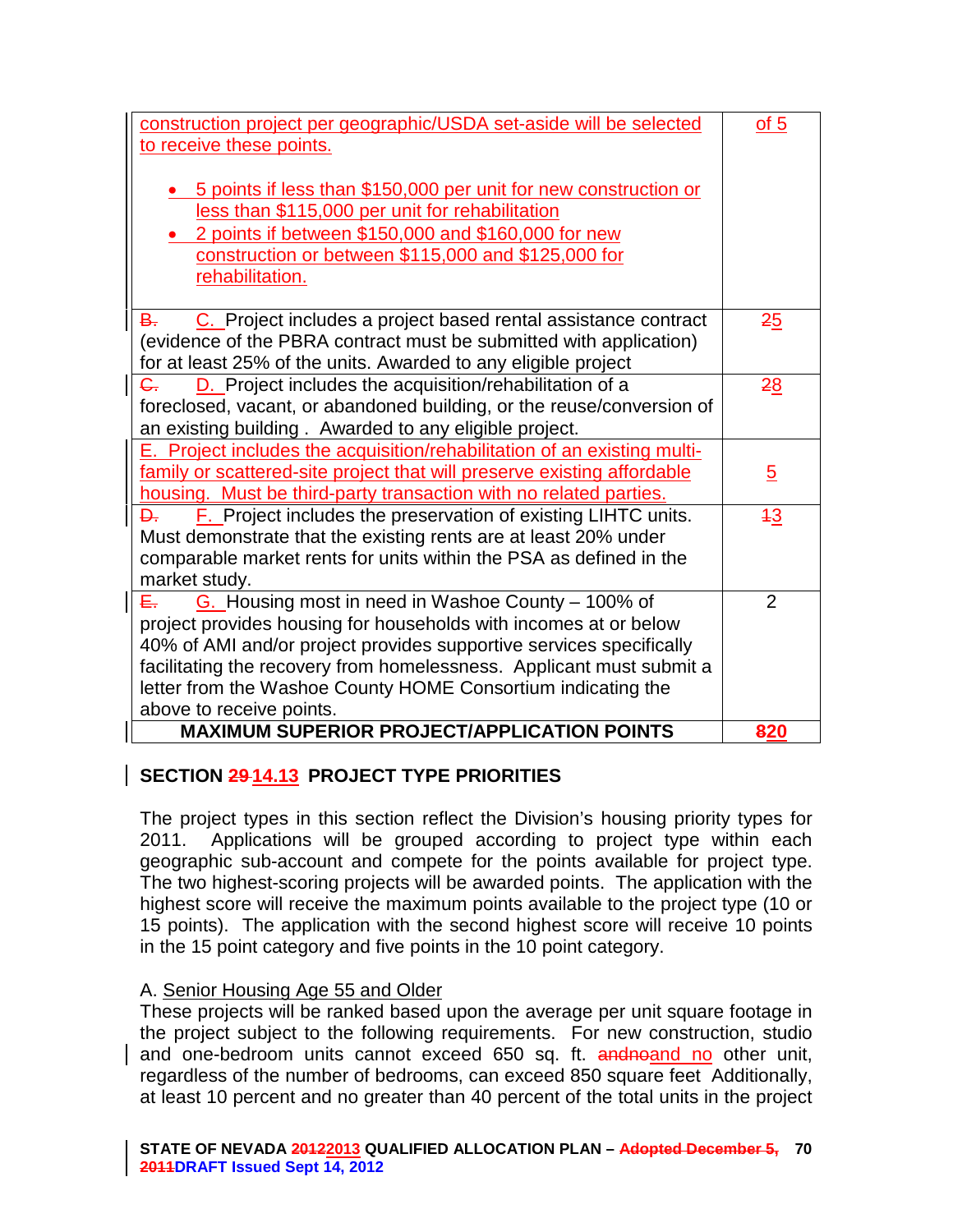may be two-bedroom units. Acquisition and rehabilitation projects are not subject to the unit mix and unit square footage limits

However, the average square footage calculation will be capped for all projects at 730 square feet (i.e. 60% @ 650 sq ft plus 40% @ 850 sq ft). The square footage is calculated based on indoor, conditioned space. Any references within the QAP to unit square footage are based on indoor, conditioned space.

For example, a Senior Housing project of 50 units with 30 studio apartments, averaging 450 sq. ft. (for a total of 13,500 sq. ft.), 10 one-bedroom apartments averaging 650 sq. ft. (for a total of 6,000 sq. ft.), and 10 two-bedroom apartments averaging 750 sq. ft. (for a total of 7,500 sq. ft.) has an average project unit size of 540 sq. ft. (27,000 sq. ft. cumulative of all units/50 units).

The project with the highest average per unit square footage will receive 10 points; the second highest scoring project will receive five points. If a tie occurs, the tie breaker criteria listed in the Section 3814.15, Tie Breakers, will be used to identify the highest and second highest scoring projects.

#### B. Special Needs Housing Projects

These projects will be ranked based upon the experience of the **Project** Sponsor/general partnerApplicant/Co-Applicant in developing special needs housing and/or delivering the services related to the special need. The **Project** SponsorApplicant/Co-Applicant must submit a list of all of the housing units developed in chronological order commencing with the year the first project was placed in to service. The **Project Sponsor**Applicant/Co-Applicant must have a minimum of three years experience verified by a dated document, such as the articles of incorporation, showing the number of years that the organization has provided the service.

Applications will be ranked on the following factors: (1) the number of months of experience will be weighted by 70%; and (2) the number of housing units developed will be weighted by 30%.

In the example below, Applicant One possesses 12 years of experience providing services to homeless individuals and has produced 250 units of transitional housing. Applicant Two possesses seven years of experience providing services to developmentally disabled people and has produced 300 units of housing for the developmentally disabled. The scoring is as follows:

| <b>APPLICANT ONE</b>     | <b>APPLICANT TWO</b>      |
|--------------------------|---------------------------|
| 144 months x .70 = 100.8 | $184$ months x .70 = 58.8 |
| 250 units x .30 = 75     | 300 units x .30 = 90      |
| Total = $175.8$          | Total = $148.8$           |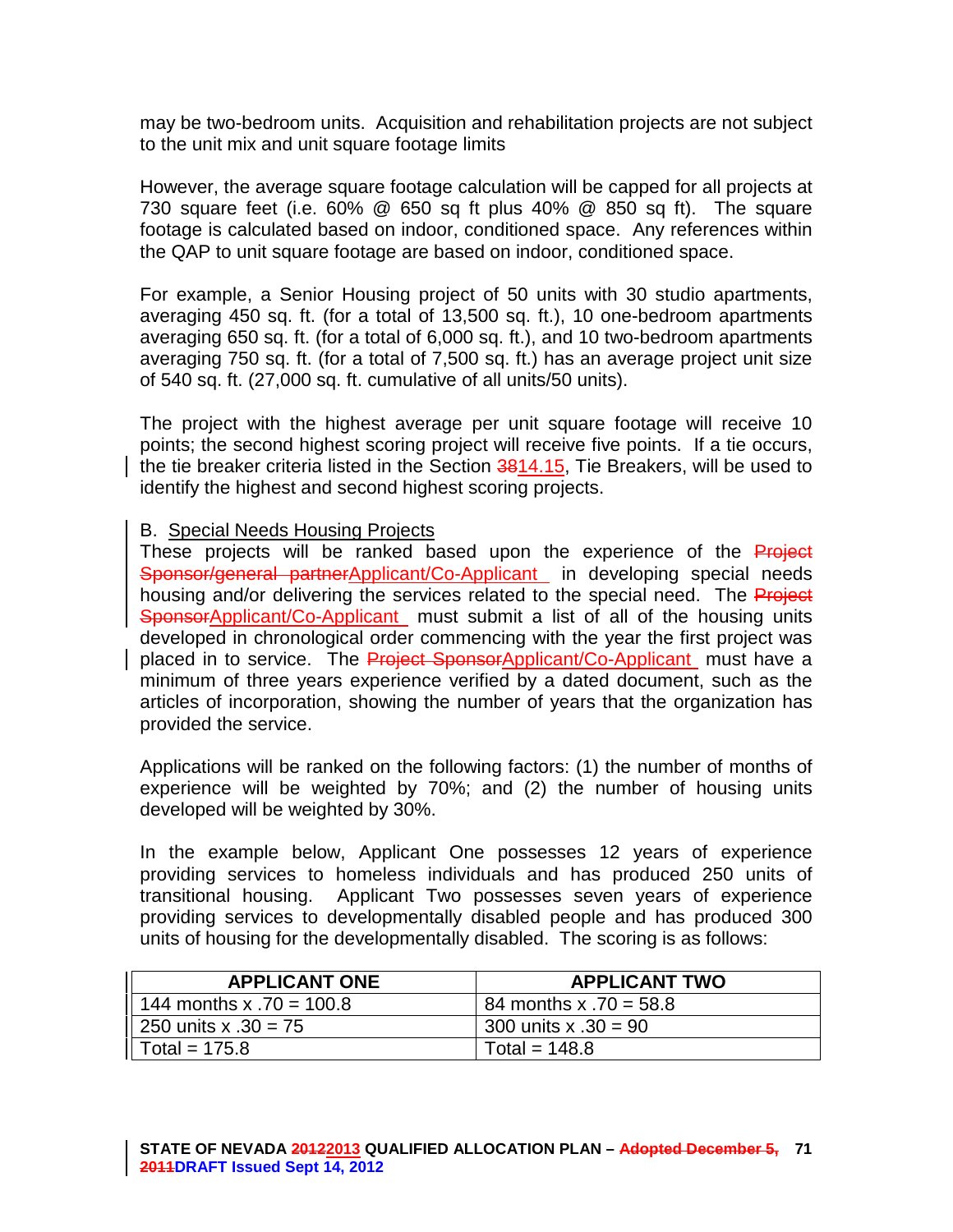The highest score as calculated above will receive 10 points; the second highest score will receive five points.

#### C. Projects for Individuals/Families with Children and Incomes at or below 45% AMI

These projects will be ranked based on the average residential per unit square footage included in the project. In the event that two or more projects within this project type category have the same square footage, the Division will break the tie by determining which proposal leverages the greatest level of non - Tax Credit funding. This will be determined by dividing the total amount of Tax Credits requested by the total project costs. The project with the lowest percentage of Tax Credits to total project cost will be the successful project.

The application with the highest per unit square footage in the project will receive 10 points; the second highest scoring project will receive 5 points.

## D. Mixed Income/Mixed Use Projects

1) Mixed Income Projects will be ranked based upon the percentage of market-rate units in the project that exceed the minimum requirement of 10%. The square footage and bedroom size of both the market-rate and restricted units *must* be proportional. Targeting smaller units with fewer bedrooms as Tax Credit units will not be allowed. For example, if a 60 unit project with 30 market rate units (50%) is 30,000 sq. ft. and has 90 bedrooms, the amount of square footage and number of bedrooms should be equal to the square footage and number of bedrooms in the marketrate units.

Restricted units may be confined to specific building(s) in the project as long as the square footage and unit mix is proportional to the market-rate units. However, the buildings must be equally placed within the project and have full access to project amenities. The project with the highest percentage of market-rate units will receive 10 points; the project with the second highest percentage will receive five points.

2) Mixed Use Projects will be ranked on the highest percentage of square footage in the project. In the event that two or more projects within this project type category have the same percentage, the Division will break the tie by determining which proposal leverages the greatest level on non-Tax Credit funding. This will be determined by dividing the total amount of Tax Credits requested by the total project costs. The project with the lowest percentage of Tax Credits to total project cost will be the successful project. The application with the highest percentage of residential square footage in the project will receive 10 points; the second highest scoring project will receive five points.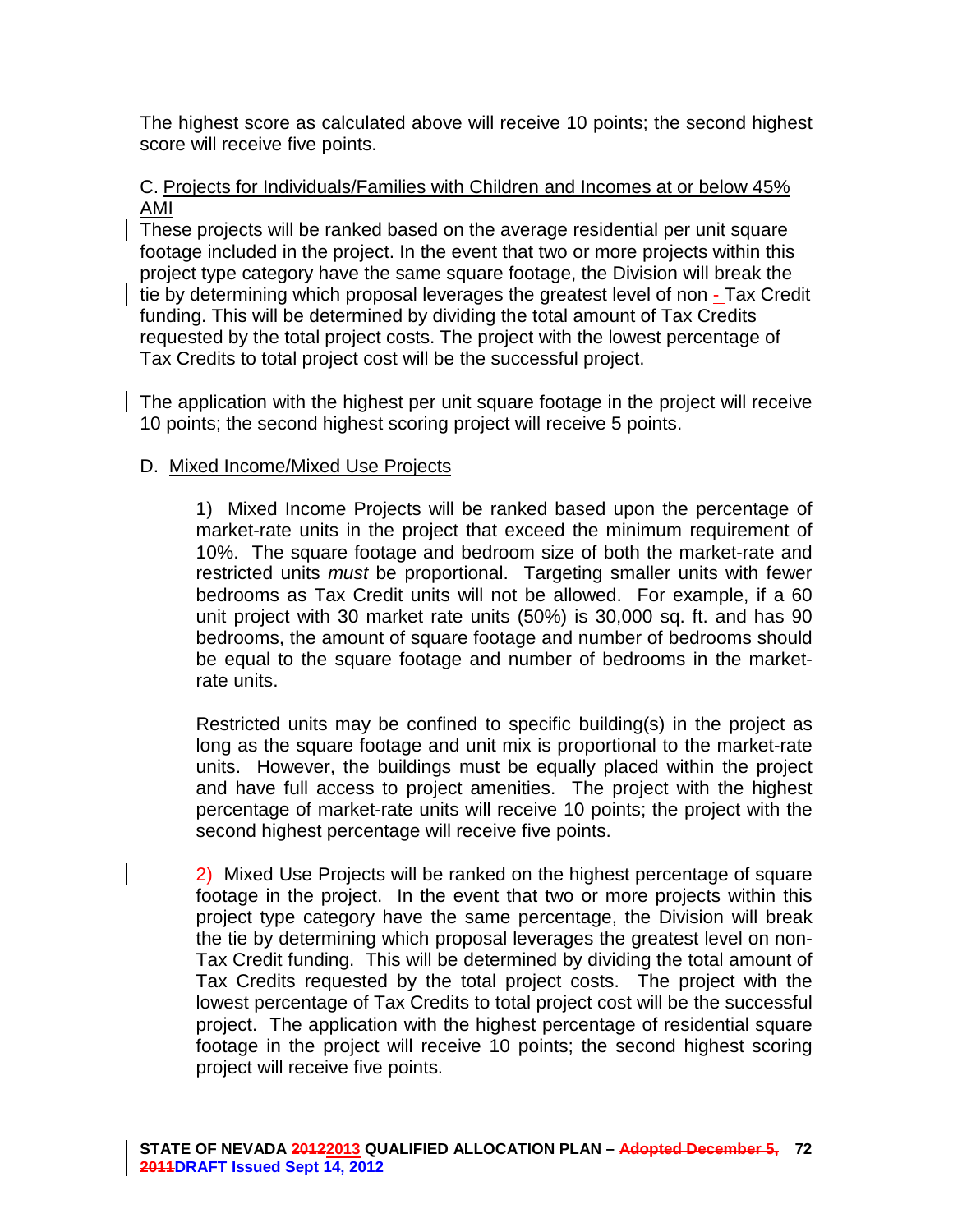# **SECTION 30 14.14 SPECIAL SCORING FACTORS**

Special Scoring Factors in Section 31 Subsections 14.14.1 through 3714.14.6 reflect additional policy objectives established by the Division. The Division identified a limited number of factors considered essential to targeting the development of low income persons, expanding the level of services available to at-risk households, and providing incentives for keeping project costs down. All applications will be independently scored for each of the seven Special Scoring Factors.

### **SECTION 31 14.14.1 LOW RENT TARGETING**

A maximum of 12 points will be awarded based upon the overall rent targeting in the project. A project's overall rent level is determined by multiplying the percentage of the total units within each rent level(s) by the rent income level percentage.

For example:

|                                      | <b>PROJECT ONE</b> | <b>PROJECT TWO</b>                                                                | <b>PROJECT THREE</b>       |
|--------------------------------------|--------------------|-----------------------------------------------------------------------------------|----------------------------|
| <b>NUMBER OF</b><br><b>UNITS</b>     | 40                 | 40                                                                                | 52                         |
| <b>DISTRIBUTION</b><br>OF UNIT RENTS | All with 40% rents | 15 with 45%<br>rents<br>25 with 35%<br>rents                                      | All with 35%               |
| <b>SCORING</b>                       | 100% x .40         | $37.5\% \times .45 =$<br>.16875 plus<br>$62.5\% \times .35 =$<br>$.21875 = .3875$ | $100\% \times .35 = .3500$ |
| <b>SCORE</b>                         |                    | .3875                                                                             | .3500                      |

Special scoring points will be awarded in the amounts specified in the following table.

| <b>RATING FACTORS</b>                                               |    |  |  |  |
|---------------------------------------------------------------------|----|--|--|--|
| .30 (100% of units at 30% income rent level or below). Project must | 12 |  |  |  |
| submit evidence of project based Section 8 or committed tenant      |    |  |  |  |
| based rental assistance to be eligible for preference points.       |    |  |  |  |
| $> 0.30$ and $< 0.35$                                               |    |  |  |  |
| $.35$ and $< .40$                                                   |    |  |  |  |
| .40 and $< .45$                                                     | 4  |  |  |  |
| $.45$ and $< 50$                                                    |    |  |  |  |
| <b>MAXIMUM LOW INCOME TARGETING POINTS</b>                          | 19 |  |  |  |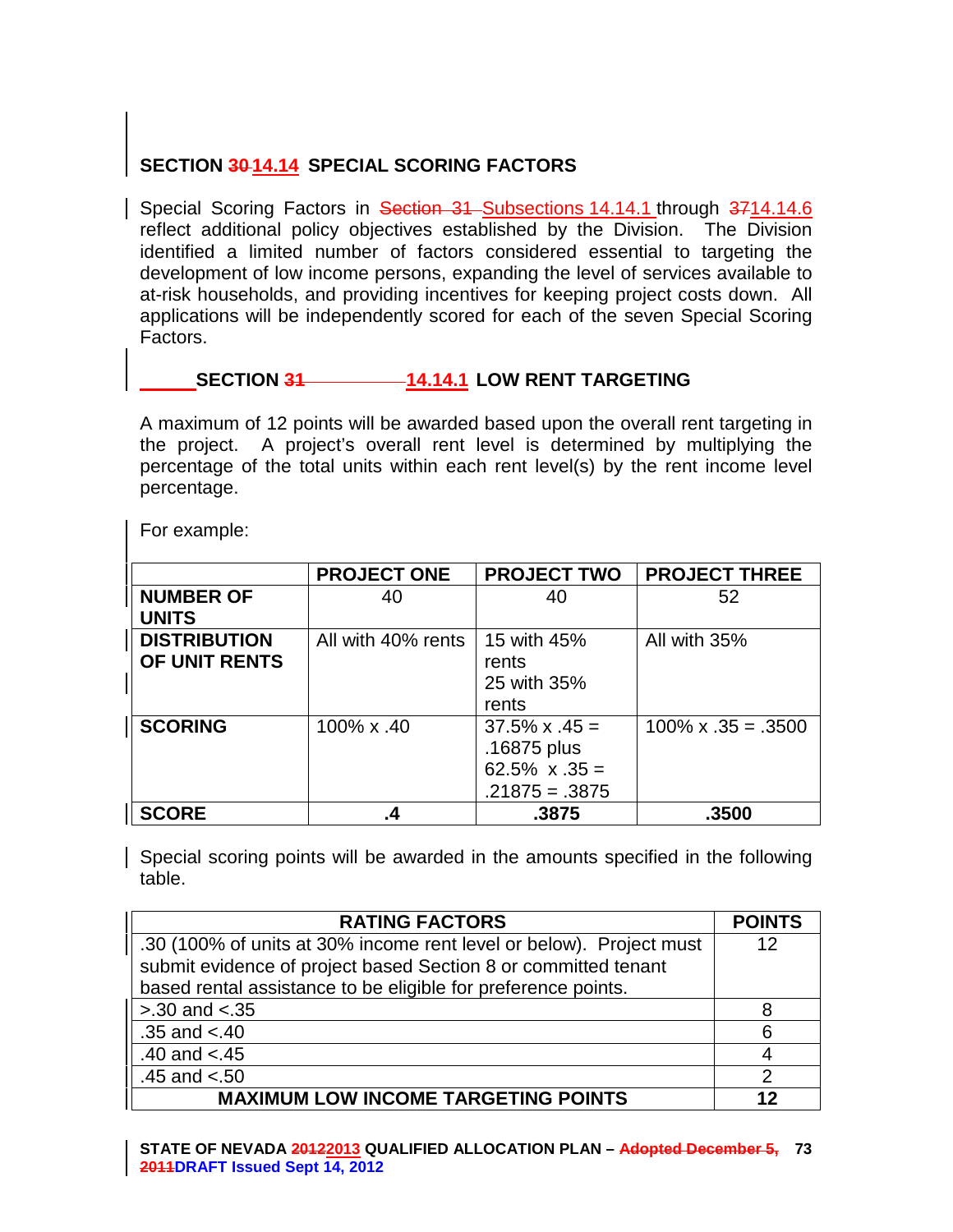# **SECTION 32 14.14.2 LOW INCOME TARGETING**

This special scoring factor awards two points to projects that select the option to rent-restrict and occupy at least 20% of the units tofor occupation by households with incomes at or below 50% of AMI for the jurisdiction within which the project is located versus projectsfor at least 30 years. From an Internal Revenue Service (IRS) perspective, this means that selectall units in the option toproject must be rent-restrict restricted and occupy at least 40% of units tooccupied by households with incomes at or below 6050% of area median income AMI for the jurisdiction within which the project is located.

This selection will be reflected in the Division's Declaration of Restrictive Covenants recorded against the property. If preference points are claimed for low income targeting and the low income targeting requirement cannot be met for at least 14 of the first 15 years of the project, the developer will receive negative points as follows on the next application submitted by the developer for LIHTC:

- a) Over 1 year noncompliance on low income targeting within the  $1<sup>st</sup>$  five years after placed in service – 5 point reduction on subsequent application;
- b) Over 1 year noncompliance on low income targeting in years 6-10 after placed in service – 3 point reduction on subsequent application; and
- c) Over 1 year noncompliance on low income targeting in years 11-15 after placed in service – 1 point reduction on subsequent application.

*Applicant/Co-Applicants must submit a signed letter indicating this as back-up documentation for the preference points. Points will not be awarded for merely selecting this option on the application.*

#### **SECTION 33 14.14.3 SUPPORTIVE SERVICES**

A maximum of eight points will be awarded based upon the number of supportive services provided to tenants. All supportive services must comply with all local, state and federal laws and regulations that include, but are not limited to licensing, permits, certification, bonding and insurance requirements.

*The Project SponsorApplicant/Co-Applicant must document how the service will be provided and paid for in order to receive the points for a requested supportive service.* The service must be available to all tenant families for the minimum times stated below. There will be no mandatory fees for the basics service. Any fee required will be at the discretion of the Division.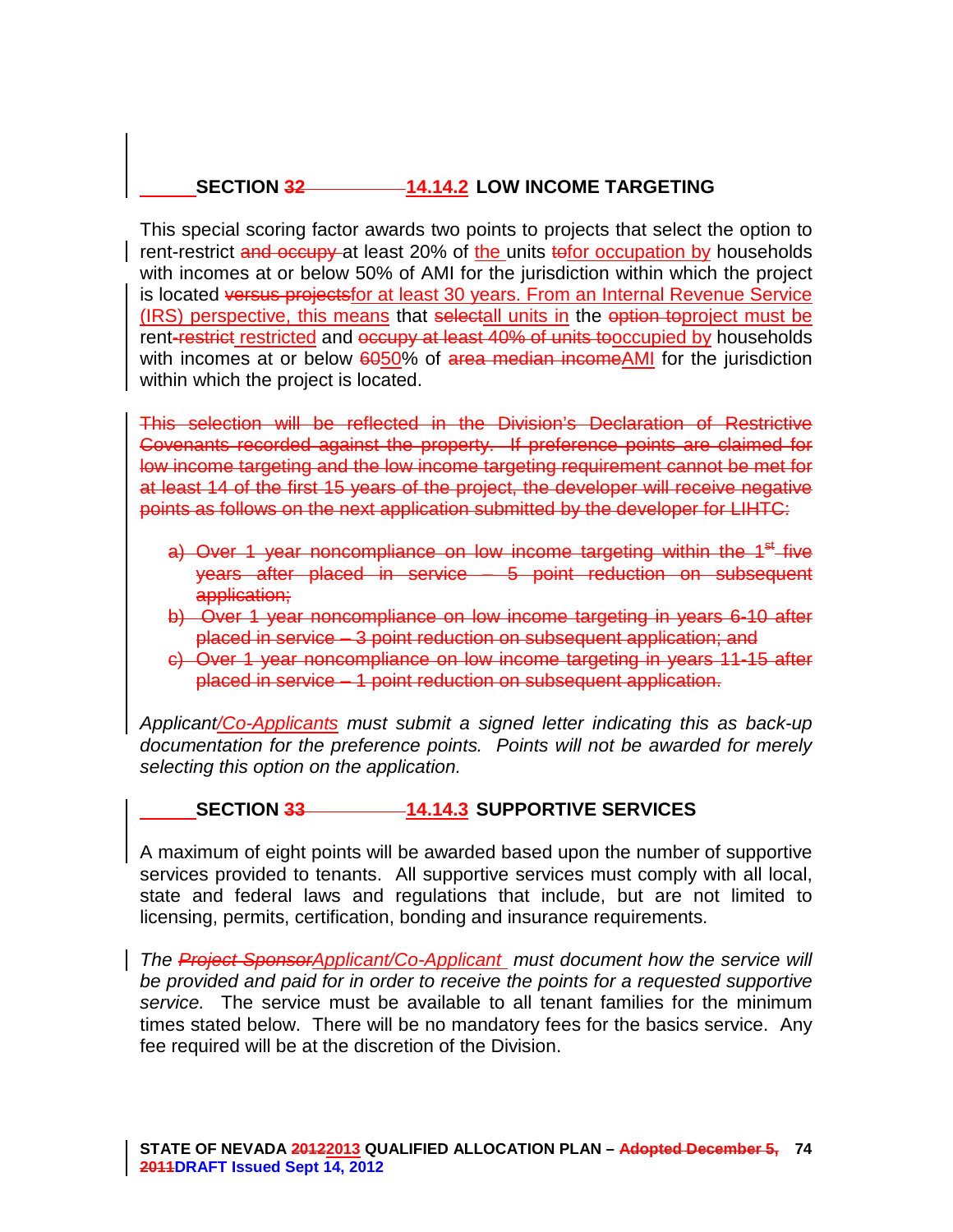The Project SponsorApplicant/Co-Applicant must provide the service for the initial IRS 15-year compliance period and must not allow more than a 30-day gap in service provided. The **Project Sponsor**Applicant/Co-Applicant must notify the Division within 7 days of the termination of service agreements/contracts. The project will be considered out of compliance if there is no new service contract executed by the time the development is audited.

Special scoring points are awarded as described below:

| <b>RATING FACTORS</b>                                                |  |  |  |  |
|----------------------------------------------------------------------|--|--|--|--|
| A. Providing one prepared meal on a daily basis available to all     |  |  |  |  |
| tenants.                                                             |  |  |  |  |
| B. Transportation services – on-site van service with minimum three- |  |  |  |  |
| day per week operating schedule.                                     |  |  |  |  |
| C. On-site service coordinator for minimum 20 hours per week (on-    |  |  |  |  |
| site office must be provided).                                       |  |  |  |  |
| D. On-site service coordinator for minimum 40 hours per week (on-    |  |  |  |  |
| site office must be provided).                                       |  |  |  |  |
| <b>MAXIMUM SUPPORTIVE SERVICES POINTS</b>                            |  |  |  |  |

### **SECTION 34 14.14.4 LOWEST DEVELOPER FEE**

A maximum of five special scoring points will be awarded to applications with developer feesDeveloper Fees below 15% of the eligible basis. Points will be awarded on the basis of one point for each 1% reduction in developer fee up to a maximum of five points. The developer feeDeveloper Fee will be calculated based on the figures provided in the budget contained in the main application. Applicants do not have to submit additional back-up. It is the applicant's responsibility of the Applicant/Co-Applicants to ensure the correct figures are contained within the project budget. Staff will not change scoring due to transposed numbers or incorrect figures in the budget.

The developer feeDeveloper Fee *must* not exclude 15% of eligible basis of the project excluding the developer's fee. Developer Fee. The fee includes profit and overhead of the developerApplicant/Co-Applicant, in addition to fees for consultants/processing agents. The developer feeDeveloper Fee for projects in Qualified Census Tracts/Difficult to Developer Areas may include the adjusted eligible basis amount. *The cost certification must reflect the developer feeDeveloper Fee and percentage disclosed within the original application and may not be changed for any reason.* Staff will take the developer feeDeveloper Fee percentage to two decimal places and will not round up or down.

| <b>RATING FACTORS</b> | <b>POINTS</b> |
|-----------------------|---------------|
| A. Less than 11%      |               |
| B. 11.0% to 11.99%    |               |
| C. 12.0% to 12.99%    |               |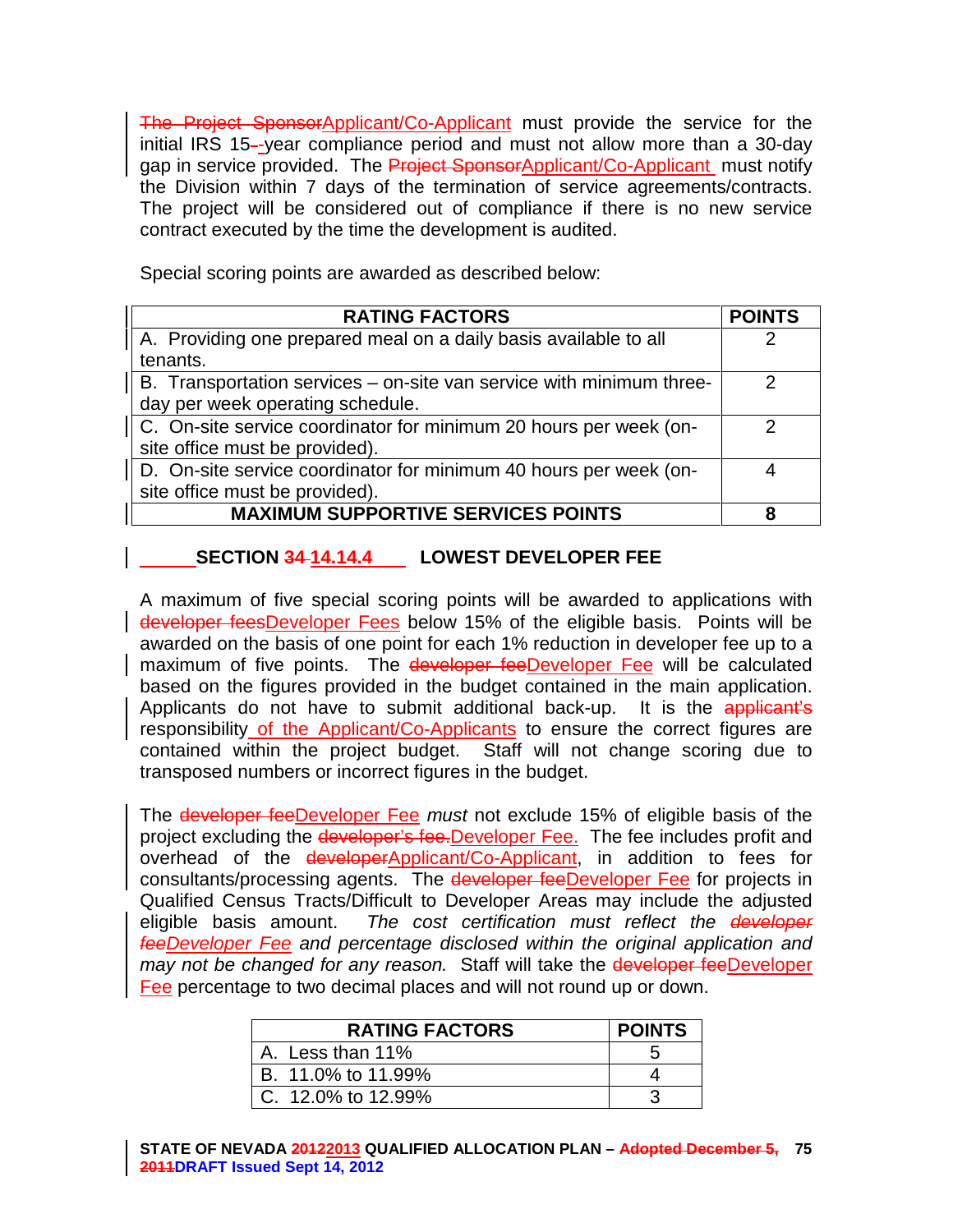| D 13.0% to 13.99% |  |
|-------------------|--|
| E 14.0% to 14.99% |  |
| F. 15%            |  |

#### **SECTION 3514.14.5 LOWEST CONTRACTOR FEE**

A maximum of five special scoring points will be awarded to applications with contractor fees below 14% of the total cost of construction. Points will be awarded on a basis of 1 point for each 1% in reduction in contractor fee up to a maximum of five points. The contractor fee will be calculated based upon the figures provided in the budget contained in the main application. Applicants/Co-Applicants do not have to submit additional back-up. It is the applicant's responsibility of the Applicant/Co-Applicants' responsibility to ensure the correct figures are contained within the project budget. Staff will not change scoring due to transposed or incorrect figures in the budget. Staff will take the calculated contractor fee percentage to two decimal places and will not round up or down.

*The original contractor fee (in percentage terms) must be reflected at the time of application and that percentage must be forwarded only if the project is awarded additional Tax Credits*. Contractor fee including the contractor's profit, overhead and general requirements *must not* exceed 14% of the total cost of construction of the project. Total construction costs are limited to on-site work, off-site improvements, the construction of new structures/accessory buildings, and the rehabilitation of existing structures.

The Division considers contractor fees greater than 14% excessive. Any contractor fee in excess of 14% will be taken out of the Gap Calculation for determination of the *finalFinal Tax Credit allocation and issuance of IRS Form* 8609. Construction of costs will be limited to on-site work, off-site improvements, and the construction of new structures/accessory buildings and/or rehabilitation of existing structures and mandated off-site improvements.

| <b>RATING FACTORS</b> | <b>POINTS</b> |
|-----------------------|---------------|
| A. Less than 10%      |               |
| B. 10.0% to 10.99%    |               |
| C. 11.0% to 11.99%    |               |
| D 12.0% to 12.99%     |               |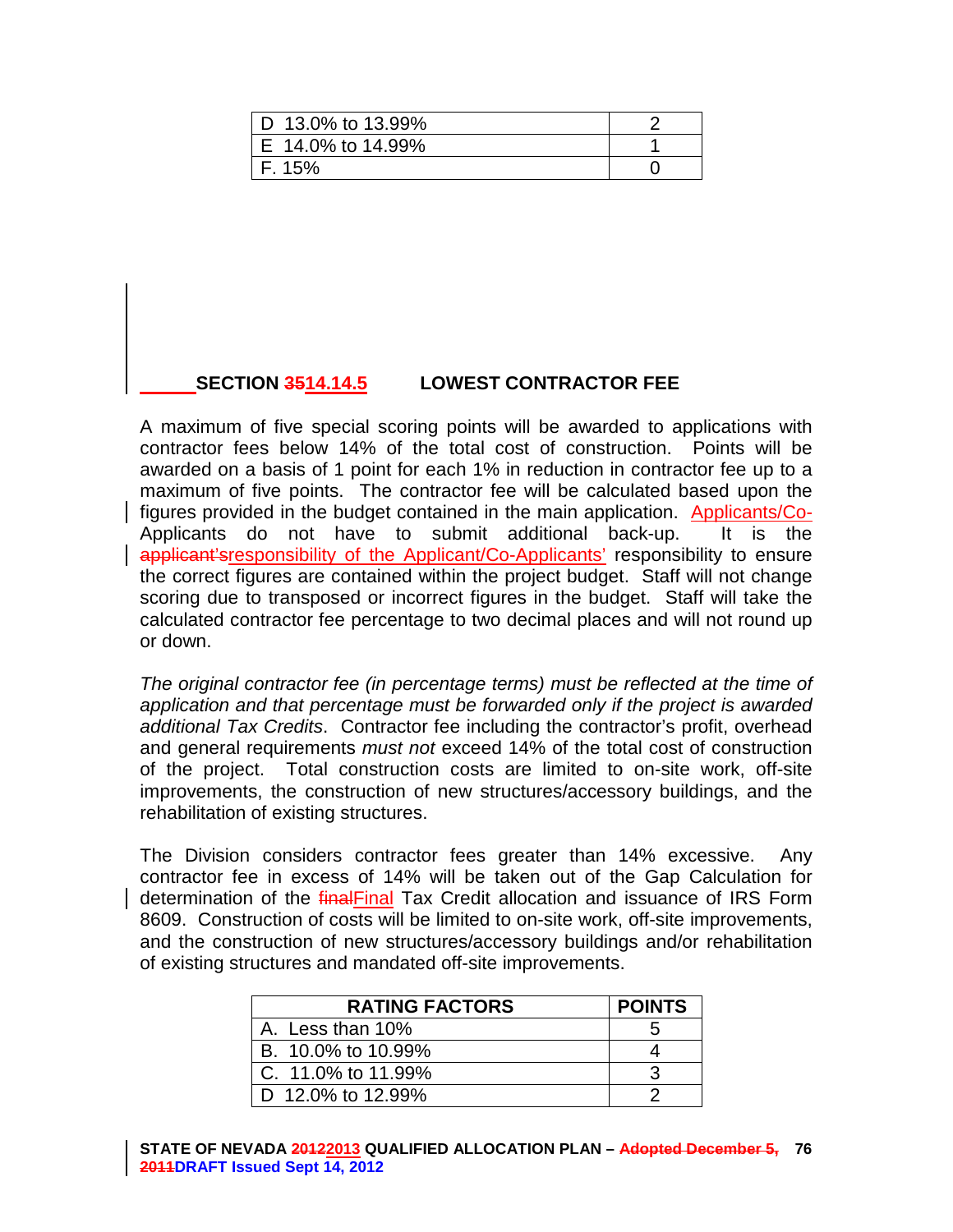| $E$ 13.0% to 13.99% |  |
|---------------------|--|
| 14%                 |  |

### **SECTION 36 14.14.6 AFFORDABLE HOUSING INCENTIVE**

A maximum of 8 points will be awarded based upon the level of additional resources, funding leveraged by Tax Credits or effective use of conventional financing. The four factors below can be met individually or collectively to receive the special scoring points. Additional contributions may include land donations and funding commitments made by local governments, non-profit organizations and private businesses. Eligibility: only loans or grants from the following sources will qualify for points under this section.

| <b>RATING FACTORS</b>                                                          | <b>POINTS</b> |
|--------------------------------------------------------------------------------|---------------|
| A. A donation of land from any governmental or private                         | 32            |
| source or a parcel of land transferred at a nominal cost from                  |               |
| a governmental unit or private source of a long-term lease of                  |               |
| at least 50 years provided to the developerApplicant/Co-                       |               |
| Applicants at a nominal or discounted costs from a                             |               |
| governmental unit (federal, state or local).                                   |               |
| Discounts on land sales > 50.01%                                               |               |
| B. Combined monetary contributions, aside from those                           | 5/3/1         |
| included in "A" above from governmental, non-profit, and/or                    |               |
| private sources. Sources are limited to:                                       |               |
| 1) The local PHA                                                               |               |
| 2) Community Development Block Grant (CDBG) program                            |               |
| funds                                                                          |               |
| 3) HUD 202 or 811                                                              |               |
| 4) Federal Home Loan Bank Affordable Housing Program                           |               |
| (AHP)                                                                          |               |
| 5) Established local government housing development funds                      |               |
| (i.e., HOME, LIHTF, or RDA)                                                    |               |
| 6) Bureau of Indian Affairs                                                    |               |
| 7) 3 <sup>rd</sup> Party (non-related) and non-mortgage funds or grants.       |               |
| $>20.01\%$ of total project costs = 5 points, 5.01% to 20.00% of total project |               |
| $cost = 3$ points, 5.00% or less of total project $cost = 1$ point.            |               |
| <b>MAXIMUM AFFORABLEAFFORDABLE HOUSING</b>                                     | 8             |
| <b>INVENTIVE POINTS</b>                                                        |               |

Other sources of funding may qualify *provided they are approved in writing in advance* by NHD (approval of a particular source in prior years does not meet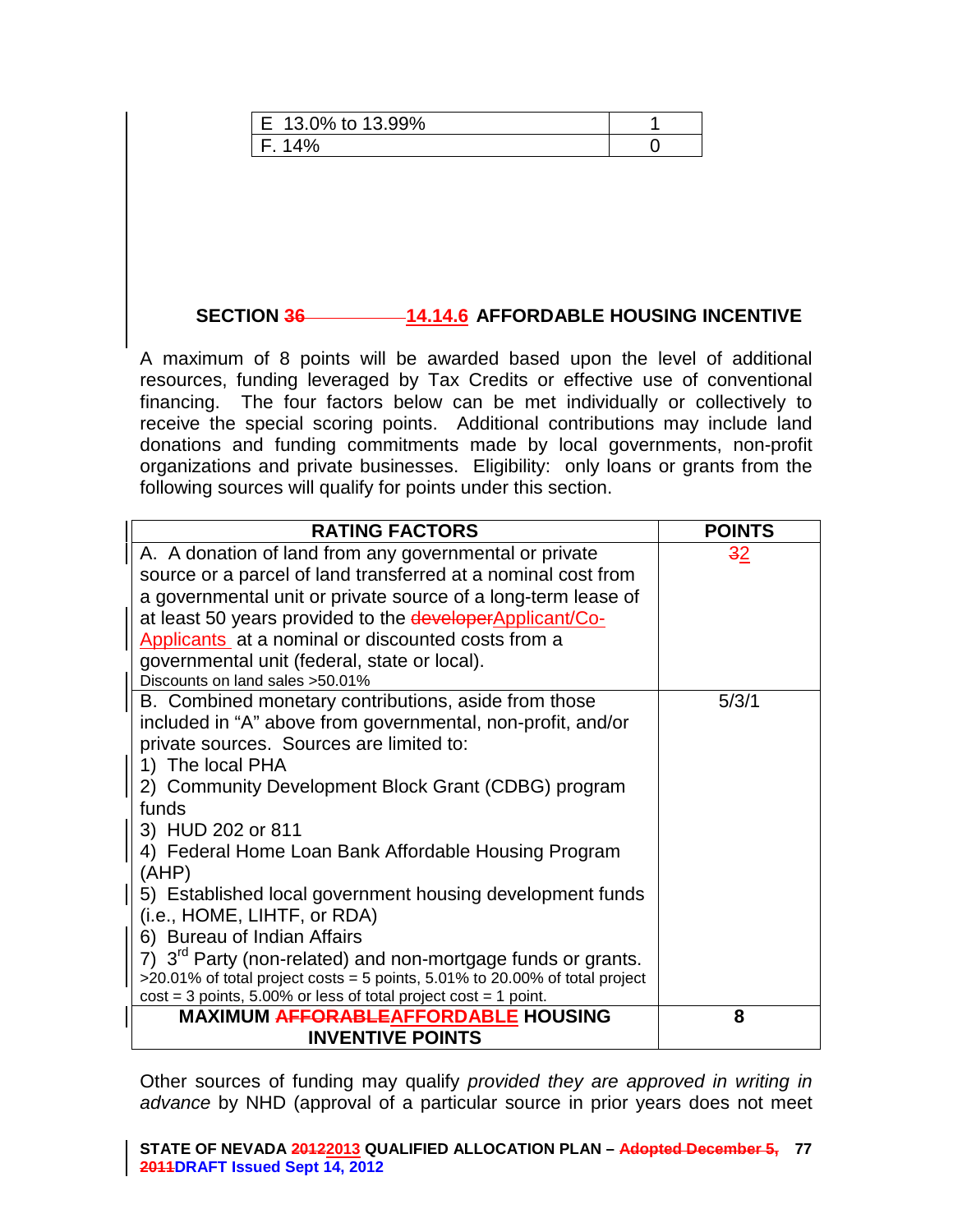this requirement). Adjustments to the purchase price of the land by the seller are not sources of mortgage subsidy. Staff will take percentages to two decimal and will not round up or down.

# **SECTION 37 14.15 TIE BREAKERS**

In the event that one or more projects competing for Tax Credits in the same setaside or geographical account receives an identical number of points, the Division will break the tie by determining which proposal leverages the greatest level of non-Tax Credit funding. This will be determined by dividing the total amount of Tax Credits requested by the total project costs. The project with the lowest percentage of Tax Credits to total project costs will be the successful project. If the above fails to break the tie, the Division will conduct a lottery pursuant to NAC 319.990.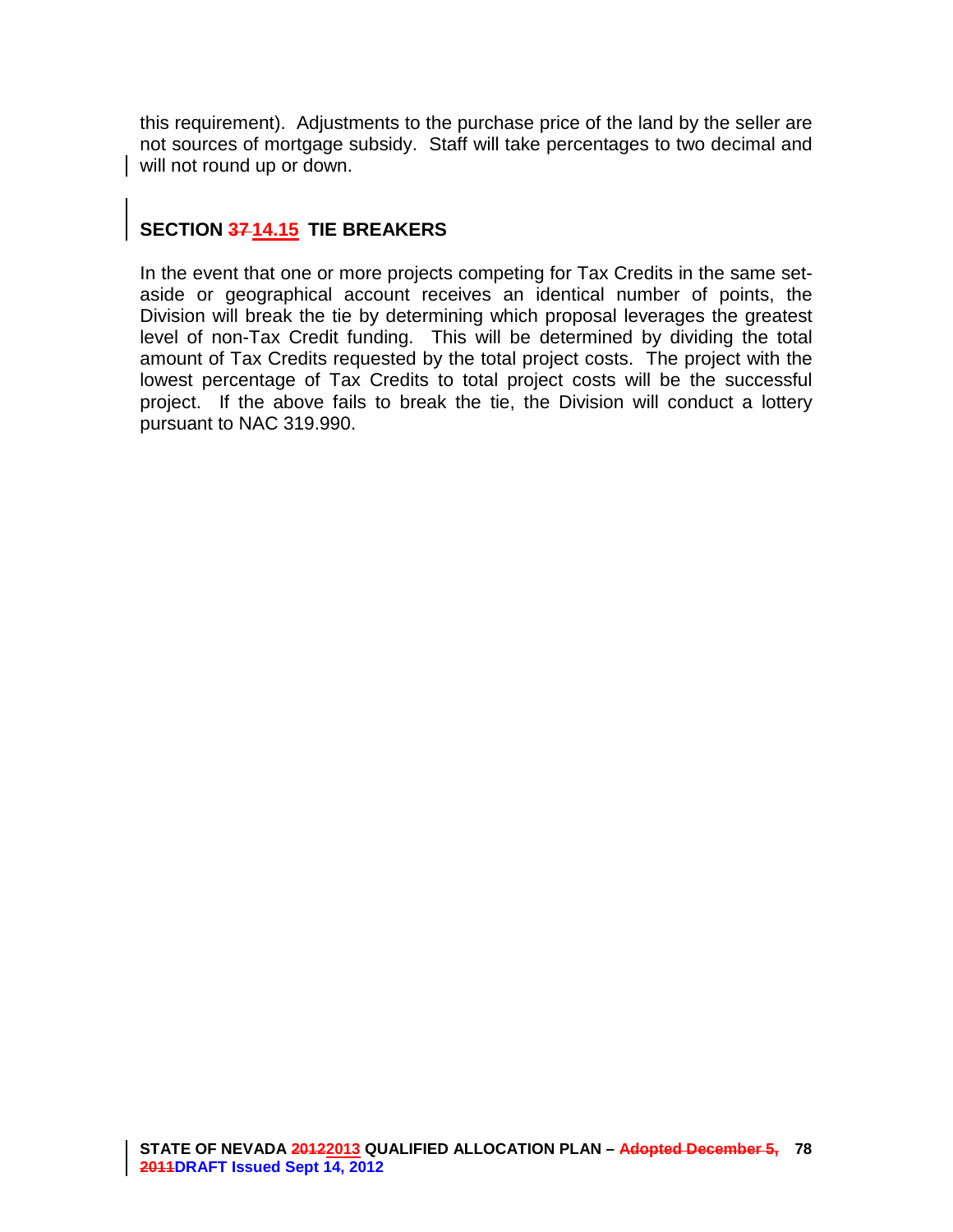# **PROJECT DEVELOPMENT INFORMATION**

#### **SECTION 38 15 MAXIMUM PER UNIT DEVELOPMENT COST AND COST REASONABLENESS STANDARD**

The maximum per unit development cost for projects submitted under the QAP will be based upon the average cost per unit in a project, calculated by dividing the *total development cost* of the project (including developer fee) by the total number of units in the project (regardless if the units are restricted/nonrestricted). The average cost per unit for the project will be compared to the NHD maximum cost per unit of \$204,500.\$ **ITO BE DETERMINED].** The maximum cost per unit figure is based upon a cost analysis of all new construction projects submitted under the 20102012 QAP. Maximum cost per unit is applicable to all project types and set-asides.

For projects with more than 50 units (restricted/non-restricted), there will be a one point deduction in the total project score for every **\$5,000** increment exceeding the per unit limit identified above. For projects with 50 units or fewer (restricted/non-restricted), there will be a one point deduction in the total project score for every **\$7,500** increment exceeding the per unit limit shown above.

#### **SECTION 3916 OPERATING EXPENSES**

Project operating expenses between **\$250.00 and \$325.00** per unit/month are typical for projects in Nevada and considered acceptable by the Division. Applications for project with operating expenses outside this range must include an explanation of why the expenses are higher or lower. The Division reserves the right to adjust Tax Credits on projects with operating expenses greater than the **\$250.00 - \$325.00** range.

#### **SECTION 4017 ESTIMATION OF UTILITY ALLOWANCE**

At the time of application, the Project SponsorApplicant/Co-Applicants must estimate the amount of utility allowance applicable to each unit, considering the square footage of the unit and the proposed source of energy in accordance with Treasury Regulations Section 1.42-10. The Project Sponsor assumesThe Applicant/Co-Applicants assume the risk that these estimates are reasonable and supportive. At the time the project is placed in service, the **Project** SponsorApplicant/Co-Applicants must provide evidence that the utility allowance conforms to the requirements of the Code and Treasury Regulation. Failure to do so will result in forfeiture of the Tax Credits.

The Project SponsorApplicant/Co-Applicant may provide a survey of actual utilities being paid in the area or use the PHA utility allowance for the area, or with NHD staff approval, use the HUD Utility Model or an alternate method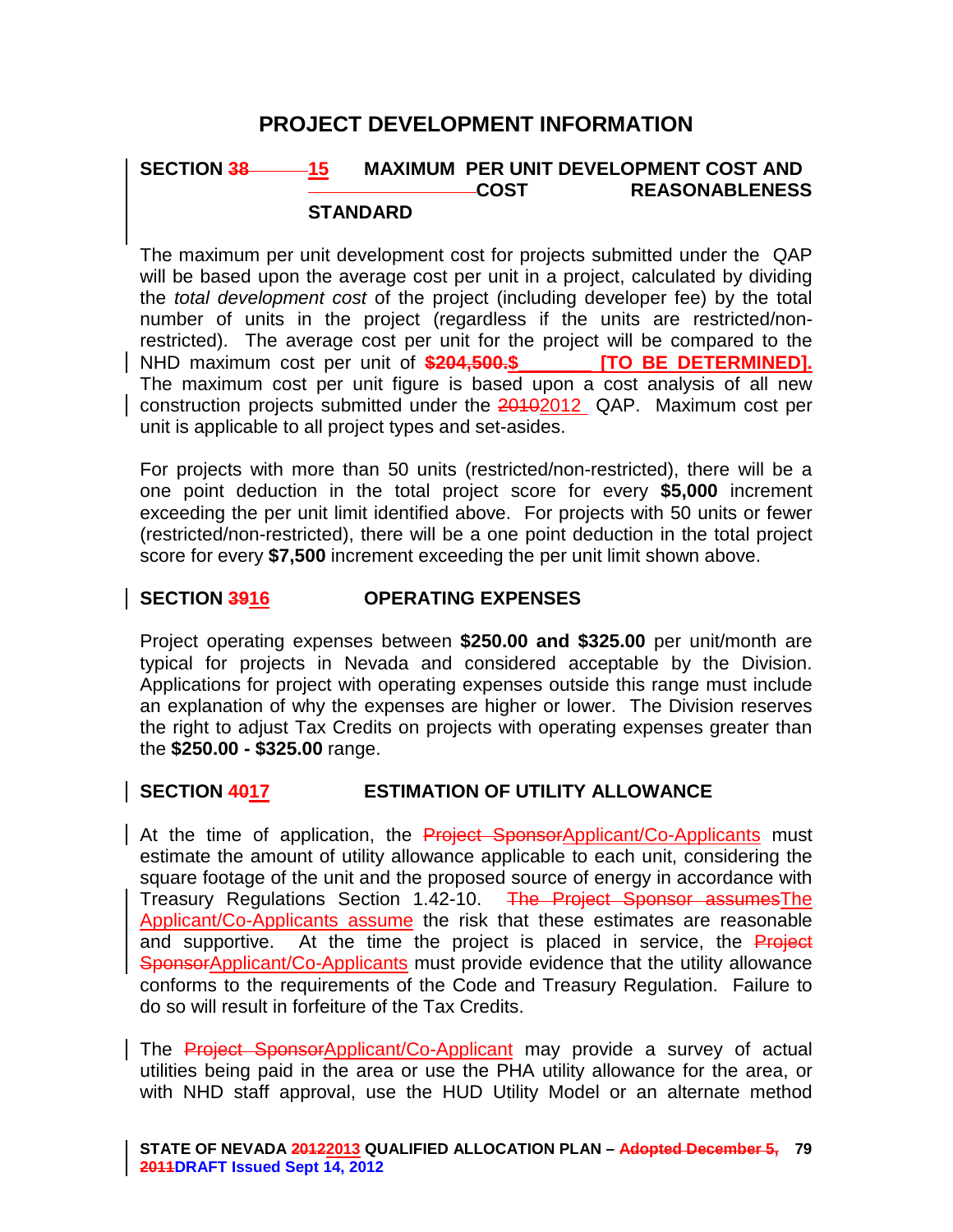allowable per the Utility Allowance Regulations contained in the Federal Register, Volume 73, No. 146, July 29, 2008. Surveys must: (1) have been conducted within 12 months of the application; (2) sampled units must be located within a radius of 50 miles from the proposed project location; (3) sampled units must be similar in size, within 10% based on unit square footage, to those in the project; (4) include a sample size of at least 10 units;(5) the energy source must be the same as proposed for the project; and (6) include the address and square footage of each unit surveyed.

The Project Sponsor of Energy Star projects that have met the 86> REMS measure may request a HERS rated sample of the project. The sample must conform the Division's Energy Requirements guidelines (i.e., 15% of the units must be tested). The Division will require an update to the testing every third year. The utility allowance will not apply to any Section 8 and/or HOME funded units if not allowed by the local funding jurisdiction.

#### **SECTION 41 18 ADJUSTMENTS TO ELIGIBLE BASIS FOR PROJECTS LOCATED IN QUALIFIED CENSUS TRACT AND DIFFICULT TO DEVELOP AREAS**

Project SponsorsApplicant/Co-Applicants with projects located Qualified Census Tract (QCT) or in a Difficult to Develop Area (DDA) as designated in IRC Section 42(d)(B)(5) are authorized to utilize 130% of eligible basis as a factor in determining the adjusted eligible basis. The determination of whether a project is in a QCT or DDA is made at the time of application. Subsequent changes in federal designations of QCTs or DDAs after the application is approved, will not affect the project. Any changes to QCT and DDA designations subsequently made by HUD that are applicable to the 20112013 Tax Credit application period, will be incorporated into the 20112013 QAP following publication in the *Federal Register or other appropriate notice*.

| 20112013 Qualified Census Tract and 2012 Difficult to Develop Areas |                                                 |  |  |  |
|---------------------------------------------------------------------|-------------------------------------------------|--|--|--|
| <b>Metropolitan Qualified Census Tracts</b>                         |                                                 |  |  |  |
| Las Vegas Metropolitan Area                                         | $32.01, 3.01, 3.02, 4.00, 501, 4.02, 4.03,$     |  |  |  |
|                                                                     | 5.0414, 5.20, 5.1121, 5.14, 22, 5.23, 5.24,     |  |  |  |
|                                                                     | 5.27, 6.00, 7.00, 8.00, 9.00, 11.00, 14.01,     |  |  |  |
|                                                                     | 15.00, 2201, 16.10, 16.12, 16.13, 17.18, 19.01, |  |  |  |
|                                                                     | 22.0401, 22.04, 22.07, 23.02, 24.04, 24.05,     |  |  |  |
|                                                                     | 24.06, 26.04, 26.03, 27.0626.05, 28.10, 29.54,  |  |  |  |
|                                                                     | 34.2530,35.00, , 36.16, 38.00, 40.00, 43.0001,  |  |  |  |
|                                                                     | 43.02, 44.0002, 46.0001, 46.02, 47.03, 47.07,   |  |  |  |
|                                                                     | 47.08, 47.09, 47.10, 47.4312, 47.13, 49.16,     |  |  |  |
|                                                                     | 54.38, 56.14                                    |  |  |  |
| Reno Sparks Metropolitan Area                                       | 1.01, 1.02, 2.01, 2.02, 7.00, 9.00, 4810.08,    |  |  |  |
|                                                                     | 14.00, 15.02, 17.01, 18.01, 18.02, 19.01,       |  |  |  |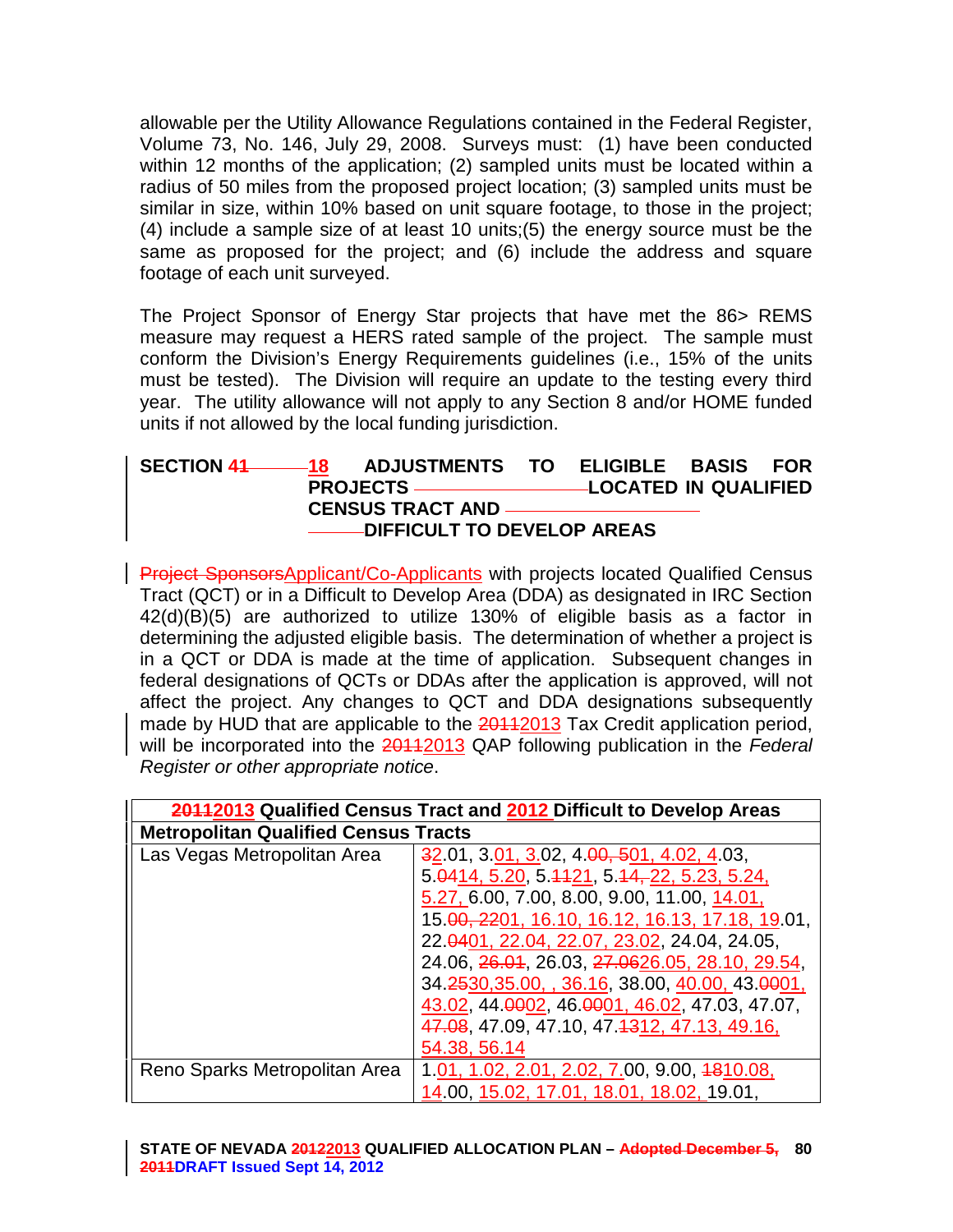|                                   | 19.02. 21.07, 22.04, 22.11, 22.12, 26.11,<br>27.03, 31.01, 9800.00                                                                        |
|-----------------------------------|-------------------------------------------------------------------------------------------------------------------------------------------|
| Non-Metropolitan Areas            | Churchill County - 9504.00<br>Elko County - 94039517.00<br>Lyon County $-9603.01$<br>Mineral County - 94029708.00<br>Nye County - 9603.00 |
| <b>Difficult to Develop Areas</b> |                                                                                                                                           |
| <b>Metropolitan Areas</b>         | Las Vegas/Paradise                                                                                                                        |
| Non-Metropolitan Areas            | Douglas County, Churchill County,<br><b>Lyon County</b>                                                                                   |

As allowed in HERA, the Division will designate additional DDAs and/or projects and/or buildings eligible to 130% of eligible basis as a factor in determining the eligbleeligible basis. An Applicant/Co-Applicants whose with projects meetmeeting the criteria set forth below *must submit a request to implement the "boost" in their application at least 45 days prior to application deadline*.*the Application Deadline*. NHD staff will approve boost requests at least 30 days prior to application deadline. NHD approval does not signify that boost credits will be awarded and only signifies that a project meets one or more of the eligibility criteria to claim the boost included below. The Administrator may retroactively allow for the boost in unique situations.

Staff can authorize up to a 30% boost for projects that have the following project criteria:<sup>[15](#page-59-0)</sup>

1) Demonstrate financial hardship due to changes in Davis Bacon and/or prevailing wage determinations;

2) Provide deep income targeting defined as projects where at least 50% of the total units will be rent restricted and occupied by households with incomes at or below 50% AMI for the jurisdiction within which the project is located and at least 20% of the total units are rent restricted and occupied by households with incomes at or below 40% AMI for the jurisdiction within which the project is located for the entire extended compliance period. Projects requesting a determination under this option must rent restrict and occupy all units as identified in their QAP pro forma and application and cannot open the units to households above the limits stated in their application;

3) Geographic units including, but not limited to, BLM transferred land sites, NHD targeted high foreclosure housing areas (as identified in

<span id="page-80-0"></span> $15$  Staff will review all requests for the basis boost and may award a boost of up to 30% based upon NHD's housing priorities, the amount of boost funds requested for the project and from all projects, the amount of Tax Credits available, and project need.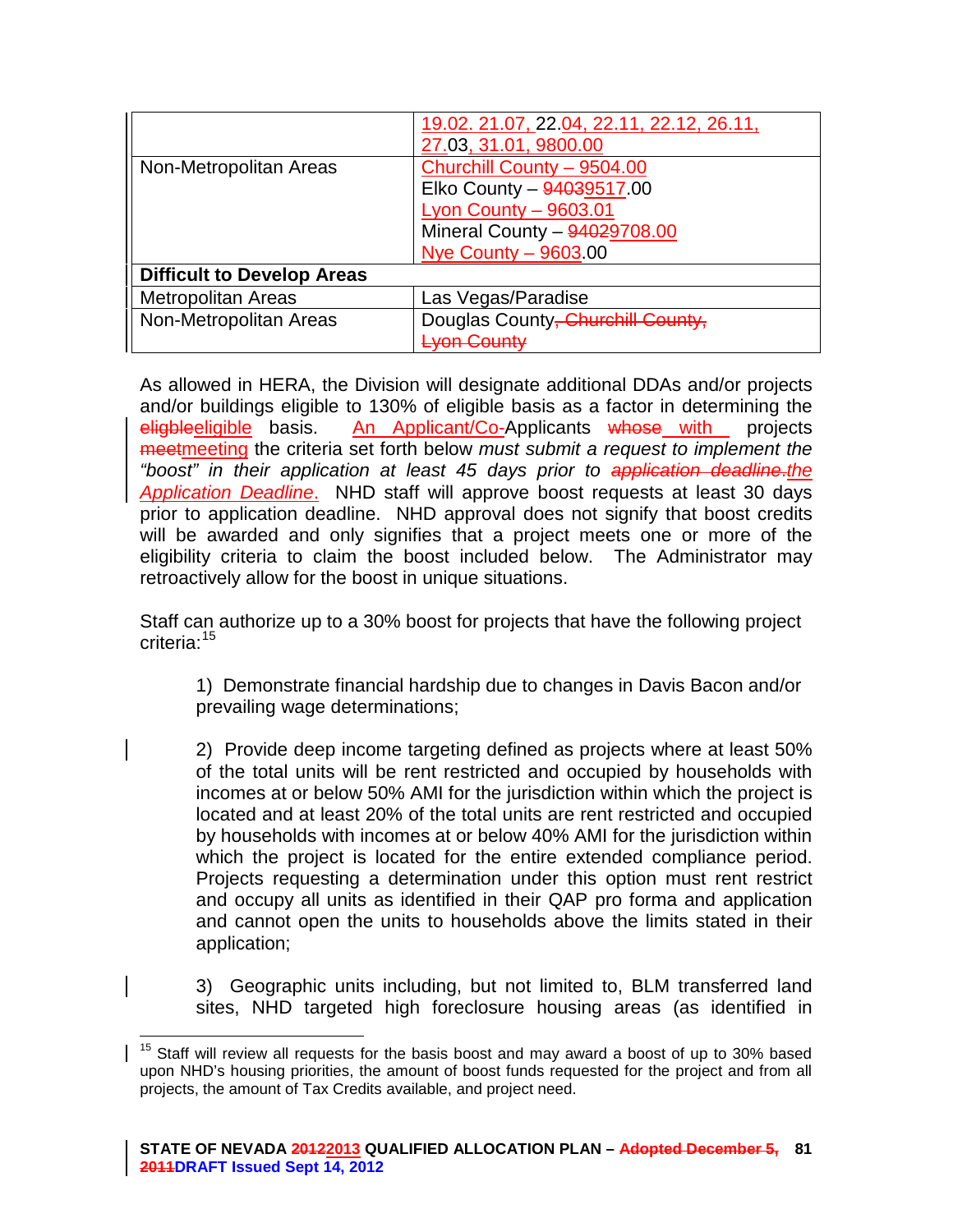approved state and local jurisdiction Neighborhood Stabilization Plan amendments);

4) Projects marketed to homeless populations and/or transitional housing with supportive services; and

5) Rural projects not currently in NHD's Tax Credit/bond housing portfolio where the Project Sponsor has invested a minimum of \$10,000 per unit in new construction or rehabilitation prior to any funds invested for NHD's energy requirements.

6) Projects serving as demonstration projects under the 2013 QAP that can demonstration a need for additional basis boost to offset costs associated with enhanced environmental standards - i.e. LEED Gold.

#### **SECTION 42 19 MAXIMUM AMOUNT OF TAX CREDITS AWARDED AND POST AWARD PROCESS**

### A. Project Cap/Maximum Reservation

The Division has elected to limit amount of Tax Credits a1) Project Cap. Under the 2013 QAP, one project may receive under the 2011 QPAup to a maximum of \$1,000,000<sub>.</sub> of Tax Credits (the "Project Cap"). Applications for Tax Credits in excess of this amountfor an allocation of more than **\$1,000,000** in Tax Credits will be rejected.

2) Maximum Reservation. The Division will accept applications that request Tax Credits for more than one sub-account, as long as the total amount of Tax Credits requested does not exceed the **maximum** limit.Maximum Allocation (as herein after defined).

The Division will cap the total amount of Tax Credits to any one "sponsor"Applicant at **\$1,000,000**. The An Applicant may submit more than one (1) Project under the 2013 QAP; however, the Division will define "sponsor" as a participating entity by reviewingnot award Tax Credits more than **\$1,000,000** in Tax Credits (the "Maximum Allocation") to one Applicant. For the purposes of the Maximum Allocation, the term "Applicant" includes the Applicant, Co-Applicant, and following the "burdensany affiliate of the Applicant or any Co-Applicant. The Division's analysis and benefits" of ownership. This reviewdetermination of whether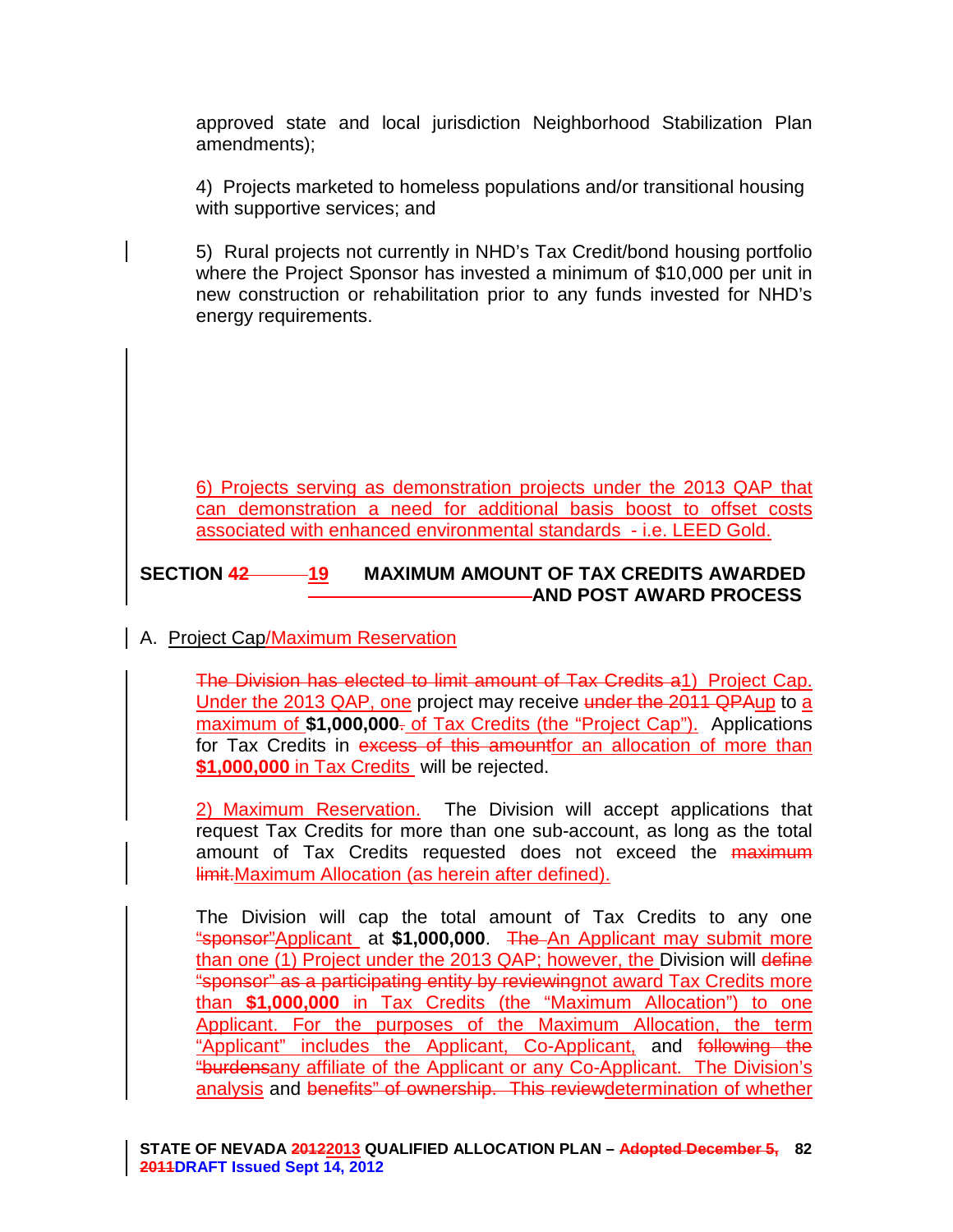the Maximum Allocation has been exceeded will encompass a-include, but not be limited to, determining how the developer feeDeveloper Fee is split, who is being paid consulting fees, and who is authorized to make decisions as, or on behalf of, the **ewner.**Applicant/Co-Applicants and proposed Project Sponsor(s). All entities including, but not limited to, the sponsor, applicant, consultant, developer and general partnersSponsor, Applicant, Consultant, Equity Investors, and managing memberother Project Participants must disclose the portion of consulting and development fees they are being paid as part of thisthe application.

There is no limit to the number of projects a sponsor can submit *(other than Tax Credit requirements and financial considerations)*. The Division requiresThe Division reserves the right to award more than **\$1,000,000**, of Tax Credits to projects financed by the Tax Exempt Bond Program, if the program complies with all of the Division's policies, procedures and all state and federal regulations and laws. This section applies to current year projects and does not include additional credit requests.

The Administrator may temporarily increase or lift the stated project Project Cap and the Project Sponsor capsMaximum Allocation for all new project submissions and requests for additional Tax Credits to address market downturns and/or other financial situations when such action would assist in keeping the Tax Credit program viable and supporting housing projects that create affordable housing. Any changes to the project, additional credit, and Project Sponsor capsCap, and Maximum Allocation will be noticed simultaneously or separately on the Division's website at least 45 days prior to the application submission deadlineApplication Deadline.

The Administrator may increase and/or transfer funds between set-asides and geographic apportionments to ensure the ability to fund projects to a high enough level for viability. The Administrator may forward commit all or part of the Tax Credits needed to a project to ensure its viability and to assist in furthering the development of affordable housing throughout the state.

#### B. Multiple Project Phases

Projects that are phased in from one Tax Credit plan year to another will not be considered as one project for the purposes of the maximum. For example, if a Project Sponsoran Applicant receives Tax Credits on a project this year and next year qualifies and is appropriately ranked for an expansion of a new phase of the existing project, the Project SponsorApplicant may receivedreceive the maximumMaximum Allocation of Tax Credits for the new phase. The Division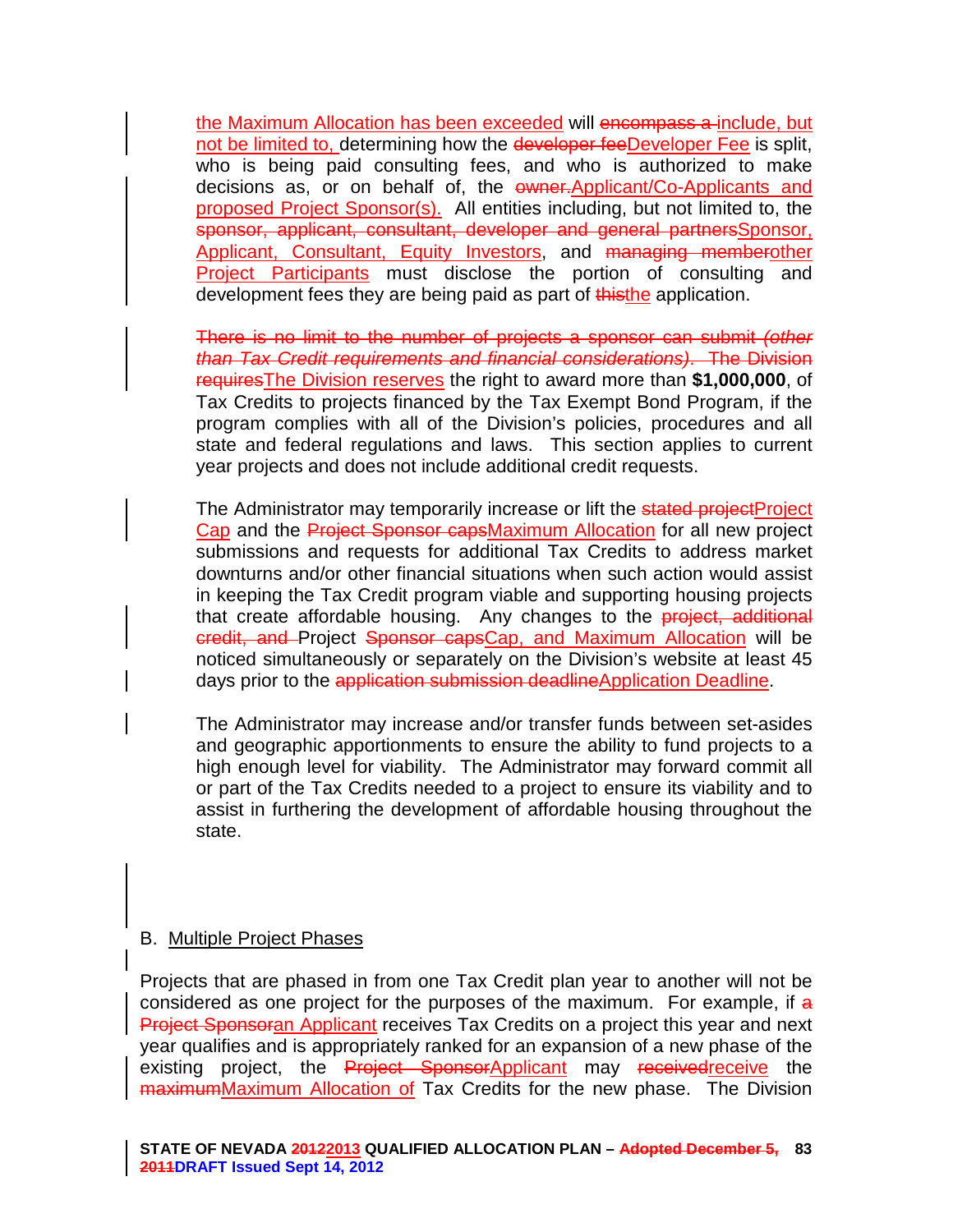reserves the right to reject multiple applications if they are determined to be for one project that has been split in order to circumvent the maximum. Please Section 16, Project Amenity Requirements and Section 21, Additional Project AmenitiesProject Cap and/or Maximum Allocation.

# C. Tax Credit Return

The Project Sponsor Applicant/Co-Applicant may voluntarily return Tax Credit awards before the notification of the **carryover allocation.**Carryover Allocation. For the purposes of this section, the carryover allocationCarryover Allocation notice for the 20122013 projects will be **November**. If the Project SponsorApplicant/Co-Applicant decides to return the Tax Credits on or before the date specified in this section, the return will be considered voluntary. If a project receives a carryover the allocationCarryover Allocation and the Project Sponsor returns Tax Credits after the date specified in this section, the return will be considered involuntary. In such cases, the Project Sponsor will be barred from participating in future Tax Credit funding rounds for the remainder of the 20112012 Tax Credit year and the subsequent Tax Credit year.

#### D. Conditional Reservation

The Division reserves the right to award conditional reservations to projects that have outstanding issues as identified by staff, at the time of reservation. This includes, but is not limited to, outstanding legal issues currently under review, related vacancy issues at nearby properties that may negatively impact the viability of the Tax Credit project, or other matters. Reservations are also subject to final underwriting in the Division's Tax Credit analysis Application Orientation Design (AOD) program and may be amended as a result of that underwriting.

Any project receiving a conditional reservation must cure all conditions by the carryoverCarryover Allocation deadline or any other deadline noted in the reservation letter or the reservation will be cancelled. The Administrator may extend this deadline for extenuating circumstances.

# **SECTION 43 20 FINAL TAX ALLOCATION OF TAX CREDITS**

Once all of the buildings in the project are placed in service, the Project Sponsor may request the final allocation and IRS form(s) 8609. The following information needs to be completed to receive the IRS form(s) 8609:

1) Final application with all source/uses/budget information updated.

2) CPA certification of costs. *The Division will consider the initial CPA Certification of Costs as the true and correct document for the issuance of IRS form 8609*.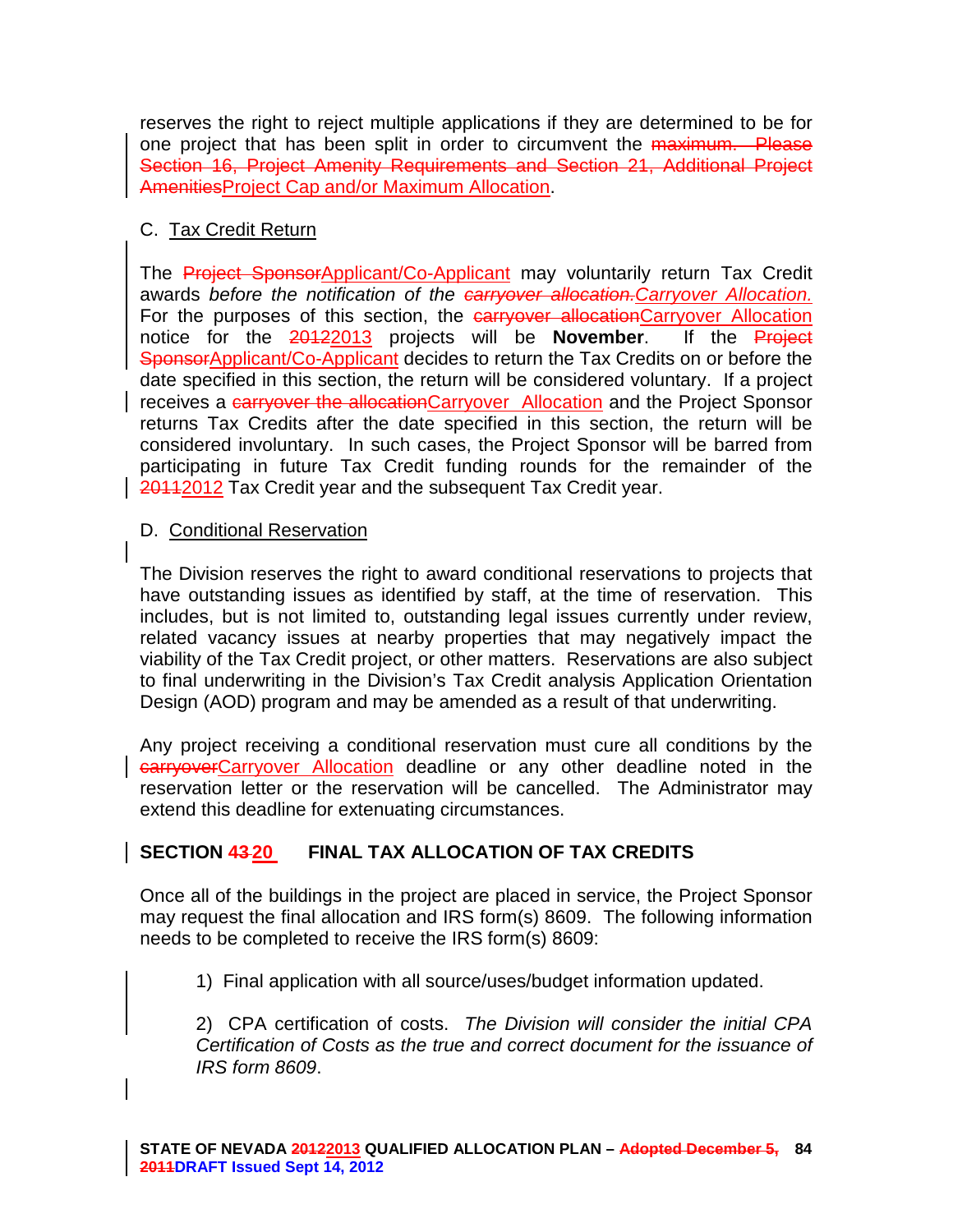3) Final energy analysis, inspection and payment. *The final energy analysis and inspection must show that all of the energy saving measures identified in the pre-energy analysis have been installed*.

4) Pre-8609 inspection by the Division. *The inspection will include a review of proposed unit mix and amenities in the application and completeness of construction*.

5) Comply with Section 48, Lease-Up Requirement, and timely curing of identified non-compliance.

6) Letter certifying permanent financing is in place.

7) Letter acknowledging project has met ADA and Fair Housing accessibility design standards.

8) The CPA cost breakdown must be submitted in a manner that is consistent with data input to the AOD. Forms will be attached to the Final Allocation Application.

9) Tax Credit reduction due to unmet representations as stated in Section 1412,I, Mandatory Energy Conservation Requirements. The reduction in credit will be based upon the percentage of scoring that is not met when final testing or certification of the project is complete (e.g., scoring stated 2 points for tankless hot water heater and triple pane low E windows, 2 points on a total point scoring of 130 points; 2 points equals 1.5% of 130 points. Tax Credit Allocation \$750,000 1.5% of \$750,000 is \$11,250 of Tax Credits or a reduction of \$11,250 of Tax Credits.

### **SECTION 44 21 TAX CREDIT MONITORING**

As of July 1, 2001, all compliance monitoring will require habitability inspection as per Treasury Regulation 1.42.5. The Division has adopted the Uniform Physical Condition Standards established by HUD as the applicable standard for conducting physical inspections and determining compliance with IRS habitability requirements.

#### A. Project Physical Conditions Standards

The project *must* provide decent, safe and sanitary housing for low-income persons as set forth in applicable federal and state statutes and regulations during the compliance period. Effective July 1, 2004, the Division uses the UPCS, published by HUD to determine whether the LIHTC projects remain suitable for occupancy. HUD's UPCS (24 CFR 5.703) can be accessed at www.hudclips.org.

#### **SECTION 45 22 FEES**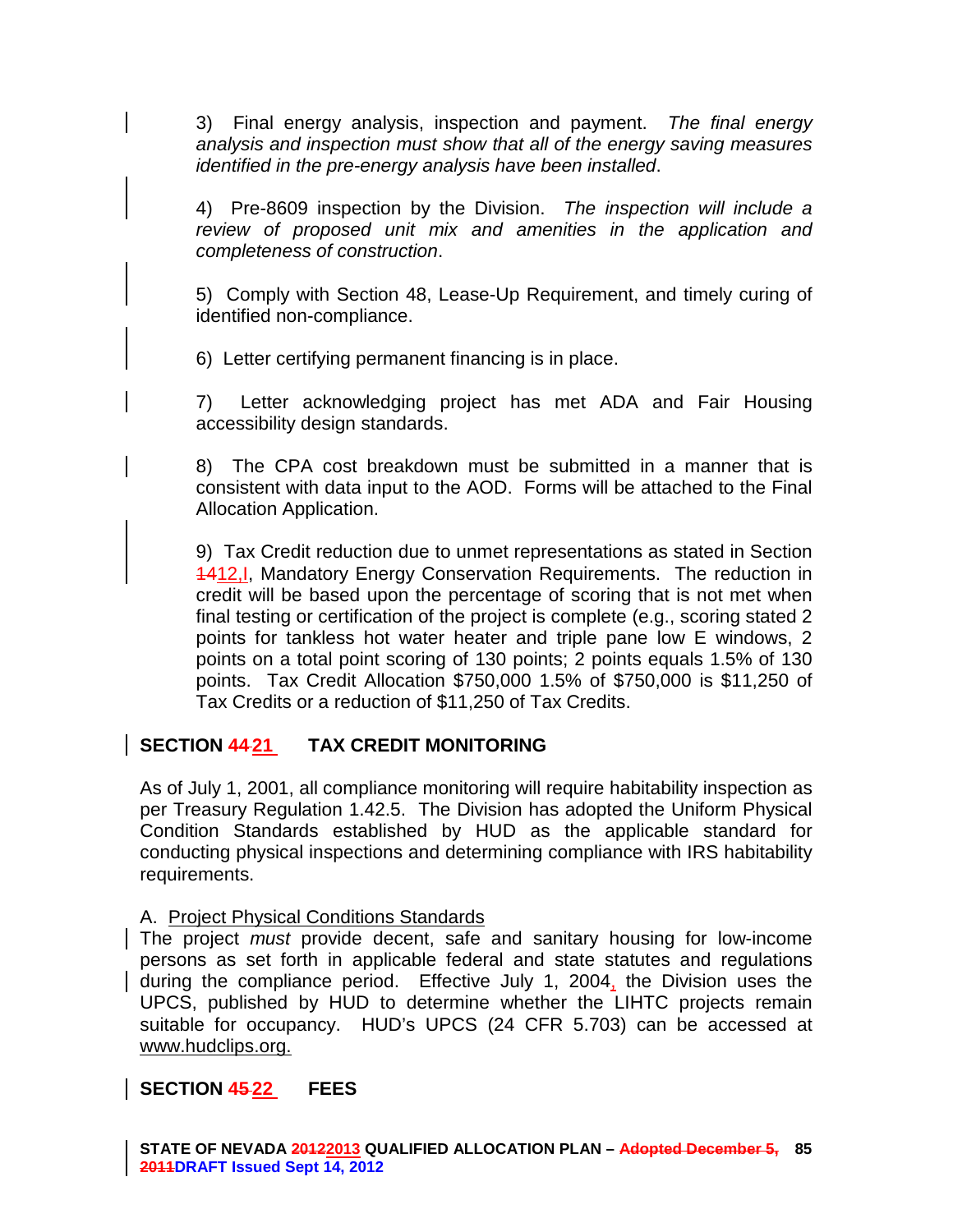All fees paid to the Division are non-refundable.

#### A. Application Fee

The application fee is \$2,500 for both Tax Credit and 4% Bond projects. Bond projects are required to pay this fee upon submission of their application for the 4% credits and 8609s. This fee is in addition to the Cost of Issuance fee(s).

#### B. Reservation Fee

A reservation fee equal to 9.5% of the Tax Credits reservation amount is payable at the time the Division reserves the Tax Credits for the project. Non-profits that are not joint-venturing or in partnership with a for-profit Project Sponsor have the option of paying 4.75% no later than six months after the date of reservation. This fee also applies to Bond projects requesting 4% credits. This fee is in addition to the Cost of Issuance fee(s). The reservation fee is due upon receipt of the reservation letter and must be paid within 14 days of the date of the reservation letter.

#### C. Carryover Allocation Fee

An administrative fee of \$2,500 will be charged for each carryoverCarryover Allocation letter issued by NHD. The Project Sponsor's federal tax identification number of the Applicant/Co-Applicants must be supplied at the time the carryoverCarryover Allocation commitment is requested.

#### D. Compliance Monitoring Fee

An annual fee of \$35.00 for each low-income unit will be charged during the compliance period. The first annual Compliance Monitoring Fee is due and payable when the project is placed in service. Thereafter, annual Compliance Monitoring Fees must be paid on or before January 31 of each year for the remaining compliance period including any extended use period. The Division reserves the right to adjust monitoring fees as necessary on a project-by-project basis to cover the cost and expense of monitoring compliance.

#### E. Compliance Training Fee

A fee of \$75.00 per person will now be required to attend the Division's annual Tax Credit Compliance Training. The one-day training session, usually conducted in March, April, or May of each year, is held in Las Vegas and Carson City/Reno. Attendance is mandatory for all on-site property managers. Notice of the annual training sessions will be announced once a date and site are determined. Additional training cost will vary by training subject and will be posted on the website.

#### F. Compliance Monitoring Fee for Second Audit

If a property receives an audit in which the property is substantially out of compliance and Division staff must re-monitor files after corrections are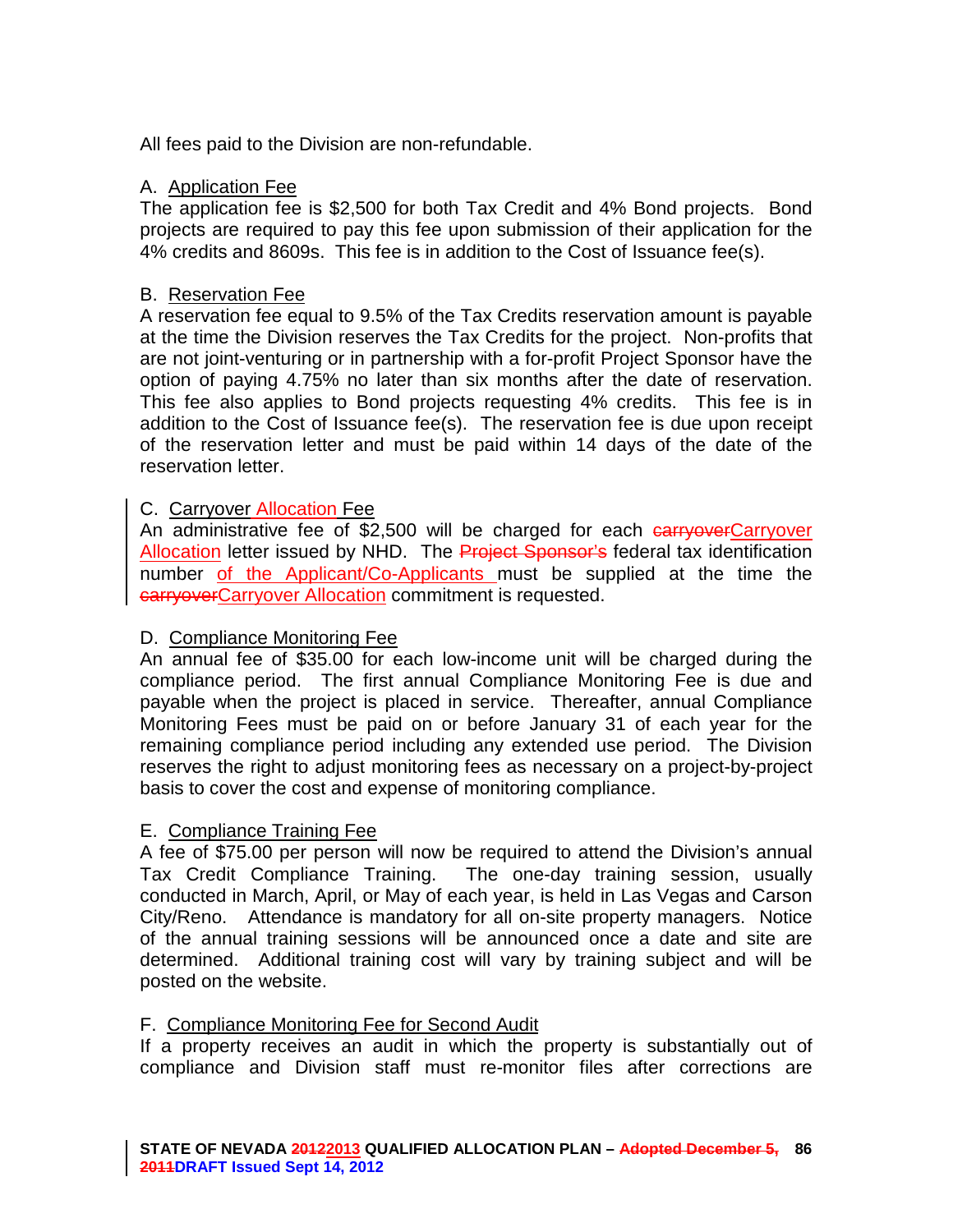submitted or re-inspect units, there will be an additional audit fee equal to the per unit monitoring fee for each unit/file that requires a second audit.

# G. Legal Fees

If the Project Sponsors requests a change in scoring or decision that requires the Division to obtain legal advice, the Project Sponsor will be billedlf an Applicant/Co-Applicant requests review of a decision of the Division, or if after an allocation of Tax Credits, a Project Sponsor requests a waiver or variance from a QAP requirement, any change in the project from what was described in the application, or a similar matter, for which the Division determines that legal advice or review is necessary , the Division shall be entitled to bill the Applicant/Co-Applicant or Project Sponsor, as applicable, for the legal service at a rate of \$300.00 per hour. Legal fees must be paid for any time legal spends reviewing an item. A cost estimate will be provided for the Project Sponsor's approval and a 50% deposit will be required to initiate the legal review. Legal review will not be undertaken without receipt of the deposit and, if the Project Sponsor chooses not to have the legal review, the points will not be re-scored.

The Division shall also be entitled to recover its attorney's fees, costs and expenses in any litigation, arbitration, mediation or other proceeding arising from, as a result of, or pursuant to the 2013 QAP, and/or the resulting Tax Credit allocation round, selection process or award determination process, regardless of who initiated the litigation, arbitration, mediation or other proceeding.

# H. Energy Analysis Fees

The 2011 QAP requires Project Sponsors to comply with the Division's Energy Efficiency Requirements. Sponsors are required to meet pre- and post construction energy analysis for new construction or rehabilitation projects.

The energy analysis is contracted by NHD with an independent certified energyauditing contractor. The Project Sponsor will reimburse the Division the costs of the energy analysis at a rate of **\$1000** for pre-construction analysis and **\$250.00** a unit with a minimum of 15% of the project being subject to the energy analysis for construction and post construction audits. The energy analysis fee will be assessed mileage and per diem charges at the state rate. If additional testing is required, fees will be due at the time of the re-testing. The \$1000 fee is due at time of energy analysis submission. The \$250.00 per unit 15% fee is due when testing is completed and must be paid before issuance of the 8609 form.

# **SECTION 46 23 DEBARRED LIST**

The Administrator will have the option to reject applications for Tax Credits for the following reasons if the Applicant/Co-Applicant or any Project Sponsor/equity partner/management companyParticipant:

1) isls included on the HUD Debarred List;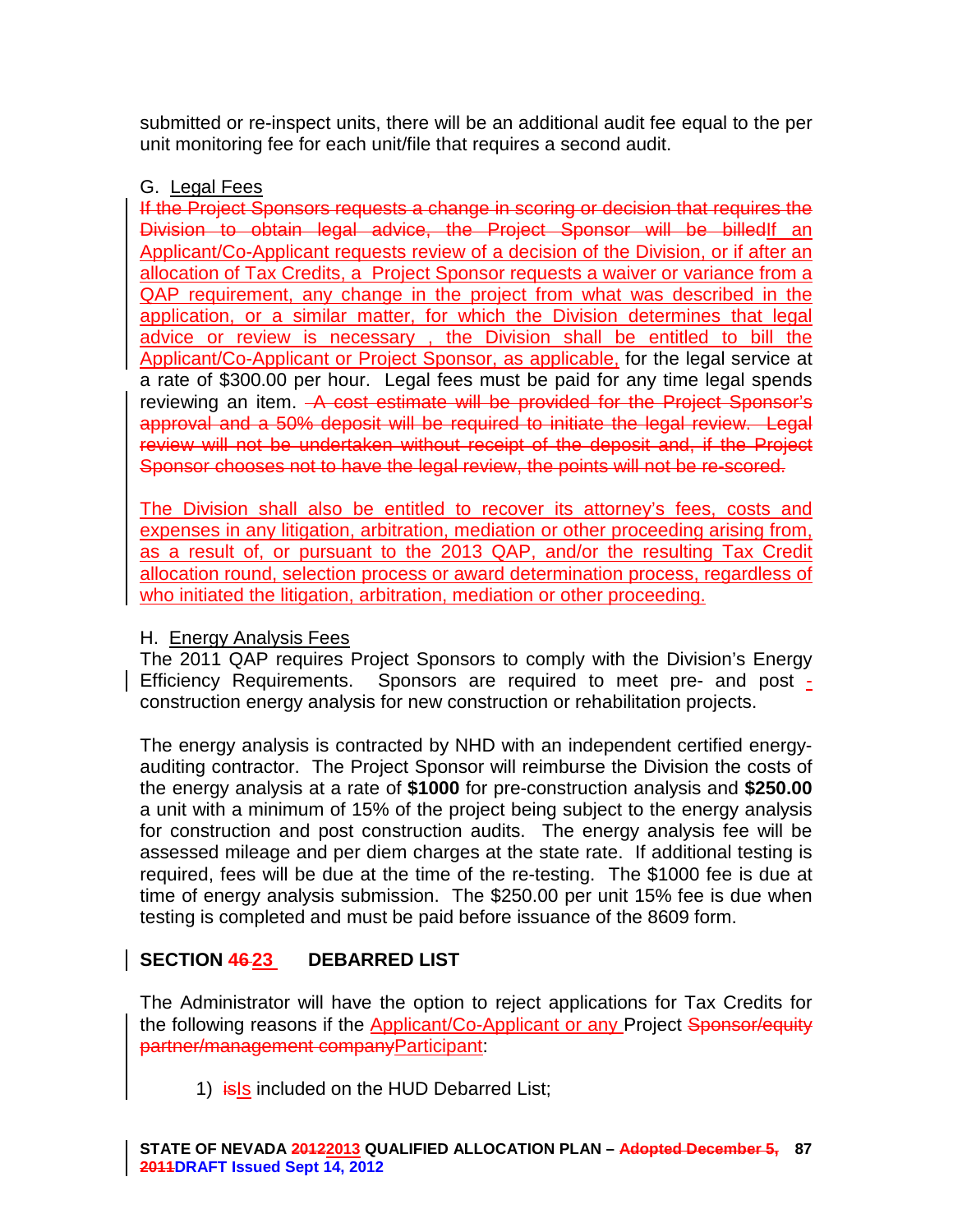2) defaulted Defaulted or failed to Complete Funding or Construction on a Tax-Exempt Bond Issue;

3) defaulted Defaulted under and/or failed to comply with aany HOME and/or LIHTF;

4) defaulted Was involved with a LIHTC or Tax Exempt Bond issue project which was lost to foreclosure or deed in lieu of foreclosure;

5) Made a misrepresentation, or provided false and misleading information, in any document submitted to the Division or provided any false or misleading information to the Division;

6) Was convicted of a felony, prosecuted or investigated for fraud or misrepresentation by any governmental agency or was investigated by the IRS for tax fraud or other Code violations;

7) Defaulted or failed to comply with any of the terms and conditions, including mandatory 15-year and extended compliance, on a Bond or Tax Credit Project that receives a Tax Credit reservation or allocation by the Division or any other State housing authority; and/or

5) any party that fails8) Fails to pay any mandated charges will be added to the Debarred Listor fees to the Division, or any other governmental agency or authority.

# **SECTION 47 24 LEASE-UP REQUIREMENT**

Effective July 1, 2002 all Project Sponsors will be required to contact the Division once the first building in the project is issued a Certificate of Occupancy and prior to any lease-up. The Division will provide an orientation to Project Sponsors and on-site property managers regarding the long-term compliance of the property with Section 42. The Division will review the state's Tax Credit Compliance Manual with the project management and discuss the Division's compliance requirements and project management responsibilities. This orientation is mandatory. Failure to contact the Division as specified above will result in a delay of the Division's issuance of IRS form(s) 8609.

### **SECTION 4825 ANNUAL INCOME RE-CERTIFICATION**

Under HERA, the Project Sponsor of a 100% low income project is exempt from the recertification requirements under IRS regulation 1.42-5(b)(1)(vi) and (vii) and 1.42-5(c)(1)(iii) and is *not* required under those sections to: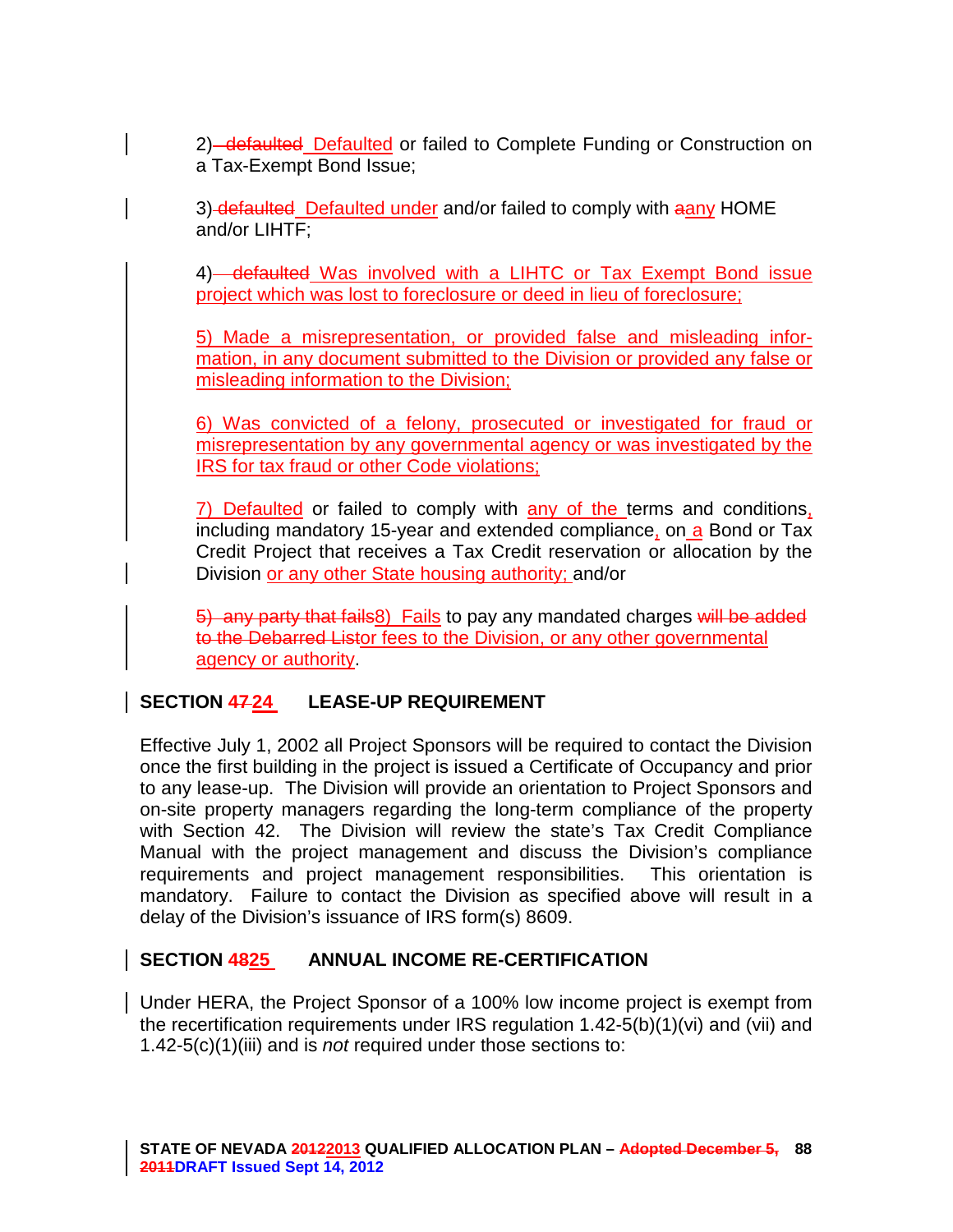1) keep records that show an annual income re-certification of all the lowincome tenants in the building who have previously had their annual income verified, documented and certified;

- 2) maintain third-party documentation to support that re-certification; or
- 3) certify to the Division that is has received this information.

In lieu of recertification after year two of tenancy, *Project Sponsors must ensure that all tenants annually complete a form of certification as prescribed by NHD.* The Alternate Certificate must be dated and signed by the tenant(s) and the Project Sponsor's on-site representative and the Project Sponsor must maintain a current Alternate Certification in each tenant file. The Division will review this documentation during the annual compliance reviews. Project Sponsors of 100% low-income properties are still required by NHD to perform a complete income recertification upon first anniversary of tenancy. Projects that have less than 100% low-income units *must* still perform a complete annual income recertification.

NHD regulations concerning tenant annual recertification may be updated from time to time with at least 15 days notice formfrom NHD to comply with regulations or facilitate the reporting of data. Additionally, NHD reserves the right to require annual tenant income recertification at properties where gross negligence or noncompliance has been found. Relaxation of Tax Credit annual tenant income recertification does not supersede requirements for income recertification under other federal programs such as HOME.

# **SECTION 49 26 TAX EXEMPT BOND PROGRAM**

IRC Section 42 allows Tax Exempt Bond Financed Projects to receive an allocation of 4 Percent Tax Credits provided they meet the minimum requirements for an allocation in the QAP. The Division's determination that a Project satisfies the requirements of the QAP will be based on the proposed project meeting all requirements of the QAP in effect when the determination is made. Applicants/Co-Applicants with Tax Exempt Bond Financed Projects must also meet all of the requirements of the Division's Tax Exempt Bond Financing program requirements, as same may be amended from time to time<sup>[16](#page-80-0)</sup>.

The Tax Credits allocated to Tax Exempt Bond Financed Projects are not subject to the annual credit ceiling and, consequently, are not required to compete in the competitive allocation process described in the QAP. Requests for these determinations must be made by the Applicant/Co-Applicants after an award of

 <sup>16</sup> Information on the Division's Tax Exempt Bond Financing program is available on the Division's web site: http://nvhousing.state.nv.us/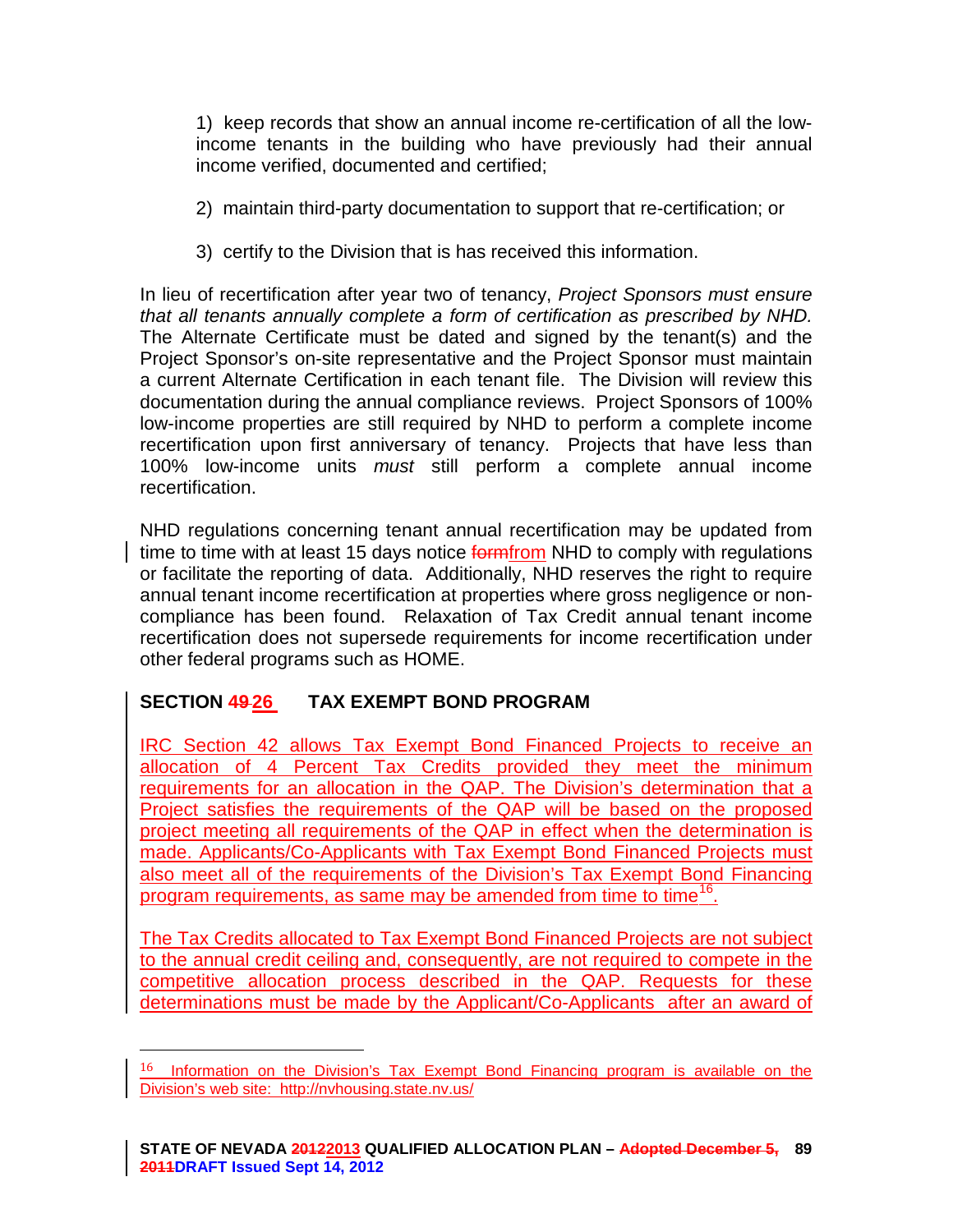bond volume cap is made by the State Board of Finance. Requests must include all applicable fees, and a complete application.

Tax Exempt Bond Financed Projects may receive Tax Credits on the full amount of their Eligible Basis only if at least 50 percent of the "aggregate basis" of the proposed project is financed with Tax Exempt Bonds. Additionally, numerous bond-financing rules apply and many Tax Credit requirements are different for Tax Exempt Bond Financed Projects. NHD recommends that Applicants/Co-Applicants undertaking these Projects obtain advice from qualified tax professionals to ensure that such requirements are met.

To receive 4% Tax Credits on a Tax Exempt Project, Project SponsorsBond project, Applicants/Co-Applicants must comply with the following:

1) Final allocation application *(at a cost of \$2,500 and payment of 9.5% of the Tax Credit Award) with updated sources/uses/budget information*.

2) CPA of certification costs. *The Division will consider the initial CPA Certification of Costs as the true and correct document for issuance of IRS Form 8609*.

3) Final energy analysis and inspection. The final energy analysis and inspection for new construction must have a REM Index Rating of 86 or higher. The final energy analysis/inspection for rehabilitation projects must show that all of the energy saving identified in the pre-energy analysis have been properly installed.

4) Pre-8609 inspection by the Division. The inspection will include a review of proposed unit mix and amenities in the application and completeness and construction.

5) Comply with Section 48, Lease-Up Requirement and timely curing of identified non-compliance.

6) Letter certifying permanent financing is in place.

7) Letter acknowledging project has met ADA design standards.

8)— The project must be in compliance with the Bond Regulatory Agreement.

9) Comply with Section 42 50% test.

10)- The project must meet Section 11, Eligible Project Categories requirements as outlined in the QAP.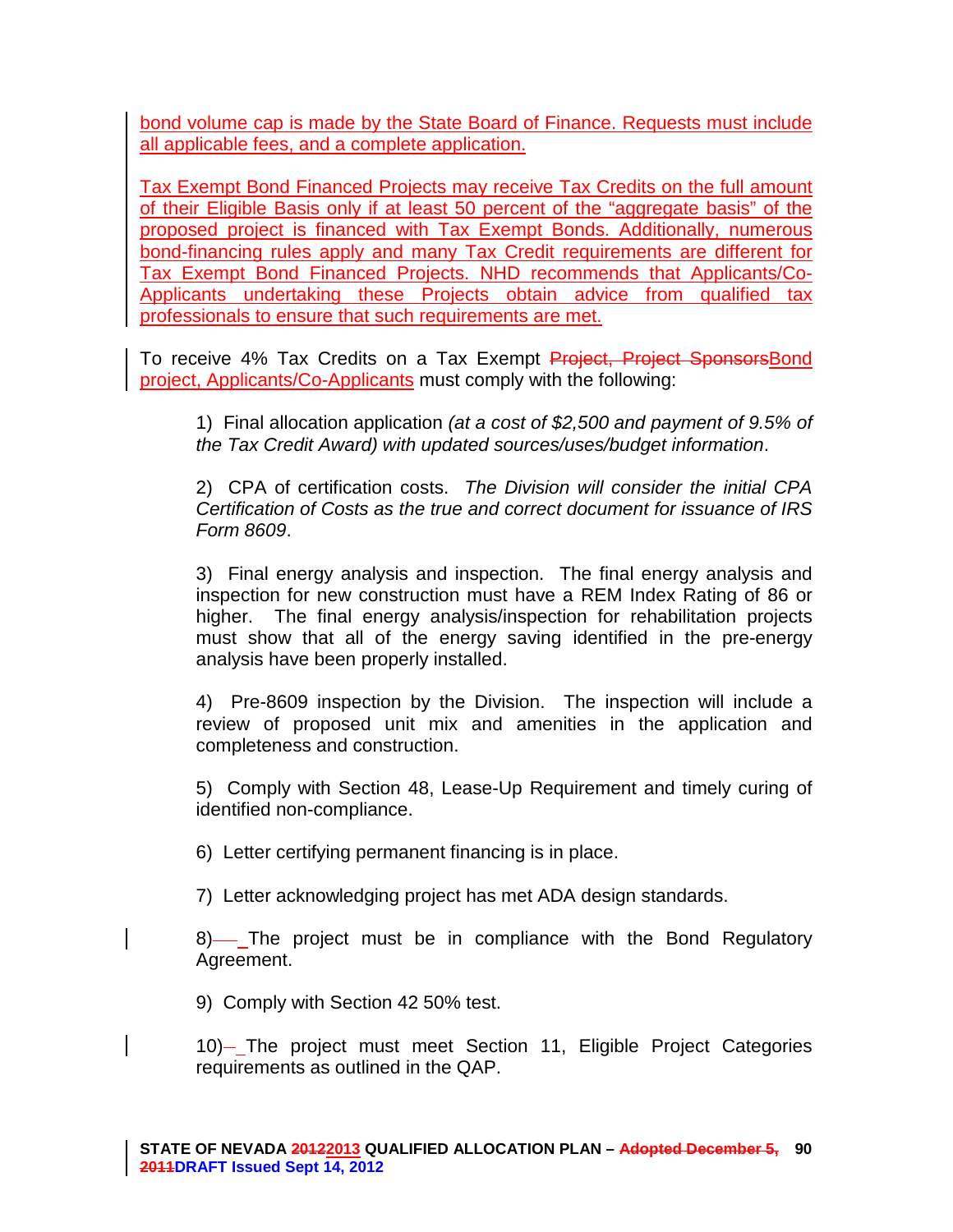11) The CPA cost breakdown must be submitted in a manner that is consistent with data input to the AOD system. Forms will be attached to the Final Allocation Application.

12) The allowable developer fee for Tax Exempt Bond Financed project may not exceed 15% of the Total Project Cost including the land.

13) 4% Tax Credits are applicable only to NHD multi-family revenue bond projects that have received a Section 42m letter from the Division's Chief Financial Officer.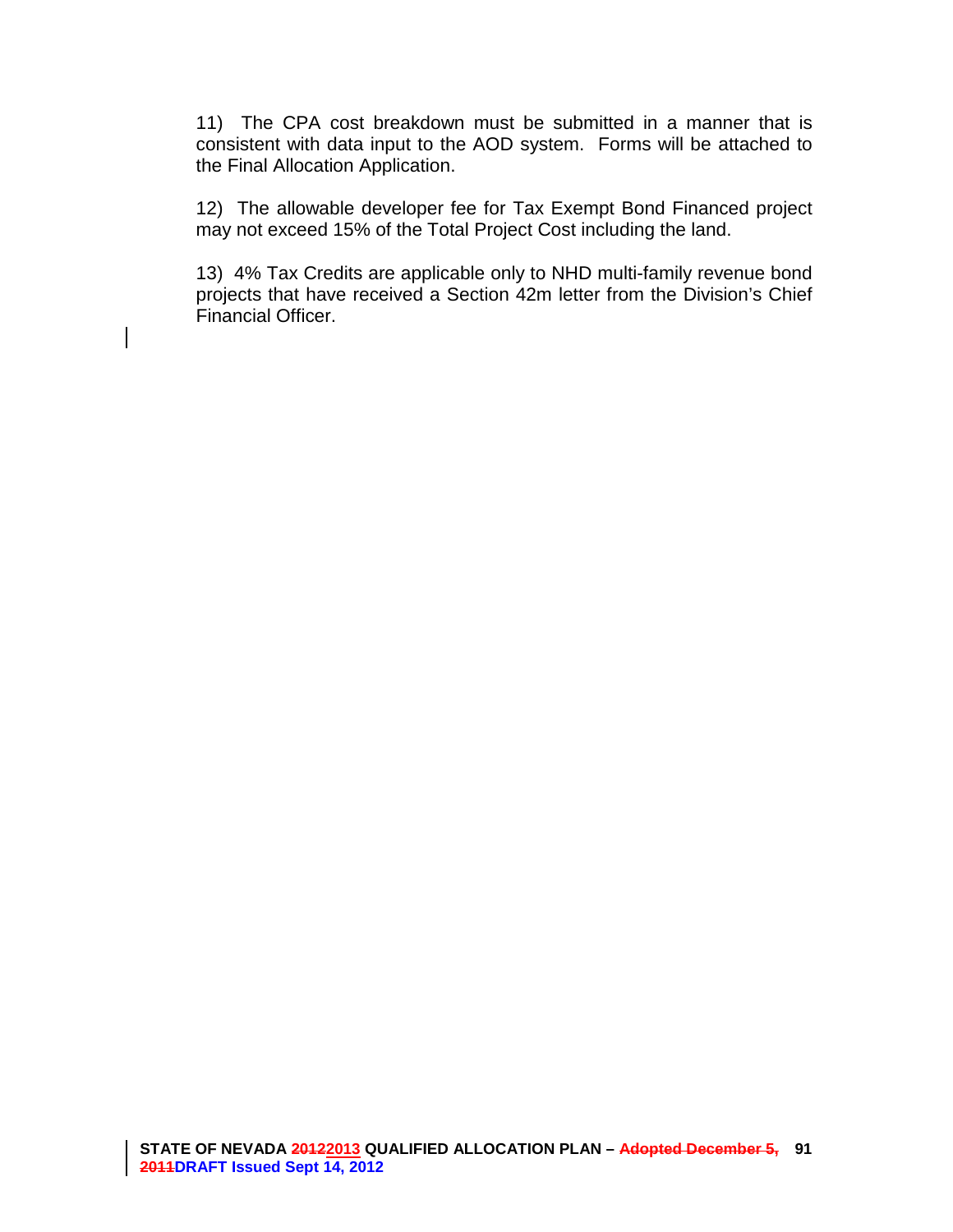# **PUBLIC COMMENT PROCESS**

14) The Nevada State Board of Finance has approved the issuance of the Tax Exempt Bonds for the project.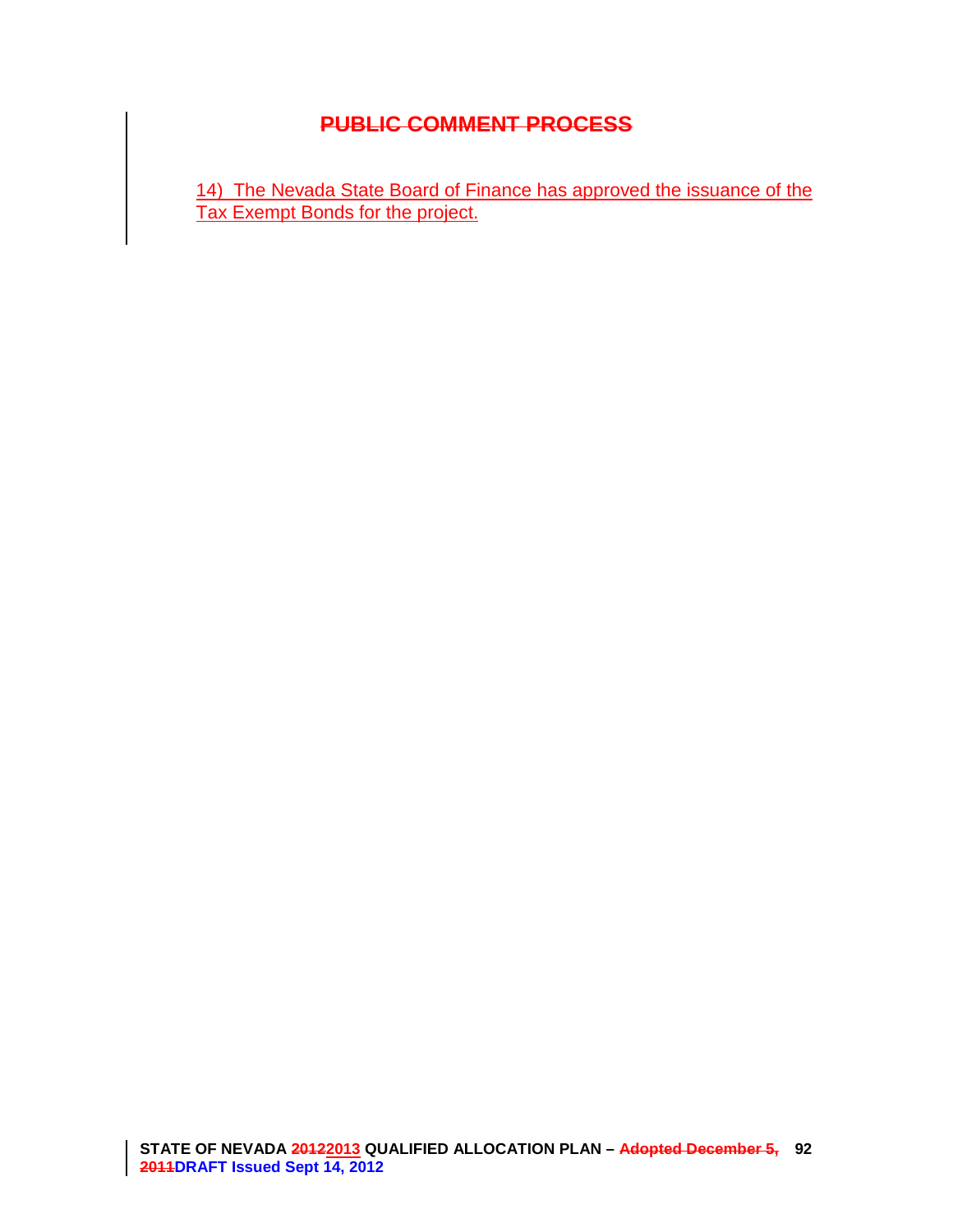# **SECTION 50 27 NOTICE TO NHD OF CHANGES TO THE PROJECT**

It is the Applicant/Co-Applicant's responsibility to notify NHD immediately, in writing, of any changes to the Project subsequent to submission of an application, including the changes listed below and any other material changes, by requesting NHD's approval of such changes. If any proposed change results in adjustments to the project's original scoring, regardless of the project's ranking, or if the proposed changes would have prevented the project from achieving one or more of the original Threshold Requirements at initial application, NHD may reject the Application and/or revoke the reservation or Tax Credit allocation. Failure to notify NHD may result in the rejection of an application or loss of a reservation or Tax Credit allocation. Approval of such changes will be made in NHD's sole discretion, and the change may result in a change in the Tax Credit amount or other action by NHD. A \$1,000.00 fee payment is required at the time of the request for approval of any changes. As a condition of the submission of a request to NHD to approve a change to the project, Applicant/Co-Applicants also agree to pay the legal fees and expenses incurred by NHD in connection with the consideration of the request.

Examples of changes of which NHD must be notified:

1) Site control or rights of way are lost;

2) Project costs change in excess of five percent (5 percent) of the total development cost shown in the application;

3) Applicant obtains additional subsidies or financing other than those disclosed in the Application; loses subsidies or financing included in the Application; or the amount of any such financing or subsidy changes by 10 percent or more from the amount shown in the Application;

4) Development cost contributions made by a state or local entity are reduced, increased, withdrawn or substituted with other types of contributions than the ones originally proposed in the application;

5) The syndication payment timing and/or net proceeds change from those stated in the application;

6) The parties involved in the ownership of Applicant/Co-Applicants as represented in the application change;

7) The unit and project design, square footage, unit mix, number of units, or number of buildings changes. Substantial changes of this sort may result in a requirement to produce a new Market Study;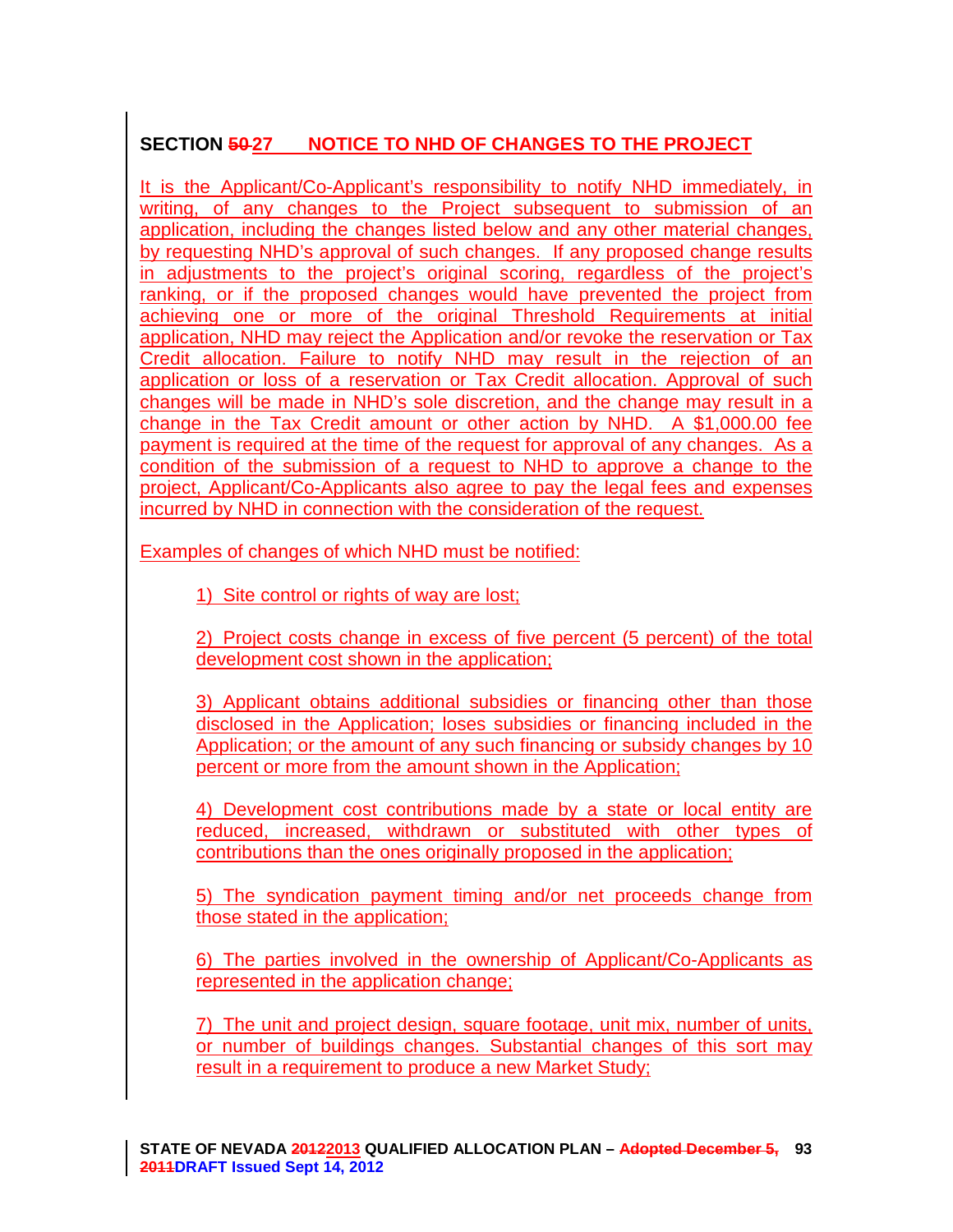8) A change in any support service provider and/or change in type of support services to be provided;

9) There is a dissolution, winding up of affairs, sale of assets, merger or business combination of any Applicant/Co-Applicant or Project Sponsor, as applicable, or any Project Participant;

10) Any of the Project Participants change; and/or

11) Any other factor deemed material by NHD in its reasonable judgment.

# **SECTION 28 DISCLAIMER AND LIMITATION OF LIABILITY**

**NHD makes no representations to the Applicant/Co-Applicant, Project Participants, Equity Investor or to any other Person as to Project eligibility or compliance with the Code, IRS Treasury regulations, or any other laws or regulations governing the Low Income Housing Tax Credit program. Applicants/Co-Applicants, Project Participants, Equity Investors and all other Persons participate in the Tax Credit program at their own risk. No member, officer, agent or employee of NHD or the State will be liable for any claim arising out of, or in relation to, any Project or the Tax Credit program including claims for repayment of construction, financing, carrying costs, any loss resulting from a decision of the IRS, or consequential damage or loss of any kind incurred by an Applicant/Co-Applicant, Project Participants, Equity Investor, or any other Person.**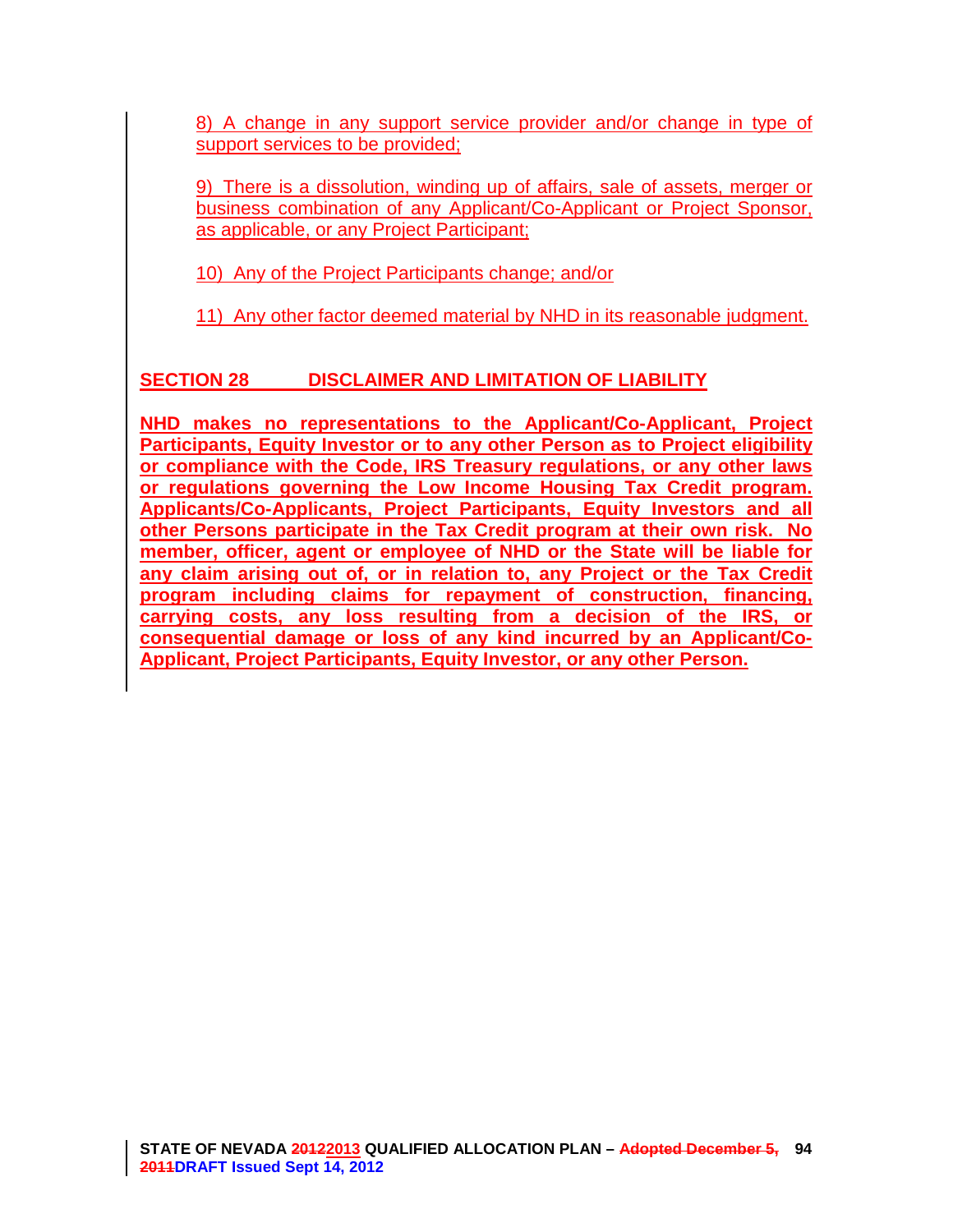# **PUBLIC NOTICE, COMMENT, DISTRIBUTION AND APPROVAL**

#### **SECTION 29 PUBLIC COMMENT, DISTRIBUTION AND APPROVAL OF THE QAP**

A first draft of the 20122013 QAP was made available for public review and comment on September  $23, 201114, 2012$ . In accordance with the Regulationsapplicable provisions of NAC Chapter 319 , the Division scheduled and heldwill hold public hearings on the first draft 20122013 QAP on October 24,  $201118$ , 2012 at  $1-p$  9 a.m. at the NHD offices in Carson City and Las Vegas. OtherAnother public meeting locations werelocation will be in Elko and Reno., and it is anticipated that there will be an additional public meeting location in Elko. All public meetings werewill be held concurrently and linked by video conference.

Public commentcomments on the first draft 20122013 QAP wasare to be submitted to the Division in writing, by letter, fax or electronically email, via the contact information in the following Section 52. Verbal30. Written comments wereon the first draft of the 2013 QAP must be received at the hearing. Comments were due by by the Division by 5 p.m. local time in Carson City, Nevada on October 27, 2011.22, 2012. Any verbal comments will be received at the public hearing.

Following the public hearings and comment on the first draft of the 2013 QAP, a second draft of the 2013 QAP wasis anticipated to be released for public review and comment. Alt is anticipated that a final public hearing on the second draft of the 2013 QAP was will be held on November 15, 20112012, in conjunction with a meeting of the state's State's Advisory Committee on Housing- (ACH). The meeting wasof the State's ACH will be separately noticed on the Division's web site:

<http://www.nvhousing.state.nv.us/>

The ACH meeting and final public hearing on the 2013 QAP will be held at the NHD Carson City and Las Vegas offices that werewhich will be linked by video conference.

[The 20122013 QAP was adopted by the Administrator on December 5, 2011. \_\_, 2013. **TO BE DETERMINED**]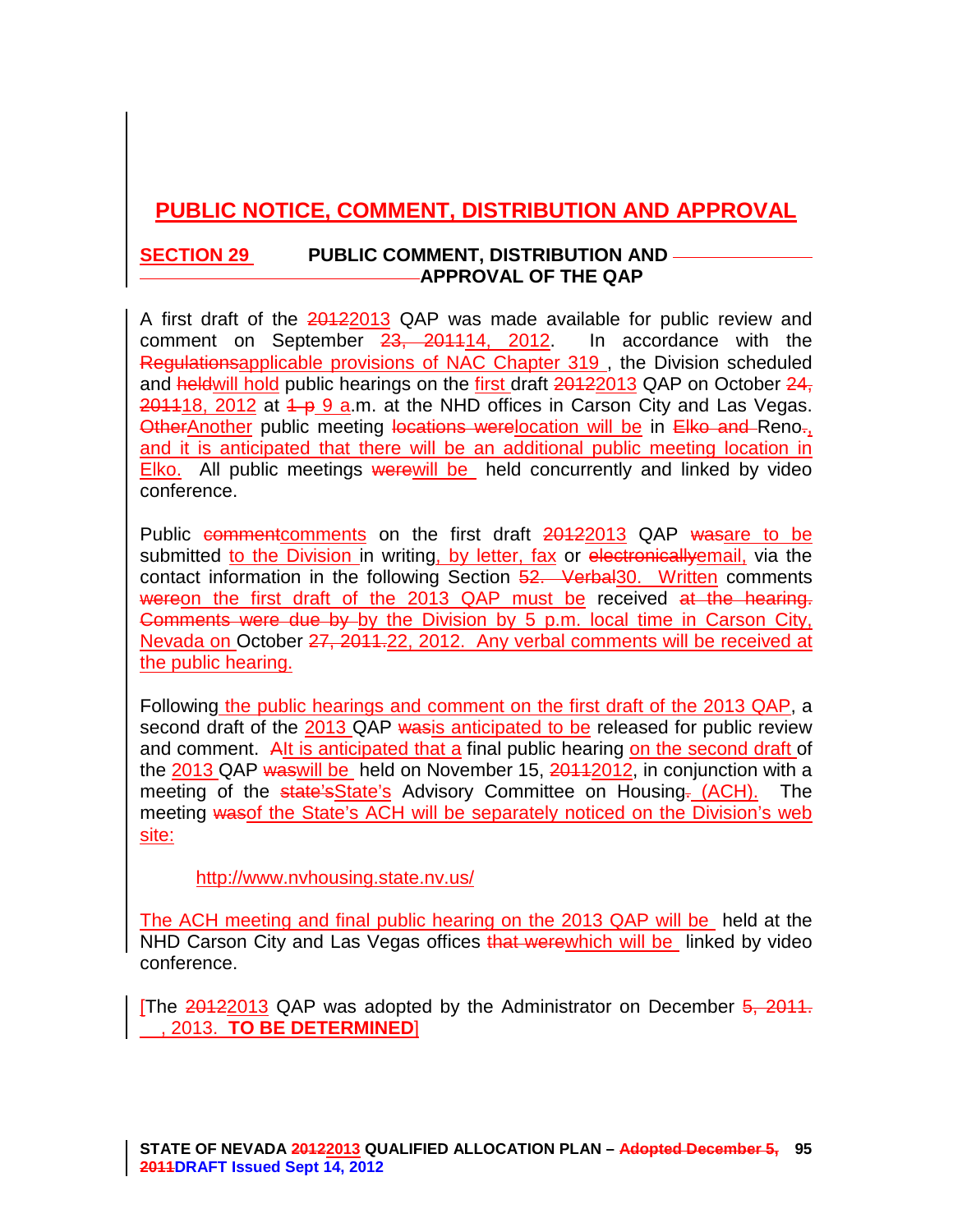# **CONTACT INFORMATION**

#### **SECTION 51 30 NEVADA HOUSING DIVISION OFFICES**

#### A. Carson City

NHD's Carson City office is located at: 1535 Old Hot Springs Road, Suite 50, Carson City, Nevada 89706. The Carson City LIHTC contact person is: Hilary Lopez, Ph.D., Chief of Federal Programs. Dr. Lopez can be contacted at 775.687.2003 or hlopez@housing.nv.gov[.hlopez@housing.nv.gov.](mailto:hlopez@housing.nv.gov) The facsimile number is 775.687.4040.

#### B. Las Vegas

NHD's Las Vegas office is located at 7220 Bermuda Road, Suite B, Las Vegas, Nevada 89119. The Las Vegas LIHTC contact person is Mark Licea, Federal Programs Supervisor. Mr. Licea can be contacted at 775.486.7220, Extension 226 or mlicea@housing.nv.gov. The facsimile number is 702.486.7226.

#### **SECTION 5231 MODIFICATIONS TO AFTER ADOPTION/WAIVERS**

The Nevada Housing Division reserves the right to amend or modify the QAP after adoption and posting, including its compliance and monitoring provisions, as required by the amendment of IRC Section 42, NRS Chapter 319 and/or NAC 319, as well as for errors, omissions, updated allocation estimates, updated population estimates, or other necessary information. Any amendments or modifications will be published in a Program Notice and/or Program Bulletin posted on its website at [www.nvhousing.state.nv.us.](http://www.nvhousing.state.nv.us/) Applicants are encouraged to check the website frequently for updates.

Additionally, and notwithstanding anything to the contrary set forth herein, in order to assure the QAP has the flexibility to adjust to deteriorating market conditions, the Division in its sole discretion may waive any section of any year's QAP (not otherwise required by IRC Section 42) that would under such circumstances hinder the ability of the Division to meet the goals and priorities of the QAP.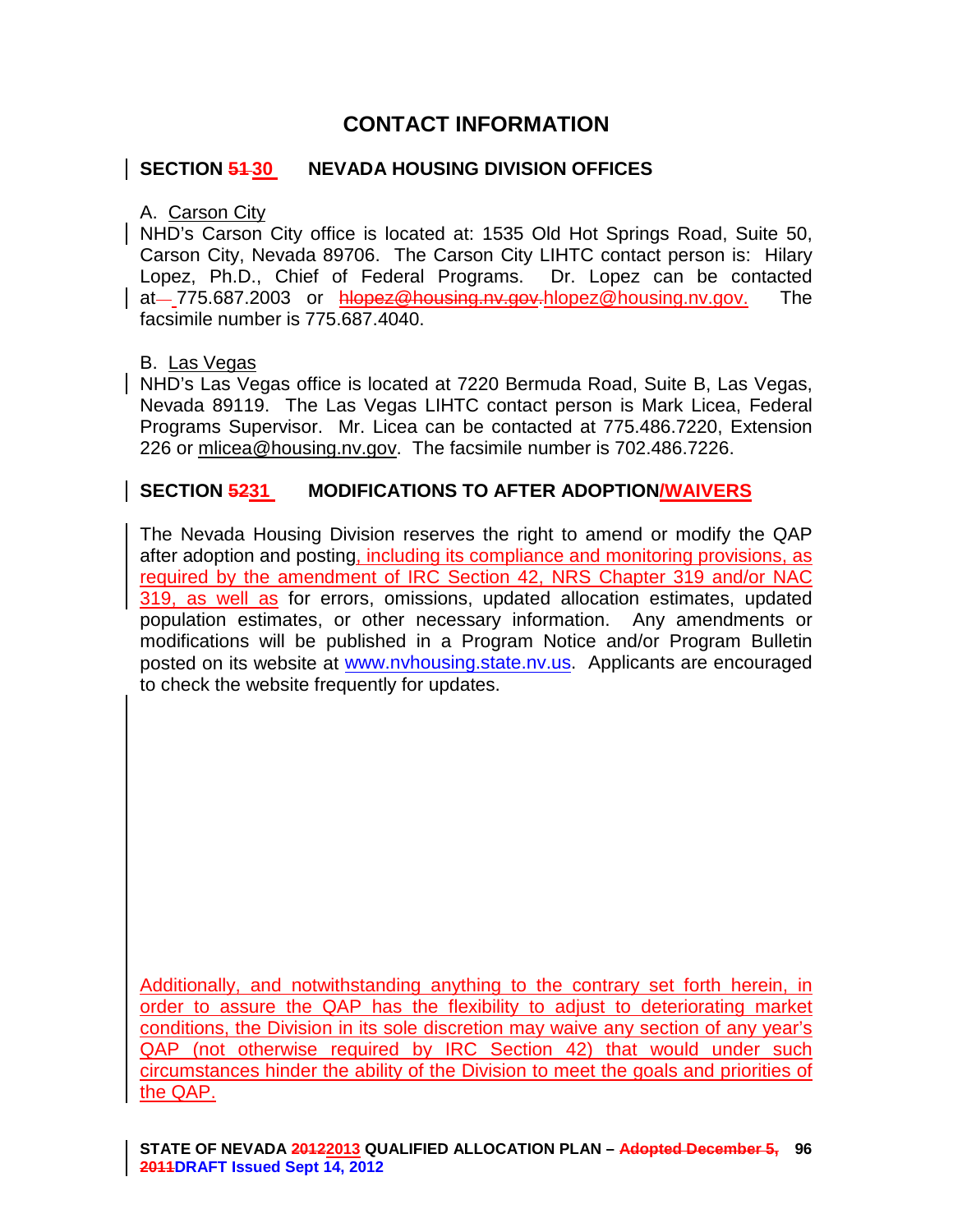**STATE OF NEVADA 20122013 QUALIFIED ALLOCATION PLAN – Adopted December 5, 2011DRAFT Issued Sept 14, 2012 97**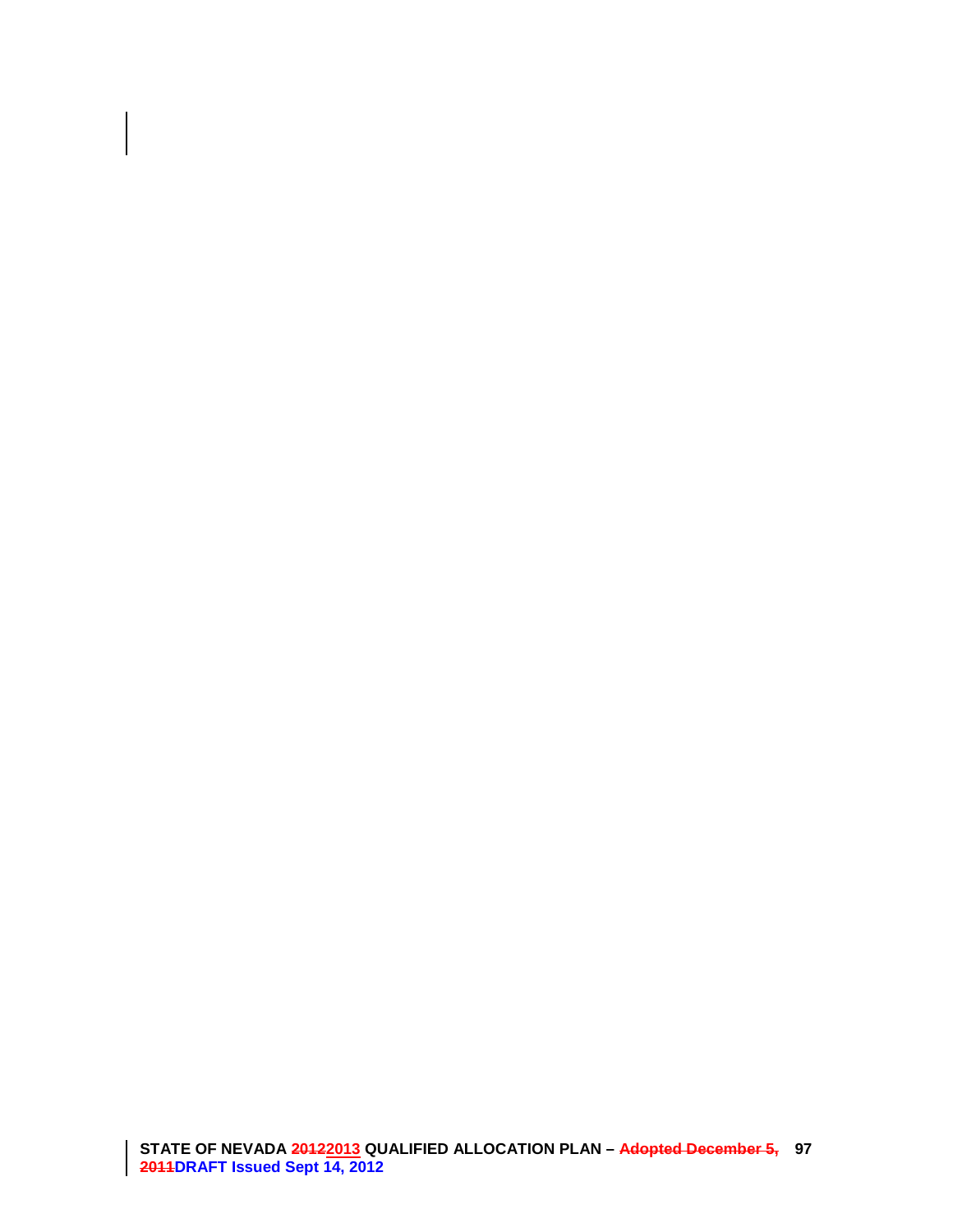# **NOTICE AND DISCLAIMER – SECTION 811 PRA**

# **SECTION 32 SECTION 811 PROJECT RENTAL ASSISTANCE DEMON-STRATION PROGRAM (SECTION 811 PRA)**

NHD applied to the US Department of Housing and Urban Development (HUD) in August 2012 for a Section 811 PRA grant. NHD will not know until November 2012, at the earliest, if it was successful in its application to HUD.

If received, this grant will enable the NHD to provide PRA housing vouchers to Applicants/Co-Applicants and Project Sponsors to facilitate the ability to serve qualified, extremely low income, non-elderly disabled households subject to the program requirements.

NHD is encouraging Applicants/Co-Applicants and Project Sponsors to voluntarily participate in this program at Low Income Housing Tax Credit funded projects. Participation will be mandatory if NHD cannot place all of its PRA vouchers through a Request for Proposals/Participation process. "Mandatory Participation" shall consist of eligible Tax Credit projects accepting PRA vouchers for up to 10% of the units.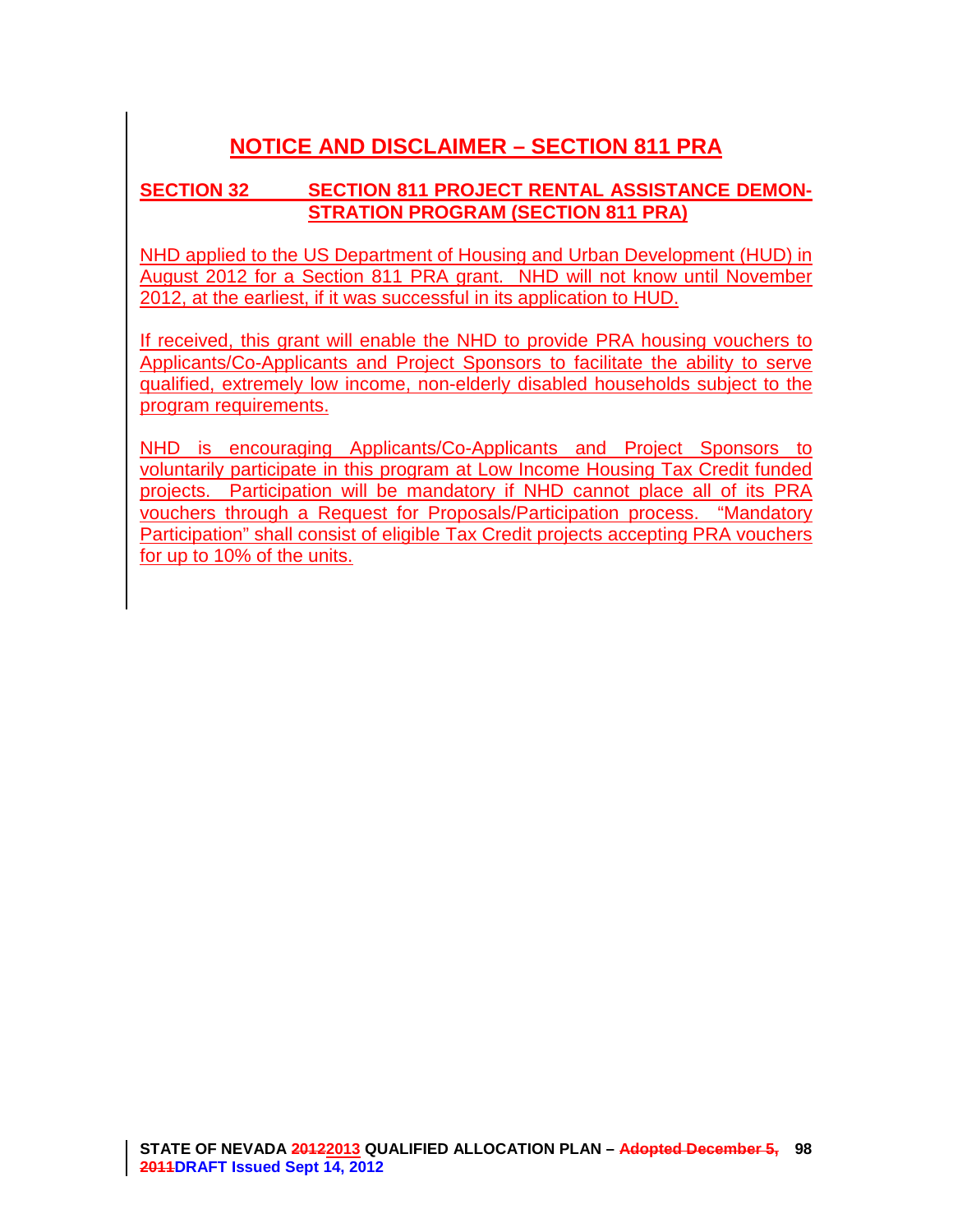# **GLOSSARY – DEFINITIONS AND RULES OF CONSTRUCTION**

For the purposes of the QAP the following definitions apply.

"Applicant" means any person or persons who submit an application to the Division under a qualified allocation plan for an award of LIHTC pursuant to the provisions of NAC 319.951 to 319.999, inclusive who will actively participate in the development of the low income housing project being proposed, receive the majority of the Developer Fee and be responsible for ensuring that the development of the proposed project is accomplished and that the project is successfully operated.

"Application Deadline" shall be deadline specified in Section 2A of the 2013 QAP for receipt by the Division of an application for an allocation of Tax Credits.

"Carryover Allocation" and "Carryover Allocation of Tax Credits" shall means the allocation of Tax Credits made by the Division when the Applicant/Co-Applicants have established to the Division that either: (i) each building in the project has satisfied the requirements of Section 42(h)(1)(E) of the Code; or (ii) in the case of a project-based allocation, of Section  $42(h)(1)(F)$  of the Code.

"Co-Applicant" means a person who is one of two or more Applicants of the same project for which an application is submitted to the Division under a qualified allocation plan for an award of LIHTC pursuant to the provisions of NAC 319.951 to 319.999, inclusive, who will actively participate in the development and operation of the project and receive a portion of the Developer Fee.

"Consultant" means a person with no ownership interest in a project retained by an applicant or a sponsor as an advisor and/or to provide services to the Applicant or Sponsor related to the project.

"Declaration of Covenants" or "LURA" means the "Extended Low‐Income Housing Commitment" required by IRC § 42(H)(6) which must be in the form of a Declaration of Affirmative Land Use and Restrictive Covenants Agreement (commonly referred as the "LURA") that is recorded and runs with the land on which the low income housing project is developed, restricting the use of land by the owner of the land and its successors and assigns to the terms and conditions of the project, as approved by the Nevada Housing Division.

"Developer Fee" is the fee described and defined in Section 14.14.4 of the QAP.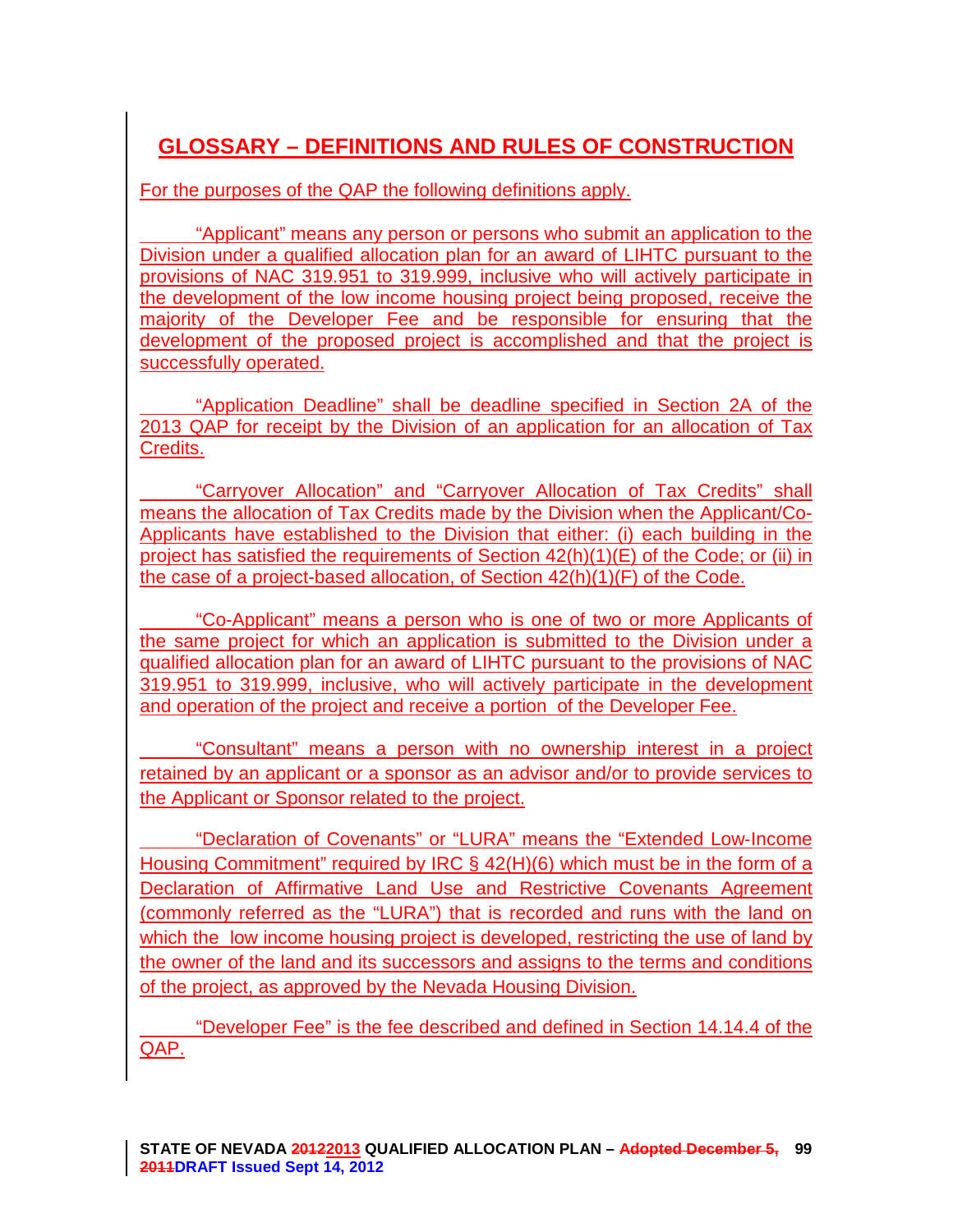"Equity Investor" means the tax credit investor or syndicator for the proposed project who will acquire an ownership interest in the proposed project and who contributes capital to the Project Sponsor and the closing of the syndication. Equity Investors provide the capital requirements of the Project Sponsor either in the form of a single contribution at the time of entry or a staged level of contributions.

"Financial Statements" means a complete and accurate balance sheet, income statement, cash‐flow statement, and accompanying notes prepared according to generally accepted accounting principles.

"Project Participants" means the entities and professionals assembled by the Applicant or Co-Applicants to own, develop and manage the project, including, but not limited to the Applicant or Co-Applicant, Project Sponsor, the Equity Investor, contractor, property manager and Consultant.

"LIHTC" or "Tax Credit" means a tax credit awarded under the Low Income Tax Credit program of IRC Section 42.

"Person" means a natural person, any form of business or social organization and any other nongovernmental legal entity including, but not limited to, a corporation, partnership, association, limited liability company, trust or unincorporated organization. The term does not include a government, governmental agency or political subdivision of a government.

"Project Sponsor" and "Sponsor" means an Applicant/Co-Applicants who receive a Carryover Allocation of Tax Credits and any other person who acquires an ownership interest in any owner of a project which has received a Carryover Allocation of Tax Credits from the Division.

"Submission Date" means the date an application for an allocation of Tax Credits is received by the Division which must be before the Application Deadline.

"State" means the State of Nevada.

For the purposes of the QAP, the following apply:

1. Headings. The subject headings of the paragraphs and subparagraphs of the QAP are included for convenience only and will not affect the construction or interpretation of any of its provisions.

2. Number and Gender. Unless the context clearly requires otherwise: